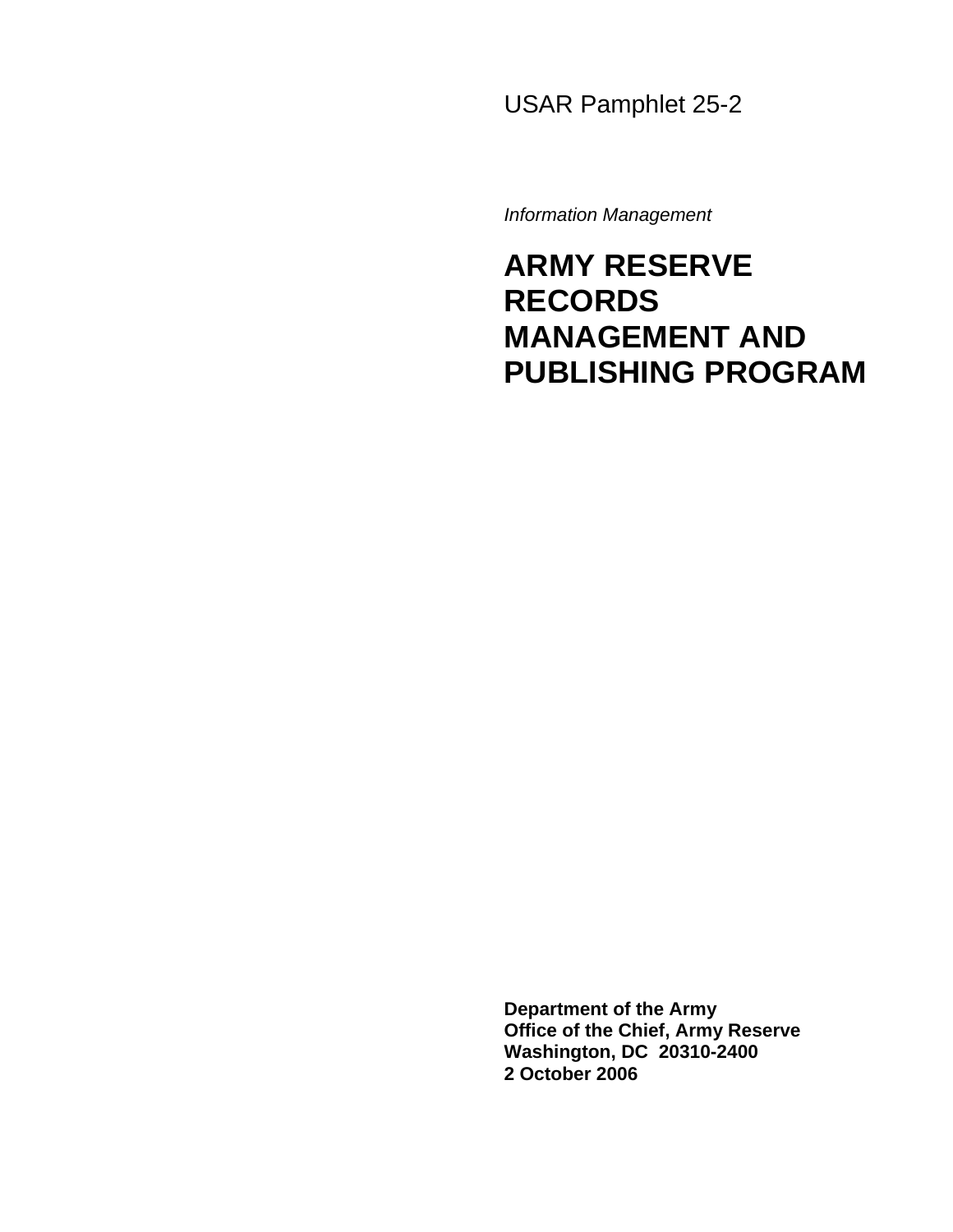# *SUMMARY OF CHANGES*

# **USAR Pam 25-2 Army Reserve Records Management and Publishing Program**

- Supersedes **only** Chapters 1, 2, 3 and 4 of USARC Pamphlet 25-1, Information Manager's Handbook, 1 February 1997.
- Addresses Records Management and Publishing and Printing procedures for the Army Reserve.
- Explains the use of the Army Records Information Management System (ARIMS).
- Declares obsolete the electronic archival system known as Reserve Information Management System (RIMS) (previously in use by the USARC).
- Prescribes the use of USAR Form 9-R, Staff Coordination, Approval, and Routing Sheet (SCARS).
- Prescribes the use of USAR Form 143-R, Executive Correspondence Non-Disclosure Policy Acknowledgement Statement.
- Prescribes the use of USAR Form 145-R, Training Course Critique.
- Prescribes the use of USAR Form 146-R, Requirement Control Symbol Register/Log.
- Rescinds USARC Form 50-R, NATO Document Register. Use the Multiple NATO Material Log form (go to [https://secureweb.hqda.pentagon.mil/cusr,](https://secureweb.hqda.pentagon.mil/cusr) select at the top, *Forms & Briefings*, scroll down and select *NATO Manual Document Log*).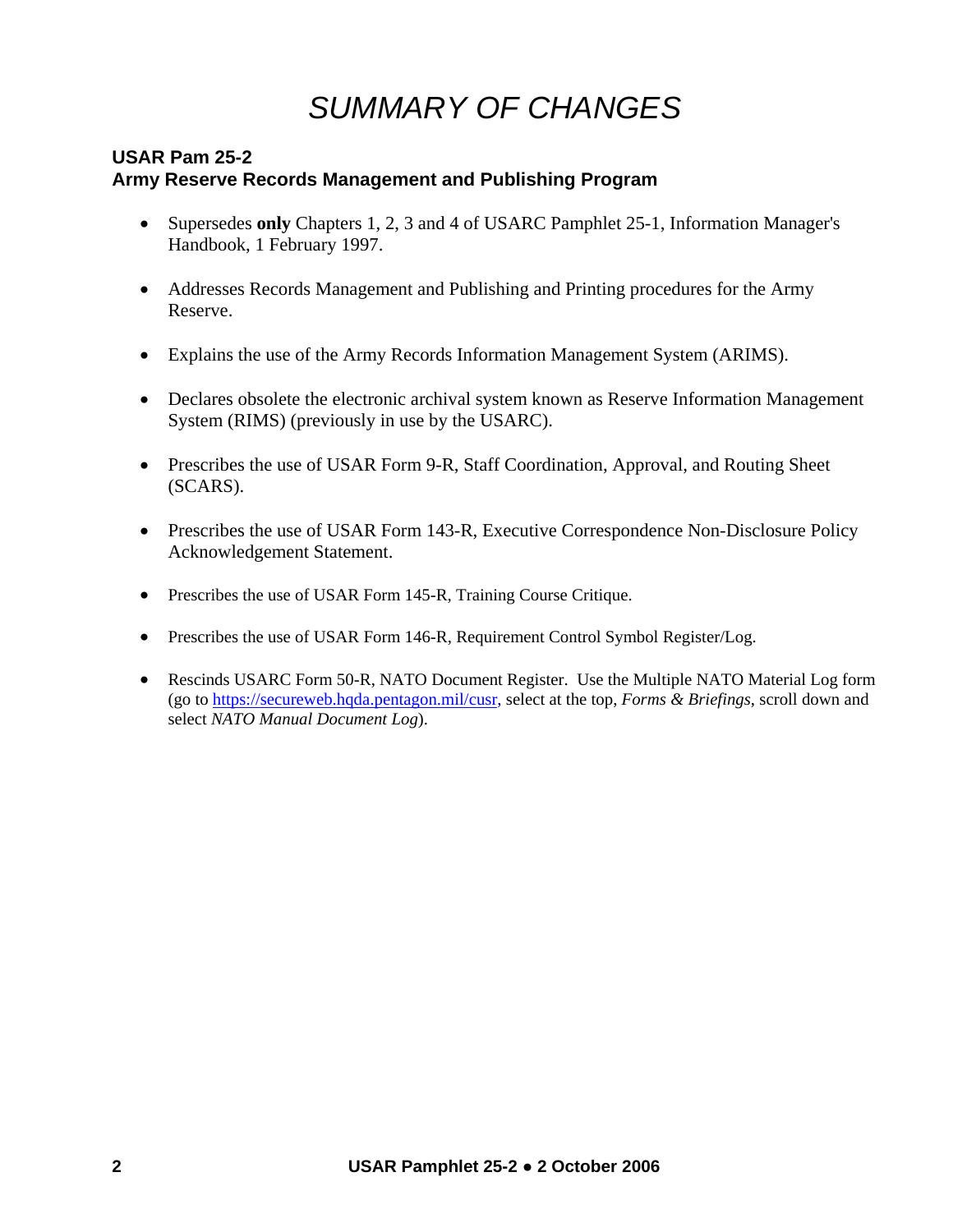**DEPARTMENT OF THE ARMY \*USAR PAMPHLET 25-2 Office of the Chief, Army Reserve Washington, DC 20310-2400 2 October 2006** 

# Information Management **ARMY RESERVE RECORDS MANAGEMENT AND PUBLISHING PROGRAM**

FOR THE COMMANDER:

OSCAR R. ANDERSON Brigadier General, USA Chief of Staff

OFFICIAL:

CHARLES E. PHILLIPS, JR. Colonel, GS AR, G-2/6

**History.** This is the first publication of USAR Pamphlet 25-2. It revises material previously published in Chapters 1 through 4, USARC Pamphlet 25-1, Information Manager's Handbook, dated 1 February 1997.

\_\_\_\_\_\_\_\_\_\_\_\_\_\_\_\_\_\_\_\_\_\_\_\_\_\_\_\_\_\_\_\_

**Summary.** This pamphlet delineates administrative procedures for managing the Army Reserve official records, correspondence, office symbols, Management Information Control System (MICS), Freedom of Information Act (FOIA), Privacy Act of 1974 (PA), publishing and printing, and official mail programs.

\_\_\_\_\_\_\_\_\_\_\_\_\_\_\_\_\_\_\_\_\_\_\_\_\_\_\_\_\_\_\_\_\_\_\_\_\_\_\_\_\_\_\_\_\_\_\_\_\_\_\_\_\_\_\_\_\_\_\_\_\_\_\_\_\_\_\_\_\_\_\_\_\_\_\_\_ **Applicability.** This pamphlet applies to Army Reserve commands and agencies under the jurisdiction of the Chief, Army Reserve.

> **Proponent and exception authority.** The proponent of this pamphlet is the HQ, USAR, G-2/6, Information Management Office (IMO). The proponent has the authority to approve exceptions to this pamphlet that are consistent with controlling law and regulation. Proponents may delegate this approval authority, in writing, to a division or office chief under their supervision within the proponent agency.

> **Suggested improvements.** Users are invited to send comments and suggested improvements on DA Form 2028 (Recommended Changes to Publications and Blank Forms) directly to IMO (AFRC-CIS-I), 1401 Deshler Street SW, Fort McPherson, GA 30330-2000.

> **Distribution:** A link to this pamphlet and other Command publications is at the USAR Intranet website at <https://usarcintra/> and the Army Reserve Component portion of the Army Knowledge Online (AKO) website. Local reproduction is authorized. It is intended for command level B.

**\***This pamphlet supersedes Chapters 1 through 4 of USARC Pam 25-1, dated 1 February 1997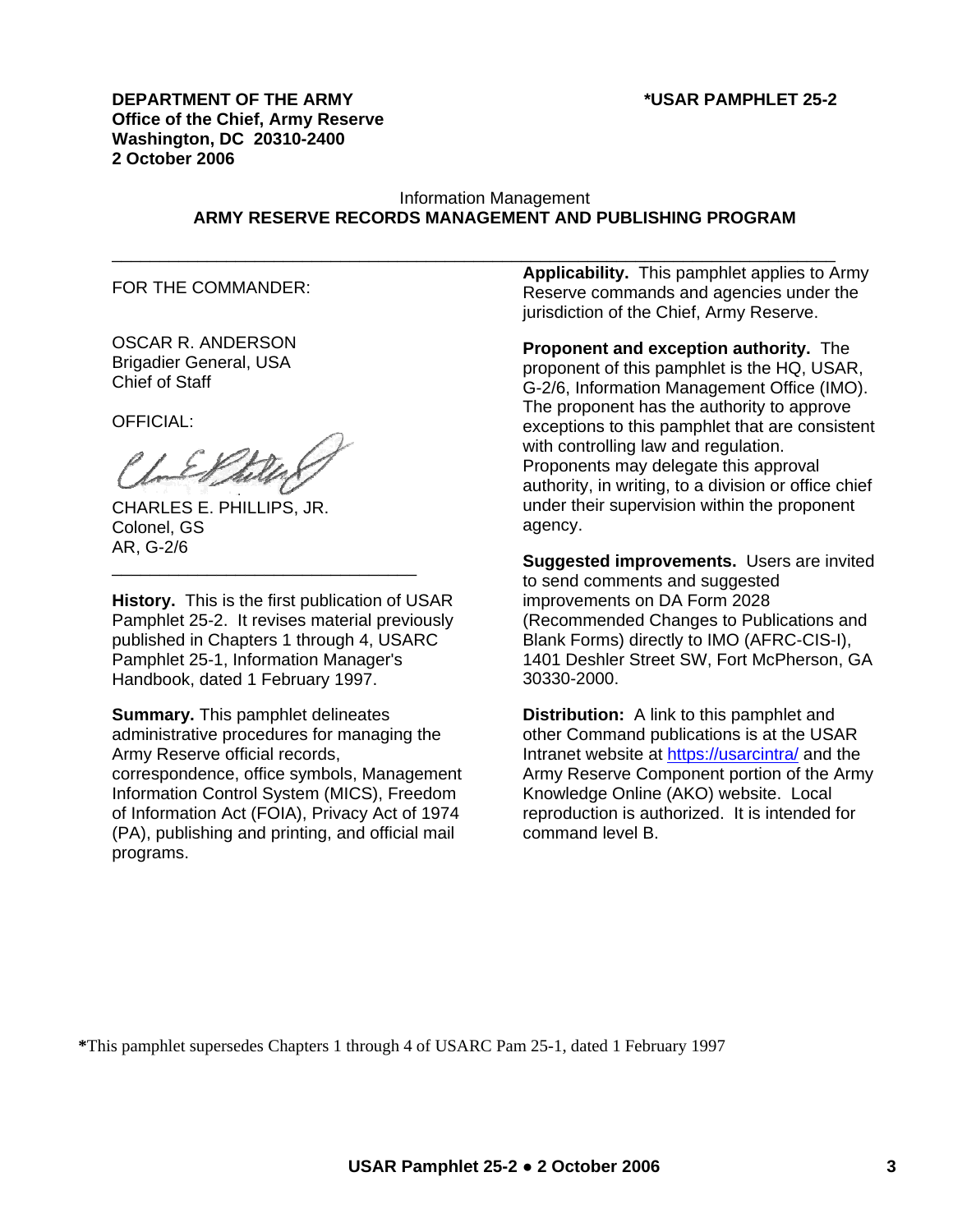# **CONTENTS** *(Listed by paragraph number)*

**Chapter 1 Introduction**  Purpose **1-1** References **1-2** Explanation of abbreviations and terms **1-3** General **1-4**

# **Chapter 2**

# **Administrative service support programs**

Records management major subprograms and collateral responsibilities **2-1** Publishing and printing support **2-2**  Administrative service support programs responsibilities **2-3** Managing of copiers and duplicating equipment **2-4**

# **Chapter 3**

# **Records Management Programs and Files Management**

*Section I Records management programs*  Concept **3-1**  Records management programs responsibilities **3-2**  Duties of records administrator/manager **3-3**  Duties of records coordinators **3-4** Electronic records **3-5** *Section II Files Management*  General **3-6**

Office records lists (ORLs) **3-7** File labels **3-8**  Transfer of hardcopy and electronic long-term and permanent unit records ("T" records) **3-9**  Retiring historically significant records **3-10** Special recordkeeping requirements for relief efforts or other operations **3-11**  Contractor records **3-12** Records cross-reference **3-13** Records procedures for activities affected by status change **3-14**  Records management procedures for Army Reserve activities migrating to the Army National Guard (ARNG) **3-15**  Records transfer **3-16**  Preparing SF 135, Records Transmittal and Receipt, and SF 135A, Continuation Sheet **3-17**

# **Chapter 4 Handling, Safeguarding and Releasing Official Army Reserve Records**

*Section I Freedom of Information Act (FOIA)*  FOIA responsibilities **4-1**  Definition of a FOIA request **4-2**  Agency records versus PA records **4-3**  Records covered by FOIA **4-4**  Documents created by other agencies **4-5**  No record responses **4-6**  The FOIA release and denial authorities **4-7**  Review of request **4-8**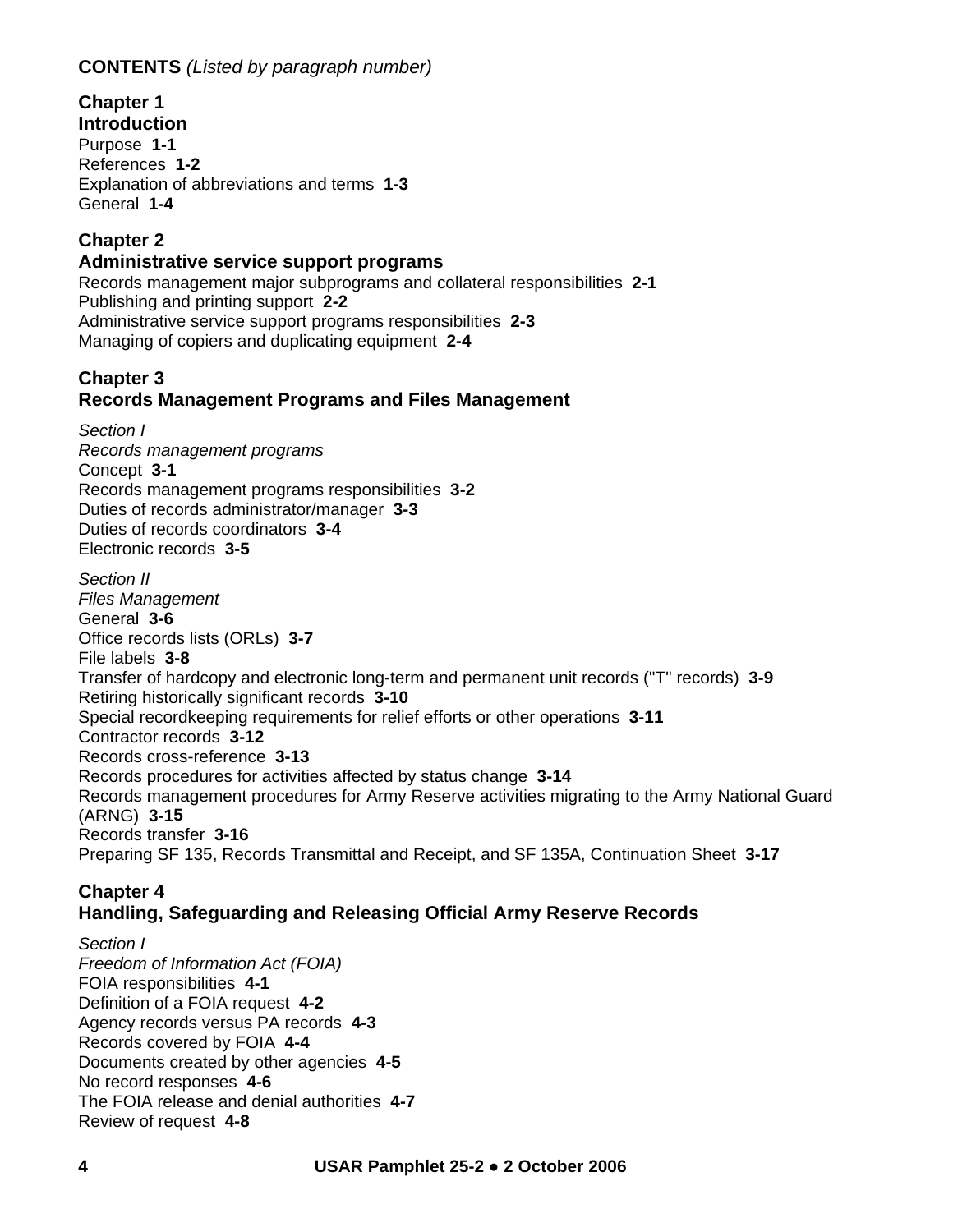Control of request **4-9** Acknowledgment of request **4-10**  Processing a request **4-11** Extensions to response time limits **4-12**  Fees for processing FOIA requests **4-13**  Coordination with SJA **4-14** Annual FOIA Report (RCS: DD-PA(A) 1365) **4-15**  Headquarters, USARC FOIA officials **4-16** 

# *Section II*

*Privacy Act (PA)*  Privacy Act of 1974 **4-17**  Verbal requests **4-18**  E-mail, Facsimile, and the Privacy Act **4-19** Privacy Act violations **4-20**  Recordkeeping requirements **4-21**  Implementation of the PA **4-22** Requests for PA-supporting materials **4-23**  PA-related assistance **4-24**  USAR Personnel Sheet, USAR Form 121-R **4-25** 

# *Section III*

*Policy on the Release Outside of the Army Reserve of Executive Correspondence*  Memorandum, AFRC-ESI-D, 12 May 05, subject as above **4-26**  USAR Form 143-R, Executive Correspondence Non-Disclosure Policy Acknowledgement Statement **4-27**  Memorandum, AFRC-ESI-D, subject: Markings and Handling Army Official Documents, dated 25 Feb 05 **4-28**

# **Chapter 5**

# **Management Information Control System (MICS) Program**  General **5-1** Establishing an effective MICS Program **5-2** Requesting Requirement Control Symbols (RCS) **5-3**  Completing the DA Form 335-R, Application for Approval of Management Information Requirement **5-4**  Determining estimated costs for the management information requirements for Block 22, DA Form 335-R **5-5**  Construction of Requirement Control Symbols (RCS) **5-6**

Citing an RCS or exemption statement **5-7** 

# **Chapter 6**

# **Correspondence Management and Office Symbol Construction**

Effective Army writing **6-1**  Construction of office symbols **6-2**

# **Chapter 7**

# **Publishing and Printing Programs**

*Section I Concept and responsibilities*  Management concept **7-1**  Responsibilities **7-2** Reproduction of classified material **7-3**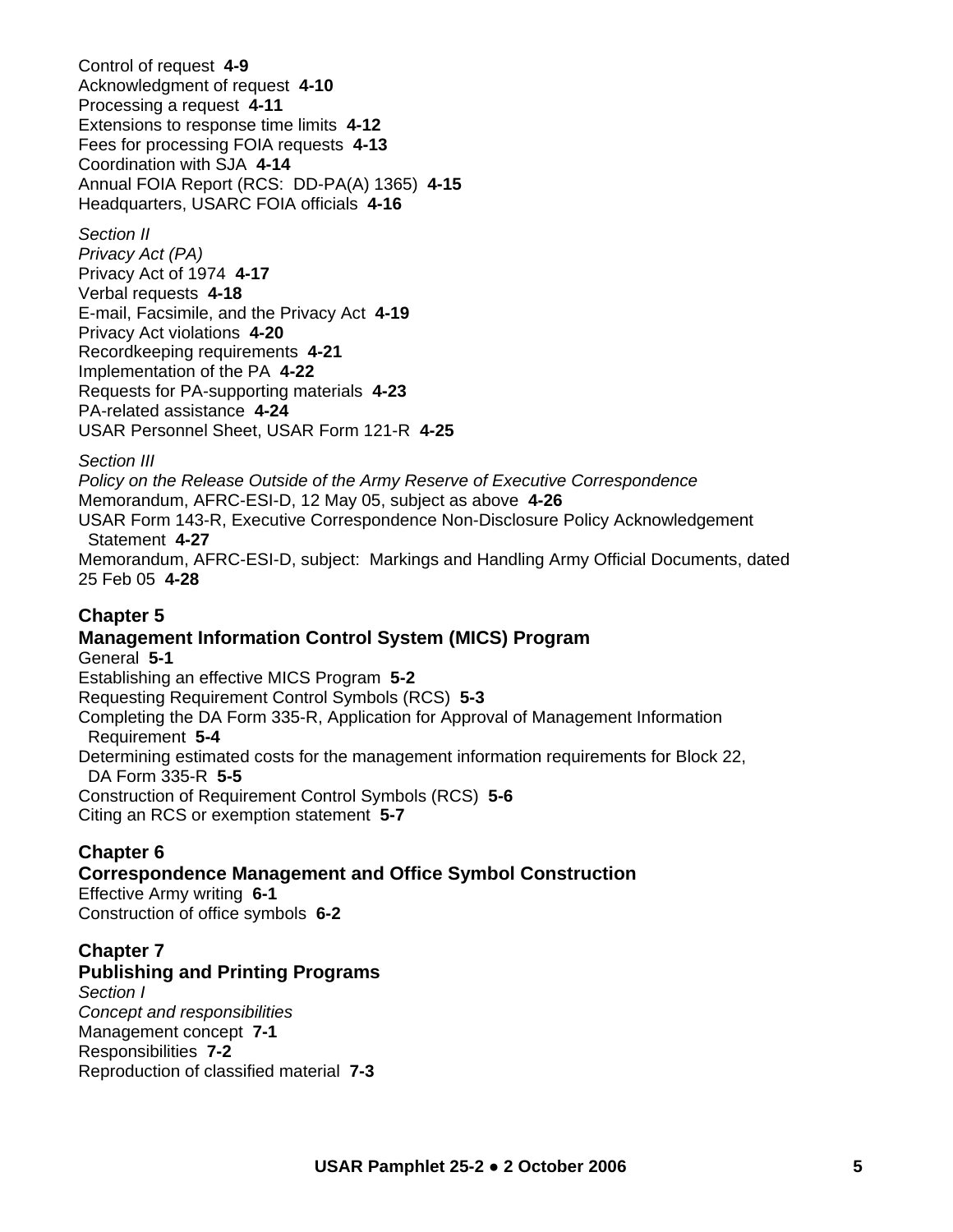*Section II Self-service copier program management*  Self-service copier management **7-4** Approval authority for office copiers and duplication/printing equipment **7-5**  Copier management program assessment **7-6**  Color copiers and printing, duplicating, binding, and related equipment **7-7** 

*Section III* 

*Printing and duplicating operations*  Commercially procurable printing and duplicating **7-8**  Establishing duplicating facilities **7-9** Programming and budgeting **7-10**  Electronic letterheads **7-11** 

*Section IV Publishing command administrative publications*  Headquarters, USAR staff agencies procedures **7-12**  Command publications responsibilities **7-13**  Types of MSC publications **7-14**  Preparing and publishing MSC administrative publications **7-15**  Revisions of MSC publications **7-16** Recordkeeping requirements in MSC directives **7-17** 

*Section V Forms management program*  General **7-18**  Forms management responsibilities **7-19**  Creating forms **7-20**  Prescribing directives **7-21**  Processing MSC forms for approval **7-22**  Electronic generation of forms (-E-forms) **7-23**  Unauthorized forms **7-24** 

# **Chapter 8 Official Mail Program and Army Reserve North Atlantic Treaty Organization (NATO) Control Points**

*Section I Official mail program and postal operations*  General **8-1**  Official mail duty appointments **8-2**  Required distribution of official mail duty appointments **8-3** Proper completion of USARC Form 1000-R, Consolidated Semi-annual Postage Expenditure Report **8-4** Preparing a mail routing guide **8-5** Conducting official mail inspections of subordinate mail centers **8-6**  Preparing consolidated mailings **8-7** Approving requests for special service mailings **8-8** Taking postage off a meter **8-9**  Mail security and handling **8-10**  Mailing of documentation of unexcused absences (U-Letters) **8-11** Mailing of weapons **8-12**

*Section II* 

*Army Reserve North Atlantic Treaty Organization (NATO) sub-registry and control points*  USAR NATO control sub-registry and control points **8-13** USAR NATO control sub-registry and control point responsibilities **8-14**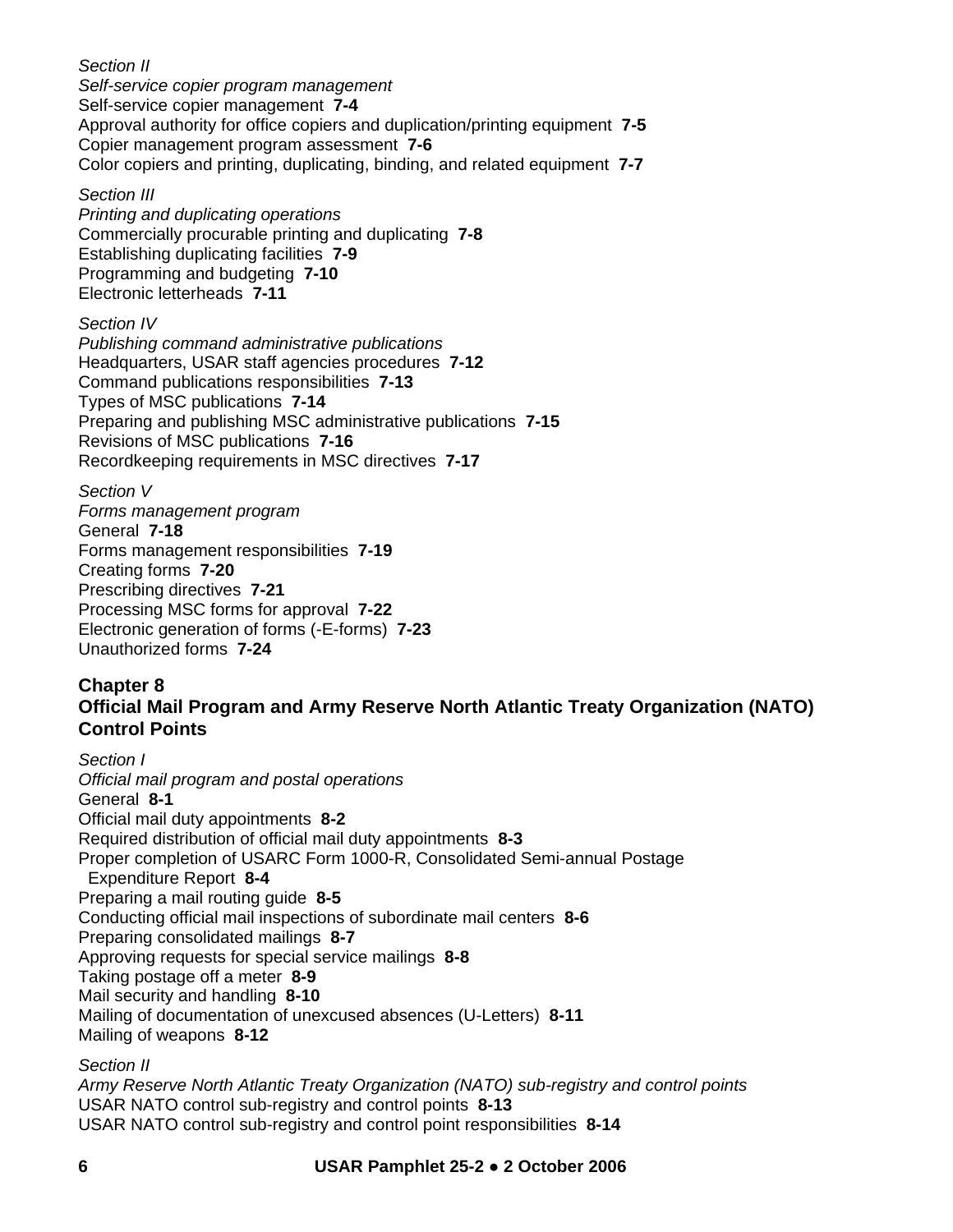# **Appendixes**

- A. References
- B. Privacy Act (PA) and Freedom of Information Act (FOIA)
- C. List of Initial Denial Authorities (IDAs)
- D. Typical Correspondence Routing Guide

# **Figures List**

| Figure 4-1 | Sample memo/letter acknowledging receipt of request with commonly<br>needed optional comments, page 26 |
|------------|--------------------------------------------------------------------------------------------------------|
| Figure 4-2 | Sample memo/letter forwarding request to proponent headquarters, page 27                               |
| Figure 4-3 | Sample "No Records Certificate," page 27                                                               |
| Figure 4-4 | Sample format of FOIA control register, page 28                                                        |
| Figure 4-5 | Sample format of FOIA case log, page 29                                                                |
| Figure 4-6 | Sample memo/email requesting documents to use to respond to<br>FOIA request, page 29                   |
| Figure 4-7 | Sample memo/letter notifying requester of informal extension to suspense<br>date, page 30              |
| Figure 4-8 | Sample memo/letter to IDA forwarding request to be denied in whole or in<br>part, page 30              |
| Figure 5-1 | Formula to determine operational costs of a new reporting requirement                                  |
| Figure 5-2 | Sample approval and transmittal for Requirement Control Symbols (RCS)                                  |
| Figure 7-1 | Sample of DA Form 642, Forms Information Record                                                        |
| Figure 7-2 | Sample of DA Form 4815, Forms Control Register                                                         |
| Figure 8-1 | Sample appointment of OMM                                                                              |
| Figure 8-2 | Sample appointment of AOMM                                                                             |
| Figure 8-3 | Sample appointment of COMSA                                                                            |
| Figure 8-4 | Sample cover memorandum to be used for all official mail command<br>inspections                        |
|            |                                                                                                        |

 $\_$  , and the set of the set of the set of the set of the set of the set of the set of the set of the set of the set of the set of the set of the set of the set of the set of the set of the set of the set of the set of th

# **Glossary**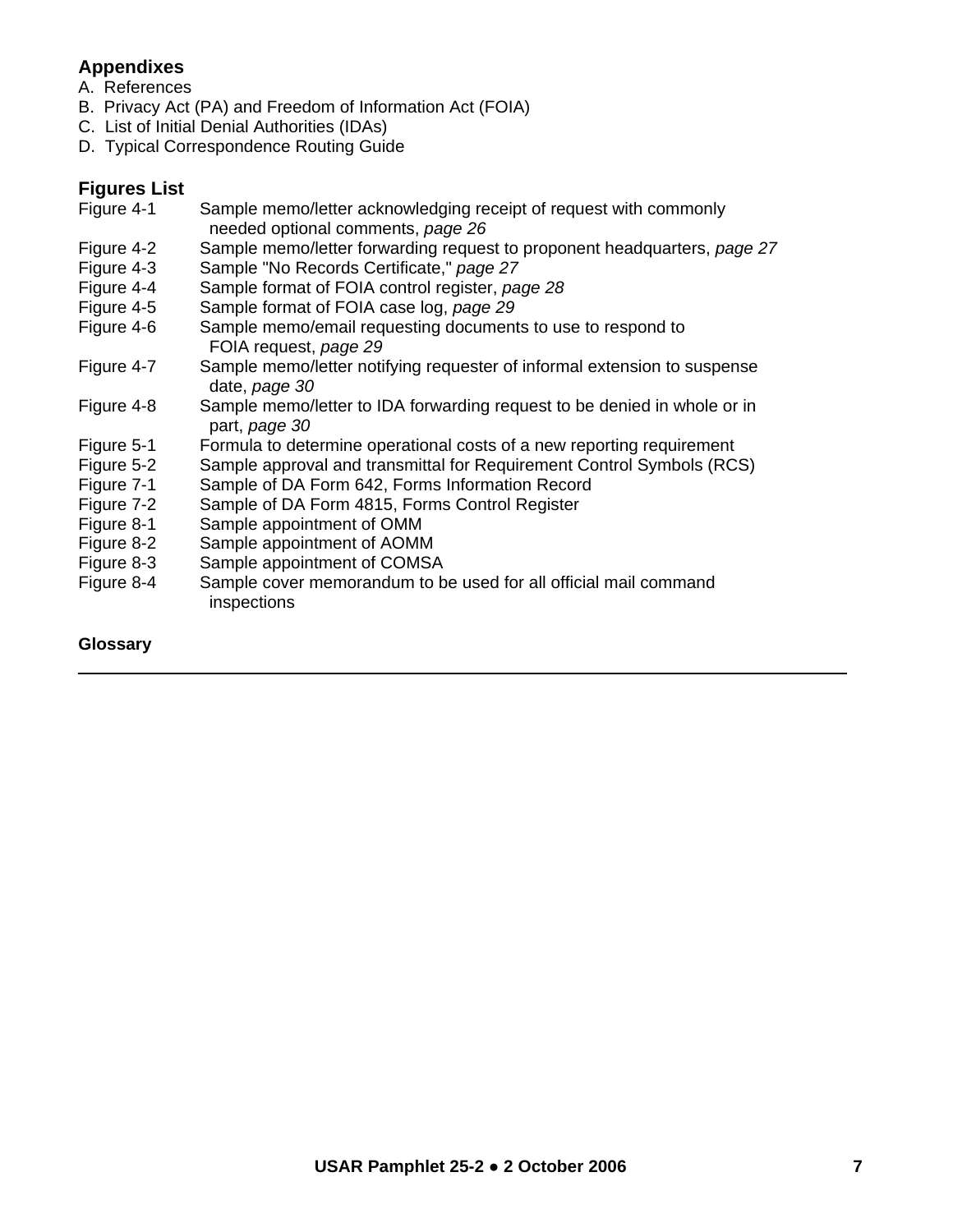# **Chapter 1 Introduction**

# **1***-***1. Purpose**

This pamphlet describes the processes and procedures necessary to carry out the pertinent policies established in AR 25-1, Army Knowledge Management and Information Technology Management, and AR 25-30, The Army Publishing Program. It provides information on the preservation and disposition of Army Reserve records in accordance with the Army Records Information Management System (ARIMS), explains procedures for the handling of requests for records under the Freedom of Information Act (FOIA), protecting Privacy Act (PA) records, managing Army correspondence, managing official mail, composing office symbols, processing requests to subordinate commands for recurring information, publishing and distributing command administrative publications, and administrative controls required in the management of the copier and printing programs.

# **1***-***2. References**

Required and related publications, prescribed and related forms, and record numbers, are listed at appendix A.

# **1***-***3. Explanation of abbreviations and terms**

Abbreviations and terms used in this regulation are explained in the glossary.

# **1-4. General guideline for proponents**

Individuals responsible for the management and execution of the programs identified in this pamphlet, should become thoroughly familiar with this pamphlet and other publications listed in appendix A, section I, Required Publications.

# **Chapter 2 Administrative Service Support Programs**

# **2-1. Records management major subprograms and collateral responsibilities**

Administrative service support includes the following major subprograms of Records Management and ARIMS; official mail and distribution management; correspondence management; FOIA program management; PA program management; Management Information Control System (MICS); vital records; terminology, abbreviations and brevity code management; records management training; and records management inspections.

*a. Official mail.* The host activity operates a consolidated mail center for all tenant activities and units located at the Army Reserve Center Complexes and facilities.

*b. Regional records holding area (RHA).*The host activity **can not** establish an RHA unless an exception has been approved by the USAR records administrator, AFRC-CIS-I, Headquarters USARC.Major subordinate commands and their subordinate units transfer hardcopy records with a "T" code disposition (over 6 years retention period) to the Army Reserve History Office or the Washington National Records Center (WNRC). Electronic "T" records are transferred to the Army Electronic Archives (AEA) using the ARIMS Electronic Capture and Store (ECS) computer program. See paragraphs 3-4, 3-9, 3-10 and 3-16 of this regulation for additional guidance.

# **2-2. Publishing and printing support**

Publishing and printing includes self-service copiers, printing and duplicating services, formatting and editing of command publications, designing forms and electronic/printed distribution media. Types of support available to Regional Readiness Sustainment Commands (RRSCs) are listed below. Some of these services may be provided to tenants and off-post customers by Major Subordinate Commands (MSCs) (See chapter 7 for more printing and publishing information.) The MSC printing control officer (PCO) reviews and approves all printing procured from Document Automation & Production Service (DAPS), Government Printing Office (GPO) and other Federal Government printing facilities. The PCO coordinates with the pertinent resource manager for certification of funds needed to satisfy printing requirements.

*a. Copier support*.The host activity should provide common user copier support to Army Reserve tenants based on the availability of funds. As a minimum, one copier is assigned to each Reserve Center. The total number of copiers to support a particular location is determined by the mission of the units being supported coupled with the availability of funds. Multifunctional networked copiers should be a consideration because they may reduce the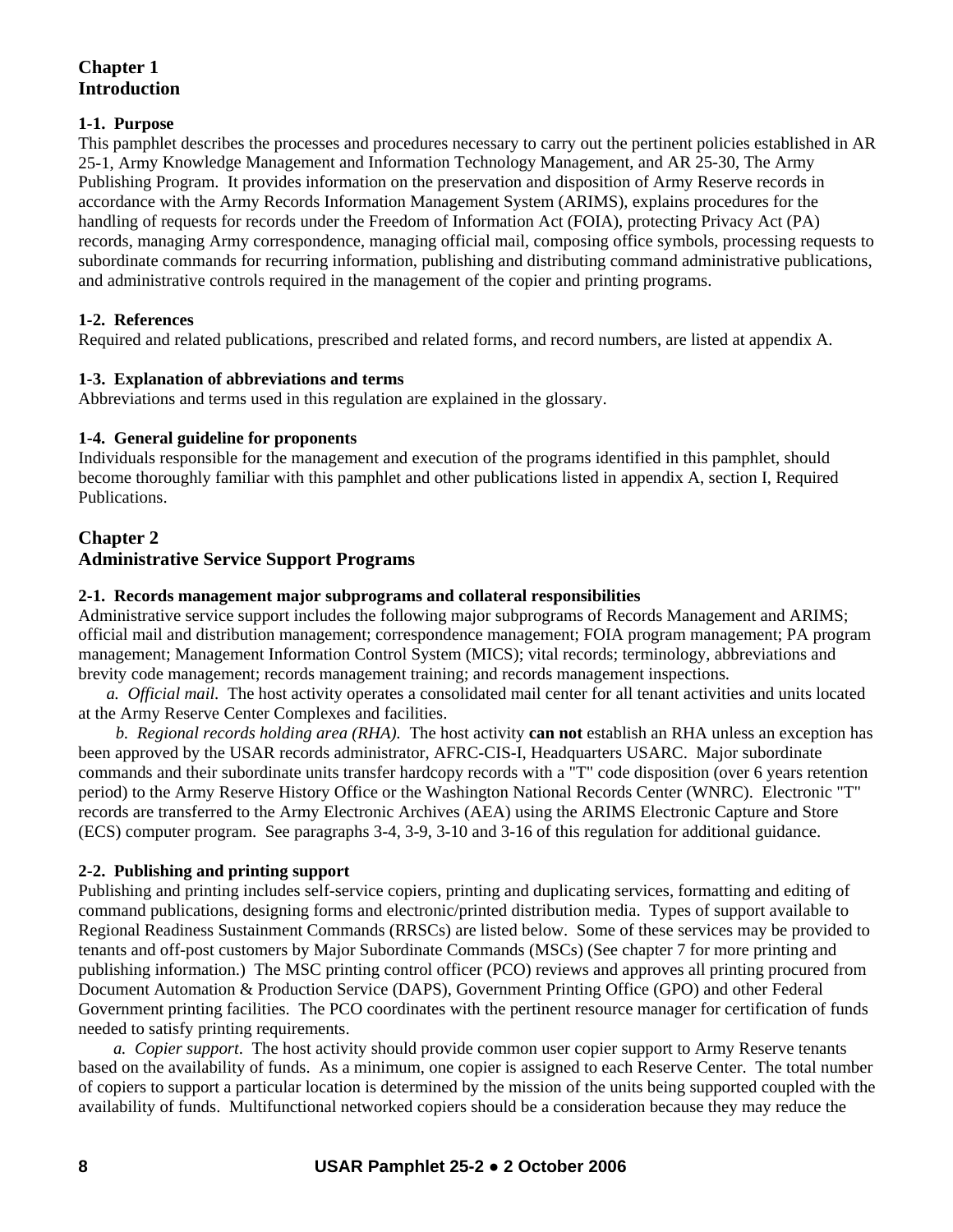dependence on inefficient stand alone laser printers and are conducive to increased productivity. The host activity may negotiate a single vendor, cost-per-copy contract to service the RRSC.

*b. Printing/duplication*. The host activity may request the establishment of a Duplicating Center under the provisions of AR 25-30. Duplicating support given to tenants that are not subordinate to the host activity should be on a reimbursable basis. Tenants may seek printing services directly from the DAPS or GPO if authorized by their higher headquarters PCO.

*c. Publications and blank form stockroom services*. The host activity should not establish a centralized publications and blank forms stockroom to store higher echelon publications and blank forms, but should ensure Army Reserve units establish publications accounts with pertinent DA organizations. Military and DA civilian personnel may now access higher echelon websites through the Army Knowledge Online (AKO) and download needed publications.

*d. Publishing command administrative publications.* An essential element of the publishing program is to ensure that command policies and procedures are coordinated with organizational elements that are affected by or have an interest in them. The staff agency responsible for the Publishing Program at the major subordinate command level must ensure the coordination phase of the publication is documented. For this purpose, use USAR Form 9-R, Staff Coordination , Approval and Routing Sheet (SCARS), and keep it in Record Number 25-30ff, Publishing office background files. This form is automated and designed for use Army Reserve-wide as a tool to transmit and/or coordinate important issues between staff agencies and their command groups.

 *e. Electronic distribution media.* In support of the Secretary of the Army's Less Paper Policy, commanders must encourage using electronic distribution to the utmost. Distributing paper copies must be limited to those organizations lacking the means to access electronic media.

#### **2-3. Administrative service support programs responsibilities**

The RRSC Information Management (IM) officers -

 a. Provides host activity support to all tenants on a fair and equitable basis. Any support above and beyond the established Base Operation Support (BASOPS) baseline is based on availability of funding (e.g., requirement to have a unit*-*dedicated copier not used by other tenants). When funding is not available, tenants may be required to provide funding for specific services and/or support based on coordination with the host activity. The senior commander's unit administrator normally manages the day-to-day administrative functions of the Reserve Center Complexes.

b. Provides administrative support for base operations to tenants.

c. Programs, budgets, and funds for all administrative BASOPS support functions.

 d. Provides mission*-*unique support on a reimbursable basis. Mission*-*unique support refers to support services, supplies, and equipment not normally provided by the host activity to its tenants.

 e. Requires tenant organizations, when there is a command-wide shortage of funds, to reimburse the host activity for certain common services normally provided.

 f. Considers geographical accessibility to off-post customers and takes into account the availability of services when determining the best source of support for Army Reserve units.

#### **2-4. Managing of copiers and duplicating equipment**

 a. Commanders of deploying units ensure that office copiers assigned to their home station are left in place. The copying/reproduction support for the deployed unit is the responsibility of the mobilization station. This restriction does not apply to tactical copying equipment authorized by the deploying unit's MTOE. The RRSC copier manager may supplement higher headquarters policy guidance to incorporate RRSC-unique requirements in the administration of its copier program. A copy of supplemental guidance is sent to HQ, USARC Document Management/Postal Branch (AFRC-CIS-I).

 b. When transferring or if inactivating an organization, the transfer of copiers and duplicating equipment must be coordinated through the chain of command to the supporting RRSC Information Management Office (IMO).

 c. If the center is to remain open, leave all copiers at the center for use by other units. Exceptions must be approved or directed by this HQs, USARC, Document Management/Postal Branch (AFRC-CIS-I).

 d. If the unit is inactivating and the center closes, the copiers and other information management (IM) equipment listed on the organizational property book reverts to the unit's BASOPS supporting host activity. If an entire MSC inactivates, the Document Management/Postal Branch (AFRC-CIS-I), determines disposition of nontactical IM equipment.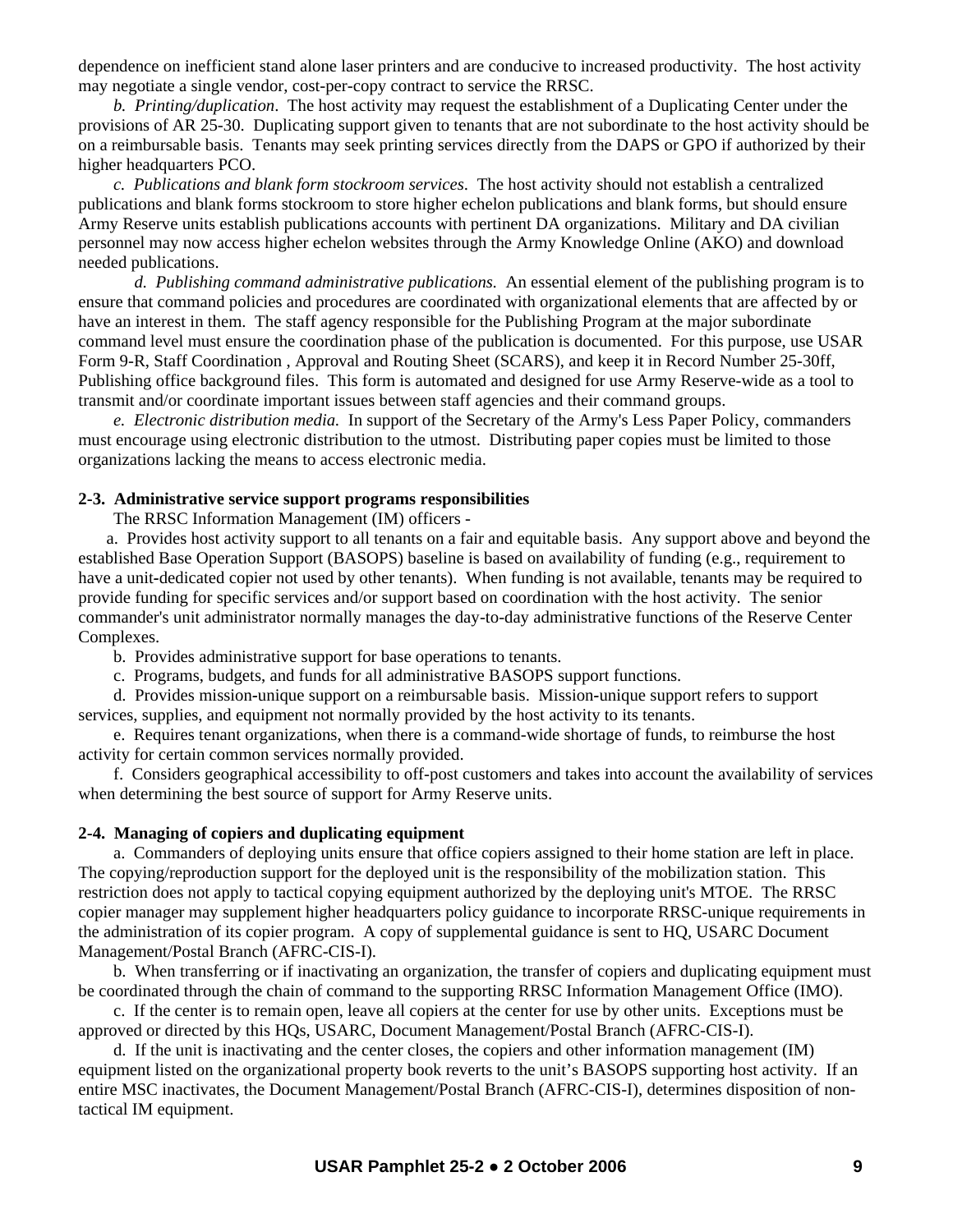e. If the unit is transferring, copiers listed on the unit's organizational property book are transferred with the unit. Once the unit has transferred, the gaining command assumes accountability for the property.

 f. The losing RRSC identifies any deficiencies caused by the transfer of the organization. Identify significant deficiencies to G-2/6 for inclusion in their information technology investment strategy.

# **Chapter 3**

# **Records Management Programs and Files Management**

#### *Section I*

# *Records Management Programs*

# **3***-***1. Concept**

Records management includes: Official mail; FOIA; PA; ARIMS; correspondence management; rule making; terminology, abbreviations, and brevity code management; office symbols; MICS; vital records; records management training; and records management program evaluations (inspections). The disciplines of records management, and publishing and printing are central to the operation of the entire command. Together, these disciplines form the basis for the organization's administrative programs.

# **3***-***2. Records management programs responsibilities**

*a. The USAR G-2/6 IMO -*

 (1) Designates a primary and alternate USAR Records Administrator to administer the Command Records Management Program outlined in AR 25*-*1, chapter 8.

 (2) Designates a Records Manager to supervise the Records Management Program within the Headquarters. *b. Each subordinate IMO -*

(1) Designates a records manager (and an alternate) to administer their records management program.

 (2) Furnishes the name, office symbol, and telephone number of the primary and alternate records manager to the IM official of the next higher headquarters. This Requirement Control Symbol (RCS) is exempt IAW AR 335-15, paragraph 5-2h.

*c. Records managers.* Record managers oversee the accomplishment of the records management disciplines listed in paragraph 8-5, AR 25-1. A primary and alternate program manager are assigned to each discipline. Whenever possible no individual should be assigned primary or alternate program manager for more than two disciplines, thus dividing the work, and sharing knowledge and skills to support the command. For the same reason, personnel should be cross-trained. These individuals should be assigned in appointment memoranda as Official Mail Manager, FOIA officer, PA official, correspondence officer, and Management Information Control Officer (MICO).

*d. Records coordinators*. Each headquarters' staff agency must designate in writing, personnel as Records Coordinators to oversee functions listed in para 3-2c of this pamphlet. These designations are filed under records number 25-1d.

#### *e. Appointment copies***. Copies of above appointments are filed in ARIMS Record Number 25-1d, Information Manager Designations/Appointments.**

#### **3***-***3. Duties of the records administrator/manager**

a. Serves as staff officers for records management program matters for their commanders.

b. Directs the records management program and its major subprograms.

 c. Conducts program evaluations of the entire records management program within their headquarters and MSCs at least every 3 years. Monitors corrective actions on deficiencies noted. Program evaluations cover all programs outlined in AR 25*-*1, chapters 8 and 9.

 d. Ensures records management training is provided for headquarters personnel and subordinate unit records management personnel. Use of USAR Form 145-R, Training Course Critique, will allow feedback on training provided throughout headquarters and subordinates. Maintain a copy of this form, plan of instruction, handouts, sign-in sheets, etc., in ARIMS Record Number 25, General Information Management Correspondence Files. Subtitles of class name can be used also.

 e. Collects and consolidates records from subordinate Army Reserve units for transfer to the AEA, to the Office of Army Reserve History (AFRC-MH), or WNRC.

f. Ensures records of Army Reserve units undergoing change of status are disposed of properly.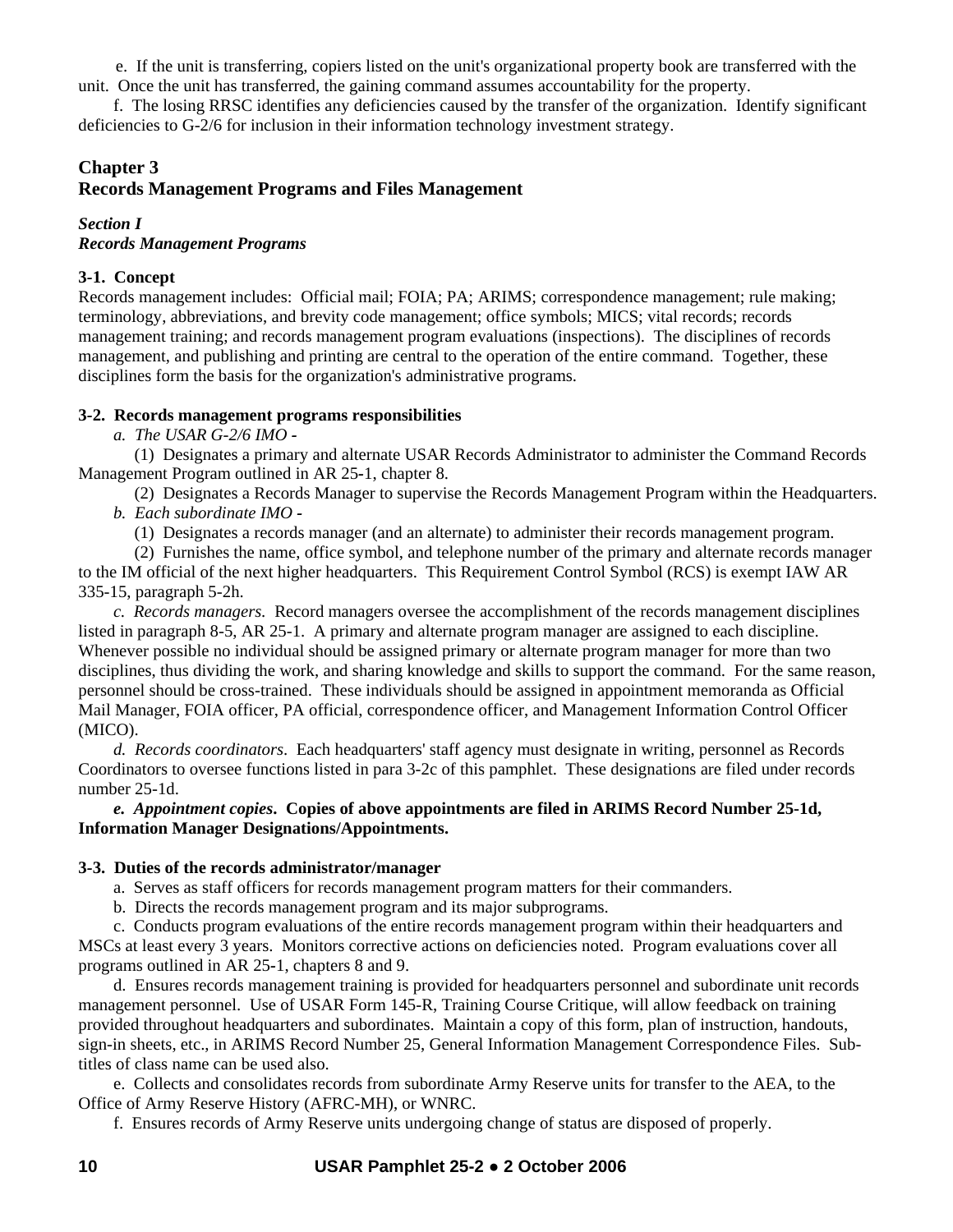g. Advises staff and automated system development personnel on the requirement for records management functions. Ensures that records management requirements are included in the development or acquisition of automated information systems.

#### **3-4. Duties of records coordinators**

Staff sections and offices designate records coordinator to perform records management duties as indicated in AR 25-1, paragraph 8-2g(8).

#### **3-5. Electronic records**

Federal agencies are required by law to retain accurate records. Section 552(f), title 5 United States Code (5 USC 552f) defines as records, all mission-related media regardless the medium used to record it. Electronic records require the same levels of protection as any other media.

 a. Since all Army records are subject to the provisions of the FOIA and PAs, failing to preserve official business e-mail records significantly increases your legal liabilities. All Army Reserve personnel to include, contract personnel must abide by the provisions set forth below.

 (1) E-mail is a form of correspondence without a prescribed format. The authority to task subordinates rests solely with those delegated signature authority in accordance with AR 25-50, paragraph 6-2.

 (2) Like a form of closed telephony, e-mail may be used to discuss For Official Use Only (FOUO) matter such as private information. Open circuit telephony, whether in the form of cellular telephones or a network other than the USARC-wide network or Intranet, must not be used for FOUO information. An additional precaution is required when using e-mail to transmit private information. Begin the title or subject line with "\*\*FOUO\*\*."

 (3) Tasking and requests for administrative information sent by e-mail must adhere to the same standards that apply to such actions sent by hard copy correspondence. Access to e-mail does not automatically grant signature authority for tasking or requests for information to any official who has not already been delegated such authority by the commander. The provisions of AR 335-15 also apply to e-mailed requests for administrative information. Such requests must be for approved reporting requirements, and must reflect an RCS or exemption statement.

 (4) Apply the same decision-making process to an e-mail communication that would apply to a communication created on paper when determining whether it relates to the mission. Retention requirements and disposition timeframes for mission-related e-mail communications are identical to those for paper records that relate to the mission. Treat both incoming and outgoing mission-related e-mail the same as a hard copy official correspondence.

 *b. Reviewing e-mail messages.* 

 (1) All personnel who have an e-mail account review their incoming e-mail messages at least once each workday and determine if those messages are related or document their business process.

 (2) Mission-related messages are messages that document the performance of the mission, i.e., documents that provide evidence of the organization, functions, policies, decisions, procedures, and operations of the organization.

 c. Mission-related e-mail, including header information, whether sent or received, constitutes official records that must be stored under ARIMS.

*d. Preserving mission-related e-mail.* 

(1) Records should be maintained electronically when possible.

 (2 ARIMS allows the transfer of long-term e-mail and other electronic records (over 6 years retention and permanent **("T" for transfer)**) to the AEA through the ECS computer program. Personnel transferring long-term and permanent electronic records, must have ECS loaded on their computers. The originator of the long-term e-mail transmits the message to the AEA at the time it is sent to the addressee(s), or send it to the pertinent records coordinator for further transmission to the AEA. These records need to be identified on the Office Record List (ORL), so that other personnel with a need to know may retrieve them if needed.

 (3) Short-term e-mail (up to 6 years duration (**"K" for keep**)) is filed in the appropriate record numbers either in hard copy or electronically. Electronic records may be stored in a special shared drive designated for the respective section or office and listed accordingly on the ORL, thereby allowing their access to other personnel when required.

 (4) The originator of an e-mail message is the action officer responsible to file the official "record" copy of mission-related messages. Addressees receiving mission-related e-mail for information only are not required to keep under ARIMS. If the receiver uses the e-mail message to support a position or some action taken, then the receiver must also maintain it as prescribed by ARIMS with related records.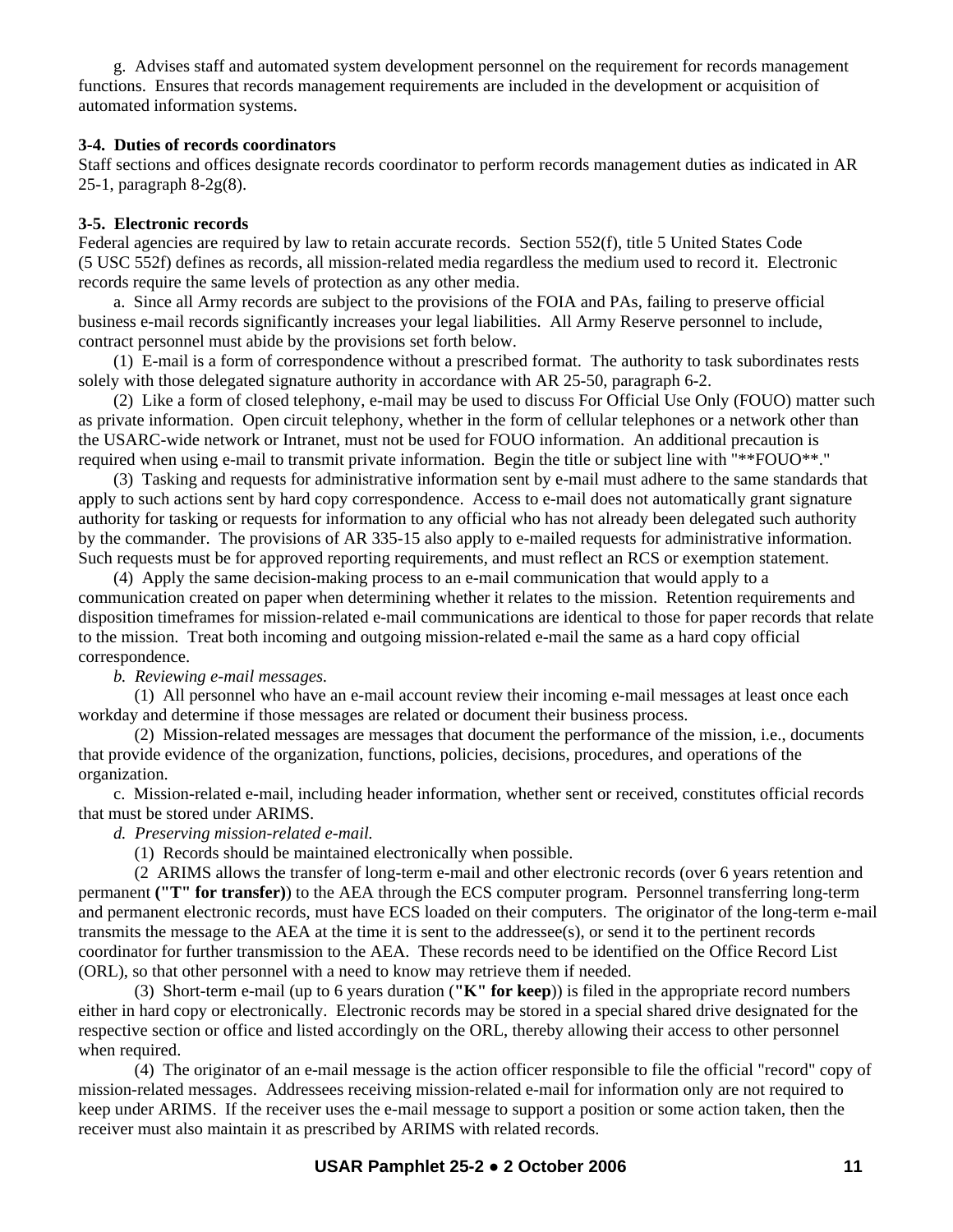e. Disposition of non-mission related e-mail messages. Delete non-record items such as retirement luncheons and other clearly unofficial communications as soon as possible to avoid overburdening the network.

 f. Electronic mail containing information subject to the PA is processed in accordance with paragraph 4-20, this pamphlet.

# *Section II Files Management*

## **3-6. General**

All official Army records, whether recorded on paper, microfiche, photocopy or electronic media, are maintained in accordance with the recordkeeping policies and procedures described in AR 25-400-2.

 a. Army Regulation 25-400-2 sets policy and procedures for Army recordkeeping. A record copy must be filed of every document created or received in the normal course of business that documents the organization, functions, policies, decisions, procedures, operations or other governmental activities. It addresses only the record copy of information. The provisions of AR 25-400-2 must be adhered to when creating, maintaining, and disposing of Army records.

b. The principles of ARIMS apply regardless of medium (paper, disk, photograph, and etc.).

 c. The AEA provided by ARIMS is the only electronic archiving system that is used USAR-wide. Only T (long-term/permanent) records are archived in AEA. The former archiving electronic system used by the USAR named Reserve Information Management System (RIMS) is no longer authorized.

# **3-7. Office records lists (ORLs)**

 a. Office records lists are used throughout the Army Reserve and is an item of inspection during Records Management inspections. Records managers at all levels approve and ensure that ORLs are kept current. See paragraph 5-10, AR 25-400-2, for guidance on the preparation and use of ORL and Table 5-1 for its format.

 b. Directorate or office designated records coordinator collects ORLs from all offices in that staff activity and forward a copy to the headquarters records manager's office for review and approval. The records manager keeps a copy of the list in the appropriate staff agency's Information Management Surveys folder, Record No. 25-1g.

 c. All MSC records managers must provide a copy of MSC headquarters approved ORLs to the USAR IMO (AFRC-CIS-I).

d. The ORLs are filed under ARIMS Housekeeping Record Number "1a," Office Records List.

# **3-8. File labels**

All folders and containers used to store official records, both in hard copy and electronic form, are properly labeled. Chapter 6, AR 25-400-2, provides labeling procedures. See figure 6-1 to develop labels for folders or containers that store official records.

#### **3-9. Transfer of hardcopy and electronic long-term/permanent unit records (T records)**

Annually, the USARC Records Administrator's office provides a list of T records (long-term and permanent) that the MSC records managers have responsibility for their transfer to the AEA, USAR History Office, or WNRC, as appropriate. Each records manager periodically collects inactive hardcopy T records for submission to the appropriate location. Concurrently with the completion of an electronic T record, the action officer should transmit the T record to the records manager.

 a. Current DA Form 1379s (US Army Reserve Components Unit Record of Reserve Training) are automatically placed into the Personnel Electronic Records Management System (PERMS) database at the US Army Human Resources Command (formerly AR-PERSCOM). These records were kept under file number (FN) 140-185a, Reserve Unit Attendance Records Set Files. The US Army Human Resources Command no longer accepts DA Forms 1379 unless the following applies:

(1) The forms are dated prior to 1 January 1993.

 (2) The forms are prepared by reinforcement training units. They should be forwarded to the US Army Human Resources Command monthly.

b. Records transferred to the Washington National Records Center (WNRC) are:

- (1) 600-8-105a1 Personnel-type Orders Approving or Issuing Authority (Disposition T56)
- (2) 600-8-105b Permanent Orders Background Files (Disposition T25)
- (3) 600-8-105c Permanent Order Record Sets (Disposition TP)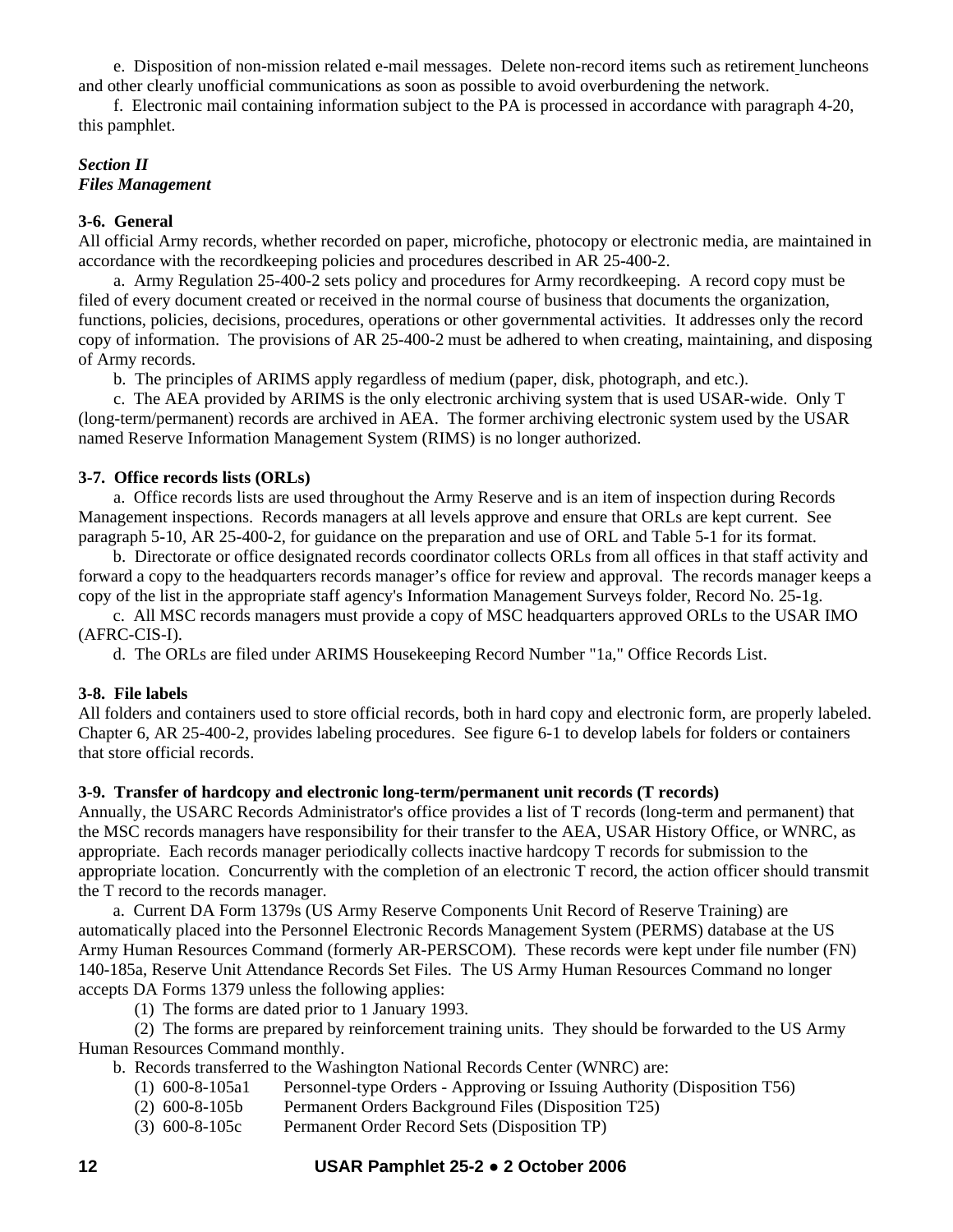(4) 600-8-22b1 Military Award Cases - Approval and disapproval authority:

 Approved awards relating to wartime and combat activities (Disposition TEP) (5) 600-8-22b2 Military Award Cases - Approval and disapproval authority:

Approved peacetime awards and all disapproved awards (Disposition T25)

 c. Prior to shipping the records to WNRC, forward an original and one copy of the SF 135, Records Transmittal and Receipt, to the Washington National Records Center, Washington, DC 20409-0002. Advanced receipt of the SF 135 is required in order to enable the WNRC to allocate storage space for the shipment. Acceptance of the shipment by WNRC usually takes approximately 30 days. Mail one copy of the finalized SF 135 covering records transferred to WNRC to: US Army Records Management and Declassification Agency (AHRC-PDD-R), 7701 Telegraph Road, Alexandria, VA 22315-3860.

 d. Ship T hard copy records in the standard Federal Records Center (FRC) box. Mark the outside of the box to show the box number and the accession number provided by WNRC.

Always include a copy of the approved SF 135 in box number one of the shipment. If the records do not arrive at WNRC within 90 days of their approval, they may reassign the storage space to another entity.

#### **3-10. Retiring historically significant records**

 a. The Office of Army Reserve History collects historically significant records to serve as the corporate memory of the Army Reserve. Annually records managers at the MSC level must forward records documenting Army Reserve historically significant events to the Office of Army Reserve History (AFRC-MH). Prior to shipping these records to the Office of Army Reserve Historian, mail two copies of the completed SF 135 to the USAR Records Administrator's office (AFRC-CIS-I) for review and approval. If approved, the MSC is given pertinent shipping instructions.

b. The records numbers listed below are for historically significant records:

| <b>RECORDS NUMBER</b> | <b>RECORDS TITLE</b>                                                              | <b>DISPOSITION</b> |
|-----------------------|-----------------------------------------------------------------------------------|--------------------|
| $10-5a2$              | Organization plans - offices other than office responsible for                    | TP                 |
|                       | intra-Army review, comment, or contribution of information.                       |                    |
| $25$ -1pp1            | Graphic media - original graphic art master materials.                            | TP                 |
| $25-30$ mm            | Publication record sets - HQDA, CofS, HQDA staff agency,                          |                    |
|                       | major command, and sub-command.                                                   | TP                 |
| $220 - 1a1$           | Readiness reports - office having Army-wide responsibility.                       | TP                 |
| 350-1d1               | Training operations - office having Army-wide responsibility:                     | TEP                |
|                       | offices of major and subordinate command headquarters                             |                    |
|                       | conducting the maneuver or exercise, or planning the training                     |                    |
|                       | operation or program.                                                             |                    |
| 350-1f1               | Training reports-office having Army-wide responsibility                           | TP                 |
| 525a1                 | Command Reports - office with Army-wide staff responsibility                      | TP                 |
|                       | and units in a combat environment or designated as combat                         |                    |
|                       | support elements.                                                                 |                    |
| 525n1                 | Operations Planning Files - Office responsible                                    |                    |
|                       | for preparation of plan                                                           | TEP                |
| 525p1                 | <b>Operating Procedures Files - Office responsible</b>                            |                    |
|                       | for preparation                                                                   | TEP                |
| 870-5a                | <b>MTOE Organizational History Files</b>                                          | TP                 |
| 870-5b                | Installation historical files                                                     | <b>TP</b>          |
| 870-5c1               | Annual historical summaries - Summaries and directly                              | TP                 |
| 870-5c2               | related unique background material<br>Annual Historical Summaries - other records | T <sub>10</sub>    |
| 870-5d                | Historian background material files                                               | <b>TEP</b>         |
| 870-5f1               |                                                                                   |                    |
|                       | Historical Program Progress Reports - office, having<br>Army-wide responsibility  | TP                 |
| 870-5f2               | Historical program progress reports - historical                                  |                    |
|                       | Agencies                                                                          | T <sub>10</sub>    |
| $870 - 5g1$           | Personal papers                                                                   | TE                 |
|                       |                                                                                   |                    |

 c. Not all of the above record numbers are created or maintained at every activity. Units below the MSC level could have records documenting operations while in deployed missions. See paragraph 3-10, this pamphlet. These records must be forwarded to the Office of the Army Reserve History. The Adjutant General's Quick Reference Guide identifies the operational "T records" for deployed units. This guide can be downloaded by accessing the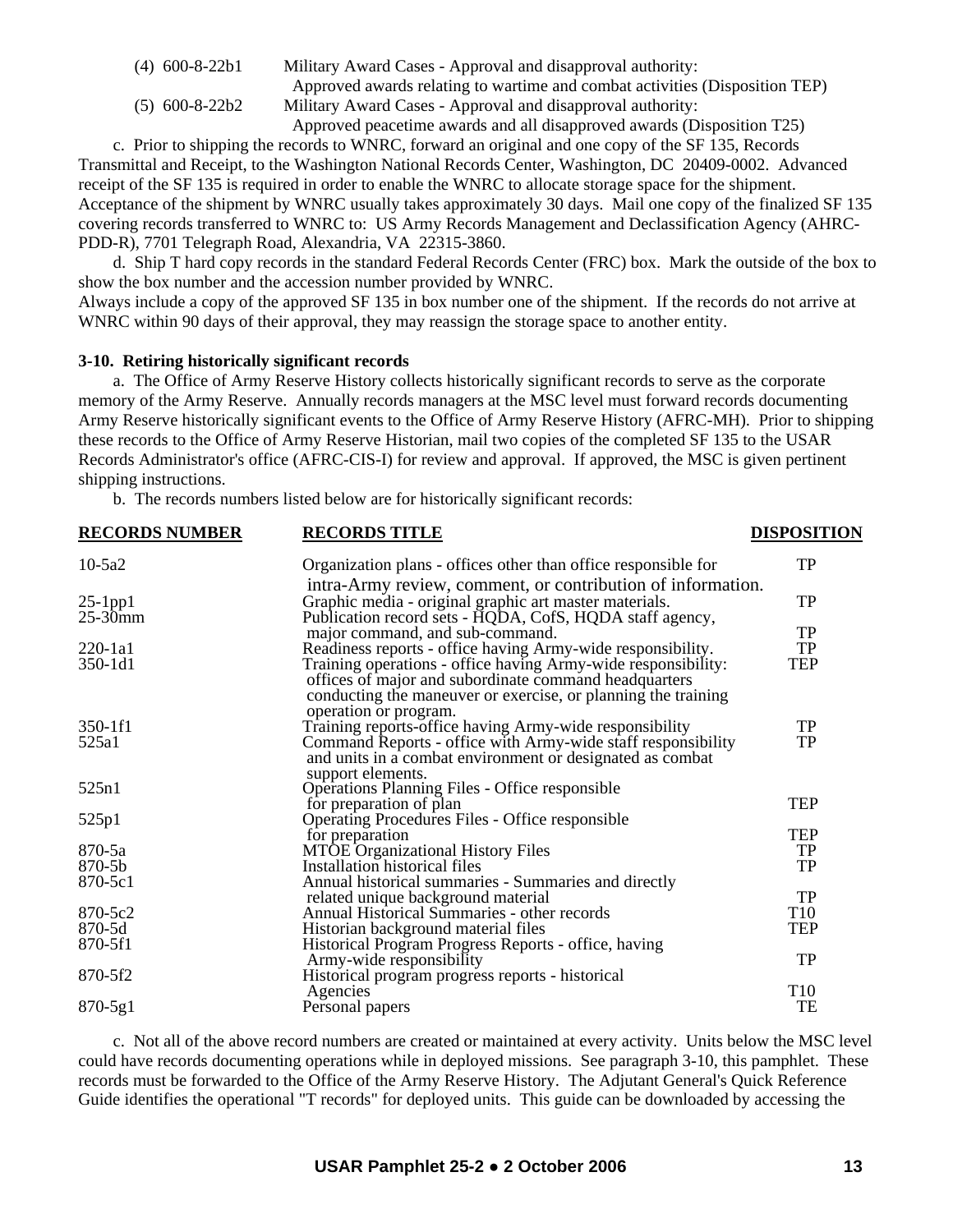Records Management and Declassification Agency (RMDA) website ([www.rmda.belvoir.army.mil](http://www.rmda.belvoir.army.mil/)), under "What's New."

 d. Be especially mindful of historically significant records for units undergoing a change of status. Attach a copy of the order that changed the status of the unit to the SF 135 when retiring these records.

 e. The Office of Army Reserve History reviews the records and makes copies of historically significant documents for the USAR Historical Research Collection. After the review is completed, the USAR Records Administrator forwards the records to the RHA, Fort Gillem, GA. When the RHA accepts the records, the USAR Records Administrator provides records officials with a copy of the approved SF 135 showing the accession numbers for the boxes containing the command's records.

#### **3-11. Special recordkeeping requirements for relief efforts or other operations**

Headquarters, USARC Records Administrator periodically disseminates special record keeping requirements for relief efforts or other operations. Pay particular attention to the disposition instructions provided, as relief effort records often deviate from the disposition published in ARIMS. Disseminate these special recordkeeping instructions to all activities involved in these special operations. Commanders of units engaged in special operations must ensure that appropriate records documenting the operation are maintained, preserved and/or disposed of IAW ARIMS or as directed by the RMDA. See AR 25-400-2, paragraph 1-7f.

# **3-12. Contractor Records**

The provisions of AR 25-400-2 are also applicable to official records created by contractor personnel working for this Command. An appropriate clause is included in the Statement of Work to ensure compliance with ARIMS. See paragraph 2-3, AR 25-400-2, for further guidance.

# **3-13. Records Cross-Reference**

The DA Form 1613-R, Records Cross Reference, was rescinded per AR 25-400-2, 18 Mar 03 version. However, to help action officers find documents not stored in the main filing cabinet, use DD Form 2861, cross-reference or recommend a short memorandum for record stating the location of documents be placed in the main record cabinet, in a properly labeled folder.

# **3-14. Records procedures for activities affected by status change**

Properly dispose of records belonging to a US Army Reserve activity that undergoes a change in status. Provide a copy of all SFs 135 to the records manager of the losing organization's next higher headquarters and the records manager at the gaining organization. By doing so, records officials are able to locate records should questions arise. Attach a copy of the order that initiated the change to the SF 135. The following information assists records managers in the orderly transfer, retirement, or disposal of records:

*a. Re-designation or reorganization.* On re-designation or reorganization without transfer of functions, proceed as if no change had occurred.

*b. Transfer of functions.* When transferring a function from one Army organization to another, transfer the current records relating to the transferred function to the gaining organization. Transfer inactive records to the designated RHA.

*c. Discontinuance.* 

(1) For discontinued organizations with a transfer of function, comply with paragraph 3-9d, above.

 (2) For discontinuance of an Army Reserve organization below MSC level without a transfer of function, transfer records not qualified for immediate disposal to the designated RHA.

 (3) For discontinuance of an MSC, transfer all records not qualified for immediate disposal to the designated RHA. Attach a copy of the inactivating order to the SF 135. Send a copy of all SF 135s to the USARC Records Administrator.

 *d. Movement.* 

 (1) Movement of CONUS units preparing for overseas movement. Immediately before overseas movement, destroy records eligible for destruction; prepare and ship with the unit current records, and transfer to the RHA other records not needed for future operations.

 (2) Movement of organizations in CONUS. If the movement is without personnel, transfer all records to the losing RHA. When the unit has been staffed at the new location, obtain records that are essential to the operation of the unit from the losing RHA.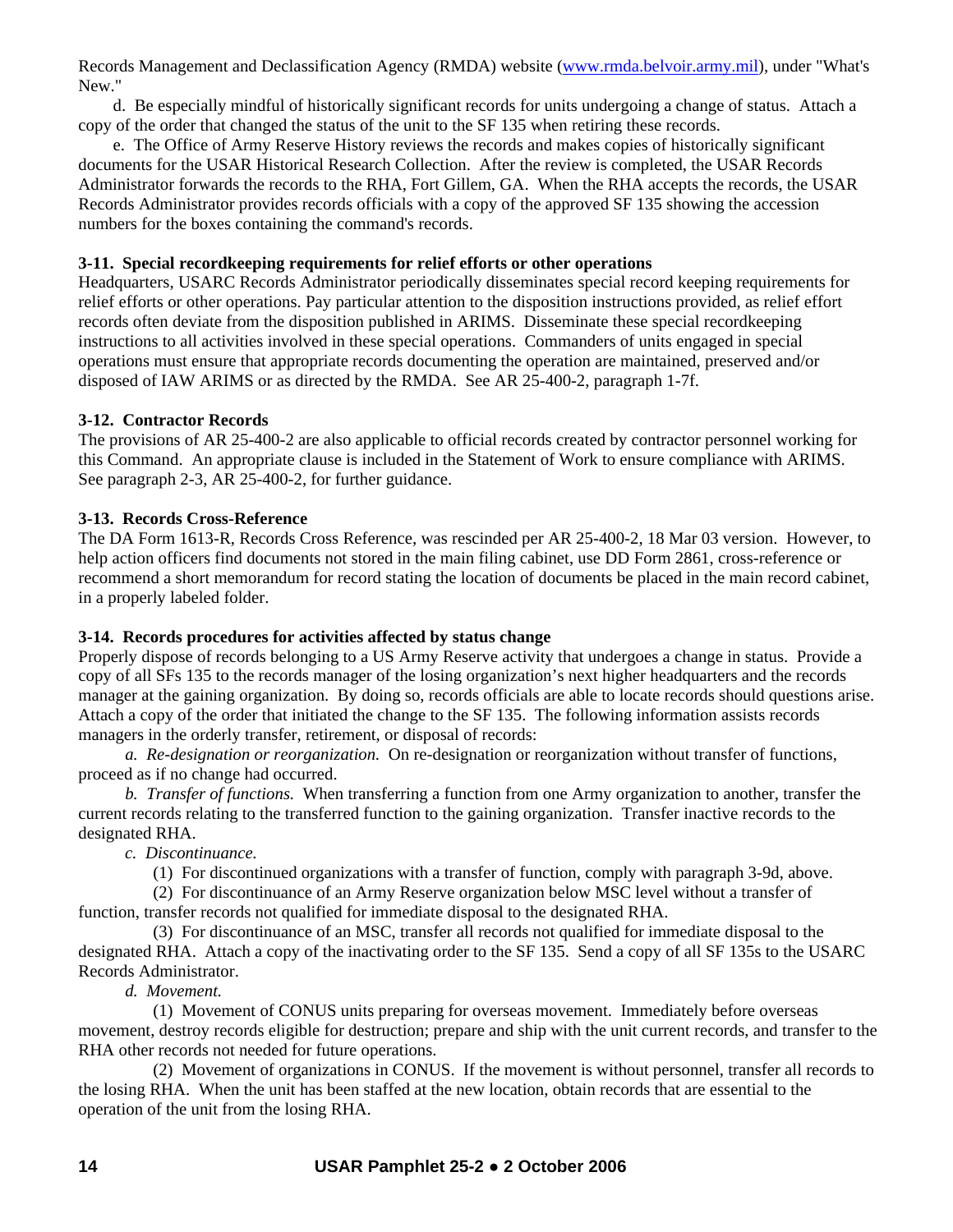(3) Movement with personnel and equipment. The records eligible for immediate disposal are destroyed, and active records go with the unit.

*e. Units entering on active duty.* Except as shown below, current records accompany unit to mobilization station.

 (1) Cutoff unit attendance records (DA Forms 1379) before the effective date of entry on active duty and transfer to the MSC or next higher headquarters.

(2) Destroy records eligible for immediate disposal.

 (3) Transfer all other records to the MSC Records Manager. The MSC Records Manager makes final disposition in accordance with ARIMS and guidance from the USAR Records Administrator.

## **3-15. Records management procedures for Army Reserve activities migrating to the Army National Guard (ARNG)**

The gaining organization must provide a copy of all SF 135s that show records transferred or retired to records management officials of the gaining organization and the records management official of the losing MSC or next higher headquarters.

*a. Unit Migration.* Destroy records eligible for destruction. Transfer the current records to the gaining organization. Transfer inactive records that have little or no reference value, but are not eligible for destruction to the next higher headquarters Records Manager/Administrator.

*b. The MSC Migration.* Destroy records eligible for destruction. Transfer the current records to the gaining organization. Transfer inactive records that have little or no reference value, but are not eligible for destruction, to the next higher HQ, or the USAR (AFRC-CIS-I). Contact the USAR Records Administrator prior to shipping records and provide the latter a copy of the SF 135s listing records transferred to the Army National Guard.

# **3-16. Records transfer**

The AR 25-400-2 provides detailed guidance for records transfer to RHA and the AEA. Army Reserve Records Administrator provide additional guidance for USAR activities:

 a. The SF 135 and SF 135A are the transmittal and tracking documents for records sent to the RHA. The office transferring the records prepares the SF 135 and SF 135A. Keep a copy in a suspense file until the comeback copy has been received from the RHA.

b. The RHA uses the SF 135 as:

- (1) A receiving document.
- (2) A receipt returned to the creating office.
- (3) An inventory tool showing the location of the records in the RHA.
- (4) To retire the records to an FRC.

The originating office RMO, RHA manager, and higher headquarters retain copies of the SF 135 during the life cycle of the records, in the event there is a need to recall them.

c. Review and purge files of unnecessary documents before sending out of the current files area.

d. Preparing records for transfer.

 (1) The office which created the records being transferred is responsible for organizing, packing, receipting (using SF 135), and sending the records to the Office of Army Reserve History (AFRC-MH) or WNRC. The creating office remains the legal custodian of transferred records and maintains the comeback copy of the SF 135 to facilitate recall of the records.

 (2) All MSC records managers assist record-creating offices to correctly process their records for transfer. The records manager consolidates records transfers from the different record-creating offices in their organization and sign SF 135 in block 2.

# **3-17. Preparing SF 135,Records Transmittal and Receipt and SF 135A, Continuation Sheet**

- a. To complete the form, follow the instructions on the back of the form.
- b. Prepare a separate SF 135 for each records shipment. Use SF 135A as a continuation sheet.

 c. Make an original and one copy of each form when transferring records. If the shipment contains records of a discontinued unit, send an additional copy of the SF 135 to the records management official of the next higher headquarters.

d. Specify on the SF 135 whether the records are on paper, microfilm, or other machine-readable media.

 e. For the historical records being sent through the Office of Army Reserve History, state "through Office of Army Reserve History (AFRC-MH)" in Block 5.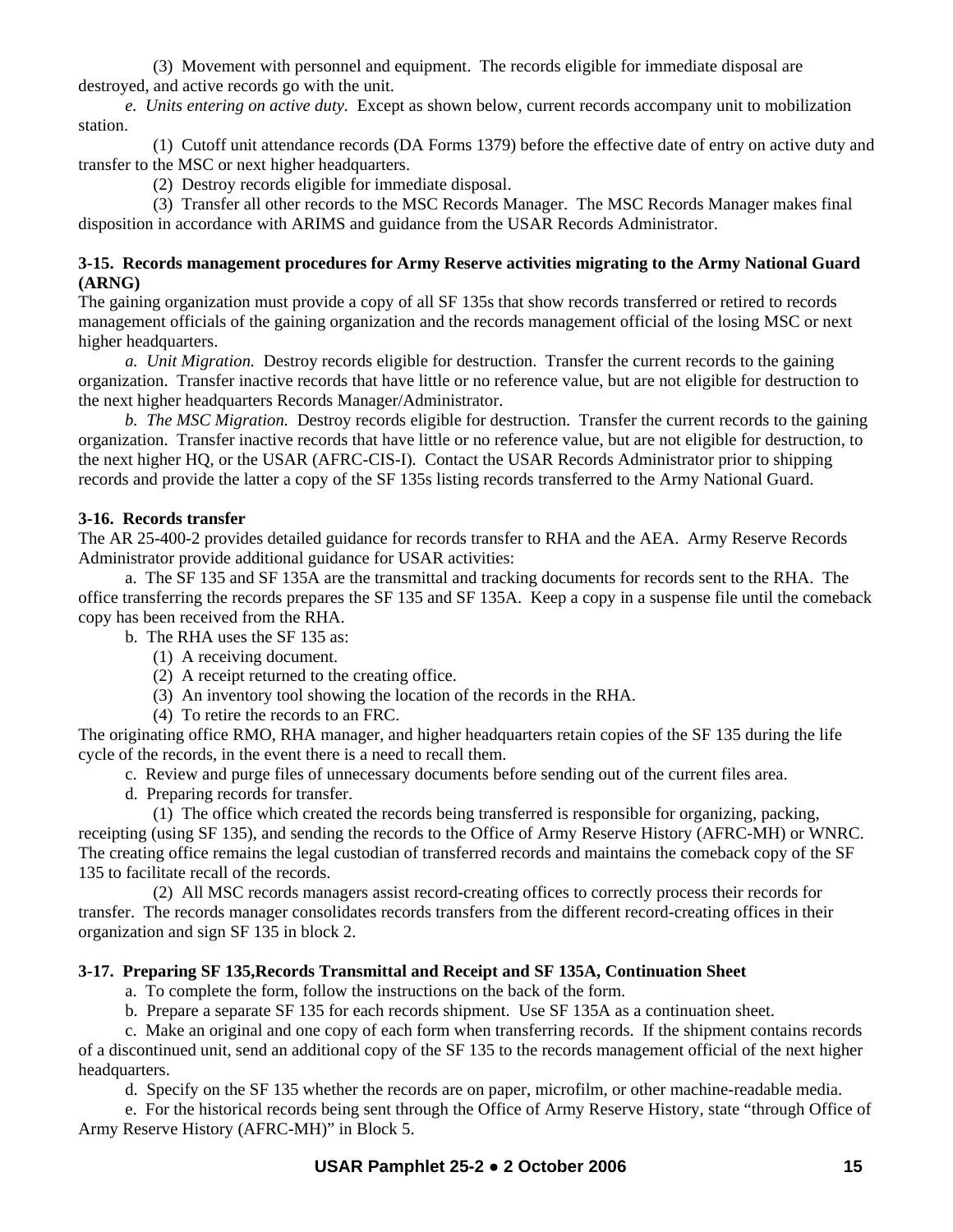- f. For transferring permanent records, list the title of each folder in the shipment in item 6f.
- g. Procedures for distributing completed SF 135 and SF 135A.

 (1) Transferring records under circumstances other than discontinuance of an organization. When records are transferred to an RHA, the originating office must place an original and one copy in the first box of a records shipment and keep one copy for its files. The RHA maintains one copy and return the other to the originator, with location information entered, as acknowledgment of receipt. The originating office keeps this comeback copy and discards the suspense copy.

 (2) Transferring records on discontinuance of an organization. Distribute copies as above and send one additional copy to the records manager of the creating organization's next higher headquarters.

h. Records managers coordinate the transfer of T records with the appropriate RHA.

 i. The servicing RHA and the AEA are the activities that execute the retention and disposition to T records. Records accessioned into a NARA Records Center Facility (NRCF) remain Army property and the originator of the records must know their location. Records managers must furnish a copy of the SF 135 received from the RHA showing the accession number issued by NRCF to the office that created the records. If the office of origin no longer exists, the organization's next higher headquarters' records manager official keep the SF 135.

 j. Supplemental data when organizational status has changed: Attach to the original SF 135 and SF 135A a description or chart of the new organizational status, relationships to higher headquarters, and a list of all files sent to another organization in a transfer of functions or transferred to the losing RHA.

 k. For the transfer of T classified records, see paragraph 9-5, AR 25-400-2. TOP SECRET records are not retired until they have been downgraded to a lower classification. Electronic records classified CONFIDENTIAL and SECRET can be transferred to the AEA as attachments to email, provided the computer used for this purpose is equipped with the electronic capture and store (ECS), and approved for the processing of classified material. Prior coordination with the Security Manager is required.

# **Chapter 4 Handling, Safeguarding and Releasing Official Army Reserve Records**

# *Section I Freedom of Information Act (FOIA)*

# **4-1. FOIA responsibilities**

*a. The USARC Headquarters and MSCs* -

 (1) Evaluate all requests for copies of records under the provisions of the FOIA, even if the FOIA is not cited in the request.

 (2) All FOIA officials respond to written requests for Army records from individuals and record calls from other Federal offices promptly, and in no event in more than 20 business days. The FOIA pertains to the release from Federal custody of records. The transfer of a record between Federal agencies involves no release and does not come under the FOIA. If the requester states that the records sought are needed for a formal hearing or legal process, the law requires response in not more than 10 working days. Officials unable to meet this time line must contact the next higher-ranking FOIA official in their chain of command and notify the requester by civilian letter of referral to higher authorities.

 (3) Do not deny requests for copies of records. Commanders must forward the requests and recommendations for denial (see figure 4-8, sample format of memo/letter for request to be denied in whole or in part) to the Initial Denial Authority (IDA) at Department of the Army level as outlined in AR 25*-*55, paragraph 5-104.

 (4) Ensure that all FOIA requests received at USAR subordinate commands (not reporting directly to HQ, USARC) are forwarded (together with a copy of the requested record if available) to the parent USARC MSC immediately upon receipt of the request and that a letter is sent advising the requester as to which headquarters the request has been forwarded for processing.

 b. If the record requested does not exist, the USARC Headquarters and its MSC FOIA officials do the following:

 (1) Notify the requester only that the request was referred to the IDA at [address of the IDA] - not that the record does not exist, because law considers a response of no records a form of denial, which must be issued by the IDA.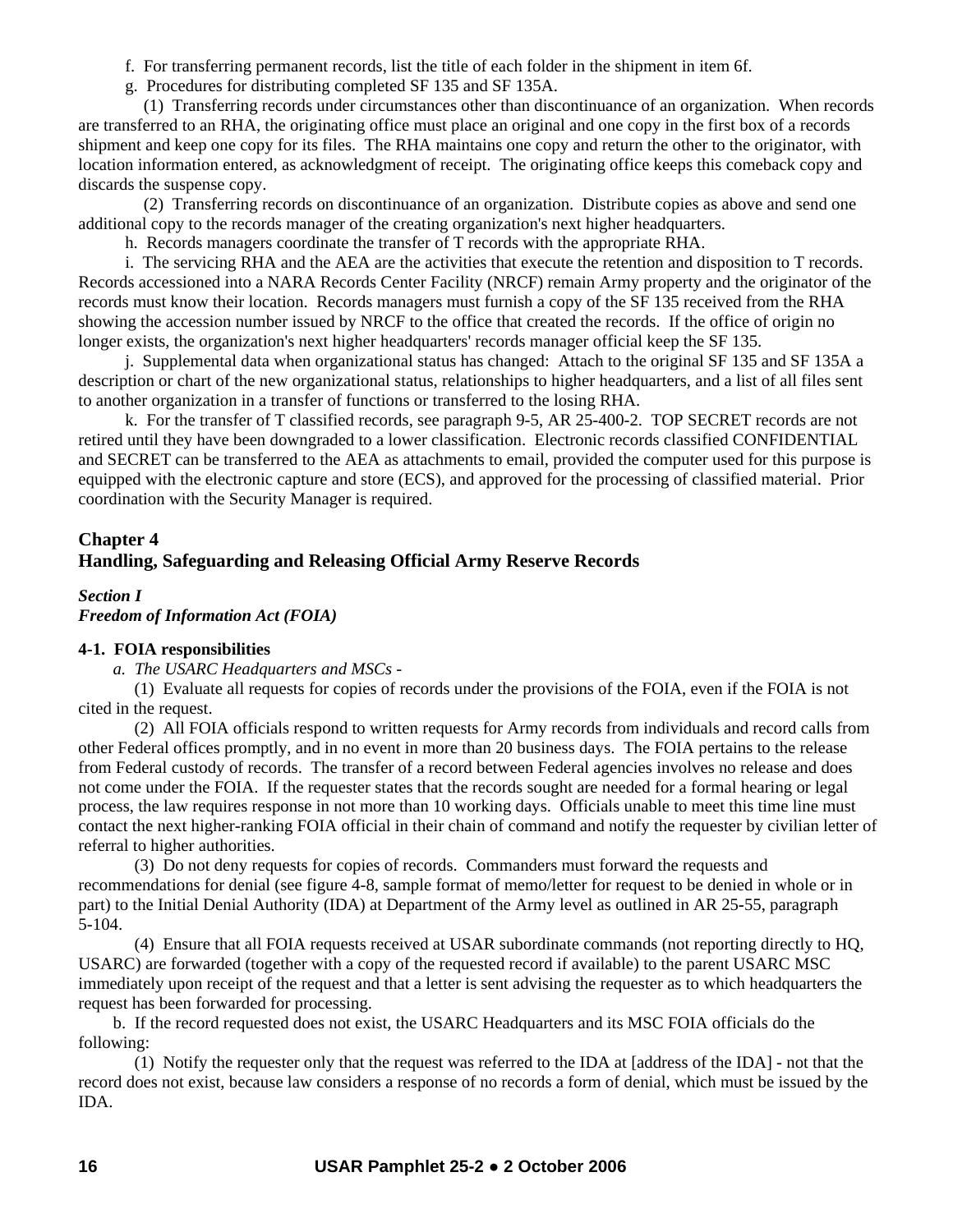(2) Forward the request and a certification that a search was conducted and the record not found to the IDA who notifies the requester.

 c. In accordance with paragraph 4-1a(2), the MSC FOIA Officer telephonically advises the HQ, USAR FOIA Officer, at (404) 464-9359, immediately when it becomes apparent that a response cannot be made to a FOIA request in the time allowed by law.

#### **4-2. Definition of a FOIA request**

 a. The FOIA is a Federal law (5 USC 552) implemented by DOD Regulation 5400.7-R, and AR 25-55. Written requests for Army records from members of the public, including soldiers and employees acting in their own behalf, fall under the FOIA, even if the requester does not cite the FOIA.

 b. Requests for information or statistics are not processed under the FOIA unless a copy of a *record* is used to provide the information.

 c. Individuals are entitled to access their own personal records using the PA. Such requests may be verbal. Here too, the requester need not cite the PA for the relevant law to apply.

d. Only fugitives from justice have no rights under FOIA.

 e. Processing under the FOIA may be direct, regardless of relations of command and control. Officials working on FOIA responses may consult with any IDA, FOIA official, or federal lawyer, for assistance. Channeling requests or responses other than directly is contrary to FOIA guidelines.

#### **4-3. Agency records versus PA records**

*a. Agency Records*. Agency records are retrieved by a title that is impersonal in nature, rather than the name or some other identifier for a specific person, or personal identifier. Process requests for agency records under the FOIA. Private information, even in an agency record, is still protected by the PA. The PA requires that records released under the FOIA have third party personal information deleted.

*b. Privacy Act Records*. The PA protects records retrieved by the name of a person or any other personal identifier. Process requests for personal records under the PA when the request is from the person whose record it is, and under the FOIA when requested from someone else. Unless a FOIA request includes a release consent statement bearing the notarized signature of the record subject, a personal record is referred to the IDA as exempt from mandatory disclosure under FOIA Exemption 6.

c. The PA provides that the first copy of a record is provided at no charge (see para 4-9d).

 d. A request for private records from a lawyer representing that individual is processed under the PA if accompanied by a release consent statement that includes identification of the requester as the legal representative of the record subject client. Since this is a PA request, no willingness to pay statement or USAR Form 66-R, Freedom of Information Act Willingness to Pay Statement, is required as there is no charge. The same request from an opposing attorney must be accompanied by a willingness to pay statement as well as a release consent statement IAW paragraph 4-3c.

#### **4-4. Records covered by FOIA**

 a. At the time of the FOIA request, only existing records under command's control are subject to the FOIA. A requested record may consist of an entire file or represent just one document in a file. The following are not defined as a record.

 (1) Anything that is not a tangible or documentary record, such as a memory, an oral conversation, or a supervisor's notes concerning an employee. However, if the supervisor shares the notes with others, then the notes become official records and subject to the FOIA.

 (2) Publications, such as Army Regulations. The public may obtain publications from GPO and private sector bookstores.

 (3) Files or documents that have not been made final at the time the request arrive. Only those that are *final* are *records* under the law.

 b. In order to respond to a FOIA request, FOIA officials may furnish more than one record, each containing a portion of the requested information. The FOIA officials and action officers are not required to create a record or to put the information in any specific format.

#### **4-5. Documents created by other agencies**

 a. Do not release any document created by another command or agency. Inform the requester that all/part of the request was referred to the custodian of the record for processing (see figure 4-7 at the end of this chapter).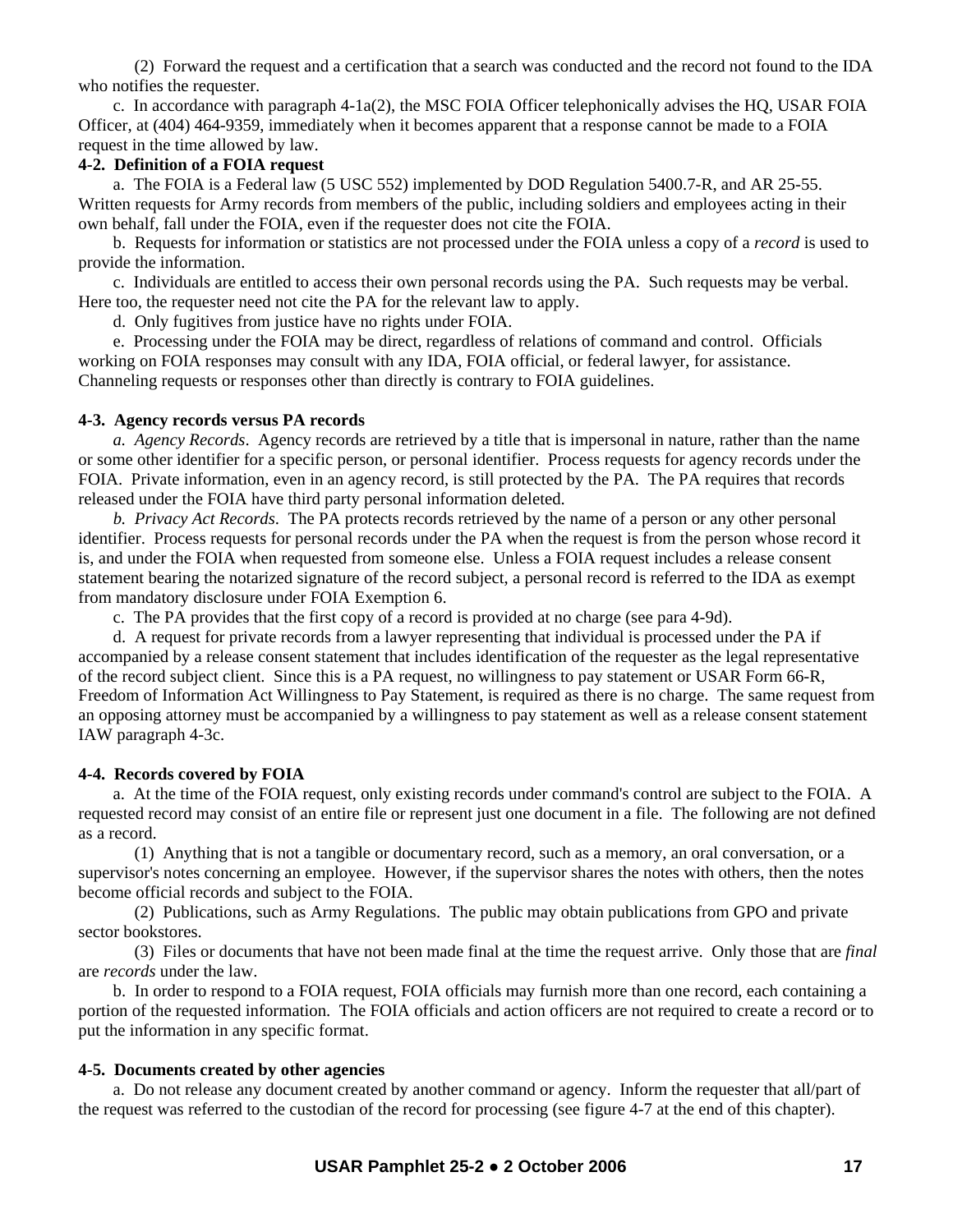b. Forward the record to the proponent/custodian with a copy of the FOIA request and ask them to make a releasable determination and reply directly to the requester (see figure 4-2).

 c. For documents created by private companies, give notice to the document originator, and allow the company the opportunity to provide their consent to the release of the document or justification for requesting that the document be referred to higher authority for consideration of denial (see paragraph 4-7).

# **4-6. No record responses**

The FOIA requires the responding official to refer the response to a request for which responsive records cannot be found to the appropriate IDA. The law treats a "no records" response as a form of denial, and no authority less than an IDA can deny a FOIA request. When a physical search for a record proves unsuccessful, refer the request with a "no records" certificate to the appropriate IDA. The FOIA officials who are not confident about how to process a referral to the IDA may transfer the request to the HQ, USAR FOIA Officer (see paras 4-11 and 4-16 below). However, before forwarding the request, the FOIA official must review paragraph 5-104, AR 25-55. The IDA requires a "No Records Certificate" (see figure 4-3) completed by the person who conducted the search.

# **4-7. The FOIA release and denial authorities**

The FOIA requires the release of records that are not specifically exempt from release under one of the nine exemptions when requested in writing. However, records that are eligible to be withheld under one of the exemptions may be released to the public provided that the FOIA official, in coordination with the record's proponent staff agency, determines that release of the record would not cause any harm to the government or any individual and confirms this by conferring with the FOIA officials at HQ, USAR. The FOIA exemptions are listed in paragraphs 3-200, AR 25-55.

a. All FOIA officials at any level are authorized to release nonexempt documents.

 b. Only an IDA can deny the release of a document. A list of IDAs is at appendix C. The FOIA official may call the IDA directly to obtain assistance in determining whether a certain exemption applies.

 c. The FOIA officials who cannot reach the IDA should call the FOIA officials at HQ, USAR for assistance. See paragraph 4-16 for telephone numbers.

# **4-8. Review of request**

The FOIA requires that certain criteria be met before the request obtains status under law and the time limit of 20 working days for processing the request is established. The request must:

a. Describe the documents being sought clearly enough that a person familiar with the records can locate them.

 b. Contain a statement of willingness to pay reasonable costs associated with processing the request. The requester may place a limit on this sum.

c. Not be prepared or transmitted at Federal Government expense.

# **4-9. Control of request**

To assure compliance with the time limits of the FOIA, regulations require that a formal control system be established for processing FOIA requests. Each command headquarters must identify an official responsible for processing requests. Disseminate guidance throughout the command to immediately refer any requests received to the FOIA Official.

a. Use a date-stamp or pen to indicate the date and time of receipt on the request.

 b. Assign a Control Number composed of the year and the order of receipt, e.g., 05-01 for the first FY 2005 request, 05-02 for the second. Place this number on all correspondence relating to the request.

c. Enter the request on a FOIA register - a register for tracking the processing of FOIA requests (figure 4-4).

 d. Assign a suspense date of 20 working days from the date of receipt by the FOIA Official. The FOIA officials should not establish a suspense date until the conditions stated in paragraph 4-8 above have been met. A letter of acknowledgment with **optional paragraphs** to request clarification or a statement of willingness to pay is at figure 4-1.

 e. The FOIA official prepares a separate folder to store the request, using ARIMS Record Number 25-55a1, FOIA requests, access, and denials - replies granting access, replies to requests for nonexistent records, or replies to those failing to pay fees. If the record is forwarded to another command for direct response, the record is filed under ARIMS Record Number 25-55j, FOIA Acknowledgement.

 f. Staple to the right side of the folder a DD Form 2086, Record of Freedom of Information (FOI) Processing Cost, and DD Form 2086-1, Record of Freedom Of Information (FOI) Processing Cost for Technical Data, for other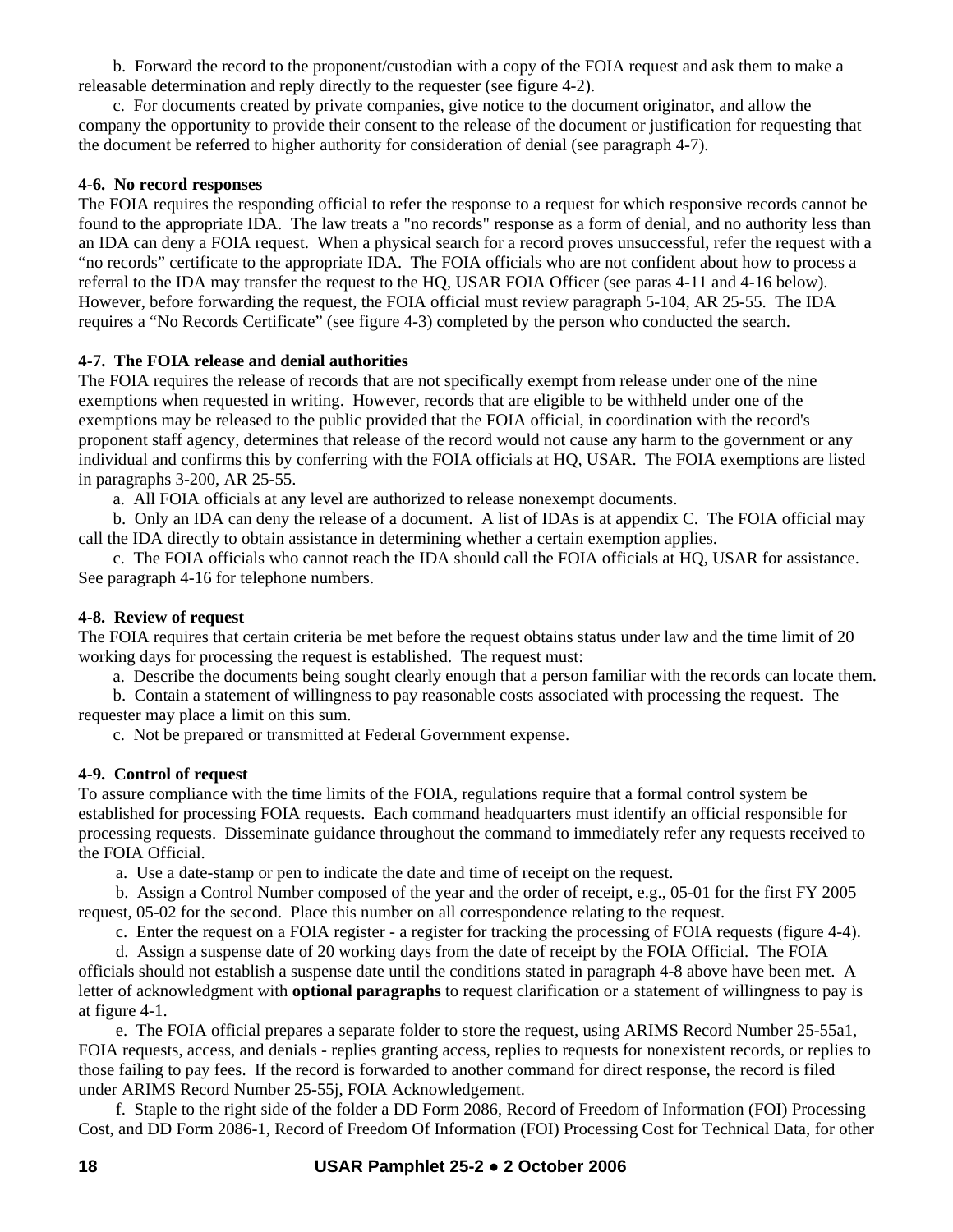than paper documents. Blank DD forms used in FOIA processing are in the back of DOD Regulation 5400.7-R and in most computer forms libraries. The USAR FOIA Official also distributes these with the data call for the Annual FOIA Report by HQ, USARC. Enter the request control number into block 1 of the DD Form 2086. Keep track of all the time various individuals spend working on processing the request. After completing all action on the request, enter the processing time and calculate cost. Use the data on these forms to calculate costs for the DD Form 2564, Annual Report – Freedom of Information Act, (RCS: DD-PA(A) 1365) (see para 4-15).

 g. Immediately start a chronology or log (figure 4-4) of events relating to the processing of the request. Staple a piece of paper inside the folder on the left side. The date the FOIA Officer received the request should be the first entry. Enter the date and action taken each time *anyone* works on the request. This chronology becomes invaluable when receiving questions about any actions taken, especially if the requester files a lawsuit against the Army.

#### **4-10. Acknowledgment of request**

Immediately acknowledge receipt of the request in writing (see figure 4-1). Since a number of situations can commonly pertain when a request arrives, several optional paragraphs are provided. If possible, the FOIA official should release the requested documents at the same time that the receipt of the request is acknowledged. For example, the FOIA official receives a request for the organizational staff directory or station list. If the list does not contain home phone numbers or addresses, sending it right away saves time. It is not necessary to prepare another letter to release the records. These sample letters are for guidance; actual requests might require some tailoring to the specific request.

a. The FOIA officials must **always** include the following in their acknowledgment (see figure 4-1):

(1) The date the FOIA Official received the request.

(2) The Control Number assigned to the request.

 (3) The date when the requester may expect a response (which is 20 working days later) or use "we will respond in the time specified by law" (figure 4-1). Omit any reference to a response date if the request has no status under the FOIA because it is unclear or lacks an agreement to pay fees. Do not establish the 20 working day response time until the request meets the provisions of paragraph 4-7.

b. Include the following optional paragraphs (figure 4-1) *as applicable* to the actual request:

 (1) When omitted from the original request, request a statement of willingness to pay, signed by the requester.

 (2) When not adequately described in the original request, ask for clarification as to exactly what documents the requester wants.

 (3) Forward requests for records belonging to another command to the owning command. Inform the requester of the address where his request was referred.

 (4) Provide the requested documents if the FOIA request contained a fees statement and the documents are already available and releasable.

(5) Provide the name and telephone number of the FOIA official who can provide additional information.

#### **4-11. Processing a request**

*a. Requesting Responsive Records*. If the FOIA official did not release the documents with the acknowledgment letter, determine which offices (HQ or subordinate commands) have the requested records. Send an email or memo requesting responsive records to all offices that may have records (figure 4-6). If not e-mailed or faxed, hand-carry a memo to save time. If faxed, alert the intended recipient to stay by the fax receiver so that the FOUO record call is not mischanneled..

*b. Evaluating documents against FOIA exemptions*. The USARC policy is to release as much as possible at the lowest level. Evaluate the documents received against the nine FOIA exemptions. A list of exemptions with more detailed information is in paragraph 3-200, AR 25-55. A document that falls under one or more of the exemptions is exempt from mandatory release. FOIA officials may refer it to the IDA with the recommendation that it be denied. Of the nine exemptions, only five occasionally pertain to the vast majority of requests received by the Army Reserve. These include:

(1) Exemption 1 - Classified matter.

(2) Exemption 2 - Internal rules and practices of an agency.

 (3) Exemption 5 - Internal advice, recommendations and subjective evaluations, as contrasted with factual matters.

(4) Exemption 6 - Information protected by the PA.

(5) Exemption 7 - Law enforcement and IG records.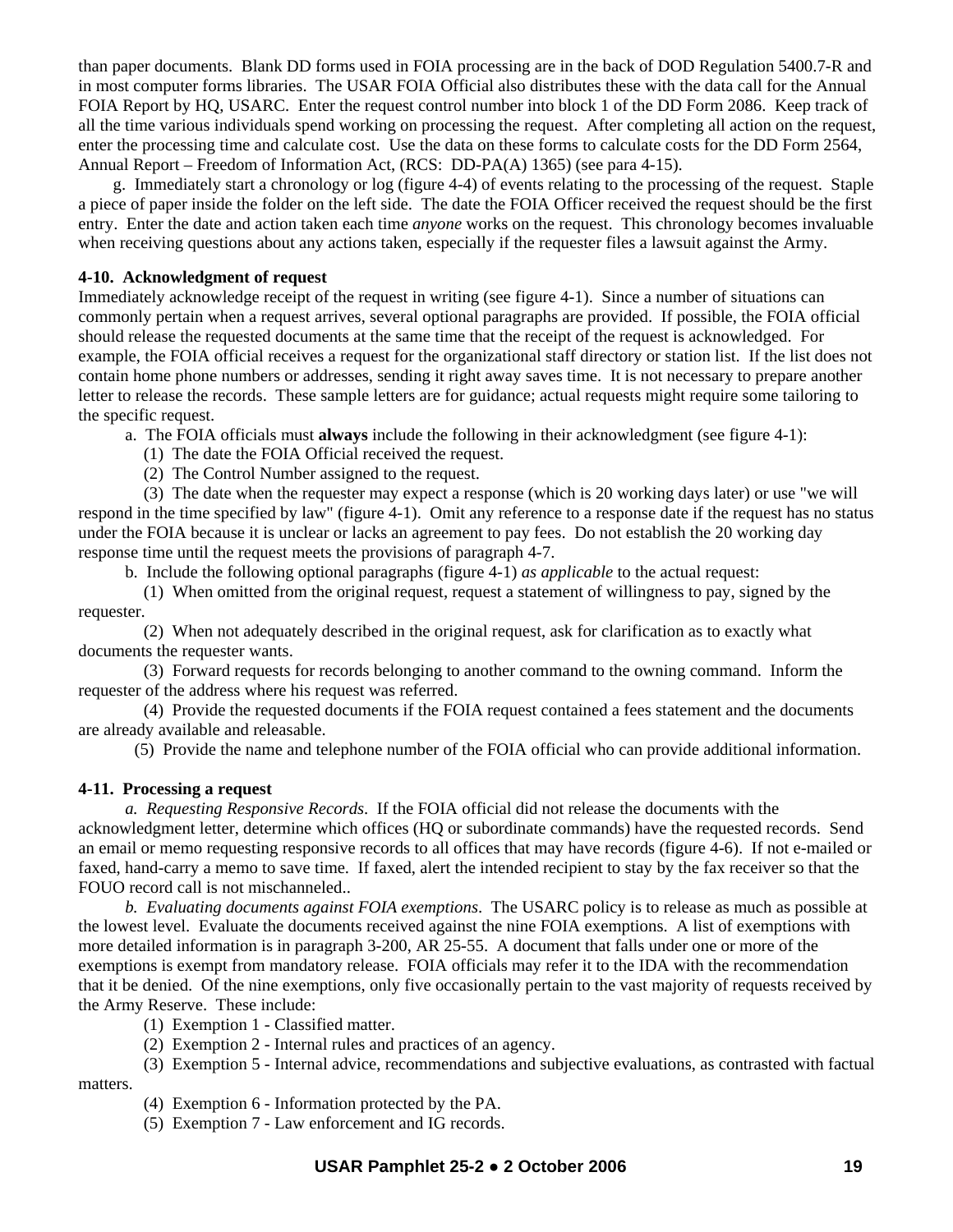*c. Discretionary Release of Records.* Even if a given record is covered by one of the nine exemptions it may be releasable, provided release of the exempt document would not harm the Army, private business enterprise, or any individual (see paragraph 4-7, above).

#### *d. Forwarding documents to the IDA.*

 (1) Never risk releasing matter that may be exempt; always confer with the FOIA Officials at HQ, USARC and record their response on a Memorandum for Record (MFR) and place it in the case file. A sample memo/letter for referring requests to the IDA is at figure 4-8 and the optional paragraph in figure 4-1 apprises the requester of referral to the IDA. Mail the referral memorandum to the IDA and the notification letter to the requester at the same time. Once the FOIA official forwards a request to the IDA, annotate the FOIA log (see sample format at figure 4-5) to reflect that the case is closed by placing "INACTIVE" on the file label, and store the folder under ARIMS Record Number 25-55a1, FOIA requests, access, and denials - replies granting access, replies to requests for nonexistent record, or replies to those failing to pay fees. Army Regulation 25-400-2 requires the retention of FOIA case files that have not become the subject of litigation for 2 years. Since adequate records allow legal challenges to be deterred or overcome, it is important to properly maintain and store these records.

 *(2) Required coordination.* Before forwarding a FOIA request to an IDA for action, records custodians obtain an opinion from their servicing Staff Judge Advocate concerning releasing the requested records. A copy of that legal review, the original FOIA request, two copies of the requested information (with one copy clearly indicating which portions are recommended for withholding, which FOIA exemptions support such withholding and which portions, if any, have already been released), a copy of the interim response acknowledging receipt and notifying the requester of the referral to an IDA, and a cover memorandum containing a telephone POC is forwarded to the IDA with the command's recommendation to deny a request in whole or in part.

*e. Excising information that to release would be an unwarranted invasion of privacy.* 

 (1) Rather than refer a record to an IDA because the record contains a small amount of private information relating to someone other than the requester, the FOIA official is authorized to remove clearly private information and release the rest of the record. The identification by name of individuals in their official capacities is not a violation of their privacy and unless a witness in a report of investigation was promised confidentiality, names are not, by themselves, considered private information. Clearly private information pertains to a named individual, his or her home phone number, home address, date of birth, social security number, net salary, results of medical examination, proficiency tests, evaluation reports or civilian appraisals, and other sensitive personal information are additionally provided (i.e., information that falls under the PA). To avoid violating the PA, either the identity or the private information about the person(s) must be excised. The former is usually preferable, since excision is minimized.

 (2) The best way to excise personal information is to actually snip out the information from a copy of the document and reproduce the snipped out copy for release.

 (3) The letter accompanying the forwarded records to the requester should inform the requester that private information concerning others has been removed to protect the individuals from an unwarranted invasion of their privacy. Also, notify the requesters of their right to appeal the removal of private information. Should a requester so object the FOIA official must refer their objection to the appropriate IDA (optional paragraph in figure 4-1). Do not excise other types of information. The FOIA requires the referral of all documents containing other types of exempt information to the subject matter IDA.

- (4) A sample paragraph to use when all requested documents/records are releasable is at figure 4-1.
- (5) Use the sample at figure 4-1 to make a partial release of documents and to send documents to the IDA.

#### **4-12. Extensions to response time limits**

There are two types of extensions: informal and formal.

*a. Informal extension*. The law assumes that unless the request is urgent (see paragraph 4-1a(2) this reg) an agency should be able to respond to FOIA requests within 20 working days. After 20 working days, a requester may file a lawsuit against an agency if it has not responded to the request. The courts, however, usually understand that sometimes this response date cannot be met when an agency has a large number of requests to be processed or the records are stored at several locations. Provided the agency can demonstrate diligence in processing the request, an interim reply before the 20 days are up should be accepted. To be valid, an interim reply must advise the requester of continued efforts to respond and state the approximate date when the decision on the request should be made (see sample memo/letter at figure 4-7). No more than 10 additional working days should be stated. Exceptional difficulties in locating or processing the responsive records may justify more than one such interim response. Such responses should be used only when essential and not to defer response to the requester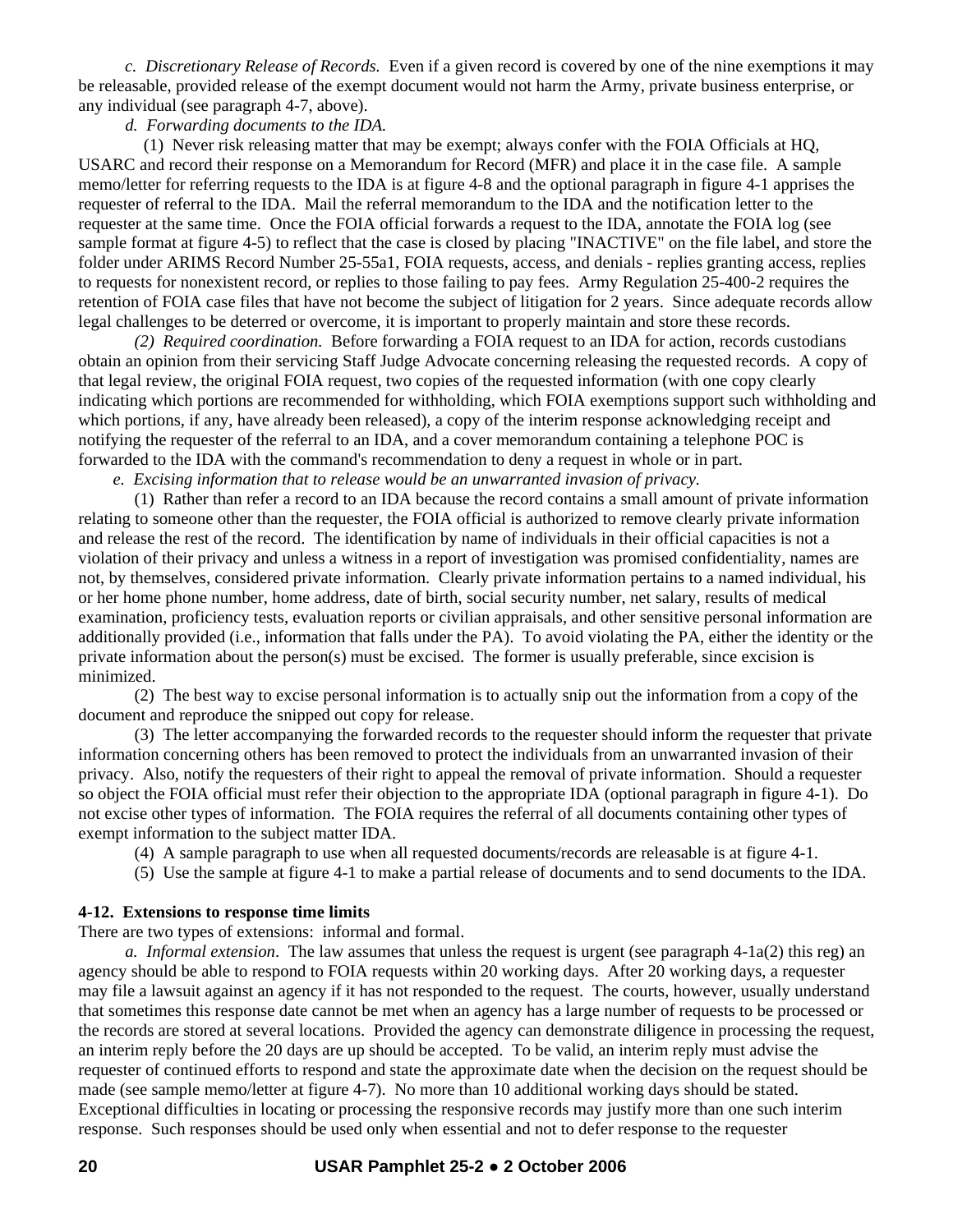unnecessarily. Unless the requester objects to the later date for response in writing, the courts should accept such a statement of unavoidable delay as an informal extension to the time limit.

*b. Formal extension*. If the requester objects in writing, and circumstances necessitate additional processing time, a formal extension can be requested by appealing to higher authority. No more than one formal extension for an additional 20 working days can be requested (AR 25-55, para 5-205b).

 c. Whenever it appears the FOIA official will not meet the 20 working day suspense and cannot negotiate an informal extension, e-mail or call the Army Reserve FOIA Officer at (404) 464-9359 or 1-800-359-8483, ext. 464-9359 or the FOIA coordinator, (404) 464-9362 or 1-800-359-8483, ext. 464-9362.

#### **4-13. Fees for processing FOIA requests**

*a. Fees for the different categories of FOIA requesters.* 

 (1) Charge educational and other requesters for search time and reproduction costs but not for the review of documents.

(2) Charge commercial use requesters for searching, reviewing and reproduction costs.

 (3) For news media that state the intention and have the ability to disseminate information concerning operations in the Army to wider public, waive all charges.

*b. Fee Guidance (see para B-1).* All, except the commercial requesters, receive at no charge -

(1) The first 2 hours of search time.

- (2) The first 100 pages of copies.
- (3) The first \$15 of service.

# **4-14. Coordination with SJA**

Coordination with an SJA for a written legal opinion is required for any release and as a part of any FOIA request referred to the IDA (para 5-104, AR 25-55), but it is a good policy to coordinate all FOIA correspondence other than routine record calls and acknowledgments with the SJA. Even though the FOIA official should be the expert on the provisions of the FOIA, the SJA can keep FOIA officials from making mistakes relating to stipulations of the law beyond the FOIA. One of the duties of the SJA is to serve as legal counsel to the commander, and as a records access specialist, the FOIA officer is acting in behalf of the commander. If the situation is urgent and the servicing SJA is unavailable, contact FOIA officials at HQ, USARC for assistance (see para 4-16).

#### **4-15. Annual FOIA Report (RCS: DD-PA(A) 1365)**

Interim Change 1 to AR 25-55 revises guidance for preparing the annual FOIA report. Use the DD Forms 2086 discussed in paragraph 4-9 to gather the figures for this report. Include search and coordination time by other command personnel, such as secretaries who were tasked to produce or copy records and prepare transmittal documents. When numerous requests are processed, time in addition to that spent on individual requests may be justified for organizing and administering the FOIA program as a whole.

#### **4-16. Headquarters, USAR FOIA officials**

Headquarters, USAR FOIA and SJA officials process numerous FOIA requests and are familiar with the provisions of the law. The FOIA officials should call them for assistance whenever necessary. Furthermore, because higher headquarters bears responsibility for the administration of the FOIA at subordinate headquarters, coordination is a formal requirement whenever it appears that the FOIA official will not meet the 20 working day suspense or needs assistance on how to proceed. The FOIA officials should contact HQ, USAR FOIA officials as soon as a problem is encountered. HQ, USAR FOIA Officials:

- a. USAR FOIA Officer, (404) 464-9359 or 1-800-359-8483, ext. 464-9359.
- b. Chief, Document Management Branch, (404) 464-9369 or 1-800-359-8483, ext. 9369.
- c. SJA FOIA Specialist, (404) 464-8050 or 1-800-359-8483, ext. 8050.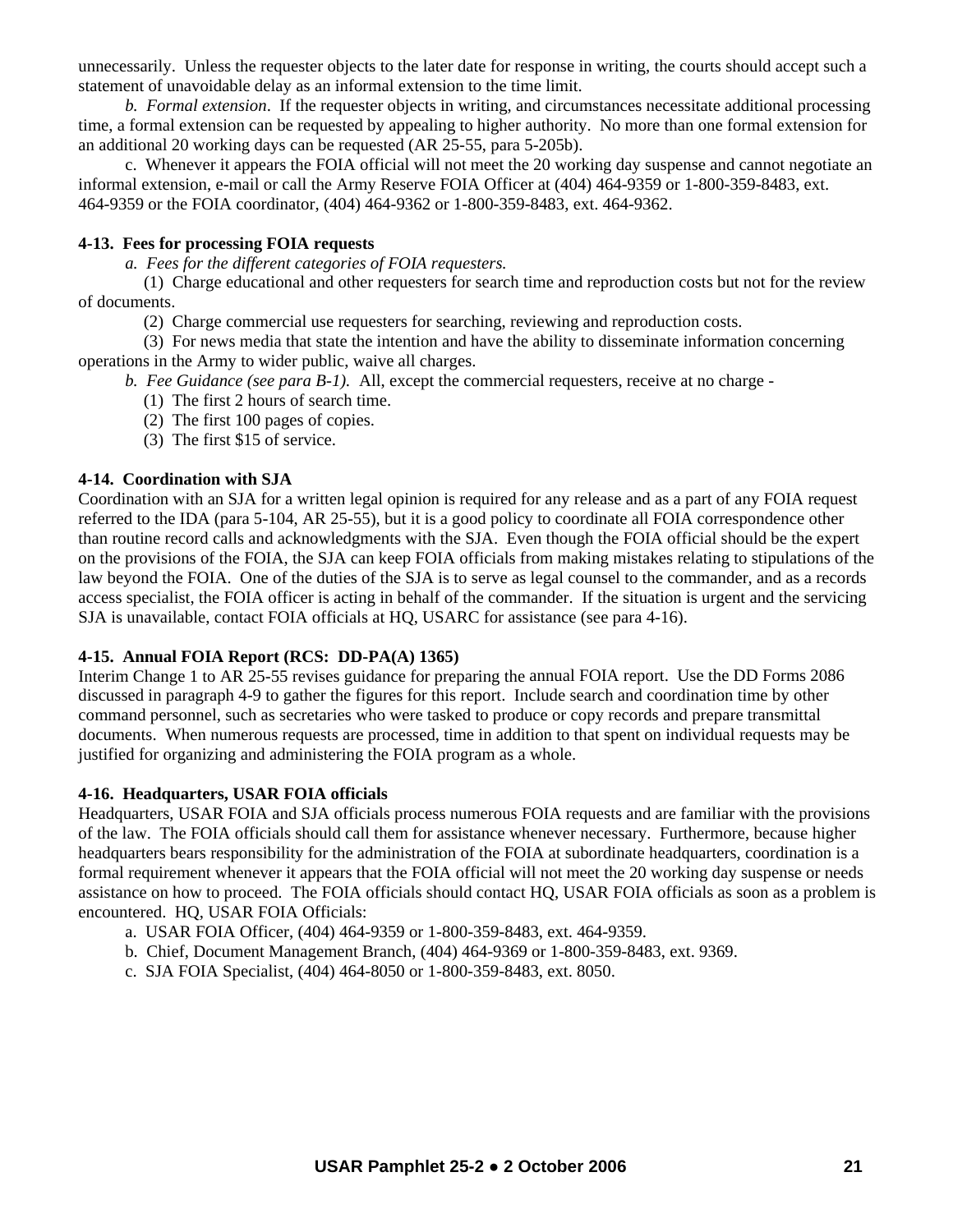*Section II Privacy Act (PA)* 

#### **4-17. Privacy Act of 1974**

a. The PA gives individuals the right to know what records the Federal Government is maintaining on them and the right to amend incorrect records. It also requires that documents containing personal information be protected from unauthorized disclosure.

b. The HQ, USAR IMO and MSCs are required to appoint a Privacy Act Officer.

c. The USAR and MSCs *-*

(1) Direct any PA guidance obtained from or issued by higher authority to unit level.

 (2) Designate Privacy Act coordinators down to unit level. Privacy Act coordinators should not be lower in rank than Sergeant First Class nor have a security clearance less than SECRET. A waiver from the USARC Privacy Act Officer is required when the Privacy Act coordinator if of a lower rank

(3) Ensure Privacy Act coordinators-

 (a) Represent their respective commanders in the area of PA compliance and enforcement and serve as the unit point of contact for all matters related to the PA.

 (b) Acquire knowledge of the contents of AR 340-21, DA Pam 25-51, and related publications. These publications can be found at the Army Publishing Directorate (APD) web site at www.apd.army.mil.

(c) Comply with procedures in this chapter when handling PA matters.

 d. Application of the PA to non*-*paper media. The requirement to protect PA information applies to all media. Alternate media, such as e-mail and facsimile, may be used to transmit private information for official business only. The USARC and its MSCs must comply with the instructions when handling private information in non*-*paper media.

 e. Privacy Act information concerning oneself. The identity of the data subject is not a factor; the USARC and its MSCs must ensure that individuals never discard intact PA information concerning themselves in the trash or recycling bins because the identity of the party who discarded the document is unknown to PA officials and it is difficult to fix responsibility in a court of law.

 f. The USARC and its MSCs should use USARC Label 1*-*R, Personal In Nature, or DA Label 87, For Official Use Only (FOUO), to protect all correspondence not covered in AR 380*-*5, but which should be handled as confidential within the command (i.e., personal in nature information). Use USARC Label 1-R in accordance with instructions in paragraph 4-22.

#### **4-18. Verbal requests**

The PA (5 USC 552a) is implemented by DOD Directive 5400.11-R and AR 340-21. Unlike the FOIA, which requires written requests for records, requests under the PA may be oral and by phone. To avoid the possibility of an unlawful release of private information, the receiving official should insist upon sufficient information to establish that the requester is the record subject. Test the identity of the caller by asking questions an impostor could not answer. If any doubt remains, require the caller to appear with a picture ID card. Under the PA, the data subject may obtain one copy of his or her record at no charge (AR 340-21, para 2-8). Refer any questions that may arise to PA officials in the HQ, USAR IMO (AFRC-CIS-I).

#### **4-19. E-mail, Facsimile, and the PA**

 a. The FOIA defines nine categories of information to be treated as sensitive and made accessible FOUO. To be allowed access, officials must need the information in order to perform their assigned duties. Protective measures, such as the use of cover sheets and avoiding insecure means of communication, are prescribed to prevent the disclosure of FOUO information.

 b. The most common basis for the FOUO designation in the Army is privacy. The Privacy Act (5 USC 552a) makes the unauthorized disclosure of private information a criminal act and it also protects private records and the information these contain.

 c. While classified information may be discussed only over specially designed or hardened terminals or phones, FOUO information may be discussed by telephone. However, the phone line must not be accessible to the public through an open radio link. Cellular phones are easily overheard and must not be used to discuss FOUO information. Regardless of the equipment used, to minimize exposure, keep FOUO information to a minimum.

 d. Both facsimile (FAX) and e-mail are applications of telephony that provide visual information. If the system is closed to the public, i.e., hard-wired, it can be used for FOUO information. This *excludes* the Internet.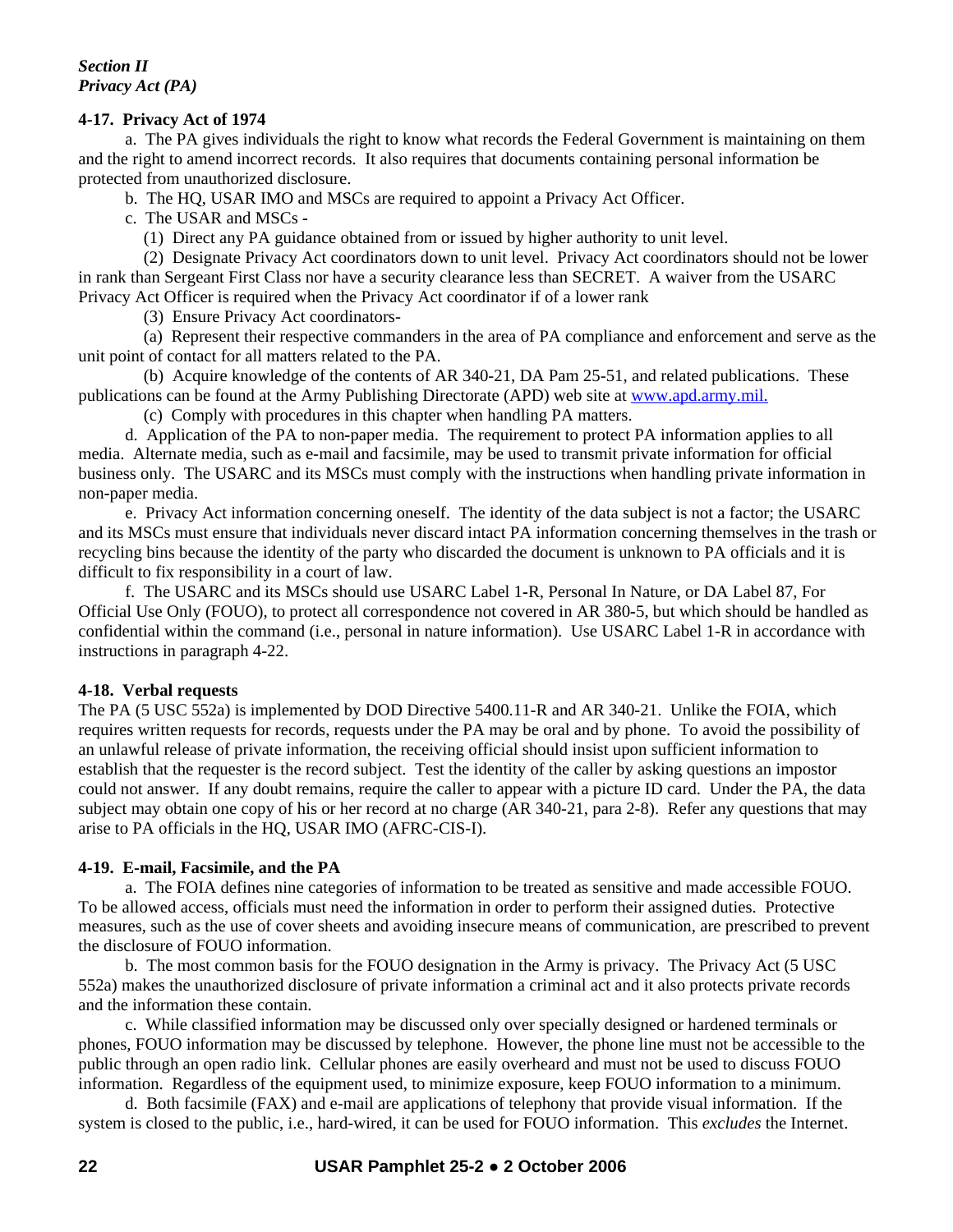However, the USARC-wide area network is considered a closed system and sufficiently secure to allow FOUO information. Facsimile is also considered safe for the FOUO level of sensitivity.

 e. With fax and e-mail, always mark the material "FOUO" on the transmittal sheet or in the heading respectively (para 4-302, AR 25-55). Due to many workers sharing fax machines, always phone ahead to alert the intended recipient that you are preparing to send FOUO matter. Do not leave the fax equipment until you have retrieved the printed transmission report that pertains to the transmitted document.

 f. Placement of USARC Label 3-R, For Official Use Only/Privacy Act (FOUO/PA) Requirements, on each fax machine throughout USARC is mandatory. The label, which is obtained through HQ, USARC forms supply channels, alerts fax users to measures for protecting FOUO information, to include private information. These include:

 (1) Alerting the intended recipient when transmission will commence, and never leaving FOUO originals unattended.

(2) Not departing the fax machine without taking a confirmation that duplicates a portion of the original.

 (3) Keeping originals and confirmation protected with a DA Label 87 or other appropriate protective cover sheet both before and after transmission.

#### **4-20. Privacy Act violations**

*a. Impersonating Data Subject*. It is gaining access to another's private record by means of deception.

*b. Denial of Access.* Is the denial of a request from an individual for a record identified by that person's name or other identifier (except in unusual circumstances specified in AR 340-21; e.g., paras 2-5 and 2-9). In questionable cases, Privacy Act officials may refer the request to an Access and Amendment Refusal Authority (AARA) for resolution; this action does not constitute a denial. The AARAs are identified in AR 340-21, paragraph 1-7.

*c. Unlawful Disclosure.* Unless the data subject consents or previously consented to the release of his or her own private records, requests from another individual for a record identified by a person's name or other personal identifier must be denied. Exceptions for unusual circumstances are specified in AR 340-21, paragraph 3-1. The release of private information through negligence, such as discarding the record intact in a recycling bin, represents an unlawful disclosure. Also unlawful disclosure is violating the terms of the PA Advisory Statement on the basis of which the individual divulged the private information. Bail bondsmen and attorneys who present a release consent form are the agents of the data subject. Therefore treat such agents as if they were the data subject, and for this reason, are not levied charges, even though their interests are clearly commercial.

*d. Refusal to Amend.* A PA-protected record that the data subject proves to contain errors of objective fact (as opposed to opinions) must be corrected (AR 340-21, para 2-11). In questionable cases, the PA official may refer the request to an AARA for resolution. Such action does not constitute a denial. For Reserve military members, the AARA is the Adjutant General (AR 340-21 para 1-7).

*e. Tampering.* To alter a PA-protected record without substantiating documentation that establishes the record was in error is a violation of the PA. Investigate any evidence of tampering immediately.

*f. Unauthorized Recordkeeping.* The Archivist of the United States must approve any government record containing private information. All records approved for keeping private information are assigned a PA Systems Notice Number. The Systems Notice Number is a part of the ARIMS entry for that record in AR 25-400-2. The PA Systems Notice must be included in the file label. Keeping unapproved records is a violation of AR 340-21.

*g. Unlawful Acquisition of Private Information.* Private information solicited from an individual is subject to a PA Advisory Statement. This statement must explain in what manner and to what end the information is requested, whether disclosure is voluntary, and the effect of refusing to respond. Even though information already appears in the record, if intended for a purpose other than stated to the record subject, the information must be asked for again for the new purpose. To avoid the need to repeatedly ask for the information, have all members complete a USAR Form 121-R, which states a purpose broad enough for most uses.

*h. Extortion.* Demanding payment for services to which the requester is entitled at no charge is unlawful.

#### **4-21. Recordkeeping requirements**

*a. Disclosure*. Record the release of information from a private record in an MFR. The MFR should state the circumstances surrounding the release and precisely the information or document that was released (AR 340-21, para 3-4). Attach a copy of the MFR to a copy of the released record and keep this under ARIMS Record Number 1u, Office Privacy Disclosure Accounts..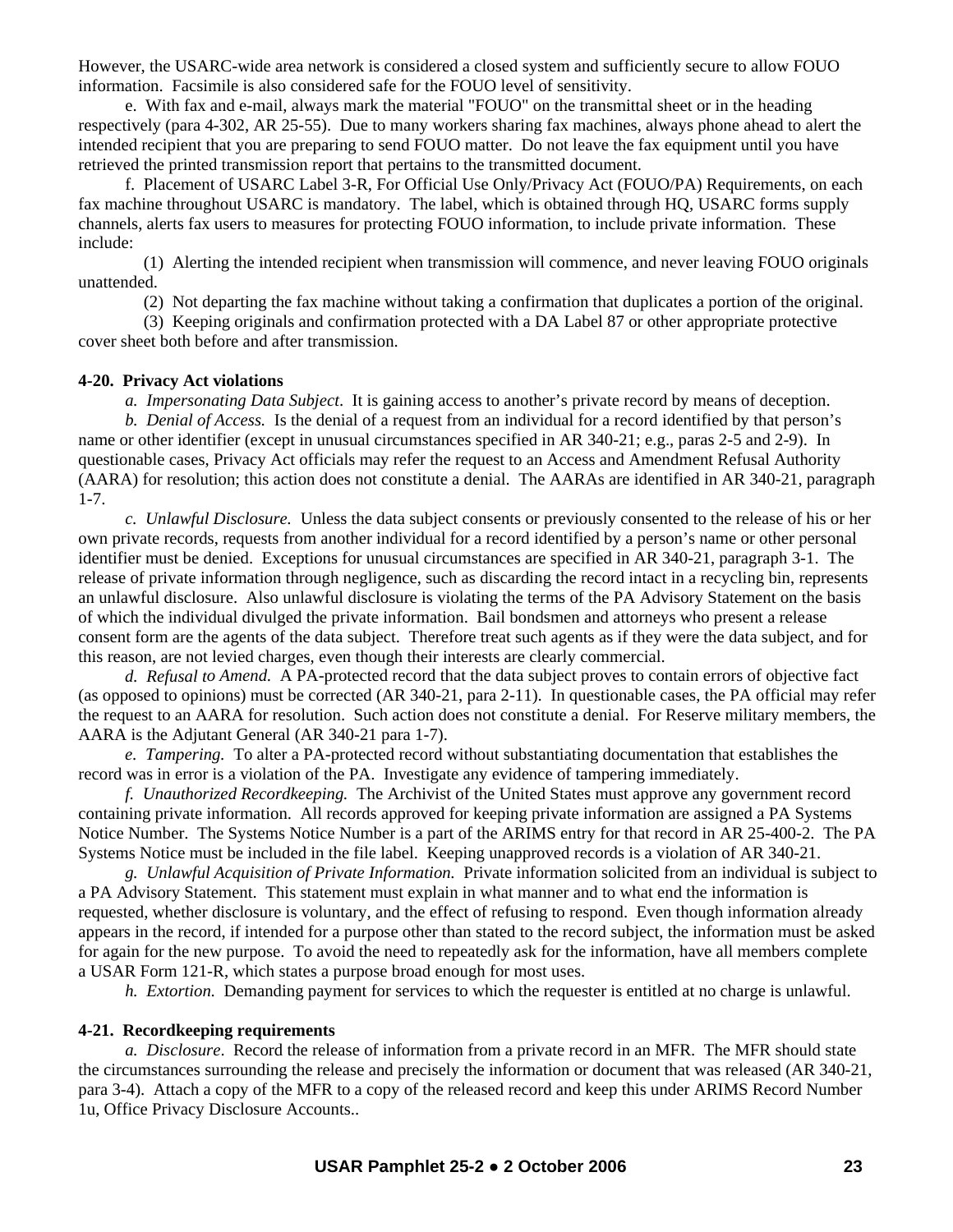*b. Amendment*. Make an MFR of the change and specify the substantiating documentation that prompted the correction and was presented by the requester. If possible, attach a copy of the documentation used. Attach a copy of the MFR to the amended record.

*c. Precision.* The PA inherently requires records custodians to ensure accuracy in private records for which they are responsible.

## **4-22. Implementation of the PA**

The key factor in the daily administration of the PA is awareness - awareness based upon an appreciation for privacy that is not limited to specific items on a checklist. Rather than using a long checklist of detailed items, responsible officials develop a broader PA consciousness or frame of mind. That is why the things to be aware of on a daily basis are best stated in more general terms:

*a. Alertness*. Be privacy conscious - be on the look-out for private information left open to view.

*b. Training.* Train all personnel in the requirements for and encourage them to be mindful of protecting the privacy of others. Confirm that all personnel are familiar with what information can and cannot be disclosed (AR 340-21, para 3-3, and FORSCOM Poster 113-R, Privacy Act Information for Desk Top).

*c. Avoid collecting/keeping PA-protected information*. Always question whether the use of social security numbers (SSNs), home telephone numbers and home addresses is really necessary. Locally created forms should never call for information already available.

*d. Memory aid*. Place FORSCOM Poster 113-R near every phone.

*e. Physical security.* See AR 340-21, paragraph 4-4.

 (1) Store all records on individuals, including personal, financial, and medical records, in a controlled area and ensure records are kept under lock when not in use.

(2) Use "FOR OFFICIAL USE ONLY" (FOUO), DA Label 87, or "PERSONAL IN NATURE" (PIN),

and/or USARC Label 1-R, protective coversheets on all private records whenever removed from the controlled area. (3) Treat other media, such as fax and e-mail, the same as paper records; indicate "FOR OFFICIAL USE

ONLY" or "PERSONAL IN NATURE" on transmission cover sheets and at the beginning of each message.

 (4) Limit access to controlled areas (Military Personnel Records Jackets (MPRJs); civilian personnel folders; medical records) to those assigned to these areas. Prohibit access to others, and document violations of these restrictions.

 (5) Never discard PA-protected information in wastebaskets, recycling bins, or outdoor refuse containers always shred it. Mount posters on trash and waste receptacles to prevent such disposal.

(6) Use only envelopes that fully conceal contents to mail private information.

 (7) Secure computers prior to departing the immediate work area by either locking the workstation or logging off if departing for the day. Secure removable hard disk drives, CDs, and floppy disks containing privacy act information when not in use.

(8) Ensure that no documents containing privacy act information are left at or disposed of at the copier.

(9) Ensure no Privacy Act information is posted on a computer bulletin board system.

*f. Lawful private information acquisition.* Assure that a PA Advisory Statement appears on every locally produced form used to solicit private information from individuals.

*g. Record violations*. Report breaches in privacy and violations of the PA to the Command Group and the Privacy Act official.

#### **4-23. Requests for PA-supporting materials**

Obtain forms or publications needed to implement the PA through normal publications supply channels.

#### **4-24. PA-related assistance**

Refer any questions that may arise to PA officials in the HQ, USAR IMO (AFRC-CIS-I). Primary PA official, call (404) 464-9359 or 1-800-359-8483, ext 464-9359, or alternate PA official, (404) 464-9362 or 1-800-359-8483, ext. 464-9362.

# **4-25. USARC Personnel Sheet (USARC Form 121-R)**

The USARC Personnel Sheet provides commanders and supervisors personal information concerning personnel assigned to this Headquarters, such as information required to up-date personnel and security rosters. It also serves as a Privacy Act consent form to publish personnel and alert rosters. Completion of the form is self-explanatory. File a copy of the completed form under ARIMS. Use ARIMS Record Number 1ii, Office military personnel files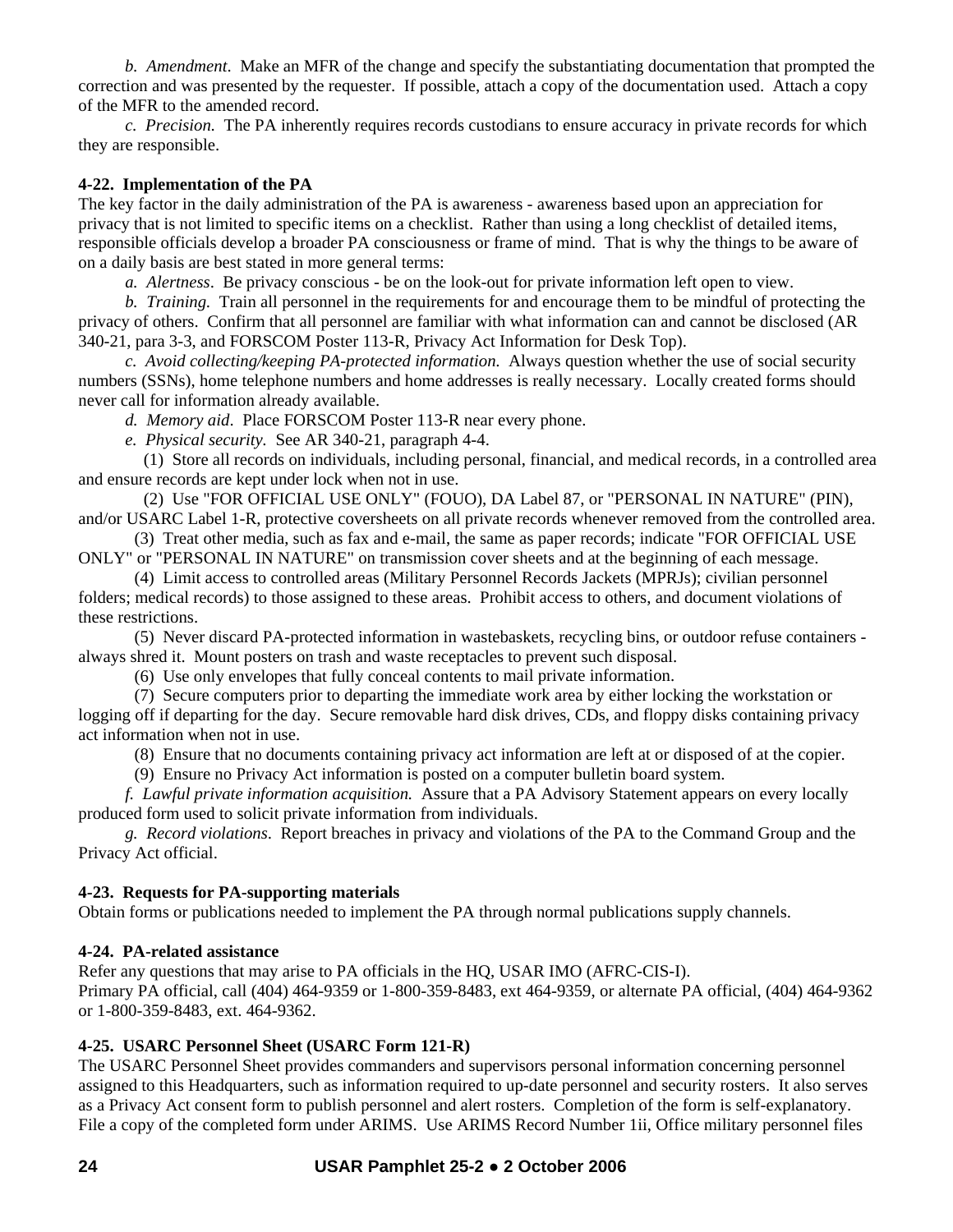for Soldiers and Record Number 1aa4, Office supervisory or manager employee records - current employees, for DA civilians.

## *Section III*

## *Policy on the Release Outside of the Army Reserve of Executive Correspondence*

#### **4-26. Memorandum, AFRC-ESI-D, 12 May 05, subject as above.**

 a. The following fundamental change in policy governing the release of executive correspondence outside of Army Reserve channels was disseminated by the above memorandum which is available in the lower left column of the Commander's Corner. "Executive correspondence" is memoranda (including draft copies), e-mail correspondence, notes, slides, and publications issued by any general officer assigned to the Office of the Chief, Army Reserve (OCAR), and US Army Reserve Command (USARC). Executive correspondence is not released outside of Army Reserve channels unless specifically authorized by the originator or the appropriate FOIA official. This policy is incorporated into all applicable publications of Headquarters, US Army Reserve.

 b. All executive correspondence is presumed to be FOUO as set forth in AR 25-55, Chapter IV. Executive correspondence is kept under a DA Label 87, For Official Use Only, a protective cover sheet. Upon distribution to authorized recipients, each copy of the executive correspondence is transmitted under this protective cover sheet. Additional cover sheets reading "executive correspondence" may be used for clarification; however, use of the latter alone will not remove the "do not disclose" status of the underlying document. The FOUO status of documents which might be provided to recipients outside of Army Reserve channels will only be terminated upon specific approval of the originating official, or if requested in writing, after a formal determination of releasability by the pertinent FOIA authority.

 c. Again, whether bearing special markings or not, no Army Reserve employee or Soldier may release executive correspondence outside of the distribution specified in the correspondence without approval as noted above. Persons who violate this policy are subject to disciplinary action. Executive correspondence, unless specifically prepared for public dissemination by a Public Affairs Officer, it is not released outside of Army Reserve without having been requested in writing and fully reviewed as specified in the preceding paragraph. See policy memorandum at<https://usarcintra/ciowebinfov/Policy/execcorrespnondisclosure.pdf>

#### **4-27. USAR Form 143-R, Executive Correspondence Non-Disclosure Policy Acknowledgement Statement**

Personnel currently assigned to OCAR and USARC and future accessions during in-processing, are required to sign the acknowledgment statement, USAR Form 143-R, attesting to having reviewed and understood the nondisclosure policy delineated above. The form is included with the memo covered in paragraph 4-26 above on the Commander's Corner and should also be included in your computer forms package. Executive officers of staff agencies ensure the executed statements are collected and maintained in the Housekeeping Files, under record number 1ff, Office Standards of Conduct Files.

#### **4-28. Memorandums, AFRC-ESI-D, subject: Markings and Handling Army Official Documents, dated 25 February 2005.**

The USAR policy memorandum with this subject is available at the lowest item, center column, of the Commander's Corner. This memorandum defines some basic categories of records and clarifies who has the authority to release them.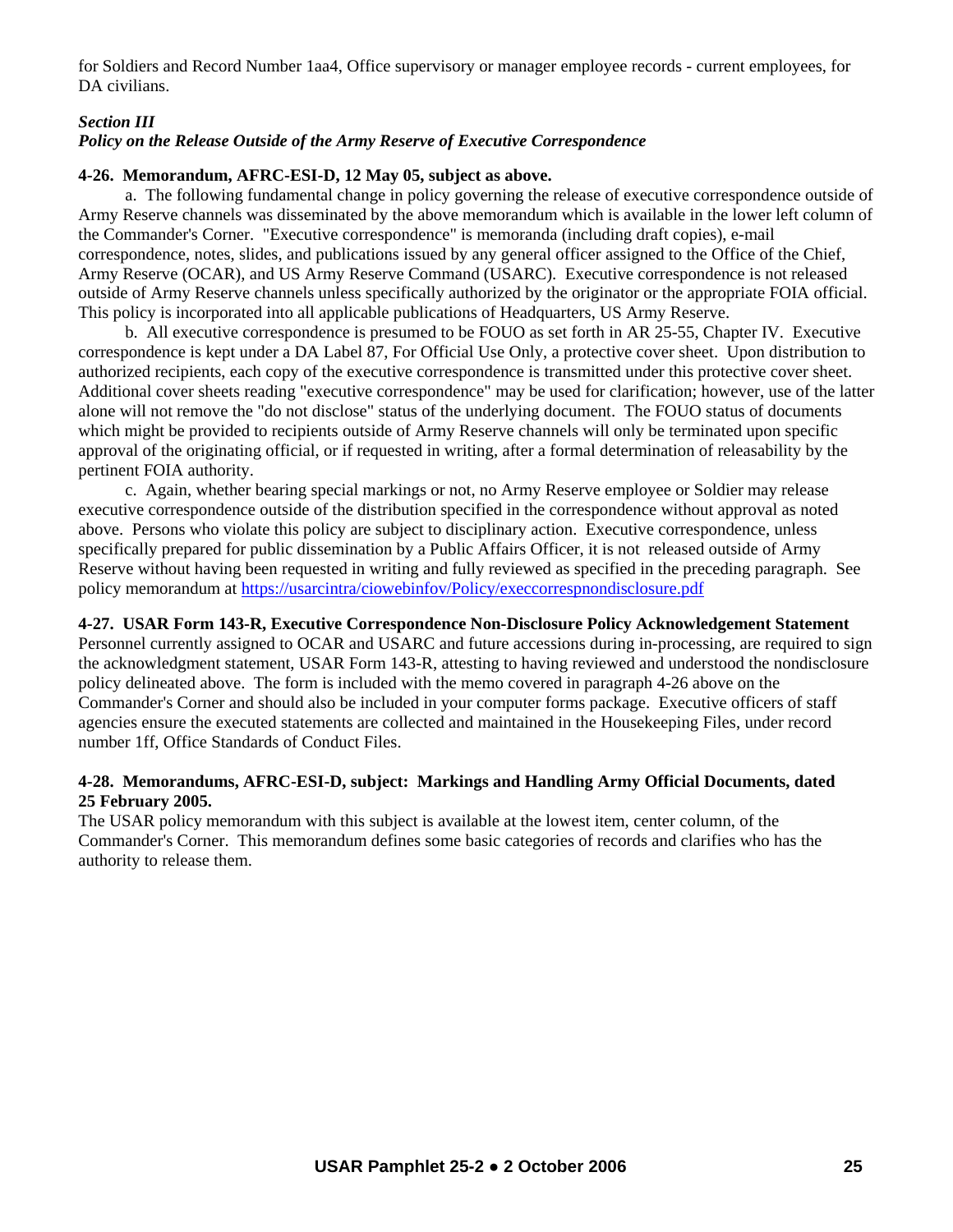# *Section IV Samples of FOIA administrative and/or controlling correspondence*



**DEPARTMENT OF THE ARMY** 

HEADQUARTERS, UNITED STATES ARMY RESERVE COMMAND 1401 DESHLER STREET SW FORT MCPHERSON, GA 30330-2000

REPLY TO ATTENTION OF

 $G-2/6$  (date)

(Requester's Name and address)

Dear :

We received your request for Army records under the provisions of the Freedom of Information Act (FOIA) on (date - use civilian-style date). Please cite Case Number XX-XX whenever referring to your request. We will process your request within the time frame specified by law.

**[If applicable]** We have already called for the record you requested. Once we receive the record, we will have to review it for exempt matter and obtain a legal opinion concerning our releasability determination from our Staff Judge Advocate. Allowing sufficient time for us to receive the record and process your request, we believe that we will be able to respond to your request by (date).

**[If applicable]** Your request was favorably considered. Enclosed please find a copy of the record you requested. **[If applicable] Occasionally we excise personal information to** protect the privacy of others. If you object to these

deletions, we will refer your request to the Initial Denial Authority IDA), for a releasability determination.

**[If applicable]** One of the records you requested was exempt from mandatory disclosure because it consists of guidelines for the use of law enforcement officials that criminals might use to evade apprehension. Such internal guidance is exempt under the FOIA, and had to be referred to the IDA. The IDA for your request is ATTN: DAJA-AL, Room 2E433, The Judge Advocate General, 2200 Army Pentagon, Washington, DC 20310-2200.

**[If applicable]** Before we can respond, you need to specify exactly what records you require. Once we receive this, we will process your request within the time frame specified by law.

**[If applicable]** We do not know whether you will actually be charged a fee for the search and reproduction of FOIA records. Regulations require that you agree to pay for fees in excess of two hours of search time and the first 100 pages of reproduction. The law requires that such a statement be on file before the statutory period for providing a response commences (Department of Defense Regulation 5400.7-R, paragraph 6-104b3). If you agree to such payment, please provide us with a written statement to this effect. If you state a limit to the amount you are willing to pay, we will notify you if it appears we will exceed this amount. Once we receive this statement from you, we will process your request within the time frame specified by law.

**[If applicable]** The record you requested belongs to the (agency such as Defense Logistics Agency). Under the FOIA, only the proper custodian of a record is authorized to act on a request for that record. Accordingly, we have referred your request to the (Agency address of records originator, such as Director, US Army Severe Climate Testing Division, Nattuck Laboratories, Nattuck, MA 02116-4087). You should hear from that office in the near future.

For additional information or assistance, contact (FOIA official's name and telephone number).

Sincerely,

Signature Block

Enclosure(s)

*(Paragraphs in this memo are not intended for actual use. Tailor each paragraph of the response to a specific case.)* 

**Figure 4-1. Sample memo/letter acknowledging receipt of request with commonly needed optional comments.**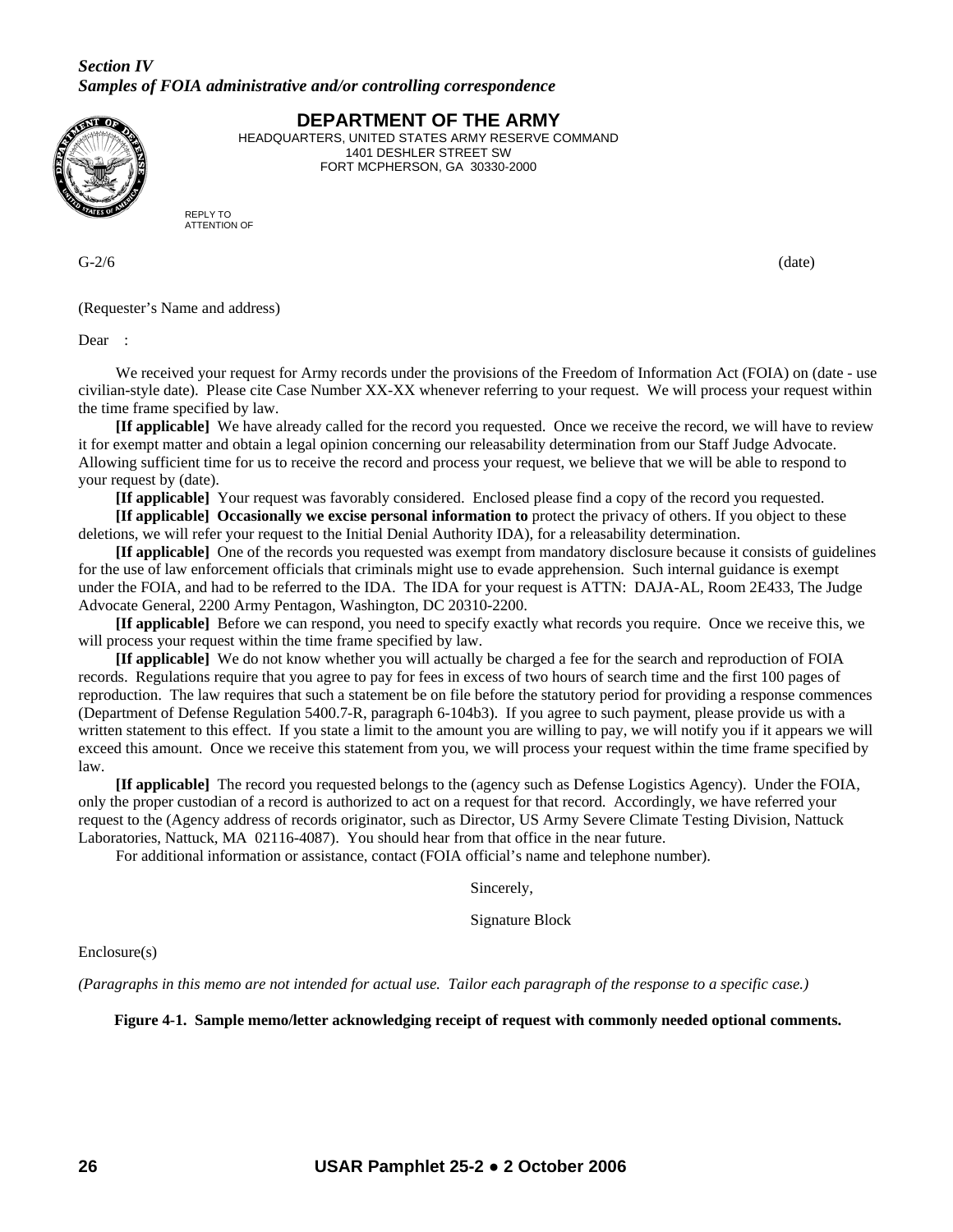

**DEPARTMENT OF THE ARMY**  HEADQUARTERS, UNITED STATES ARMY RESERVE COMMAND 1401 DESHLER STREET SW FORT MCPHERSON, GA 30330-2000

**REPLY TO ATTENTION OF**

AFRC-CIS-I (25-55a) (Date)

MEMORANDUM FOR (Action office (Office symbol), Unit and address)

SUBJECT: Freedom of Information Act (FOIA) Request - (name of requester), Request No. XX-XX

1. We refer the FOIA request at enclosure 1 to you as custodian of the record requested.

2. Please reply directly to the requester.

3. A copy of our letter notifying the requester of this referral is at enclosure 2.

4. For additional information or assistance contact [FOIA Official] at [phone number].

2 Encls Signature Block as

# **Figure 4-2. Sample memo/letter forwarding request to proponent headquarters.**

(Office Symbol) (25-55a) (Date)

# "NO RECORDS CERTIFICATE"

FOR: Office of the Staff Judge Advocate, (appropriate Initial Denial Authority address from Appendix C, this Pamphlet)

FOIA REQUESTER: (Requester's Name and address)

DATE OF REQUEST: (date)

 I hereby certify that on \_\_\_\_\_\_\_\_\_\_\_\_\_\_\_\_\_\_\_\_\_\_\_, I, \_\_\_\_\_\_\_\_\_\_\_\_\_\_\_\_\_\_\_\_, Records Custodian for (Staff Agency or Unit) performed a (physical)(mental) search of the (Staff Agency or Unit) records located in (address) for records identified in the above listed requests.

 If such records existed, it is likely they would be found within the jurisdiction of the area searched. All files, which reasonably could be expected to contain the requested records, were searched; however, no records responsive to the request were found.

Signature Block of the Staff agency or unit

**Figure 4-3. Sample "No Records Certificate."**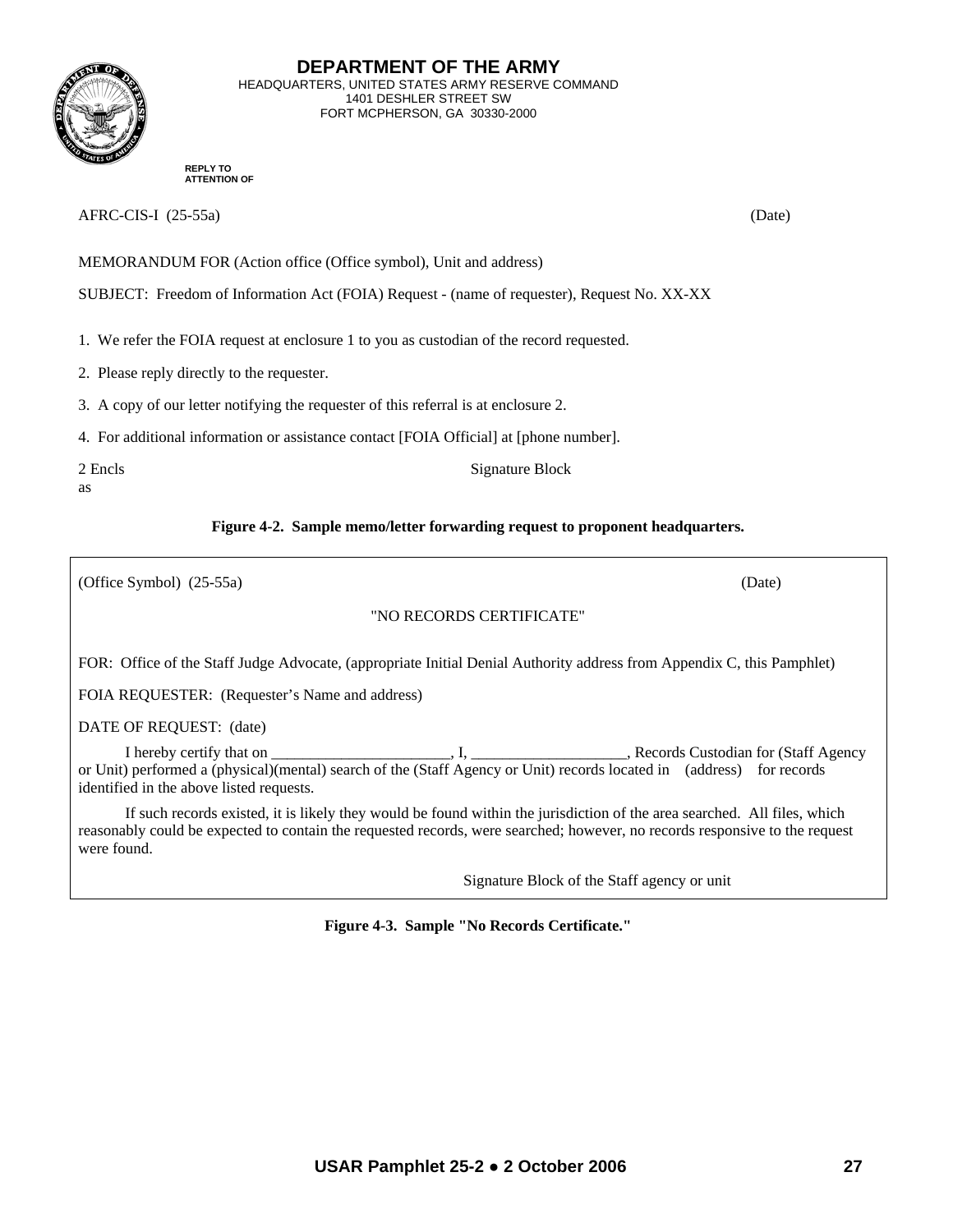| Remarks                                 |                      |                       |                       |                        | Did not return<br>2 reminders<br>Willingness<br>to Pay cert. | 01 Jul 02 IDA is OCAR | PERSCOM is<br>25 Jul 02 record holder<br>AR- | Request for<br>Staff              | Request for<br>Accident                          | CIDC report.<br>Request for<br>Several<br>interim |        |
|-----------------------------------------|----------------------|-----------------------|-----------------------|------------------------|--------------------------------------------------------------|-----------------------|----------------------------------------------|-----------------------------------|--------------------------------------------------|---------------------------------------------------|--------|
| Date Action<br>Completed                | 28 May 02            | 30 May 02             | 07 Jun 02             | 21 Jun 02              | 29 Jul 02 mailed                                             |                       |                                              | 18 Jul 02 Directory               | 08 Aug 02 Report                                 | 16 Sep 02 replies.                                |        |
| Suspense                                | 30 May 02            | 04 Jun 02             | 11 Jun 02             | 28 Jun 02              | ₹                                                            | 01 Jul 02             | 29 Jul 02                                    | 12 Aug 02                         | 29 Aug 02                                        | 18 Sep 02                                         |        |
| Description of<br>Final Action<br>Taken | Mailed to R          | Mailed to R           | Mailed to R           | Mailed to R            | notification on<br>Abandoned<br>29 Jul 02<br>Mailed          | Released in part      | PERSCOM<br>To AR-                            | Mailed to R                       | equest to the US<br>Army Safety Ctr<br>Forwarded | Entire record to<br>IDA - CIDC                    |        |
| Date to IDA                             | ₹                    | ₹                     | ¥                     | ₹                      | ¥                                                            | 01 Jul 02             | ₹                                            | ¥                                 | MA                                               | 16 Sep 02                                         |        |
| from SJA<br>Returned<br>Date            | 24 May 02            | 24 May 02             | 07 Jun 02             | 20 Jun 02              | ¥                                                            | 01 Jul 02             | ₹                                            | 17 Jul 02                         | W                                                | 12 Sep 02                                         |        |
| Date to SJA                             | 17 May 02            | 22 May 02             | 31 May 02             | 13 Jun 02              | ₹                                                            | 27-Jun-02             | ₹                                            | 15 Jul 02                         | W                                                | 22 Aug 02                                         |        |
| Records Requested From<br>and date      | G-1, 70 RSC/7 May 02 | G-1, 104 Div/8 May 02 | G-1, 99 RSC/13 May 02 | G-3, 63 RSC/31 May 02  | SGS, 90 RSC/31 May 02                                        | G-1, 94 RSC/4 Jun 02  | G-1, 96 RSC/7 Jul 02                         | ₹                                 | ₹                                                | G-3, USARC/7 Aug 02                               |        |
| Involved<br><b>MSC</b>                  | 89th RSC             | 104th Div             | 99th RSC              | 63d RSC                | 90th RSC                                                     | 94th RSC              | 96st RSC                                     | None                              | 89th RSC                                         | G3, USARC                                         |        |
| received from<br>Request                | Requester            | Requester             | 99th RSC              | CW5 Skeeter AR-PERSCOM | Requester                                                    | Requester             | 1st Cav Div<br>115th Support<br>S,           | Requester                         | Requester                                        | Fort Sam<br>Houston                               |        |
| Requester                               | Marley               | Szliynek              | Whiner                |                        | LTC Smith-<br>Jones                                          | Knuckles              | Farley                                       | Jelly Bean Co<br>Shankerham<br>Мa | <b>Otisville Daily</b><br>Tribune                | Antonio Daily<br>Zarley (San<br>Blaster)          |        |
| Date Received                           | 02 May 02            | 06 May 02             | 13 May 02             | 30 May 02              | 30 May 02                                                    | 03 Jun 02             | 01 Jul 02                                    | 15 Jul 02                         | 01 Aug 02                                        | 06 Aug 02                                         |        |
| Case#                                   | 002-25               | 002-26                | 002-27                | 002-28                 | 002-29                                                       | 002-30                | 002-31                                       | 002-32                            | 002-33                                           | 002-34                                            | 002-35 |

*Note: Change the following: RSC to RRSC where shown, dates from 02 to 06, and AR-PERSCOM to US Army Human Resources Command (HRC).* 

**Figure 4-4. Sample format of FOIA control register.**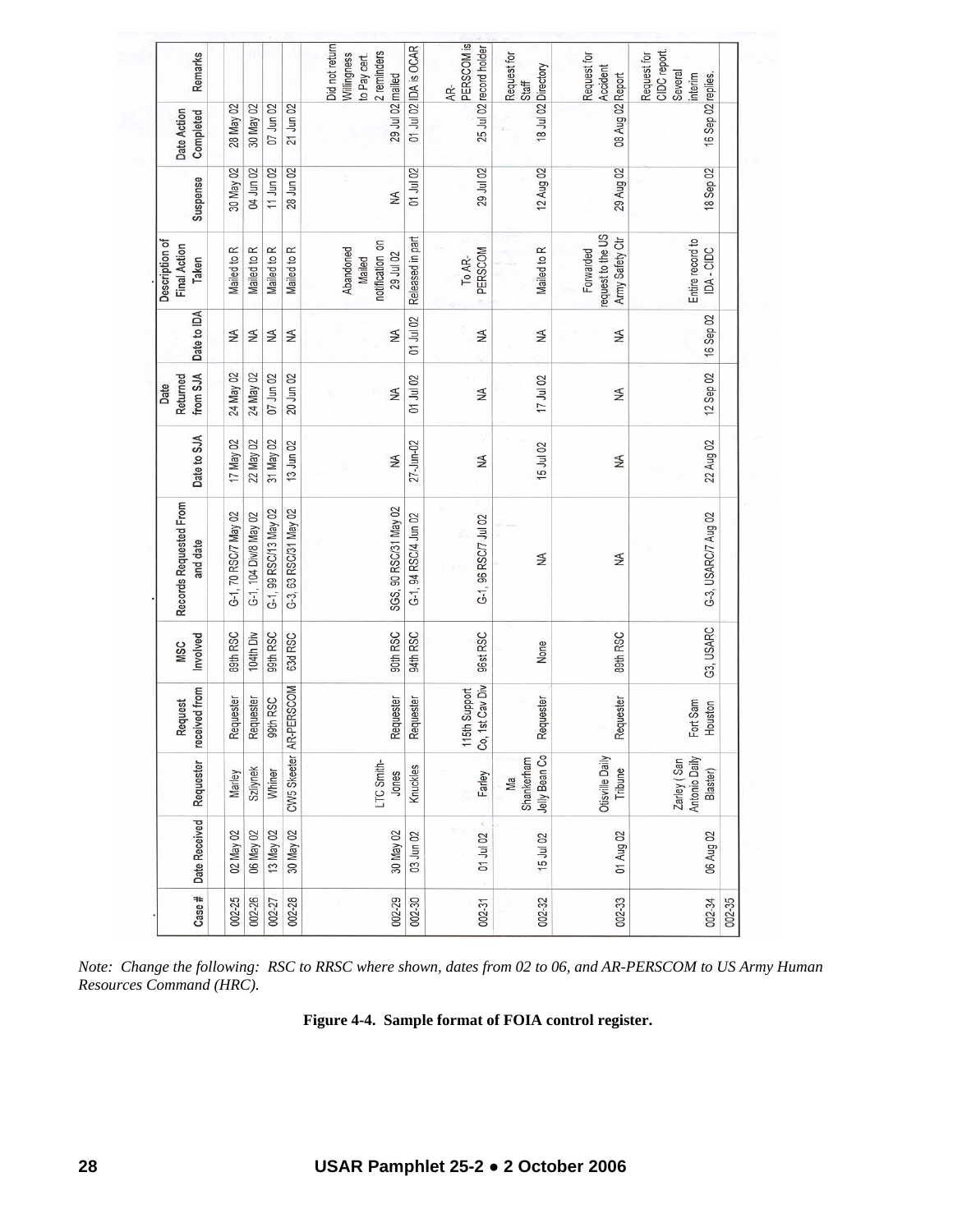#### **05-87 (Rep. John Q. Average-American)**

**10 Apr 05** - CPT Dow, Special Actions/Congressional Inquiries, G-1, phoned for consultation on request for report of investigation IAW AR 15-6 of 399th Maintenance Co, 81st RRSC, to determine whether allegations of prejudice have any basis in fact.

**12 Apr 05** - Report of Investigation IAW AR 15-6 received from G-1 for processing under FOIA as advised 10 Apr 04.

**13 Apr 05** - 15-6 investigation returned to G-1 for correction of pagination and completion of Photostatted copy; that originally submitted was unusable.

**14 Apr 05** - 15-6 received back from G-1 in usable form.

**15 Apr 05** - Responsive 15-6 reviewed twice for excision of exempt matter (Privacy/Federal drug enforcement guidelines under Exemption 2).

**16 Apr 05** - Package for referral to IDA (TJAG) prepared IAW paragraph 5-104, AR 25-55. FONECON with CXO of subject MSC. Concerned with image of command in public eye given misconduct on the part of two junior grade officers. Explained sensitivity attributable to embarrassment nonexempt; however, names of individuals concerned were eradicated.

**17 Apr 05** - Forwarded to SJA with recommendation for referral to and release by IDA as excised.

**20 Apr 05** - SJA concurrence obtained. Last check to be certain all essential copies on-hand. Mailed to TJAG/referred.

**Closed**.

#### **Figure 4-5. Sample format of FOIA case log.**



**DEPARTMENT OF THE ARMY**  HEADQUARTERS, UNITED STATES ARMY RESERVE COMMAND 1401 DESHLER STREET SW FORT MCPHERSON, GA 30330-2000

REPLY TO ATTENTION OF

(OFFICE SYMBOL) (25-55a) Date

MEMORANDUM FOR (FOIA Officer (Office symbol) Subordinate Command and address)

SUBJECT: Request for Records to Respond to FOIA, Request No. \_\_

1. Reference Freedom of Information Act (FOIA) request from (name of requester) dated (date of request) (encl 1).

2. Please provide us one copy of all records within your office that relate to the referenced request. Do not send the original documents.

3. We must have a copy of all relevant records even if these are not released. The only legal bases for the non-release of records are the nine exemptions from mandatory disclosure delineated in AR 25-55. Please include a written statement as to whether you think the records should be released. We will evaluate the records and your statement by comparing these with the exemptions, and refer exempt documents to the Initial Denial Authority with a recommendation to deny the request.

4. If you know of other locations where pertinent records may be found, please notify the FOIA officials in this office, extension (number).

5. Keep track of the time spent working on this request. Fill out the attached DD Form 2086, Record of Freedom of Information (FOI) Processing Cost (Encl 2), and return it with your response.

6. Please provide the requested documents to us by the suspense date shown above. You must meet this suspense so we can respond to the requester in the time required by law.

7. For additional information or assistance, contact (FOIA official's name) at (phone number).

as

2 Encls Signature Block

**Figure 4-6. Sample memo/e-mail requesting documents to use to respond to FOIA request.**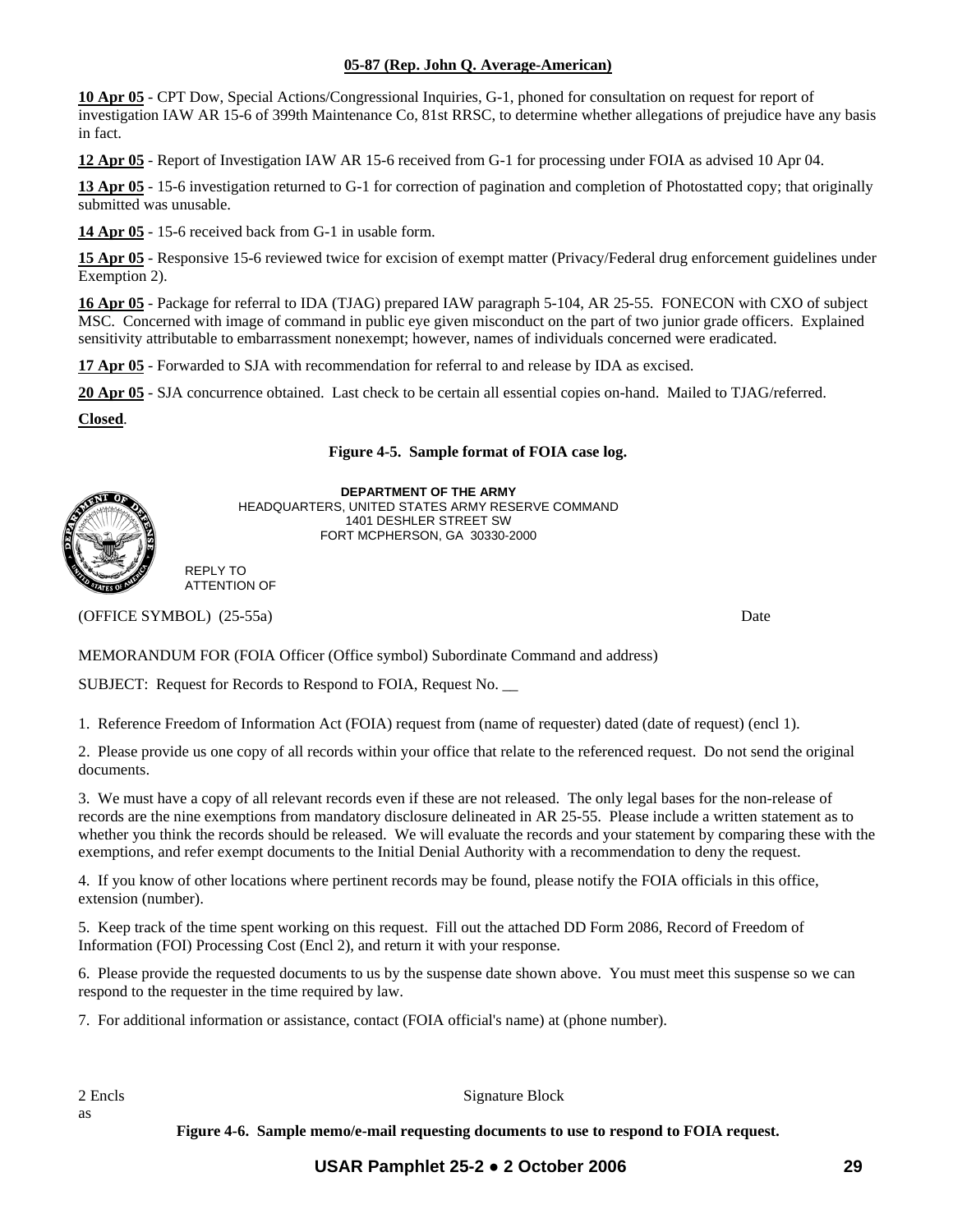

**DEPARTMENT OF THE ARMY**  HEADQUARTERS, UNITED STATES ARMY RESERVE COMMAND 1401 DESHLER STREET SW FORT MCPHERSON, GA 30330-2000

#### **REPLY TO ATTENTION OF**

Document Management Branch Date and The Contract of the Date of the Date Date Date Date of the Date of the Date of the Date of the Date of the Date of the Date of the Date of the Date of the Date of the Date of the Date of

(Requester's Name and Address)

Dear:

 We are continuing our efforts to provide you with the records that you requested under the Freedom of Information Act (FOIA). We have requested records from several organizations and expect to receive their responses in the next few days (or whatever your circumstances are). Once we receive these records, we will finish processing your request. You should hear from us by (date).

 Contact (FOIA official's name and phone number) if you need additional information. Please refer to FOIA case number XX-X.

Sincerely,

Signature Block

#### **Figure 4-7. Sample memo/letter notifying requester of informal extension to suspense date.**



**DEPARTMENT OF THE ARMY**  HEADQUARTERS, UNITED STATES ARMY RESERVE COMMAND 1401 DESHLER STREET SW FORT MCPHERSON, GA 30330-2000

REPLY TO ATTENTION OF

AFRC-CIS-D (25-55a1) (date)

MEMORANDUM FOR (FOIA Officer (Office Symbol) Name and address of IDA)

SUBJECT: Referral of FOIA Request - (name of requester)

1. Reference AR 25-55, The Department of Army Freedom of Information Act Program, 1 Nov 97.

2. We are referring this request to you as the Initial Denial Authority. Recommend the request be denied (indicate whether in whole or in part). Exemptions \_\_ and \_\_\_ support withholding of this information.

3. We are enclosing the following items as required by AR 25-55, paragraph 5-104:

- a. Original FOIA request (encl 1).
- b. Un-excised copy of the requested record (encl 2).
- c. Excised copy of the requested record. We have deleted the items that we recommend be denied (encl 3).

d. Copy of documents we released to the requester (encl 4). (Omit if no documents were released and renumber

enclosures.)

- e. Copy of letter notifying the requester of this referral to you (encl 5).
- f. Copy of our Staff Judge Advocate's legal opinion (encl 6).
- 4. Please provide us with a copy of the correspondence you send to the requester.
- 5. Contact (FOIA official's name and phone number) if you need additional information.

#### 6 Encls (as) Signature Block

**Figure 4-8. Sample memo/letter to IDA forwarding request to be denied in whole or in part.**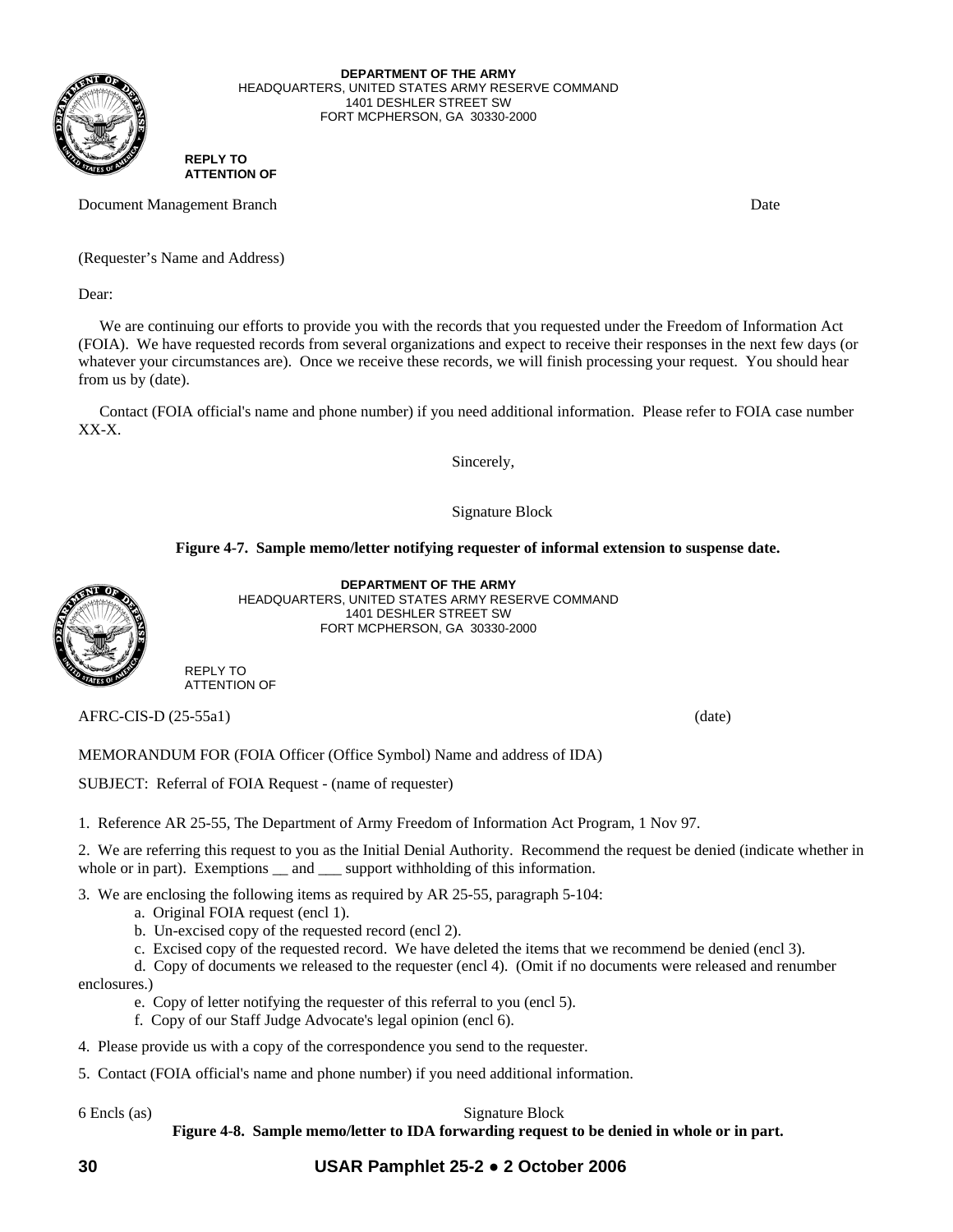# **Chapter 5 Management Information Control System (MICS) Program**

# **5-1. General**

 a. A properly implemented MICS program eliminates nonessential work at every command level. This leaves more time for training and to complete valid work requirements.

 b. Every USAR command designates a headquarters Management Information Control Officer (MICO) and in each staff section a Management Information Control Liaison Officer (MICLO). The MICO is a function of the headquarters Records Management/Administrative Services division. Commands with subordinate headquarters should assure that their subordinate headquarters reflect a similar assignment of responsibilities.

c. All HQ, USAR staff agency heads and MSC commanders must ensure compliance with the following MICS policies:

(1) Collect mission essential information only.

(2) Discourage telephonic requests for information.

 (3) Make every attempt to allow a suspense date of at least 60 calendar days for management information requests to subordinate commands below the MSC level. The minimum suspense for requests for management information at the MSC level is 30 days. Whenever the 60 and 30 days are not available, allow at least 5/6th of the time available for the subordinates to reply. Additionally, whenever possible, include in the suspense period at least one drill period for MSC-level organizations and below.

 (4) Do not anticipate data requests from higher headquarters. Further, prohibit collecting "nice-to-have" information.

(5) Collect information by the most economical method or procedure.

(6) Do not request information that duplicates already existing data within the headquarters.

 (7) Request data from the highest headquarters practicable and request management information from company-level organizations only as a last resort.

 (8) Facilitate preparation of reports by partially completing forms or by providing computer reports for updating and allowing telephonic and hand-written responses, if possible.

 (9) Make reporting intervals as few as possible to assure data is relevant. Consider quarterly rather than monthly reports, or annual or semiannual requirements, rather than quarterly reports.

 (10) All requests for recurring management information must have an approved RCS stated in the directive, as well as correspondence which "reminds" subordinates that a requirement is due.

(11) Prescribing directives.

(a) All management information requirements must have a prescribing directive.

 (b) All directives prescribing a management information requirement must be published as a numbered publication; i.e., a circular, regulation, supplement, or publication-type memorandum. Do not use directives from other commands as prescribing directives for requirements, unless such directives are supplemented by your command. Correspondence-type memorandums, electronic messages and similar documents are not authorized as directives. However, a correspondence-type memorandum or electronic message may be used as a directive for up to 1 year. This will allow staff time for adjustments to fine-tune the requirement and publish a long term directive.

 d. The MICOs and MICLOs must become familiar and perform duties and comply with policies, responsibilities, instructions, and procedures as outlined in AR 335*-*15 and paragraph 5-2, this pamphlet.

#### **5-2. Establishing an effective MICS program**

 a. Army Regulation 335-15 prescribes policy and procedures for approving and reviewing information requests and products responding to such requests. The following information is provided to help the MICO establish an effective MICS program.

 b. Each MSC-level command should appoint a MICO and forward a copy of the appointment orders to the USAR MICO (AFRC-CIS-I) (RCS Exempt, AR 335-15, para 5-2a(1)). The MICO is usually assigned to the G-2/6, or IMO. The purpose of the MICO is to -

 (1) Minimize disruptions to subordinate workload by controlling one-time and telephonic requests for management information.

 (2) Streamline workload by ensuring data is requested from the highest level where the consolidated information is available, not from each unit where the information is maintained.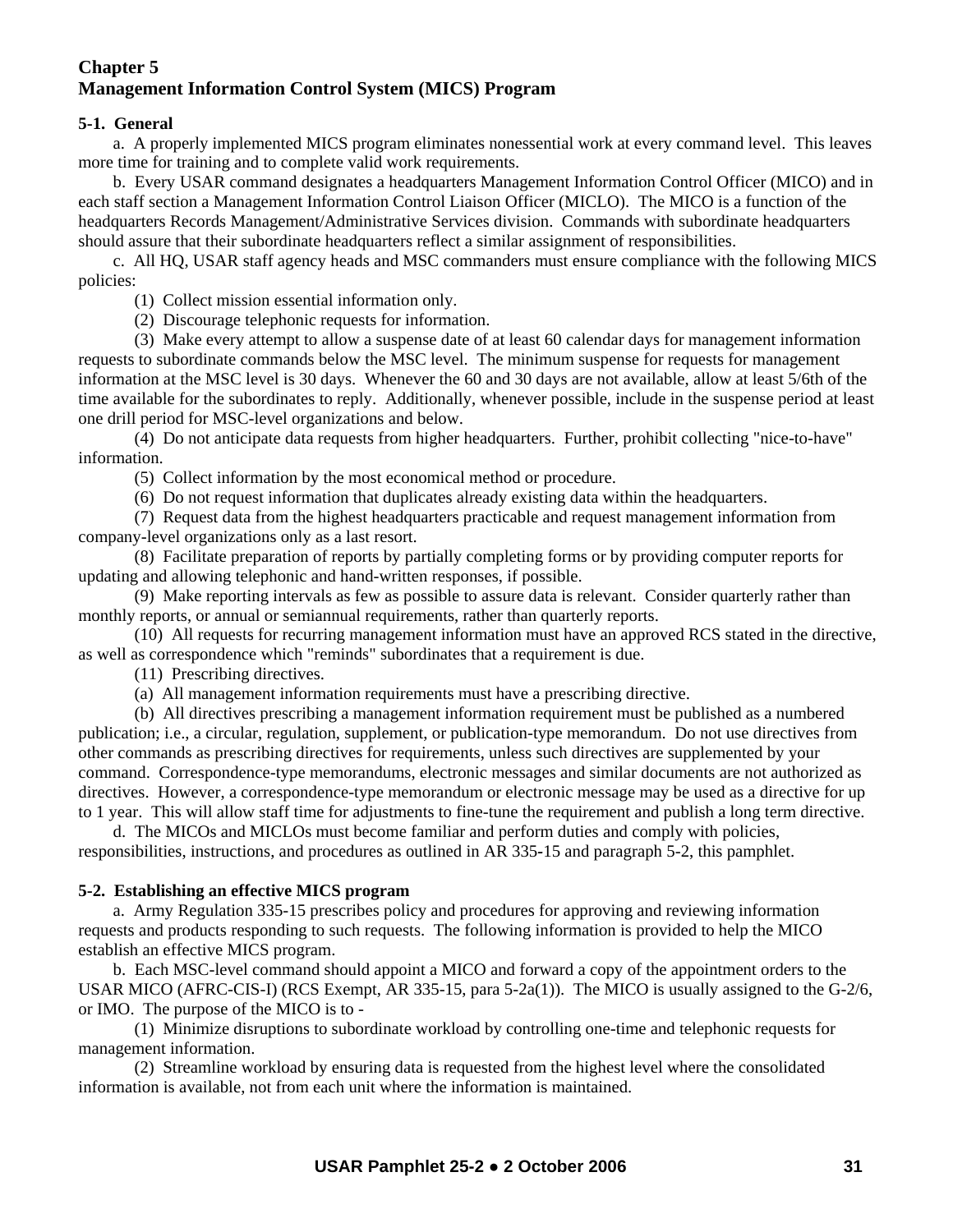(3) Assure sufficient response time is allowed when submission of management information is requested. Suspense dates to Army Reserve units should allow time to work on the suspense during one drill, or more if possible.

 (4) Evaluate all locally-generated recurring reporting requirements for current need and uses of the data against the workload and cost impact at all levels. The MICO reviews each requirement at least every 3 years. Results of this review are filed in the specific MICS case file, ARIMS Record Number 335-15a.

 c. The first thing the MICO does after being appointed is to download the current FORSCOM and USAR circulars containing the List of Approved Recurring Management Information Requirements. These two publications provide RCS, title, frequency, preparing agencies, and action agencies for DA, FORSCOM, and USAR recurring information requirements. If applicable, the MICO may also download the CONUSA's List of Approved Recurring Management Information Requirements.

 d. The MICS circular, USAR Circular 25-XX-1, List of Approved Recurring Management Information Requirements, is an index to all the Command's recurring reporting requirements.

 (1) The MICO should review the last edition of the command's MICS circular and have it staffed for changes, pertinent information, and necessity.

 (2) If there is no MICS circular, request the staff to provide the MICO any recurring reporting requirements imposed on the MSC. The MSC staff should provide the following information: RCS, proper title, reporting frequency, prescribing directive, preparing agency, and the proponent or action agency at the MSC headquarters. The staff must include **all** higher echelon recurring requirements in addition to the MSC's own recurring requirements. The MICO consolidates this information and publish it in a circular.

 (3) After the MICO reviews the circular, publish it in a format similar to the current USAR List of Approved Recurring Management Information Requirements circular. Provide a copy to the USAR MICO (AFRC-CIS-I) (RCS Exempt, AR 335-15, para 5-2d). The MICS circular is the most important administrative tool in the MICS program. It lists the recurring requirements the MSC has authorized for the headquarters and subordinate commands. Publish the circular at least annually.

 e. The best method to manage the program is for each staff agency to designate a MICLO. The best choice for the MICLO would be someone who normally sees most of the staff agency's correspondence before it is signed. The MICLO's duties are explained in AR 335-15, paragraph 1-7e, and include the following:

- (1) Serves as the POC between the MICLO's staff agency and the USAR MSC MICO.
- (2) Becomes familiar with the procedures in AR 335-15.

 (3) Educates personnel in their staff agency, especially those authorized to sign correspondence, that any request for one-time information or a recurring requirement must cite an RCS or an AR 335-15, chapter 5, exemption statement. This applies to written, e-mailed, faxed, and verbal requests.

 (4) Reviews and signs their agency's requests for an RCS (DA Form 335-R, Application for Approval of Management Information Requirement).

(5) Ensures RCS is cited in accordance with instructions and procedures in this regulation.

 f. To be effective, each MICLO needs MICS training. An effective method of training is to establish a MICS committee. The committee would meet at stated intervals and at the call of the committee chairperson. The committee would be a forum on MICS problems, new procedures, and sharing knowledge about various databases within the headquarters. Each meeting would also have a short MICS training period and a guest expert who could give a short discussion of a database available within the headquarters.

 g. The MICO or MICLO determines if a recurring report may require an exemption statement IAW the exemptions listed in Chapter 5, AR 335-15. See paragraph 5-7, this pamphlet, for additional information.

 h. Contact the USAR MICO for assistance in establishing or improving your MICS programs. Report higher echelon violations of the MICS to the USAR MICO (AFRC-CIS-I). Files needed for an effective program are:

(1) 335, General Management Information Control Correspondence Files (for general information).

(2) 335-15a, Management Information Control System Cases (separate file for each RCS).

(3) 335-15b, Management Information Control System and Output Registers (RCS log/register).

 i. Use an automated register/log to track locally assigned RCS. This log will provide information on each RCS.

# **5-3. Requesting an RCS**

 a. Action officers desiring to initiate a new recurring requirement or revise an already existing RCS need to apply for an RCS or a revised RCS. Action officers do this by completing a DA Form 335-R.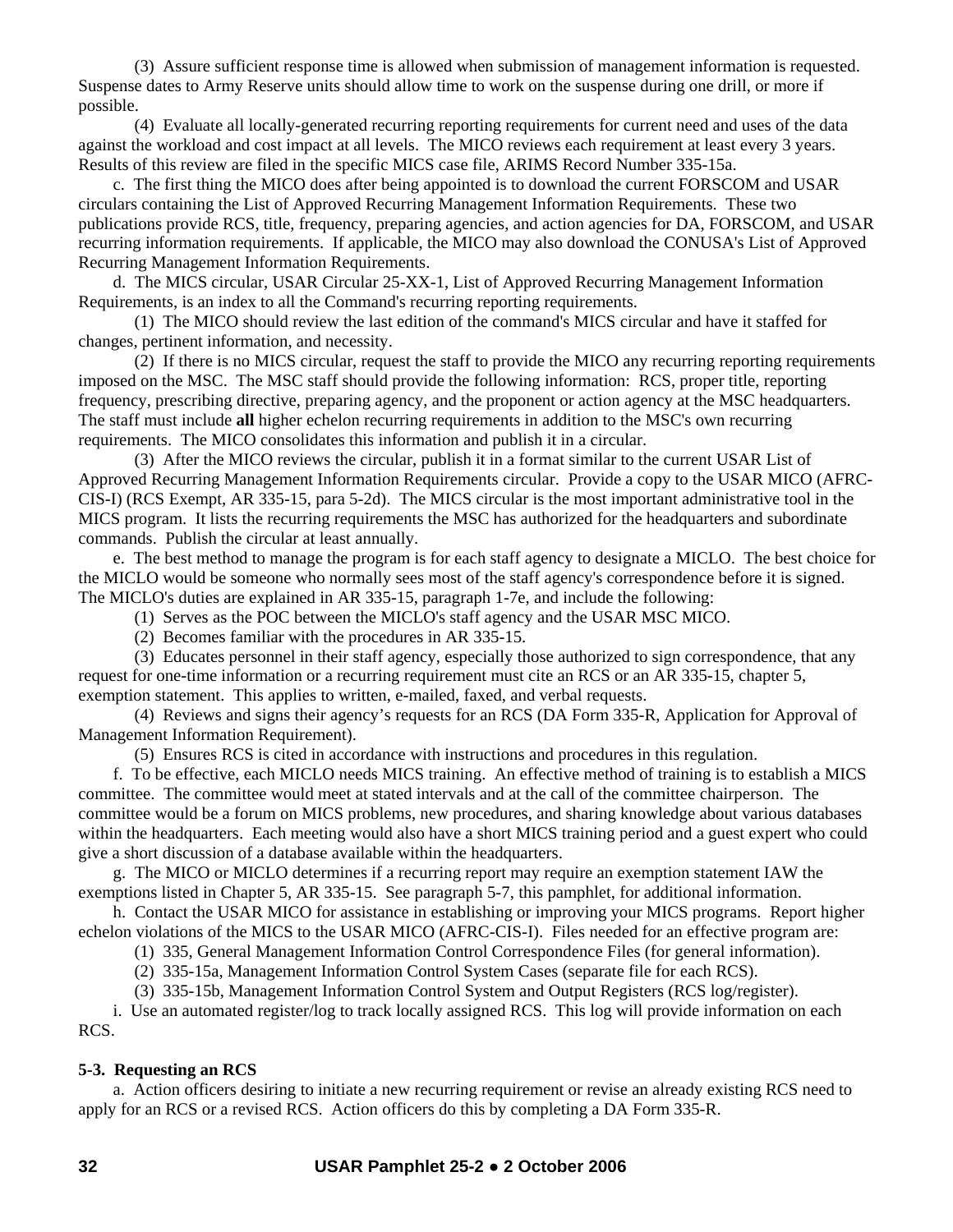b. The staff section MICLO should review all recurring management information requirements originating within their area of responsibility. This review is to ensure the proposed information requirement is mission essential, does not duplicate information already available, displays an RCS or exemption and a reasonable suspense date.

 c. The MICO must validate each recurring report before implementation. Non-exempt reports must display an RCS approved by the MICO. Agencies requiring a recurring reporting requirement must complete a DA Form 335-R and forward it to the Command MICO.

# **5-4. Completing the DA Form 335-R**

Complete the DA Form 335-R following the instructions in AR 335-15, paragraph 2-10. Special instructions for MSCs and agencies are listed below.

 a. Block 16a - STATE NEED FOR REQUESTED DATA: Justify the need for the requirement, including the reporting frequency. Use words like monitor, manage, and control. The last sentence in this block should always be: "Information cannot be gathered from command, Inspector General's inspection reports, audits, staff visits, surveys, or other management information requirements." The Director of the requesting staff agency is certifying that the sought information is not locally available and must be provided by the MSC source stipulated in the report requirement.

 b. Block 16b - ACTION TO BE TAKEN ON DATA: State the purpose of the requirement. Explain what will be accomplished and what economies will be achieved. The key words for this block are: manage, control, and monitor. The data collected must be used to manage a particular program. Information gathered "just in case" is not a valid action and will automatically result in disapproval of the request.

 c. Block 17 - APPROVAL REQUESTED BY: Type the director's name of the agency requesting the requirement here. Again, the Director of the requesting staff agency certifies the reporting requirement is missionessential. Only the director or deputy director can sign the form.

 d. Block 18 - APPROVAL RECOMMENDED BY: The staff agency MICLO signs here. Leave blank if there is no staff agency MICLO.

 e. Block 22 - COST ESTIMATE: Enter the cost estimate developed in accordance with paragraph 5-5, below. An example of a cost estimate is at figure 5-1.

f. The MICO processes the DA Form 335-R as follows:

 (1) After review of the request, the MICO may approve, approve in part, or disapprove the request. The MICO approves the request by completing the following blocks on the DA Form 335-R:

(a) Block 25a - APPROVED BY: Sign here as the MICO with jurisdiction.

(b) Block 25b - DATE: Enter the date approved.

 (c) Block 25C - REQUIREMENT CONTROL SYMBOL ASSIGNED: Enter the approved RCS here, using the procedures in paragraph 5-6, below, to construct the RCS.

(2) Prepare a transmittal to the requesting agency (see figure 5-2).

 g. The MICO is encouraged to negotiate with the requesting agency to obtain the longest reporting intervals and reduce the information requested to the minimum needed for mission essential information.

# **5-5. Determining estimated costs for the management information requirement for Block 22, DA Form 335-R**

The following is a simplified method to estimate the costs of a management information requirement (see figure 5-1). Army Regulation 335-15, appendix B, provides a detailed guide.

 a. Developmental costs. These are the one-time costs for actions taken to establish a new requirement or revise an already existing requirement. Developmental costs include all costs incurred in developing the requirement.

(1) Personnel. Determine the actual number of man-hours spent to develop the requirement.

 (a) Military personnel. Use \$30.00 times the number of man-hours used to convert military man-hours in to dollars. The \$30.00 is an estimated rate that includes more than just pay, so do not use the pay chart to determine military costs.

 (b) Civilian personnel. Use the current calendar pay chart to determine the actual costs. Go to the OPM website at http://www.opm.gov/, click on Federal Salaries and Wages, and then select General Schedule and Locality Pay Tables. When the civilian pay grade is known and the step is not known, use step 5 for that grade to compute the hourly base rate.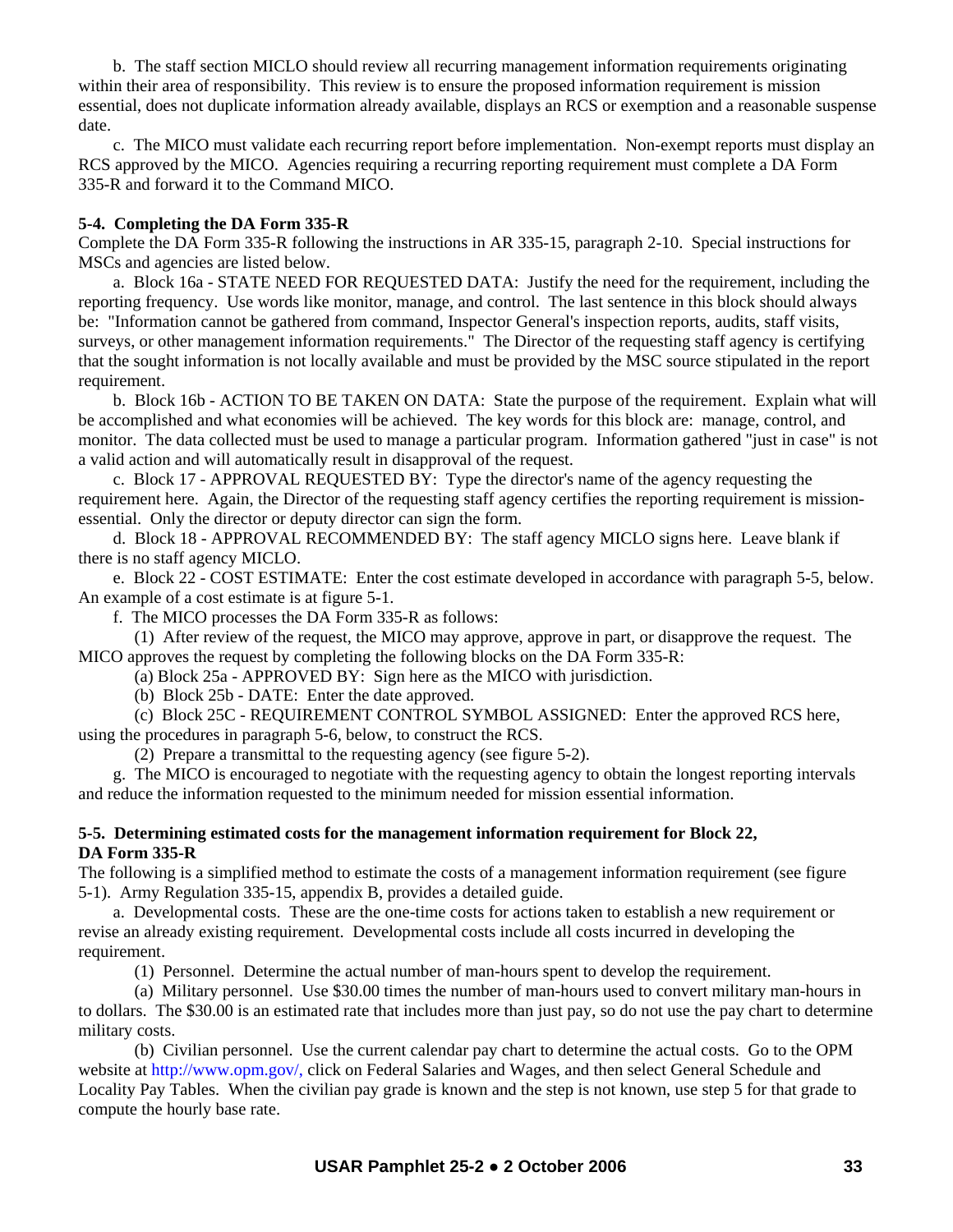(2) Requirements which do not involve mainframe Automated Data Processing (ADP) equipment should leave column c blank. Otherwise enter the cost of the mainframe time here.

 (3) Material cost estimates include computer disks, paper, and other office supplies. Leave column d blank if the cost of these supplies is unknown or estimated to be less than \$10.00.

 (4) Other. These are costs other than personnel, ADP, material, and overhead. If unknown, or less than \$10.00, leave this column blank.

 (5) Overhead. Overhead includes supervision, operating costs, and approvals. If these costs are unknown, use 25% of the personnel costs.

 (6) Total. These are the total costs. Add costs across the row to determine the total for developmental costs.

 b. Operational costs. These are the expenses incurred to collect and transmit the reporting requirement by the proponent or action office. Operational costs are for annual expenses incurred. Biennial, triennial and as-required requirements are computed for one report.

 (1) Personnel. Estimate the number of man-hours used to compile the report and transmit it to the proponent or action office.

(a) Military personnel. Use \$30.00 for military preparers.

 (b) Civilian personnel. Use the current CY pay chart to determine the actual costs. See subparagraph 5- 5a(1)(b) for the OPM website to download the pertinent pay table. When the civilian pay grade is known and the step is not known, use step 5 for that grade to compute the hourly base rate. When the civilian pay grade is not known use \$30.00 per hour as the base rate.

 (2) If the exact number of man-hours required to complete the requirement is unknown, estimate the number of man-hours for the average reporting element. Multiply the estimated average times the number of reporting elements. Then take the sum of that and multiply it by the number of reports to determine the total number of man-hours. Multiply the total number of man-hours times \$30.00 to get the estimated operational personnel costs. Enter this amount in operational personnel (column b).

 (3) For requirements not involving mainframe ADP equipment, leave column c blank; otherwise, enter the cost of the mainframe time here.

 (4) Material costs include computer disks, paper, envelopes, other office supplies, and postage. Estimate the average material cost for the average reporting element for one report. Multiply this average times the number of reporting elements, times the number of reports required. For example the average reporting element is estimated to consume \$2.00 in materials per report and if there are 20 reporting elements required to make a quarterly report; the cost would be 2 (dollars) X 20 (reporting elements) X 4 (quarterly report) = 160. Enter the total in the operational material (column d). If the report had been an annual requirement, the total would have been \$40.00 (2  $X 20 X 1 = 40$ ). Leave column d blank if the cost of these supplies is estimated to be less than \$10.00.

 (5) Other. These are costs other than personnel, ADP, material, and overhead. If unknown, or less than \$10.00, leave this column blank.

 (6) Overhead. Overhead includes supervision, operating costs, and approvals. If these costs are unknown, use 25% of the personnel costs.

(7) Total. These are the total costs. Add costs across the row to determine the total for operational costs.

c. The total row. Add the columns and enter the totals in the appropriate box.

| a www.<br>тогший |
|------------------|
| $(L+M)$ x R = C  |

#### **Where:**

 $L =$ Labor Costs ( $L =$ H x F x \$30 x 1.25)

 $H =$  estimated man-hours to complete one report.

 $F =$  number of reports per year.

\$30 = constant (when the actual pay grades of the preparer are unknown).

 $1.25 =$  constant for supervisory time (1/4 of the action officer's time).

#### **Where:**

 $M = Material Costs (M = T + S)$ 

 $T =$ Transmittal Costs. Transmittal costs are a constant (if the actual costs are unknown) and represent delivery costs such as faxing or mailing. Unknown transmittal costs are estimated at \$1 x the number of annual reports.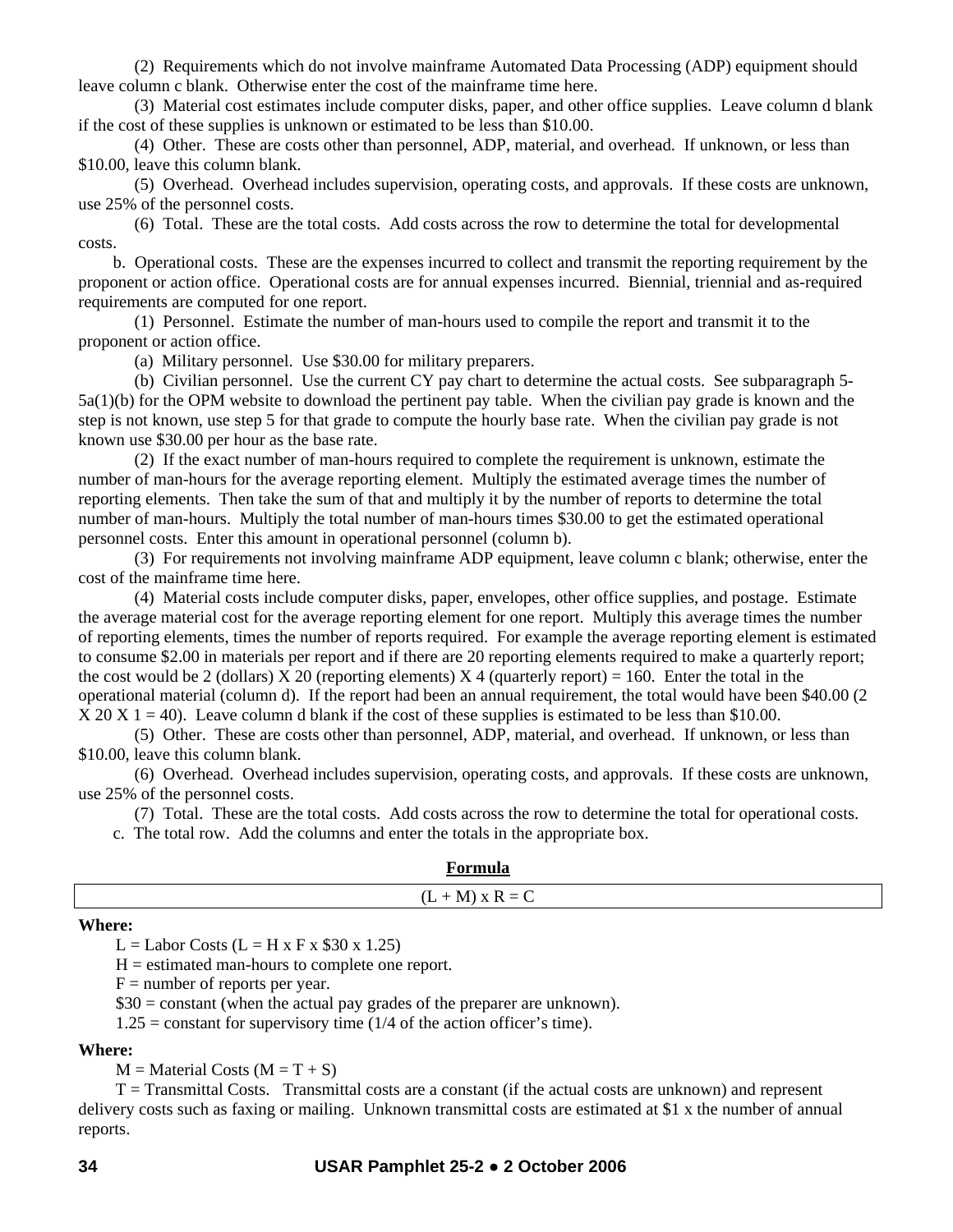$S =$  Supplies & Other Costs. Material costs are paper, graphics, computer mainframe time and other supplies. If unknown such costs are estimated at \$2 x the number of annual reports.

 $R =$ Reporting agencies/commands.

 $C =$  Annual Estimated Cost of the report.

*[For example: A quarterly report that requires about 1 hour to complete and mail; material costs are estimated at \$2.00 per report; ten agencies must complete the report. The MICO cannot determine the pay grade of the preparers or transmittal costs.]* 

$$
(L + M) \times R = C
$$
  
\n[(1 hr x 4 reports x \$30 x 1.25 Supervisor)+(\$1 Trans + \$2 sup)] x 10 agencies =  
\n[(1 x 4 x 30.00 x 1.25) + (1 + 2 x 4)] x 10 =  
\n[(120 x 1.25) + 12] x 10 =  
\n162 x 10 =  
\n1620

#### **Figure 5-1. Formula to determine operational costs of a new reporting requirement.**

## **5-6. Construction of Requirement Control Symbol (RCS)**

 a. Each MSC MICO reviews and approves, approves in part, or disapproves requests for new or revised controllable management information requirements developed by their MSC.

 b. After approval of a new request for management information, the MICO assigns an RCS. For complex information requests involving various subjects, periods, or submission dates, the MICO may assign a separate RCS for each element or assign one RCS for the entire complex requirement.

 c. Assign a revision suffix to an already existing RCS when the data required is expanded, the frequency increased, or additional respondent agencies are added. Revisions that reduce the data required, the frequency, or the number of respondent agencies, do not need a revision suffix.

 d. A one-time (OT) requirement is signified by OT inserted between the prefix and the number, i.e., RC77-(OT)-004.

 e. Do not use an already existing or rescinded RCS for another requirement. Should the MICO reinstate a rescinded requirement, assign a new RCS.

 f. See below on how to construct a RCS for management information required by the USAR from its MSCs and agencies.

 (1) Construction of HQ, USARC RCSs. The prefix for HQ, USARC-approved RCSs is "RC" followed by the fifth and six letters of the proponent agency's office symbol. The number of the RCS is separated from the prefix by a dash. Number each RCS in sequence, i.e., RCMD-001, RCOP-002, RCCH-003.

#### *Examples of HQ, USARC-approved RCS:*

- *RCOP-002* This is the second HQ, USARC requirement assigned an RCS. The G-3 is the proponent for this RCS.
- *RCCH-003(R1)* This is the first revision of the third HO, USARC requirement assigned an RCS. The Office of Chaplain is the proponent. The revision is signified by  $(R1)$ . Other revisions are indicated by  $(R2)$ ,  $(R3)$ , and so on.
- *RCPR-(OT)-016* This one-time requirement was the 16th HQ, USARC requirement assigned an RCS. The G-1 was the proponent. A one-time requirement is signified by OT between the prefix and the requirement number.

 (2) The RCS construction for MSCs. These RCS are composed of the prefix "RC" followed by the numerical designation of the unit or the brevity code of the MSC. The number of the RCS is separated from the prefix by a dash. Each RCS is numbered in sequence, i.e., RC90-001, RC90-002, RC90-003.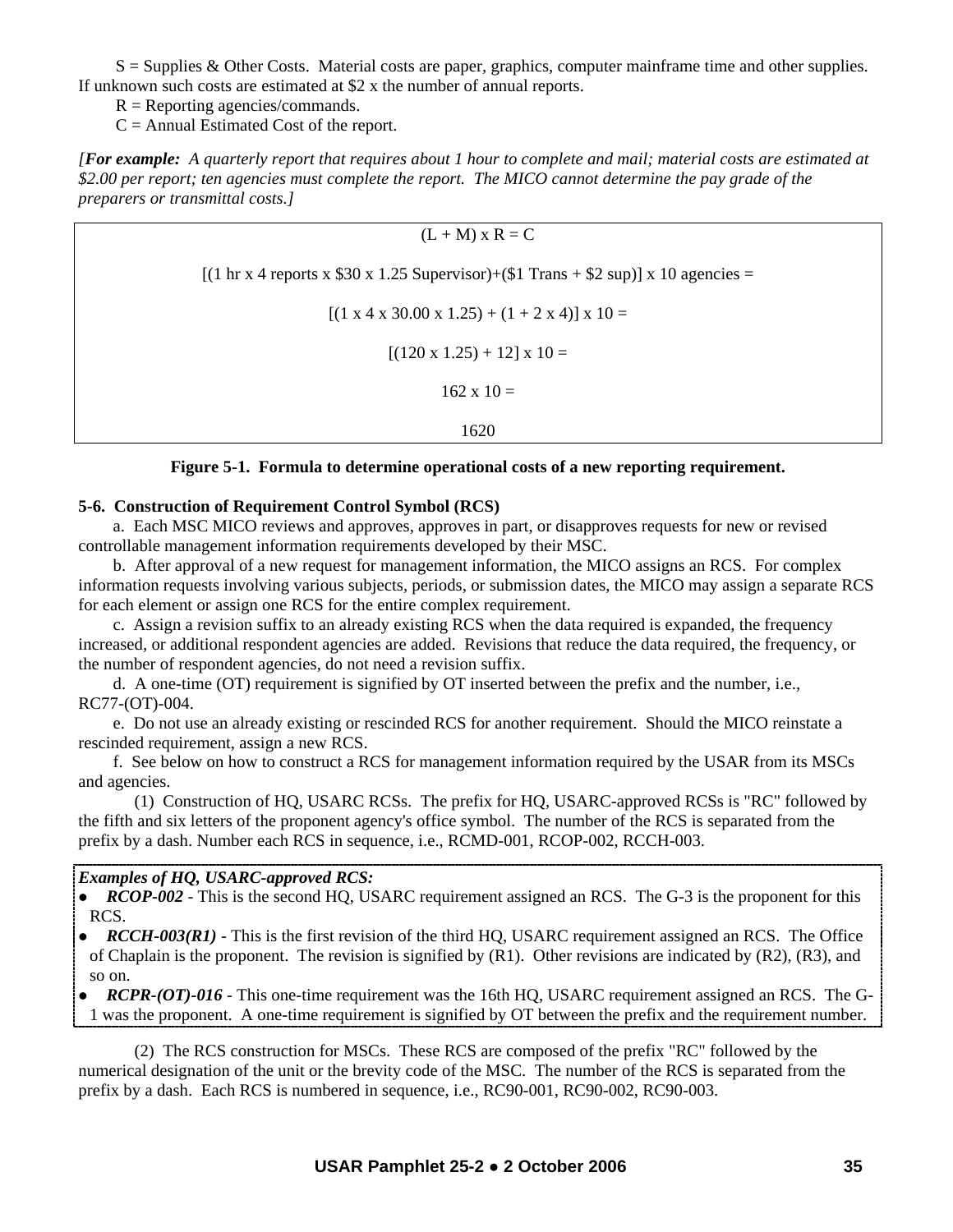*Hypothetical examples:* 

- *RC335-001(R4)* Fourth revision of the first 335th Theater Support Command approved RCS.
- *RC81-001* First 81st RRSC approved RCS.
- z *RC75-(OT)-009* Ninth 75th Division (Training Support) approved RCS. "(OT)" signifies this is a one-time requirement.

 (3) Construction of USAR subordinate activities RCS. The RCS is composed of the prefix "RC-" followed by the initials of the activity. The three letters after RC signifies these as activity rather than HQ, USAR requirements. The number of the RCS is separated from the prefix by a dash. Each RCS is numbered in sequence, i.e., RC412-001, RC412-002, RC412-003.

# *Hypothetical examples:*

- *RC311TSC-001(R4)* Fourth revision of the first 311 TSC's approved RCS.
- • *RC412EN-002* Second 412th ENCOM's-approved RCS.
- *RC412-003* Third 412th ENCOM-approved RCS.

 g. Do not change the command's already existing RCSs that do not conform to the conventions in paragraph 5- 6f. The MICO may change them to conform with these conventions after such reports are reviewed and found current (see subparas 5-2b and d).

 h. Create a register log to track all locally assigned RCSs. Use USAR Form 146-R, Requirement Control Symbol Register/Log, or an electronic register. Maintain this register/log in ARIMS Record Number 335-15b, Management Information Control System and Output Registers (RCS Log/Register).

# **5-7. Citing an RCS or exemption statement**

 a. Citing an RCS number. Assign an RCS number to validated recurring reports and one-time reports that impose a significant workload (more than 30 minutes to complete). The RCS number is composed of the prefix "RC" followed by the numerical designation of the unit, and a sequence of numbers that would apply for both one-time and recurring data requests; for example, RC87-001, RC104-(OT)-002, RCReadCmd-003, and RC311COSCOM-004. *(The "(OT)" in the second example signifies a one-time requirement).* Do not reissue or transfer an already existing or rescinded RCS to another requirement. Should the MICO approve the need to reinstate a rescinded requirement, a new RCS is assigned.

 b. Citing an exemption statement. Evaluate one-time information requests not imposing a significant workload (less than 30 minutes to complete) and, if approved, state that the request for the management information is exempt from the requirement to cite an RCS number; for example: *"This information requirement is RCS exempt: AR 335-15, paragraph 5-2a(4)."* A complete list of exemptions is found in AR 335-15, chapter 5.

 c. Citing RCS and exemption statement in publications. All command administrative publications that require management information be provided **are required to** contain either an RCS number (if the requirement is recurring), or a statement that the reporting requirement is exempt from the need to assign an RCS.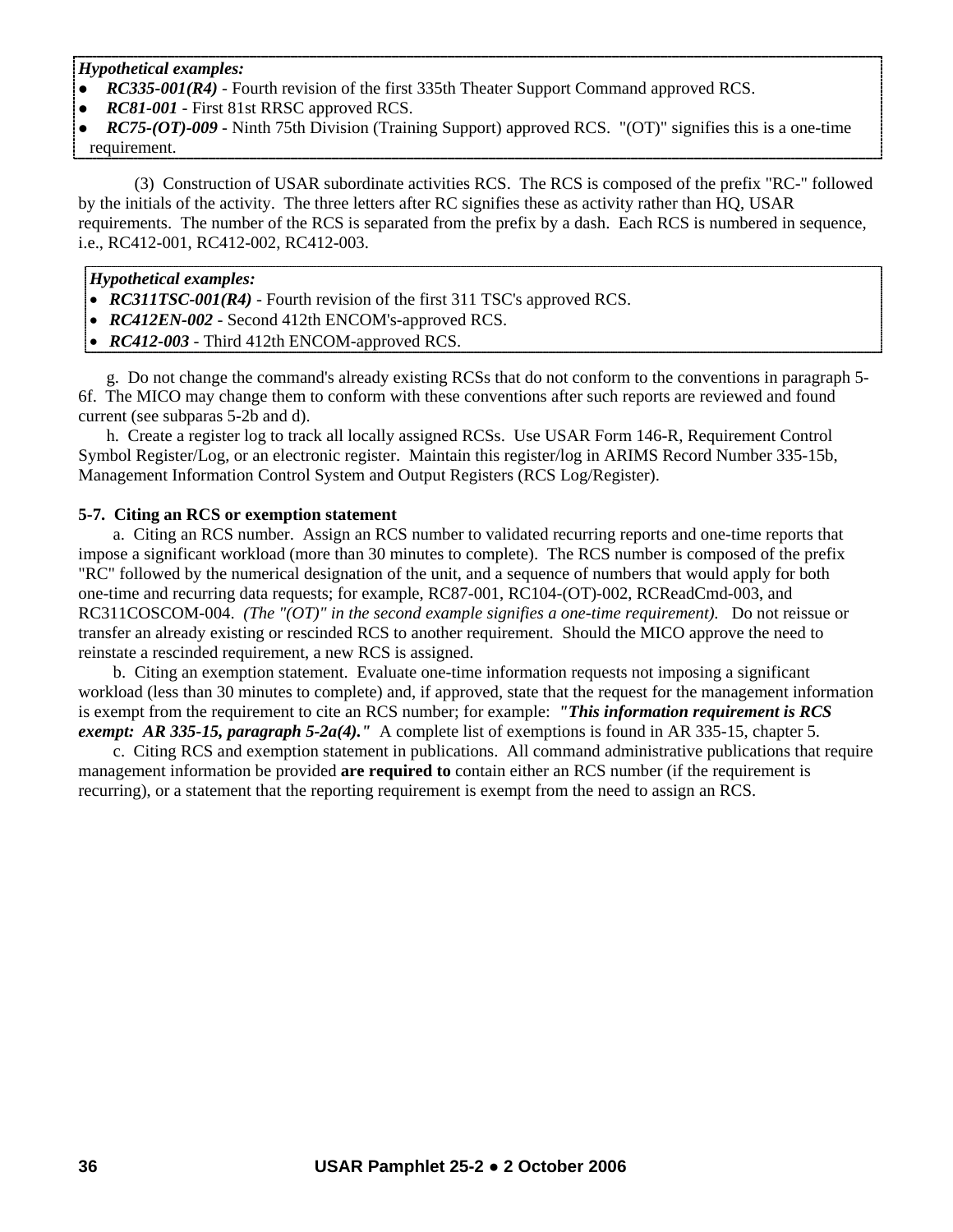Appropriate Office Symbol (335-15a) (date) (date)

MEMORANDUM FOR (Requesting agency)

SUBJECT: Requirement Control Symbol (RCS) for (Name of the requirement)

1. We have assigned the RCS RCXX-XXX for your "(Name of requirement)." Approval is for a (quarterly, semiannual, annual) reporting requirement as requested. We will include this new RCS in our Circular 25-XX-XX, List of Approved Recurring Management Information Requirements.

2. This RCS will remain valid until (date is one year from approval date) IAW paragraph 2-5a(2), AR 335-15. In order to sustain this requirement beyond (date is one year from approval date), your office must publish a numbered prescribing directive (i.e., regulation, supplement or circular) before that date. Please provide a copy of your directive to the Management Information Control Officer (MICO) when published.

### 3. **Your directive and all correspondence pertaining to this RCS requirement must cite the RCS. You may place the citation in parentheses behind the subject or in the text immediately following the report requirement. Use a sentence similar to:**

RCXX-XXX is the RCS assigned to this information request.

4. If you have any questions or need assistance contact the command MICO, (Name of MICO and phone number).

Encl Signature Block DA Form 335-R

# **Figure 5-2. Sample approval and transmittal for a Requirement Control Symbol (RCS)**

# **Chapter 6 Correspondence Management and Office Symbol Construction**

## **6-1. Effective Army writing**

 a. Army writing should convey its ideas in a single, rapid reading. It should be generally free of errors in grammar, mechanics, and usage. The DA Pamphlet 600-67, Effective Writing for Army Leaders, provides staff writing standards and guidelines to Army leaders. Army Regulation 25-50, Preparing and Managing Correspondence, Chapter 1, Section IV, provides additional guidance.

 b. Use the following guidelines for effective communication. Write only when required and write to be understood. Do not waste the reader's time by including unnecessary material. Use the voice and tone of the person whose signature appears on the work. Always put the main idea first and write in the active voice.

 (1) Main Idea First. Place any references in the first paragraph. Open with a clear purpose sentence. Put the main idea, request, recommendation, and conclusion next. Sometimes the purpose and main idea can be combined into one sentence.

 (2) Active Voice. Use the active voice. Put the doer of the action as the subject. The active voice creates shorter sentences.

(3) Passive Voice.

 (a) The passive voice uses one of the eight forms of *to be* plus a past participle (verb usually ending in *-en*  or *-ed).* For example: was mailed, be completed, is stolen, has worked, and was requested. The passive voice impedes communication because sentences are longer and the doer of the action is hidden.

 (b) Sometimes the use of the passive voice may be appropriate - if the emphasis is on the object, not the doer of the action. For example: The investigation's findings *were forwarded* to the commander. In this case, the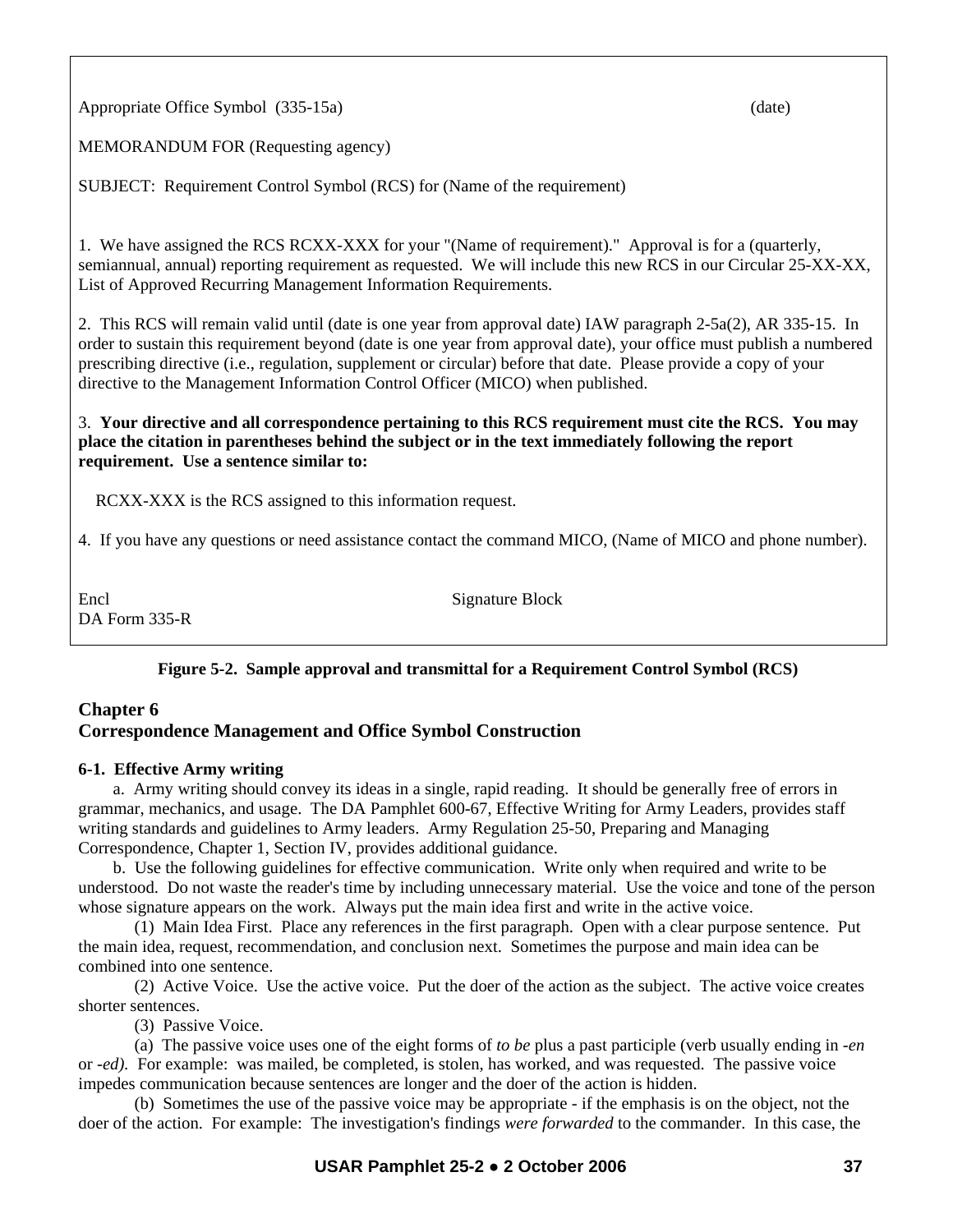findings are the important information in the sentence. Passive voice is also appropriate in legal documents and to soften the blow in letters of notification of non-selection or condolence.

 c. Records managers must conduct periodic reviews of correspondence for compliance with the Army Writing Style. Incorporate this review in the records surveys and command inspections. Records officials may combine quality control spot checks with the periodic check of correspondence for MICS compliance.

 d. Use a USARC Form 67-R, Correspondence Correction Checklist, to conduct correspondence quality control checks, or simply mark-up a photocopy of the correspondence and return it to the action officer.

 e. Use the USARC Form 67-R to record the changes needed before dispatching the correspondence or to record data to evaluate an agency's correspondence for quality or areas needing improvement.

(1) The reviewer completes the form as follows:

(a) Block 1, "TO." Enter agency and office symbol of the correspondence originator.

(b) Block 2, "FROM." Enter the agency and office symbol of the reviewer.

(c) Block 3, "REVIEWER'S NAME." Enter reviewer's name.

(d) Block 4, "DATE." Enter the correspondence review date.

 (e) Block 5 through 9, "Types of Errors." Check the blocks, which correspond to the types of errors, found in the correspondence.

(f) Block 10, See paragraph(s)  $\qquad \qquad$  of: Fill in the blank and make a checkmark by the appropriate directive.

(g) Block 11, "REMARKS." List errors not included in blocks 5-11.

(h) Block 12. Check this block for errors previously reported to the originator.

 (2) After completing the review and checklist, the reviewer returns the correspondence and a copy of the checklist to the originating office for correction.

 (3) After correcting the correspondence, the originating office completes blocks 13 through 16 and sends the corrected correspondence and checklist to the reviewer.

f. Helpful Hints.

 (1) At least 80% of the verbs in a document should be active with no more than 20% passive or linking verbs.

 (2) To eliminate the use of he/she, go from singular to plural, e.g., "he/she reviewed" can be changed to "soldiers reviewed."

 (3) The verbs in Army correspondence show the tone of the document; if the verbs don't, the writing is weak.

(4) Punctuation of restrictive and nonrestrictive clauses.

 (a) Restrictive clauses are essential to the meaning of a sentence, they cannot be omitted without changing the meaning of the sentence. Therefore, commas do not set off restrictive clauses, i.e., do not place a comma before and after the clause. For example, "Women who are not competitive should not aspire to high corporate office." "The vase that is on the table is very valuable."

 (b) Nonrestrictive clauses are not essential to the meaning of a sentence but instead convey additional information about a word or words in the sentence. Commas set off nonrestrictive clauses when they occur in midsentence. For example, "Our guide, who wore a green beret, was an experienced traveler." "The company, which employs a full-time research staff, was founded in 1945."

### **6-2. Construction of Office Symbols**

Office symbols are created to identify a particular office and to aid in the distribution of correspondence and mail. Follow the guidance in the current USAR Office Symbols circular to construct office symbols. During USAR Records Management surveys, inspectors find the following common office symbol construction errors:

a. Too long.

b. Hyphens incorrectly placed.

c. Containing numbers.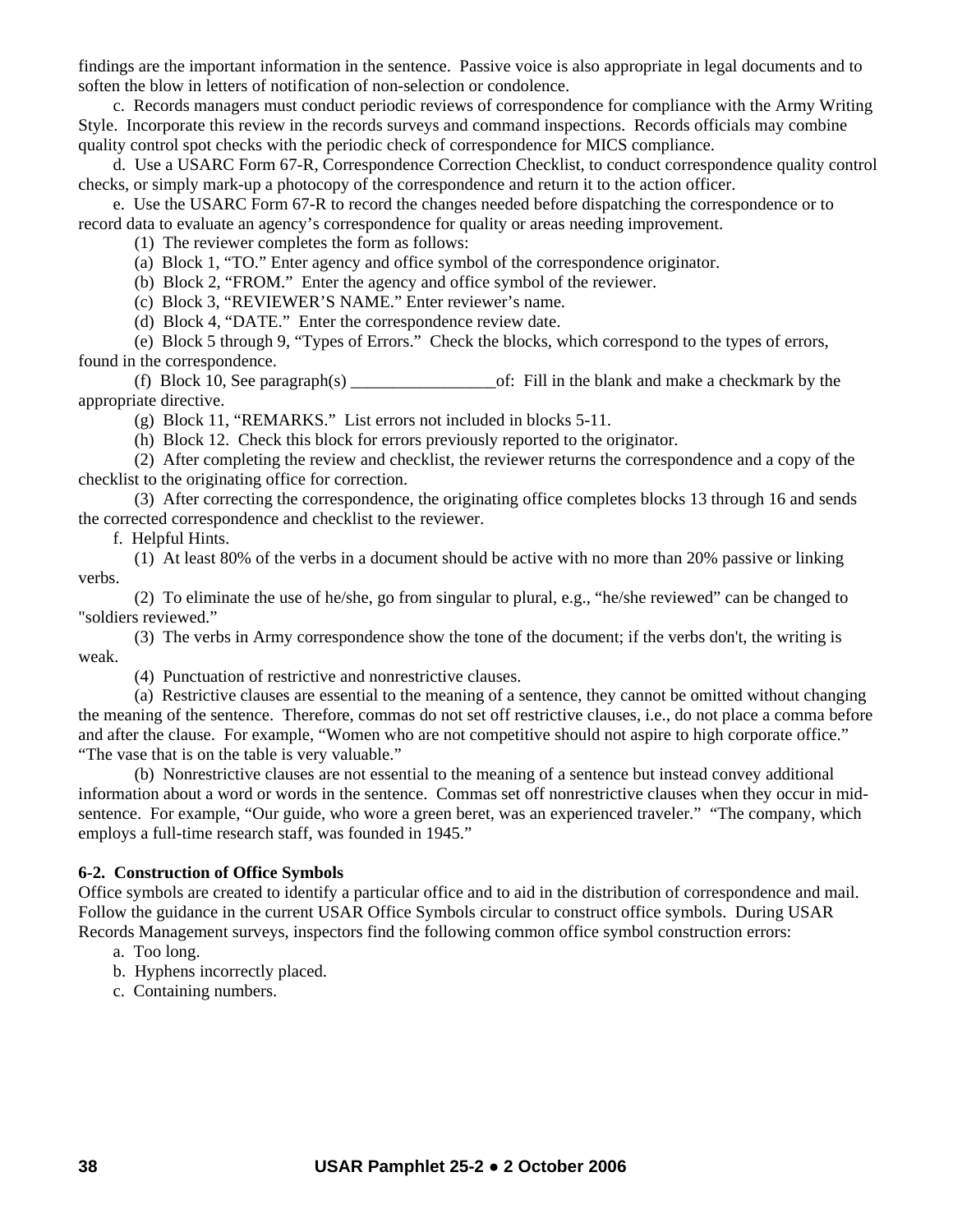# **Chapter 7 Publishing and printing programs**

### *Section I Concept and responsibilities*

### **7-1. Management concept**

 a. The Army Publishing Program (APP) is a management concept instituted by Department of the Army to execute the established laws, regulations, and directives that govern the publications and printing discipline. It consists of three major subprograms for managing publishing, printing and forms.

 b. All printed or reproduced material must relate entirely to the transaction of official business. Printing/copier managers must be thoroughly familiar with the prohibitions and restrictions contained in AR 25*-*30, paragraph 7-5, and must ensure the enforcement of these prohibitions throughout their area of jurisdiction. Self*-*service copying *should not* exceed 25 copies of an original, unless approved by the respective copier manager. Color copiers are not operated in a self-service environment.

 c. Business cards may be printed at government expense provided it meets the criteria in paragraph 7-11, AR 25-30.

## **7-2. Responsibilities**

a. The Army Reserve Information Management Officers are responsible for:

(1) Supervision, management, and execution of the three subprograms comprising the APP.

 (2) Implementation and/or enforcing compliance with APP policy promulgated by higher headquarters, Department of the Army, and the statutory restrictions for printing.

b. The USAR MSC Information Management Officers must do the following:

 (1) Forward internal command policies for the efficient management of any of the three APP subprograms to HQ, USAR IMO (AFRC-CIS-I) for review and/or other pertinent action.

 (2) Designate personnel to perform the functions of Publications and Printing Officer and Forms Manager and forward their names and duty telephone numbers to the HQ, USAR IMO (AFRC-CIS-I).

## **7-3. Reproduction of classified material**

The USARC and its MSCs must -

 a. Designate in writing, by position title, those officials authorized to approve the reproduction of classified information. Ensure those officials review the need prior to approving reproduction of classified documents and material and that such officials are thoroughly familiar with the requirements contained in USARC Regulation 380*-*5, paragraph 5*-*15.

b. Minimize copying of documents containing classified information.

 c. Not reproduce classified material on copying equipment that has not been designated for this purpose by the security manager.

 (1) Must ensure that *USARC Label 4-R, This Equipment Will Not Be Used to Process Classified Material,* is conspicuously posted on pertinent copying equipment.

 (2) The rules for the reproduction of classified information must be posted on or near the approved reproduction equipment.

d. Printing/copier managers must:

 (1) Post a FORSCOM Poster 93*-*R, Warning Notice, prohibiting reproduction of classified information on copiers authorized to reproduce only unclassified information.

 (2) Conspicuously post a FORSCOM Form 138-R, Equipment Designed for Reproduction of Classified Material, by each copier/duplicator designated for reproduction of classified material.

 e. Identify officials designated to approve reproduction of classified information on FORSCOM Form 138*-*R and post on or near the approved reproduction equipment.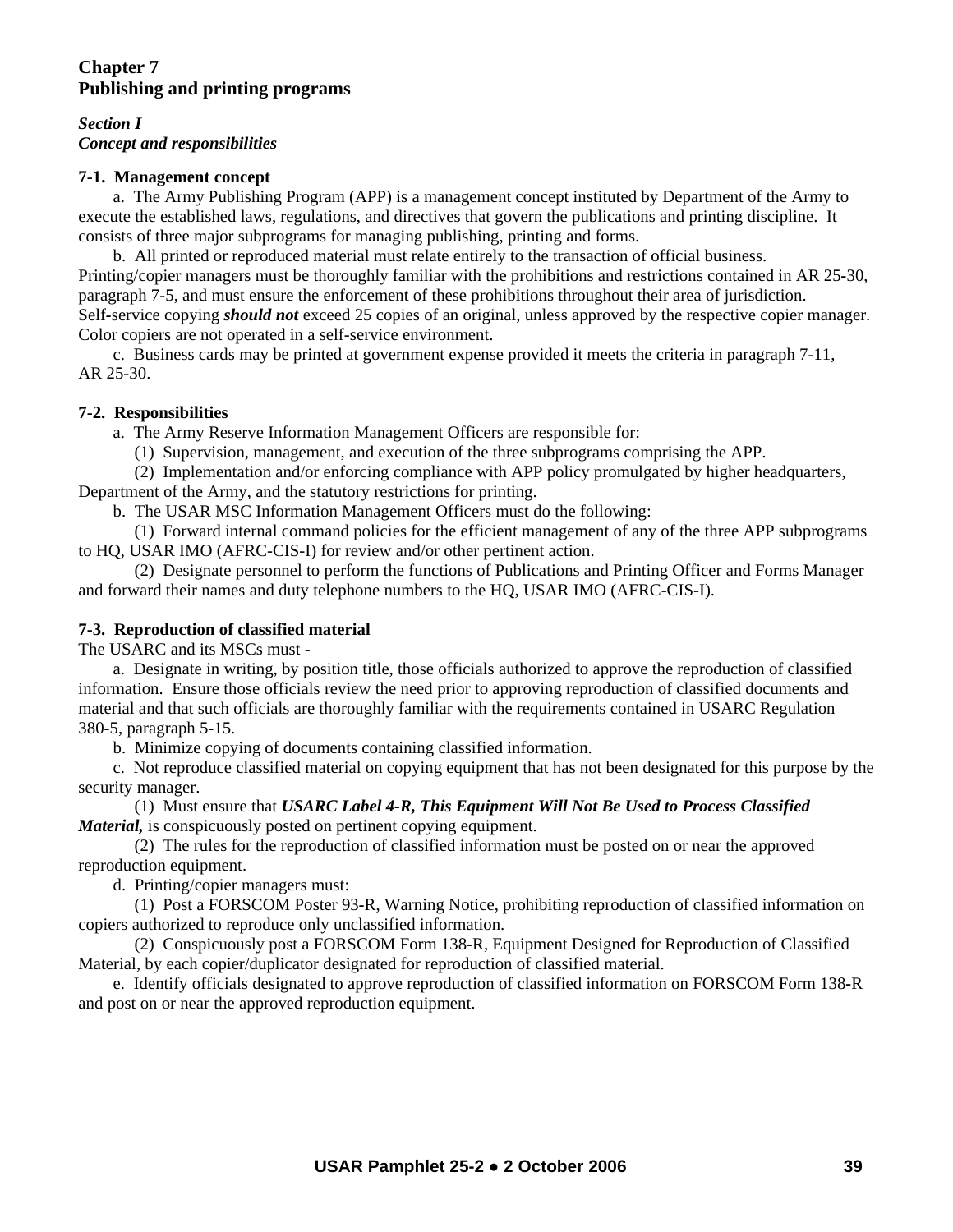### *Section II Self-service copier program management*

## **7-4. Self-service copier management**

Army Regulation 25-30 is the DA-governing directive for the management of self-service copiers.

a. All reproduced material must relate entirely to the transaction of official business.

 b. Self-service copying machine is the classification for an automatic copy-processing machine that has a rated speed of up to 70 copies per minute.

 c. See AR 25-30, chapter 7, section V, and DA Pamphlet 25-40, appendix J, for the objectives of copier management, the mandatory controls imposed by DA and other self-copier management procedures.

 d. The Army Reserve's goal is for commanders to have the most economical self-service copier support that meets their mission. Therefore, approving authority for self-service copying support has been delegated as follows:

(1) The RRSC commanders for copier support furnished under BASOPS responsibility.

(2) Direct reporting commanders for self-service copiers used in support of the unit's mission(s).

 (3) Approval delegation does not include duplicating equipment such as copiers with a speed of 71 or more copies per minute (the DA has retained approval authority for this type of equipment), or color copiers (HQ, USARC has retained approval authority for equipment classified as color copier.)

 e. The MSC Copier Manager and/or Resource Manager must identify requirements for office copying equipment as C4/information technology expenditure input to be included by the Army Reserve Enterprise Services Activity in their annual program review process and/or POM/budget estimate submissions to HQDA. Channel your input through the USAR IMO (AFRC-CIS-I). Identify projections in the earliest possible submission to allow sufficient lead-time for programming and budgeting. See USAR Regulation 25-3, paragraphs 2-3 and 2-4.

 f. The USARC MSC Copier Manager must adhere to the requirements of DA Pamphlet 25-40, Appendix J, Section V, Self-Service Copier Management -

 (1) Perform a technical review/evaluation of copier requests using DA Form 4951 (Lease/Purchase Analysis for Copying/Duplicating Machines).

 (a) This review is to determine the most cost-effective solution to satisfy a valid requirement. First consideration is to meet a valid need with current available copier equipment in the command and/or duplicating/printing capabilities available to the command.

 (b) Once it is determined that existing copying resources cannot satisfy the requirement, consider procuring new equipment (either leased, cost-per-contract basis or outright purchase). The main considerations in selecting the appropriate procurement vehicle are cost-effectiveness and availability of reliable vendor maintenance support.

 (c) The Army Reserve policy regarding the procurement of copier equipment is to utilize one, or more if necessary, of the existing Blanket Purchase Agreements (BPAs) established by the Army Contracting Agency Southern Region on behalf of the Southeast Region Chief Information Office. Copier managers must ensure their supporting contracting cell execute the purchase order with the desired vendor listed in the applicable BPA. Currently there are five BPAs negotiated with five of the major copier vendors in country. The RRSCs may use the services of Fort Dix Contracting Office or the Army Contracting Agency Southern Region, Fort McPherson, to procure copier equipment under these BPAs. For further information, call one of the following personnel at the Army Contracting Agency Southern Region:

| <b>Installation Division Section Chief</b> | 404-464-4106 |
|--------------------------------------------|--------------|
| <b>Contracting Officer</b>                 | 404-464-4105 |
| Contracting Administrator                  | 404-464-1697 |

 (2) The copier records remain in the current records area for the entire period the equipment is on hand. Use ARIMS Record Number 25-30g, printing equipment controls.

 (3) Do a subsequent analysis on DA Form 4951 in the event a copier is to be purchased following an initial introduction period of leasing or rental.

(4) Ensure that government-owned copier equipment is recorded in the unit property book.

(5) Keep the records outlined in paragraph J-17, Appendix J, DA Pamphlet 25-40.

 g. The USARC assesses the management of the self-service copying program at the MSC level by conducting periodic Records Management Surveys, and IG/Organization Inspection Program (OIP) inspections. All approval documentation must be on file for these reviews.

 h. The Copier Manager should maintain a practical suspense file for actions related to the copier program, such as the annual renewal of lease contracts, annual renewal of maintenance contracts, and the projected dates for equipment replacement.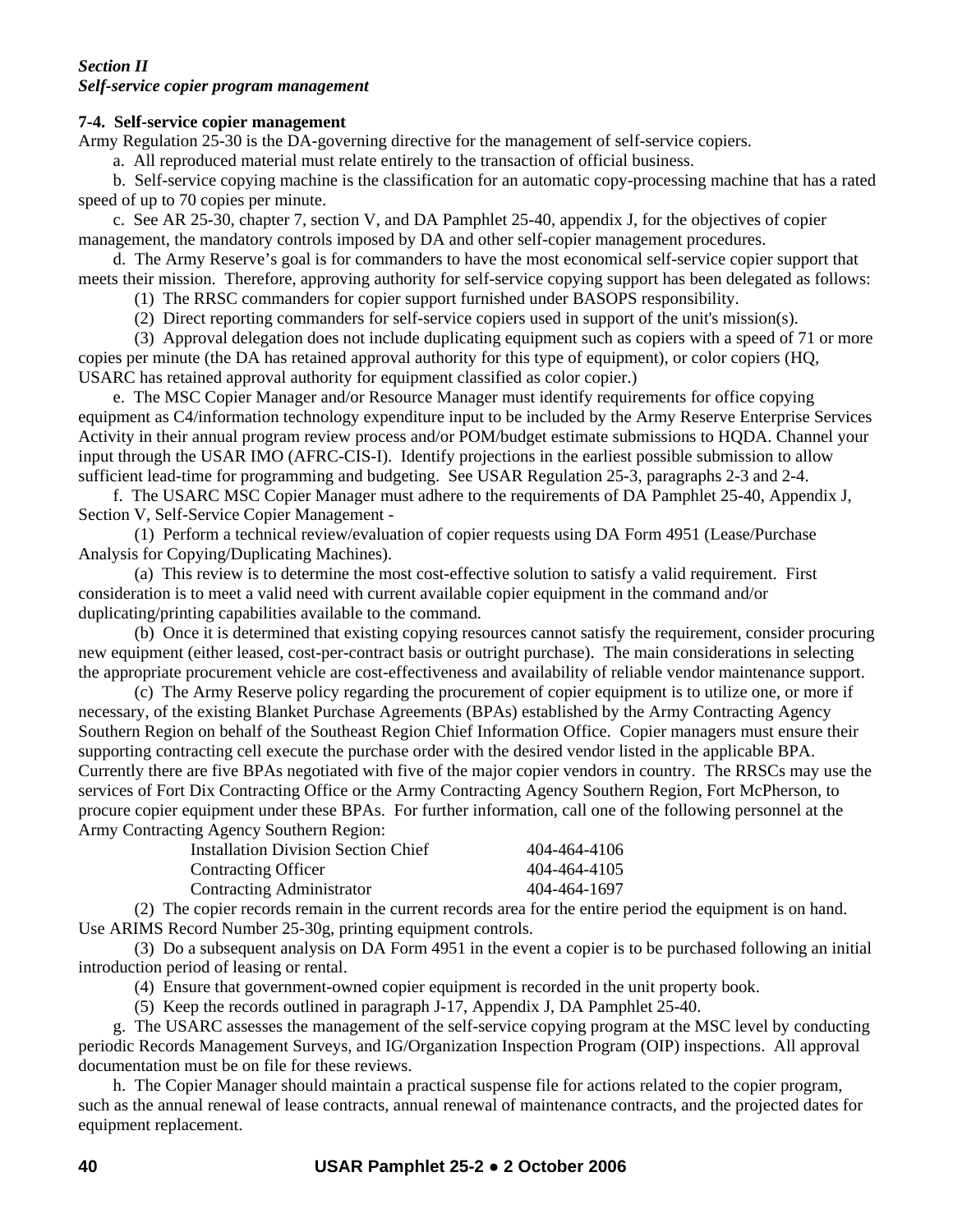### **7-5. Approval authorities for office copiers and duplication/printing equipment**

Detailed guidance on this subject is contained in AR 25-30, and this pamphlet.

 a. For copiers able to do one color copying in a single pass and with a speed not to exceed 70 copies per minute, the USAR has delegated approving authority to the MSCs.

 b. For color copiers with the capability of copying in two or more colors on a single pass, the USAR G-2/6 is the approval authority. Requests are submitted to this Headquarters G-2/6 (AFRC-CIS-I).

 c. Duplicating/printing equipment (copiers with a speed of 71 or more copies per minute) and all of the items of equipment listed in DA Pamphlet 25-40 (tables J-4 through J-7) require administrative approval by the Director, APD. Submit requests through this Headquarters, G-2/6 (AFRC-CIS-I), on DA Form 5695 (Information Systems Project Document). See DA Pamphlet 25-40, Table J-3.

#### **7-6. Copier management program assessment**

Copier Management Program assessment is an integral part of the Records Management Surveys, and OIP and/or IG inspections. Managers must have for inspection the self-service copier records listed in DA Pamphlet 25-40, Appendix J, paragraph J-17.

#### **7-7. Color copiers and printing, duplicating, binding, and related equipment**

 a. The Director, Army Publishing Directorate (APD), as the approving authority for the printing, binding and related equipment listed in tables J-4 through J-7 of DA Pamphlet 25-40, is charged with managing all of the equipment listed in the above cited tables. The USAR MSCs identify and report requirements for this type of equipment as stipulated in USAR Reg 25-3, paragraphs 2-3 and 2-4.

 b. Equipment with a unit cost of \$100,000 or more is OPA funded. The threshold at the time of publication is \$100,000; however, the prevailing threshold applies to equipment rental and equipment to be purchased under a lease-to-own plan (LTOP). Equipment with a component price of less than \$100,000 is funded at the local level with Operation and Maintenance, Army Reserve (OMAR) funds.

 c. The USAR MSCs must route all requests for and/or correspondence related to equipment requiring higher authority approval to the USAR, G-2/6 (AFRC-CIS-I).

### *Section III Printing and duplicating operations*

### **7-8. Commercially procurable printing and duplicating**

 a. Title 44, USC, stipulates that all printing is accomplished at the GPO unless otherwise authorized. Thus, designated printing control officers must ensure that no printing/duplicating is procured directly from a commercial source unless approved by the nearest GPO servicing the command (see AR 25-30, para 7-20.)

 b. Army Regulation 25-30, paragraph 7-20, lists four authorized sources for printing/duplicating procurement: DAPS, GPO, Lighthouse for the Blind Incorporated, Javits-Wagner-O'Day (a participating non-profit agency), and the Federal Prison Industries, Inc, (UNICOR).

 c. Printing and duplicating from UNICOR, Javits-Wagner-O'Day, and commercial printers are reported on Joint Committee on Printing (JCP) Form 2, Commercial Printing Report. Enter "UNICOR" in column (b) to indicate the procurement was through UNICOR. The JCP Form 2 is submitted semiannually (March and October) (RCS: DA&M(AR)-1467). To complete the JCP Form 2, see AR 25-30, paragraph 7-18b and DA Pamphlet 25-40, Appendix J, Table J-14.

#### **7-9. Establishing duplicating facilities**

Before an MSC obtains printing/duplicating equipment listed in DA Pamphlet 25-40, (tables J-4 through J-7), **which includes electrostatic duplicators having a speed of 71 or more copies per minute**, approval must be obtained from the Director, APD to establish a duplicating facility (see para 7-22, AR 25-30 and DA Pamphlet 25-40, para J-3). The DA Form 5695 is used for this purpose. Instructions for completion of this form are contained in DA Pamphlet 25-40, Table J-3.

 a. Records. Once a duplicating facility has been approved, records must be maintained as stipulated in AR 25-30, paragraph 7-27. Also maintain a historical record of all printing/duplicating equipment on hand, reflecting original cost, minus depreciation taken (if any) and current book value. The original cost of printing/duplicating equipment is depreciated during a period of 8 1/3 years (100 months). At the conclusion of the 100th month, the book value of the item is none.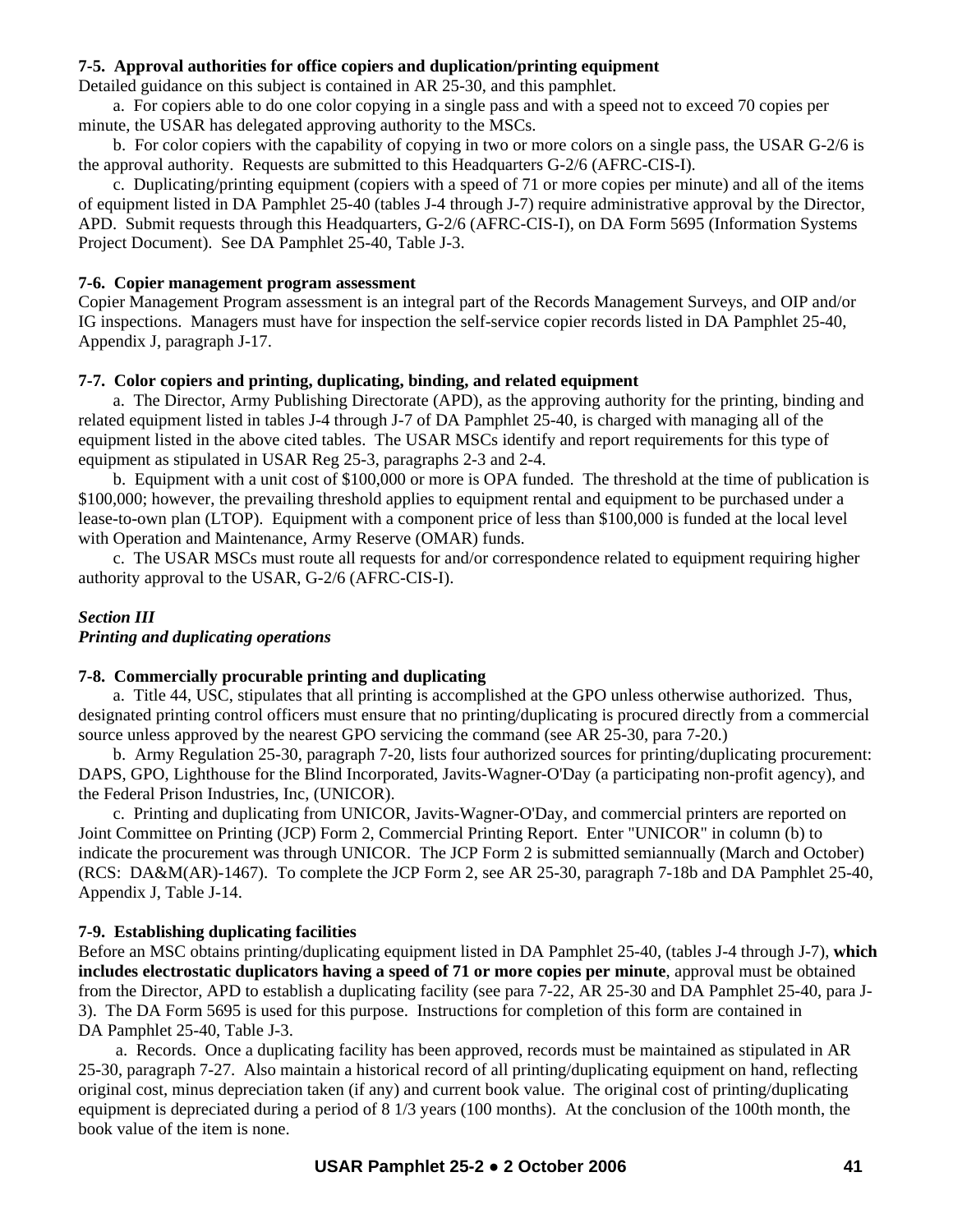b. Reports. Army Regulation 25-30, paragraph 7-27 and DA Pamphlet 25-40, paragraph J-12, list printing facility reports and their frequencies. Timeliness and accuracy of these reports are paramount. The information on these reports is included in an annual report that the Department of the Army submits to the Joint Committee on Printing. It also becomes part of the Joint Financial Management Program.

c. End-of-the-fiscal year reports.

 (1) Each year the USARC assigns a suspense date for the command's submission of the following annual reports, which are prepared and submitted as a single reporting packet:

- (a) JCP Form 1, Printing Plant Report (RCS: DD-COMP(AR)-1467).
- (b) DA Form 5394-1-R, Printing Facilities Productivity Report (RCS: DD-COMP(AR)-1467).
- (c) JCP Form 2, Commercial Printing Report (RCS: DA&M(AR)-1467).
- (d) JCP Form 5, Annual Plant Inventory (RCS: DD-COMP(AR)-1467).
- (e) JCP Form 6, Annual Inventory of Stored Equipment (RCS: DD-COMP)(AR)-1467).

(2) If the MSC has a duplicating facility, the publications and printing officer must submit all of the above

listed reports, even if there is no activity to report. For instance, "negative report for Commercial Printing Report."

### **7-10. Programming and budgeting**

 a. Printing and duplicating equipment listed in DA Pamphlet 25-40 (tables J-5 thru J-8) is validated and approved by the APD (see preceding paragraph), however, it is funded from local resources. Therefore, it is incumbent on the requesting activity to identify the cost of new and replacement equipment and input the requirement to the USAR G-2/6 (AFRC-CIS-I) be included in the next POM submission, and to secure the necessary funds prior to initiating the validation process with APD.

 b. Funding. Items with a unit cost of \$100,000 or more are classified as capital investment and is funded with OPA. Items with a unit cost under \$99,999 are OMAR funded at the local level. Exceeding this threshold constitutes a violation of the Anti-Deficiency Act.

 c. The MSC IMO should validate office copiers (non-color rated at 70 or less copies per minute). Complete a technical review using DA Form 4951 prior to procurement action. Use local OMAR funds for the procurement of these items.

### **7-11. Electronic letterheads**

Considering the capabilities of desktop computers, software and office printers that are typically available, it is now more practical to print both the letterhead and the text of the letter at the same time, in lieu of using pre-printed letterhead.

 a. Once the existing stock of pre-printed letterhead stationery is exhausted, only computer-generated letterhead is used.

b. The letterhead is printed in black.

c. Use the Department of Defense seal.

 d. Commanders authorized to use letterhead stationery under AR 25-30, paragraph 7-7 must institutionalize this practice in their headquarters.

e. Also see DA Pam 25-40, paragraph G-3 and AR 25-50, paragraph 1-18 for additional information.

f. Use ARIMS file number "25" for letterhead information.

## *Section IV*

## *Publishing command administrative procedure*

### **7-12. Publications management**

 a. Each headquarters, USAR staff agency, USAR MSCs and their subordinate units, establish publication accounts with the following agencies:

 (1) DA publications account. Submit DA Form 12, Request for Establishing of a Publications Account, through the Publications Control Official of the pertinent command to the APD Distribution Facilities - St. Louis, 1655 Woodson Rd., St. Louis, MO 63114-6181. See DA Pamphlet 25*-*33.

 (2) Supporting AR 5*-*9 Publications Stockroom. Establish accounts in accordance with the instructions of the supporting publications stockroom.

 b. USAR/FORSCOM publications account is no longer required. See USARC Pamphlet 25*-*30 for additional information.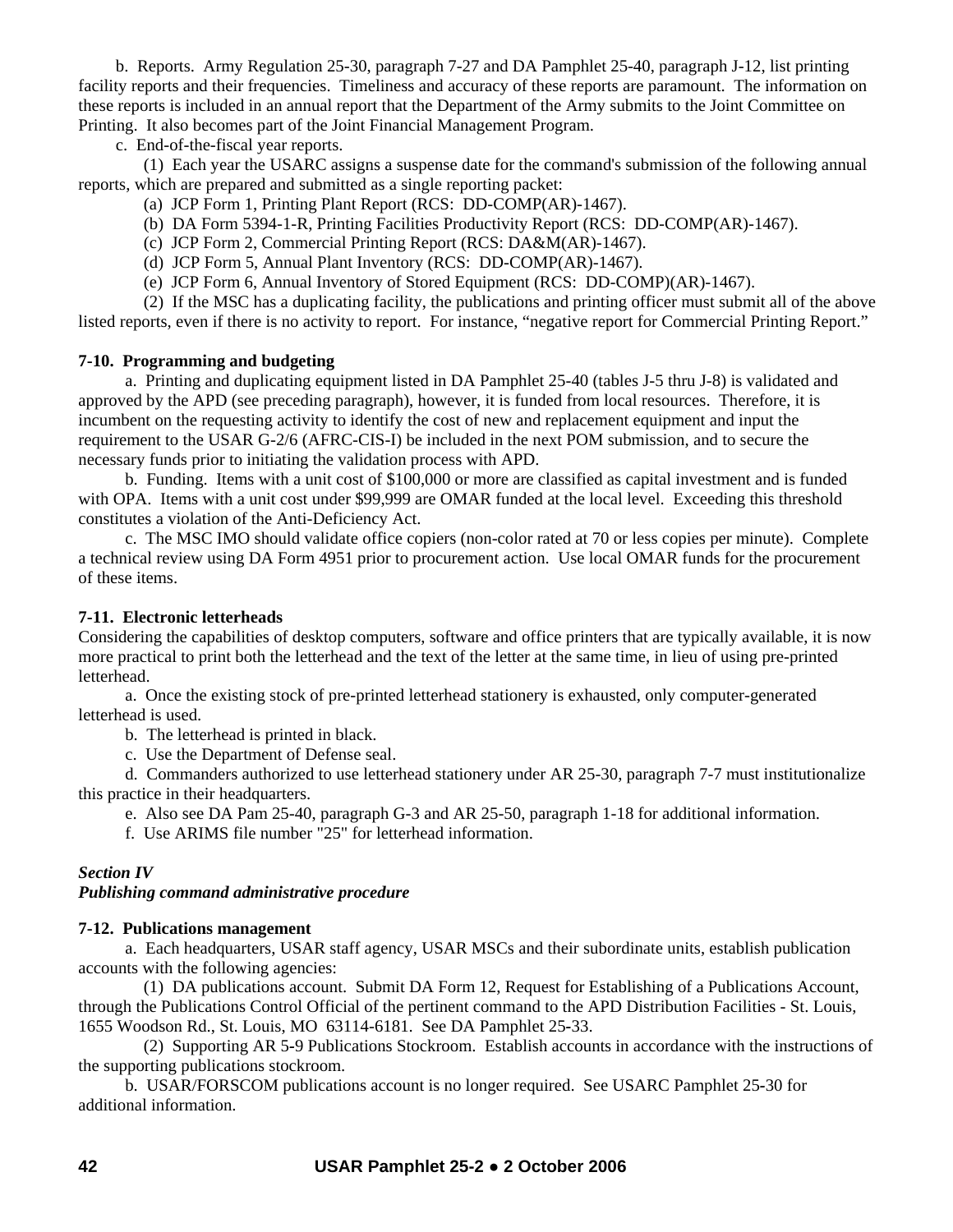## *Section V Coordination and editing command publications*

## **7-13. Headquarters, USARC and MSC staff agencies procedures**

Headquarters, USAR staff agencies follow procedures and guidance in USAR Memorandum 25-1, chapter 8. Guidance for MSCs is in the following paragraphs.

## **7-14. Command publications responsibilities**

 a. The IMO is responsible for numbering, editing, publishing and distributing all MSC administrative directives. Also, the IMO keeps the record copy of each administrative publication under ARIMS Record Number 25-30mm and is responsible for complying with its retention and disposition as prescribed by ARIMS.

 b. Deputy Chiefs of Staff/staff office chiefs are responsible for ensuring that all policies issued by the MSC are documented in the proper administrative publication format, properly coordinated, and published. Use USAR Form 9-R to document the staffing of command policy.

c. Each staff agency's administrative point of contact acts as the publications manager for the agency.

# **7-15. Types of MSC publications**

Multiple addressee correspondence, ordinary memorandums of instruction, and policy memorandums must not be used as substitutes for permanent official agency or command publications (see DA Pamphlet 25-40, chapter 18 and appendix H). The following types of publications are authorized for issue by the MSCs.

*a. Command-wide application (DA Pamphlet 25-40, Chapter 18).* 

*(1) Supplements to higher headquarters regulations*. Supplements publish implementing guidance unique to the command. Use supplements to publish text or information that is inserted or added to existing portions or paragraphs of the higher headquarters Regulation being supplemented. Prior to supplementation, you must obtain approval from the higher headquarters proponent of the regulation.

 *(2) Regulations*. These are directive in nature. Issue regulations only when there is not a higher headquarters' regulation covering the subject or when more than one higher headquarters' regulation covering a single subject is implemented. Use regulations to publish MSC-unique missions, policies, responsibilities, and procedures that are directive in nature.

 *(3) Circulars.* Are temporary directives or informational publications expiring 2 years, or less, from its effective/issue date.

*(4) Pamphlets*. Are permanent instructional, or informational "how to" publication.

 *(5) Command bulletin.* Use to publish official and unofficial items of information. **Do not use for task assignments**.

b. *HQ, MSC application.* 

IMO.

*(1) Memorandums.* Letterhead correspondence-style policy memorandums can be used as a temporary directive, i.e., new commander issues new/updates a policy (or policies). Policy memorandums are directive and limited to a single subject, e.g., equal opportunity, safety, physical training, etc, and apply only to the issuing command. Policies having command-wide applicability are published in a command wide directive, i.e., regulation, circular, etc.

 *(2) Assignment Memorandums.* Announce the assignment of personnel where no change of station is involved.

 *(3) Staff agency standing operating procedures (SOPs).* Are issued by the staff agency director/chief to establish procedures applicable to his/her staff agency.

c. *Functional or service bulletins (see AR 25-30, para 3-42).* 

(1) The USARC and MSC staff sections may publish a functional bulletin only when approved by the

(2) The IMO annually reviews all functional bulletins to determine the need for continued publishing.

 *d. Periodicals and non-recurring publications (see AR 25-30, paras 3-43 - 3-45, Section IX).* These publications are non-directive, classified or unclassified Army magazines, news letter-type publication, journals or gazettes. They require approval from the Director, APD. The IMO must ensure that requests for a newsletter-type publication are thoroughly reviewed for compliance with AR 25-30, paragraph 3-45. Submit requests to this Headquarters, G-2/6 (AFRC-CIS-I) for further review and forwarding to APD for approval.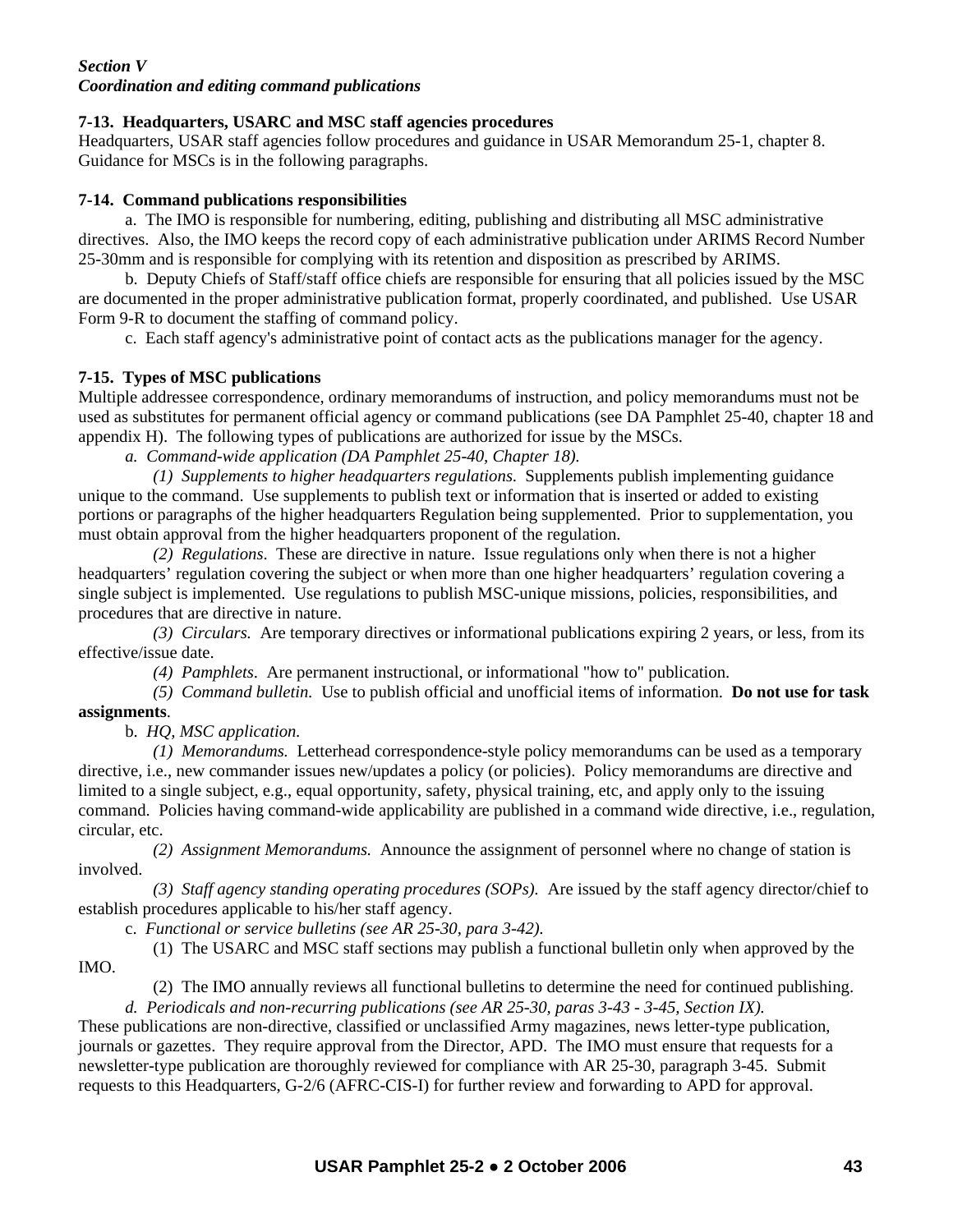### **7-16. Preparing and publishing MSC administrative publications**

a. The IMO determines the format and style of MSC directives in accordance with AR 25-30 and DA Pamphlet 25-40. The proponent staff agency should coordinate the publication early on, in draft, with the IMO for assignment of the publication number and for advice on the correct format and style practices.

b. When writing, use simple language and the active voice to improve readability.

 c. Publications may be prepared by following the format of the corresponding category of DA publication (see DA Pam 25-40, Chapters 10 and 18) and using the following guidelines:

(1) Do a spell check on the contents of publications prior to submission to IMO.

(2) Subparagraph should not go beyond a letter enclosed in parentheses, i.e., 1a(1)(a).

(3) Do not put the date and publication number at the top of the page.

 (4) Explain terms or abbreviations in a glossary at the back of the publication. Only include terms and abbreviations actually used in the publication.

(5) List "required" or "related" references at appendix A. Do not repeat references in both sections.

(6) Distribution.

 (a) Use Army Knowledge Online (AKO) and other approved Army web sites for electronic distribution of your administrative publications. Distribution of paper copies should be limited to only those entities that do not have the capability to access electronic media.

 (b) Proponents should designate a standard distribution scheme for publications by a letter, a combination of letters, or a distribution statement. Prepare a distribution list showing the elements included in each letter designation. Distribution codes should parallel command levels.

 d. Coordinate directives with affected staff agencies in the headquarters, to include their MICLO, if any, and/or the MSC Management Information Control Officer (MICO), located in the IMO.

e. The IMO forwards finalized directives to the Chief of Staff for approval to publish.

f. Once approved, the IMO authenticates, publishes, and distributes the directive.

#### **7-17. Revisions of MSC publications**

 a. To revise a previously published MSC administrative publication, the proponent staff section initiates a revision to the basic publication when changes in the roles, responsibilities, and requirements as prescribed in the basic publication occur. Revisions are subject to coordination similar to the one given the basic publication.

 b. Revision to the basic publication is the only vehicle authorized to disseminate changed policy, procedures and requirements contained in the basic publication.

 c. Electronic messages may be used to notify subordinate commands and agencies of impending new policy and procedures, changes or revisions only when it is immediately necessary to maintain national security, ensure the safety and well being of the soldiers, or to avoid legal action against the Army.

#### **7-18. Recordkeeping requirements in MSC directives**

 a. Proponents of prescribing directives must address recordkeeping requirements in publications. This applies to new or revised directives. Directives or memorandums that require users to create and maintain records must--

 (1) Advise the reader in the body of the publication where the records requirement is stated, the type records that must be maintained, and the appropriate ARIMS record number under which the records should be filed.

(2) List the record numbers that are to be used in appendix A of the publication.

 b. Use ARIMS to obtain the record numbers under which the records should be kept. If the record numbers for records created as a result of the directive or memorandum cannot be identified, contact the command's records manager for assistance. If the subject matter is a new area not addressed in ARIMS, coordinate the recordkeeping needs with the Records Manager in IMO. Record copies of publications are transferred to a Federal Records Center as stipulated in ARIMS Record Number 25-30mm, Publications Record Sets. Also the following record numbers are used to maintain records of publications: 25-30i2, Centralized Instruction Background Files-HQDA, MACOM, and sub-MACOM HQ, and elements in a combat area; and 25-30ee, Publication Reference Sets.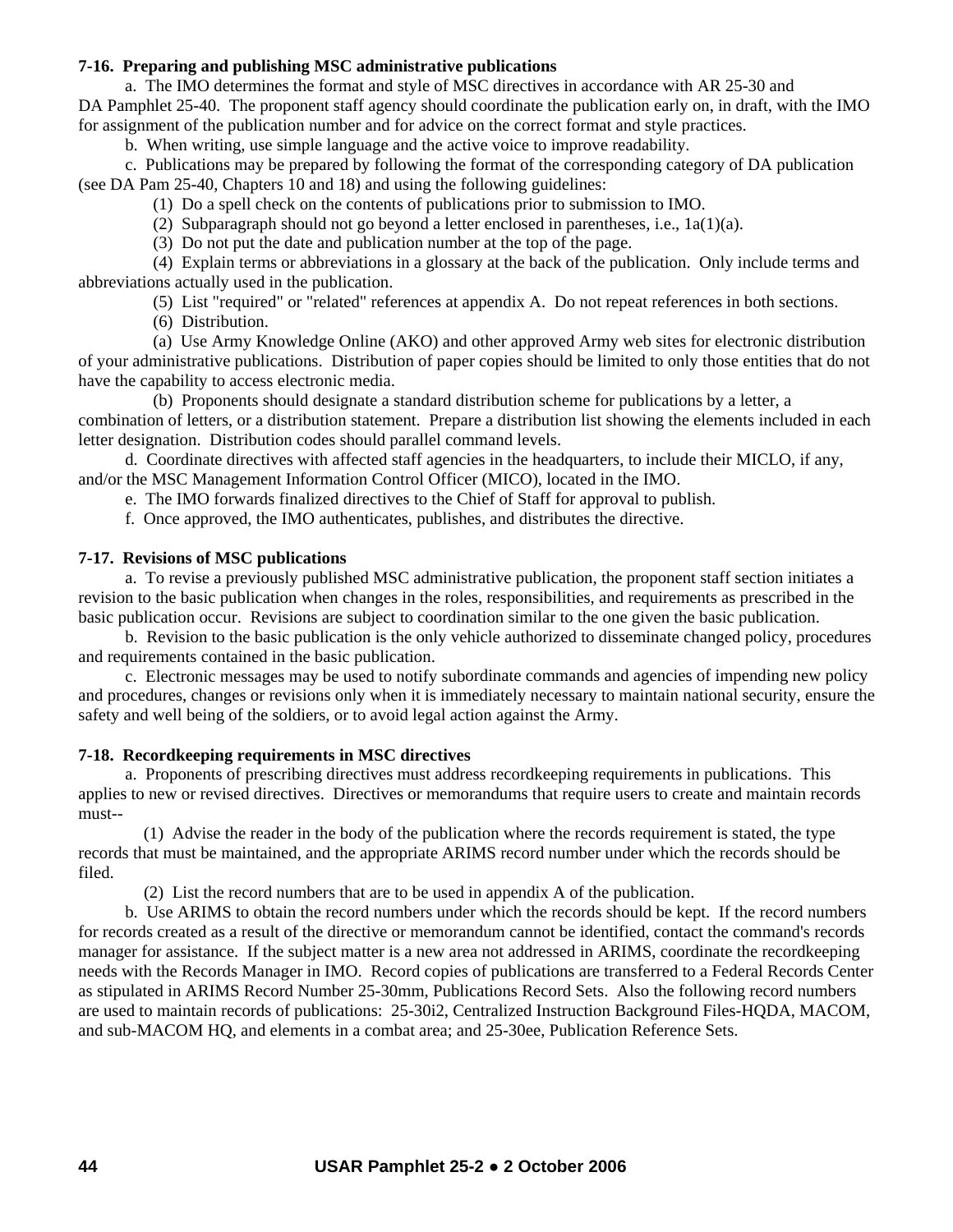#### *Section VI Forms management program*

### **7-19. General**

*[NOTE: AR 25-30, chapter 4, and DA Pamphlet 25-31 contain complete, detailed information and regulatory guidance on management of blank forms. This section contains highlights of some key points, as well as USAR guidelines and interpretations of forms management requirements.]*

 a. A "form" is defined as a fixed arrangement of captioned spaces designed for entering and extracting prescribed information, regardless of media. See DA Pamphlet 25-31 and AR 25-30 for more information on forms and refer to their glossaries for complete definitions.

 b. Each USAR MSC designates a forms management officer (FMO) in accordance with instructions in paragraph 7-2 above, and make the command aware of requirements to coordinate with the forms manager when creating blank forms.

 c. There are three major types of forms developed within the Army: local, command or agency, and Army-wide forms.

(1) A local form is designed for use within a headquarters.

(2) A command form is for use by the headquarters and its subordinate activities.

(3) Army-wide forms are DA Forms.

 d. Local and command types of forms may consist of any or all of the following categories: locally reproducible, electronic, test, one-time, temporary, form letter, overprint, label, and poster.

### **7-20. Forms management responsibilities**

a. The MSC FMO is responsible for the maintenance and control of the forms generated in the headquarters.

b. Each proponent of a form coordinates with the FMO to ensure all requirements for forms approval are

### met.

### **7-21. Creating forms**

 a. Do not develop a local or command blank form when there is a higher echelon form in existence that should accomplish the same purpose. Higher headquarters' forms may be overprinted with constant data to reduce administrative workload, if the form is not altered.

b. Do not generate or send unnumbered blank forms outside the staff agency/office to be filled in.

c. Required form elements. (See DA Pam 25-31, para 1-10, for more information.)

 (1) Form number. The form number consists of the command or local designation, a sequential form number and a date. Place this information in the lower left-hand corner of the form.

 (2) Form title area. In the title area of all forms, place a form title and show the number of the prescribing directive (if a permanent form). Place the proponent of the form in the title area as well.

 (3) Superseding notice (if applicable). Place at bottom of form, centered, indicating any replaced forms or if any previous edition is obsolete or may be used.

 d. To comply with the requirements of MICS, if the form collects information for an approved reporting requirement, place the RCS or the RCS exemption statement in the upper right hand corner of the form.

e. See chapter 4, section II, for PA information.

### **7-22. Prescribing directives**

Most forms require a prescribing directive. The following types of publications may prescribe forms: supplements, regulations, pamphlets, memorandums, or circulars. The following applies:

 a. A local form requires a prescribing directive (usually a numbered memorandum) when it will be used by more than one staff agency/element/office.

 b. Prescribing directives, other than a numbered memorandum, prescribe a command form for command-wide use.

 c. An Army regulation or other higher echelon publication is **not** a valid prescribing directive for a command or local form. If a higher headquarters specifies a requirement (in a publication or other medium) that does not provide a form, but generates the development of a form, a command (USAR/MSC) directive **must** be published to prescribe that form.

 d. A correspondence memorandum may be used as the prescribing directive for a "test," "temporary," or "one-time" form. Posters may also be prescribed by correspondence memorandum. In the case of "test" or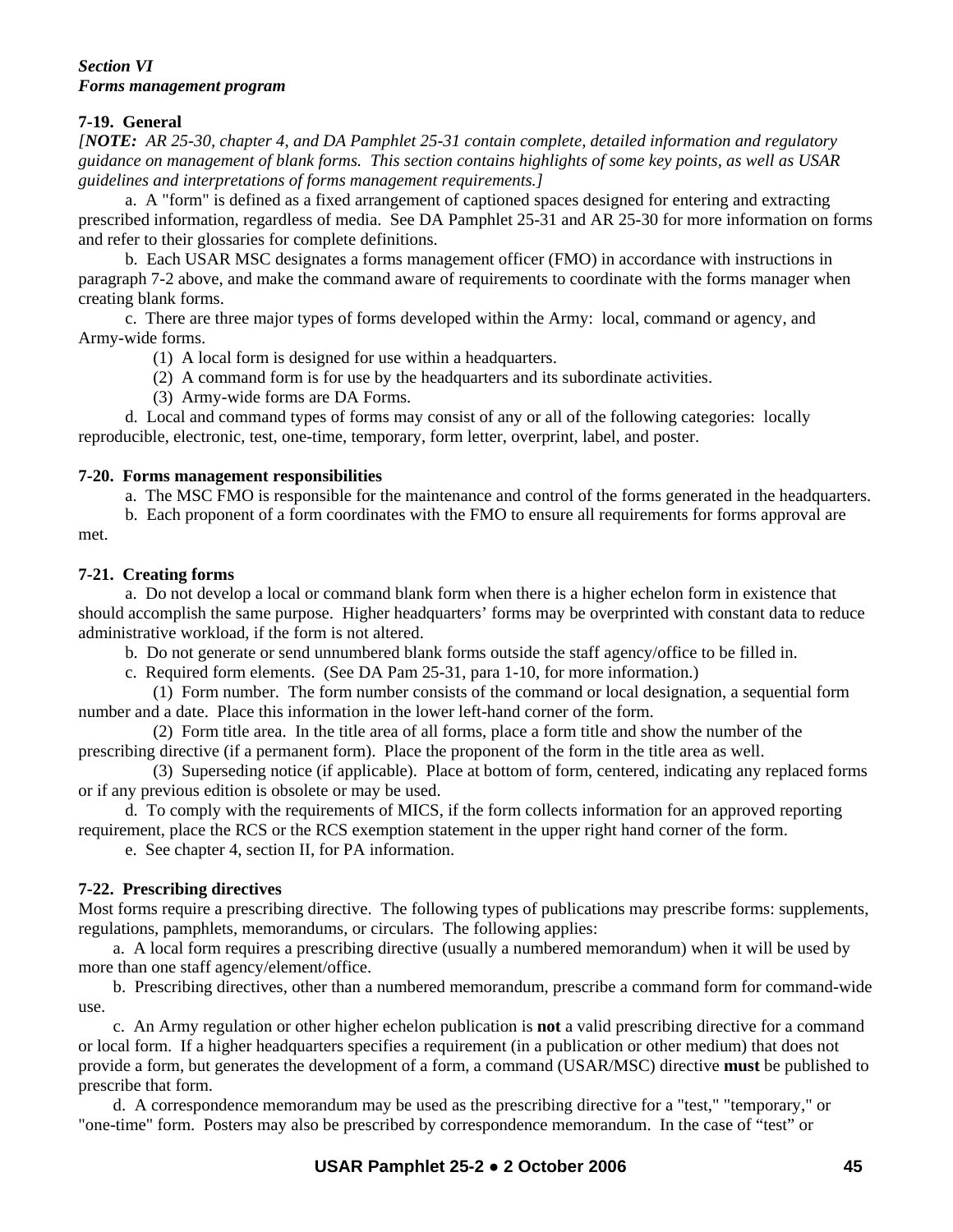"temporary" forms, the memorandum must state that the form is a "test" or "temporary" form and when the test/use period will expire (usually upon publication of the final version of the form in an official publication). *Sample statements:* "The test period for MSC Form XX-R (TEST) will expire when the final version is published in MSC Regulation XX-X not later than 30 Sep 05" or "The USAR Form XX-R (TEMPORARY) will expire on 1 Dec 05."

### **7-23. Processing MSC forms for approval**

Refer to AR 25-30, chapter 4, and DA Pamphlet 25-31 for complete information on forms processing. As a minimum, the FMO should follow these procedures and guidance:

 a. To get a form published, action officers submit a DD Form 67, Form Processing Action Request, together with the proposed form and its prescribing directive, if applicable. A sample of a completed DD Form 67 for command and local forms is in DA Pamphlet 25-31 at figure 1-2, with complete instructions.

 b. As a minimum, ensure requesting/action officers complete the following blocks of the DD Form 67 for command and local forms:

(1) Block 4. FROM.

(2) Block 6. TO. (Should be addressed to the MSC IMO (Forms Manager).

(3) Block 7. FORM TITLE. (Title should accurately describe purpose/function of form.)

(4) Block 8. SUPERSEDED FORMS. (List all forms superseded by the new form.)

 (5) Block 9. PRESCRIBING DOCUMENT NUMBER. (If form is prescribed by a publication, enter publication number; if a correspondence memorandum prescribes form, enter the office symbol of the originating office and date of the memorandum. See paragraph 7-14 to determine which type of directive is required.)

(6) Blocks 12a - 12e. DESIGN CONSIDERATIONS. (Check the appropriate boxes.)

 (7) Block 13. PURPOSE AND DESCRIPTION OF USE. (Include information on who should complete the form to and whom the completed form is submitted.)

 (8) Block 16. DOD COMPONENT office of primary responsibility(OPR) AND/OR ACTION OFFICER. (The requesting OPR/action officer should enter requested information.)

 (9) Block 17. DOD COMPONENT APPROVING OFFICIAL. (The staff agency or office chief should sign in this block. This may also be the same individual indicated in block 16.)

 (10) Block 20. CLASS OF FORM. (Check all appropriate blocks.) Only EGA (electronically generated), LRA (locally reproducible), COMM (command), or LOCAL should apply.)

 (11) Block 21. RELATED FORMS. (List all forms closely related to the new form, such as forms that may provide data for completing the new one.)

(12) Block 23. DESIGN CONSIDERATIONS. Check all appropriate blocks.

 (13) Block 24. DISTRIBUTION OR DELIVERY. (Indicate who should receive/use the new form; e.g., MSC HQ, Each unit, or FOR USE BY DCSXXX ONLY (when used by only one staff agency/office).)

 c. Numbering of blank forms. When the FMO receives a form request package (the form, a DD Form 67 and a prescribing directive, if appropriate), assign each blank form a number and a date (per para 7-20c(1) above). Indicate this information on a DA Form 642, Form Information Record (see sample at figure 7-1 and additional information in paragraph e(1) below) and in block 2 of the DD Form 67. Each type of form indicated below may have the same form number, but the designator and date will be different (e.g., USAR Form 30-R, 1 May 05; AFRC Form 30-R, 1 Jul 93). Descriptions of the different types of forms are contained in DA Pamphlet 25-31. Examples of form numbers with suffixes/designators that indicate specific types of forms follow:

(1) USAR Form 30-R. "-R" indicates a locally reproducible form.

(2) AFRC Form 9-E. "-E" indicates an electronically generated form.

 (3) USAR Form 47-R (TEST). "(TEST)" indicates a form issued on a test basis that may be declared obsolete or will become permanent after the test period.

(4) HQXX Form 1-R (TEMP). "(TEMP)" indicates a temporary, short-lived form.

 (5) XXth RRSC Form 1 (ONE-TIME). "(ONE-TIME)" indicates a form prescribed for a one-time purpose. When action is complete, the form becomes obsolete.

 (6) XXd RRSC OVERPRINT 3-R (or XXth TSC OP 2). OVERPRINT (OP) indicates an existing higher headquarters form that has been overprinted with information to suit the individual command's needs.

### *[NOTE: Do not obliterate the higher headquarters' form designator. The overprint number and date are placed below, or as close as possible to, the higher headquarters' form number and date.]*

 d. Internal coordination. Coordinate the form package with applicable program managers listed in block 14 of the DD Form 67, Privacy Act (PA), Postal, Data Elements, and Reports (MICO). As a minimum, the PA official and the MICO must review the form package and sign off in block 14.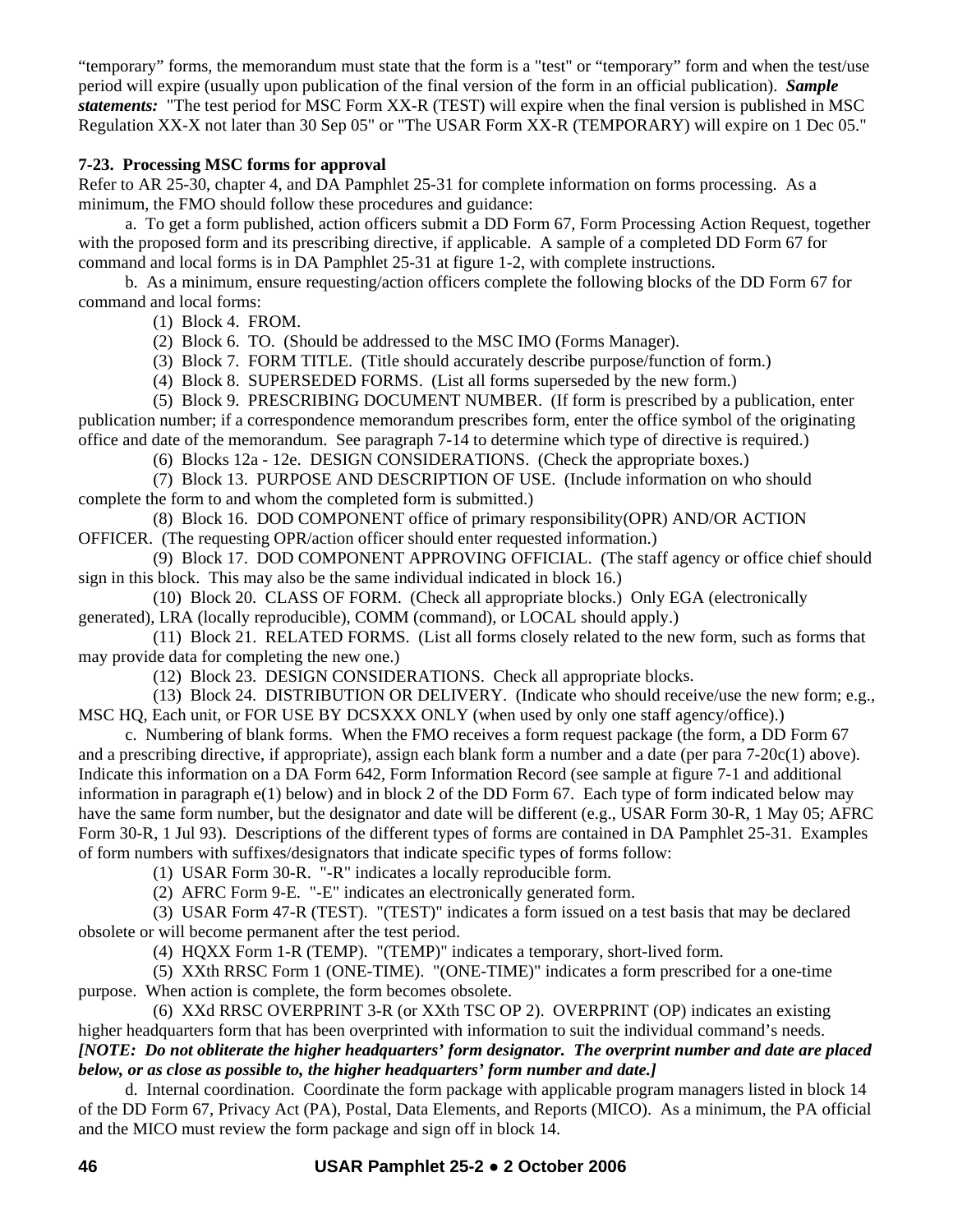e. Controlling and tracking forms.

 (1) The DA Form 642. Maintain a card file with a separate DA Form 642 (see figure 7-1) for each form (ARIMS Record Number 25-30e), although offices with the capability to maintain an automated information system containing the data elements of the DA Form 642, may do so. File DA Forms 642 in numerical order by each category and type of form described in paragraph 7-22c, above. When numbering a new form, use this file to assign the next sequential number following the last form number assigned in the appropriate category and form type.

 (2) The DA Form 4815-R, Forms Control Register. For each form category and type, maintain a DA Form 4815-R (see figure 7-2) or an automated information system with an electronically generated log/register containing the same information (ARIMS Record Number 25-30e, Forms Number Registers). The "Forms Register No." in the first column of the register is a sequential numbering of each *action* taken in that specific form category and type. It is not the number of the form. As shown in figure 7-2, each form can have several actions taken on it. Each time a new action is taken, the old entry should be lined out and the "Disposition" column should indicate the new Register number to refer to for the latest action on that specific form. *(Because this register is not used for sequential numbering by form, it should not be used for verifying the next available form number in a specific category or type.)* 

 (3) Forms files. Keep numerical files of forms by each form category and type under ARIMS Record Number 25-30b2, Numerical Files (Internal) - offices other than office with Amy-wide responsibility. Each file should contain, as a minimum, the DD Form 67, several copies of the approved form, and the prescribing directive.

 f. Approving forms. The FMO completes block 19 of the DD Form 67 when the FMO and coordinating officials determine that the form meets all requirements.

g. Superseded, rescinded, or obsolete forms.

(1) Superseded forms.

 (a) When a form is superseded, enter the new form information on the DA Form 4815-R under a new Register number and line through the old entry, indicating the new register number in the "Disposition" column for the old form.

 (b) After reviewing and approving the revised form, staple one copy of the superseded (old) version and the prescribing directive, if applicable, behind the old DD Form 67. Mark a diagonal slash across the 67, annotate that a new edition superseded the form, and indicate the date of the latest version of the form. Maintain this package in the form file with the new DD Form 67, the new form, and the new prescribing directive (if applicable).

(2) Rescinded or obsolete forms.

 (a) When the proponent of the form provides notification that a form is no longer required, line through the entry on the DA Form 4815-R, indicate in the "Disposition" column that the form is obsolete or rescinded, and cite the proponent and action officer responsible for determining its obsolescence.

 (b) Pull the numerical file folder for that form and staple one copy of the form (and its prescribing directive, if applicable) and a copy of the documentation requesting the form be made obsolete behind the DD Form 67. Mark a diagonal slash across the 67, annotate that the form is rescinded or obsolete, and indicate the date and proponent authorizing obsolescence. Place package into an obsolete, inactive numerical file to be processed in accordance with ARIMS.

## **7-24. Electronic generation of forms (-E forms)**

 a. The DA, FORSCOM, or USAR Pamphlets 25-30 indicate that an electronically generated version of a form is approved when a "-E" designator follows the form number.

 b. Designers of an -E version of a form must submit the form to the proponent for approval. *[Consult DA, FORSCOM, or USAR Pam 25-30 to identify proponents of higher headquarters' forms. Contact the MSC Forms Manager or consult the MSC's Pam 25-30 (the index to publications and forms) to identify the proponent of a specific local form.]* Only the proponent of a form may approve that form for electronic generation and, if approved, the electronically-generated version must have identical elements to those contained in the original, with the format remaining as close to the original hard copy of the form as software and printer capabilities will allow.

c. For higher headquarters' forms:

 (1) Any electronically generated version of a form must be routed through and reviewed by the MSC FMO (along with an original hardcopy of the form) to ensure it maintains the integrity of the original form.

 (2) The FMO forwards requests for electronic generation of higher headquarters' forms to the form's proponent at the appropriate agency.

 d. For requests within HQ, USARC for local forms, see USAR Memorandum 25-1, USAR Staff Guide, paragraph 9-5.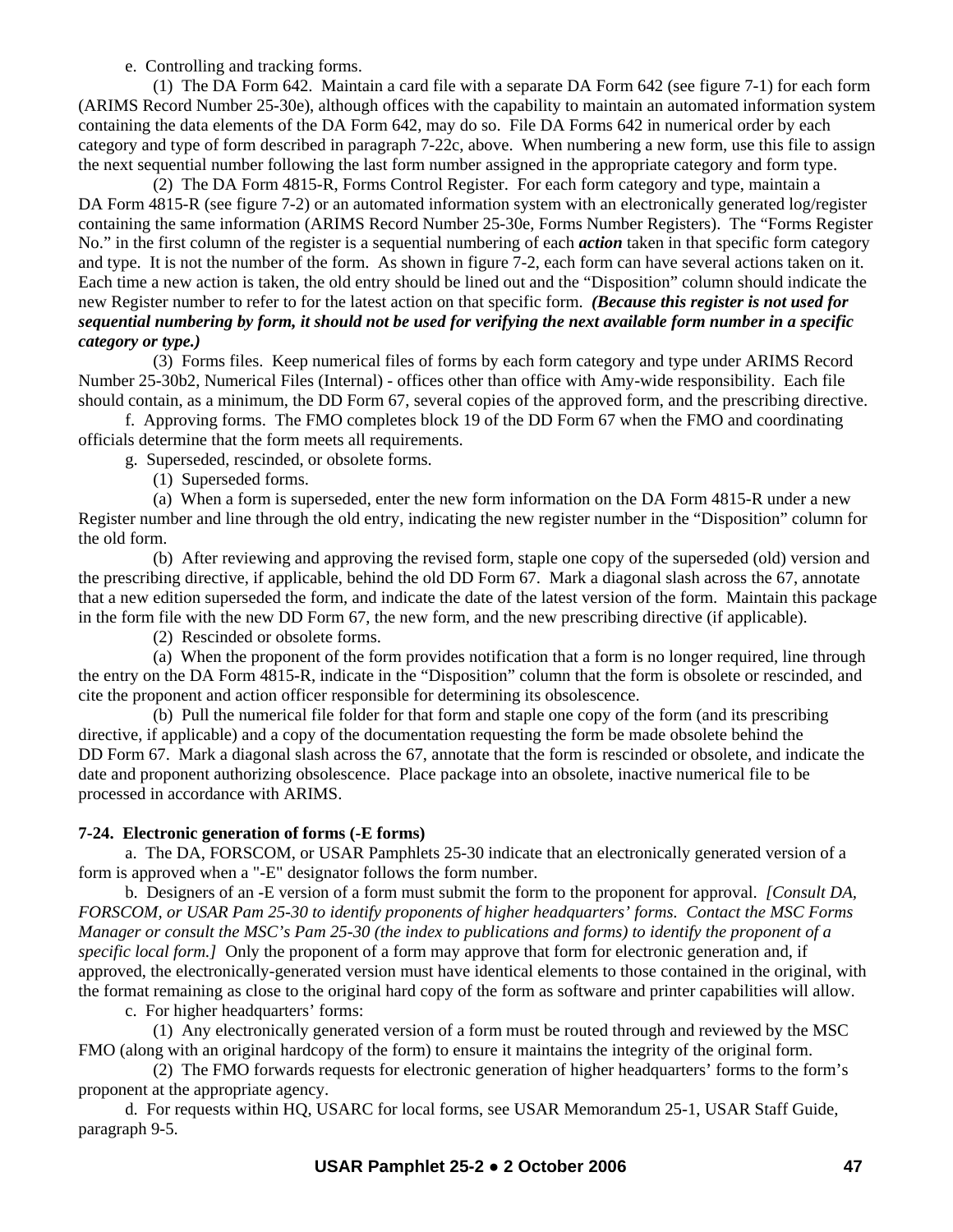e. For MSC level forms:

 (1) Design of an -E form version of an existing MSC form must print correctly on available printers. Not all printers will print a form exactly the same way.

 (2) Submit the -E version of a form to the MSC proponent for approval. If the MSC proponent approves the -E form for use, the proponent of the form should submit a DD Form 67 to the MSC (FMO) requesting approval of the -E form along with the -E version of the form. Only the MSC FMO can approve and authorize use of electronically generated versions of existing forms at each MSC headquarters.

 (3) After approving the form, the FMO assigns an -E designator and new date to that electronically generated version of the form.

#### **7-25. Unauthorized forms**

In order to prevent the design and submission of unauthorized forms (e.g., those without a form number and date or forms not found on official, published indexes, etc.):

 a. Return any unauthorized versions of forms received to the submitting office or individual for resubmission using a valid version of the form.

b. Do not reproduce, distribute or complete unauthorized forms.

| HQXX Form XX-R<br>1 Jan 95<br>PORM NO. AND DATE | $n$ te | Service Request                |                             | 7.33<br>FUNCTIONAL CODE   |
|-------------------------------------------------|--------|--------------------------------|-----------------------------|---------------------------|
| DIRECTIVE (If applicable)<br>XXX Reg 00-1       |        |                                | <b>TYPE OF CONSTRUCTION</b> | SIZE<br>$83 \times 11$    |
|                                                 |        | CUT SHEET                      | OTHER (Specify)             |                           |
| LOCATION OF STOCK<br>XXX Reg 00-1               |        |                                |                             | MONTHLY USAGE<br>10       |
| <b>CRIGINATING OFFICE</b><br>$AR$ G-2/6         |        | PERSON TO CONTACT<br>COL Jones |                             | TELEPHONE NO.<br>123-4567 |

PURPOSE (Continue on reverse if more space is required)

For units to request service on equipment from **the MSC.** 

EDITION OF 1 JAN DA<sub>1</sub> FORM 5.642 51, IS OBSOLETE.

**FORMS INFORMATION RECORD** 

### **Figure 7-1. Sample DA Form 642, Forms Information Record**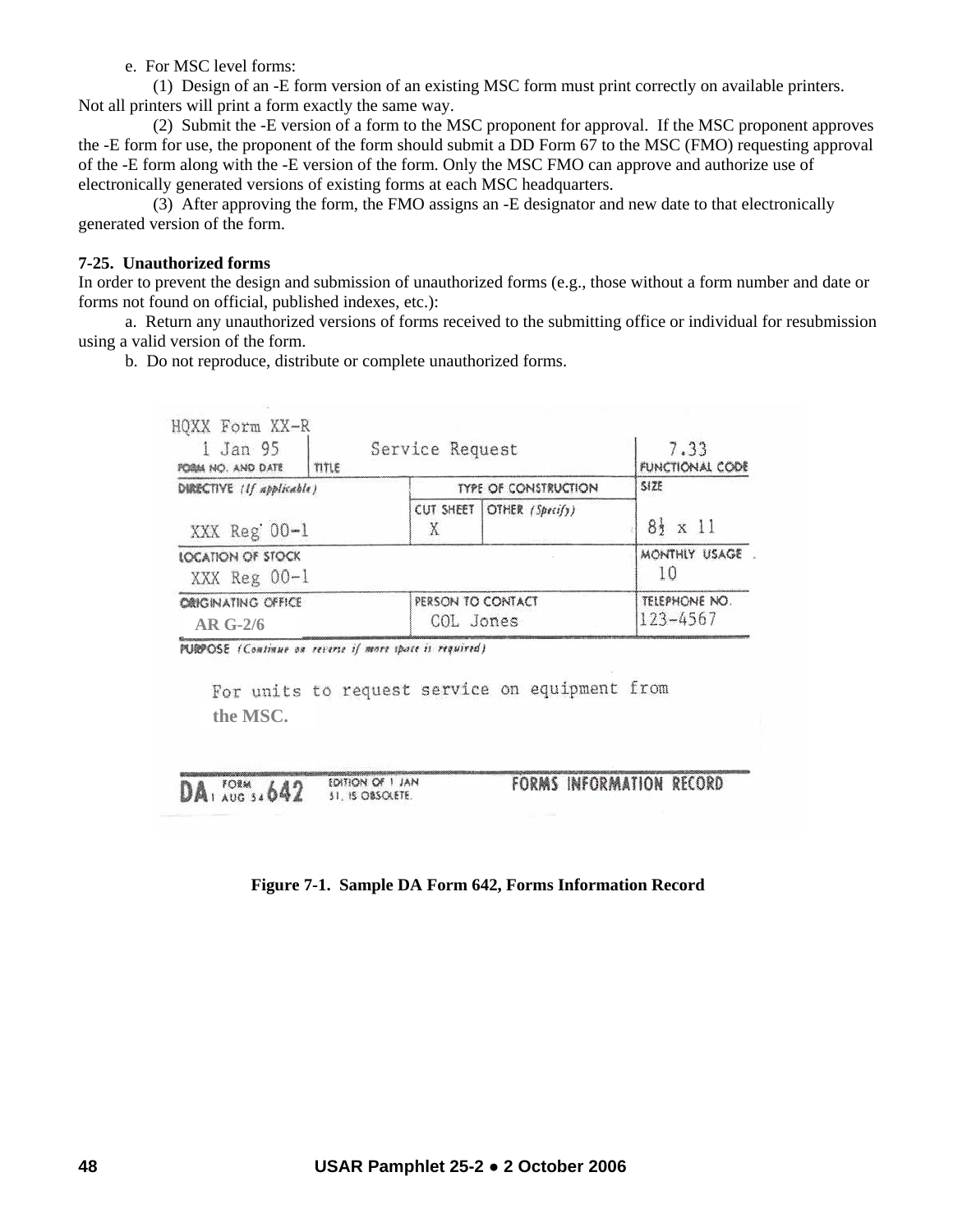|                            |                                                                                                                     |                                                      | For use of this form, see AR 26-30; the proporent agency is ODISC4<br>FORMS CONTROL REGISTER |                 |                                      |                            |                  |                      |                                                              |
|----------------------------|---------------------------------------------------------------------------------------------------------------------|------------------------------------------------------|----------------------------------------------------------------------------------------------|-----------------|--------------------------------------|----------------------------|------------------|----------------------|--------------------------------------------------------------|
|                            |                                                                                                                     |                                                      |                                                                                              |                 | ACTION                               |                            |                  |                      |                                                              |
| TER NO.<br>FORMS<br>REGIS- | FORM<br>NO.                                                                                                         | TITLE                                                | ACTION OFFICE &<br>TELEPHONE NO.<br><b>INITIATING</b><br>OFFICE                              | $z \approx \ge$ | $\alpha \omega$ > $-\omega$ $\omega$ | $\alpha$ wa. $\alpha$ -Zi- | RECEIVED<br>DATE | CLEARANCE<br>DATE OF | DISPOSITION                                                  |
| 23                         | AFRC Form $22\,$<br>15 May 92                                                                                       | This is the changed line                             | N. Olshausen<br><b>DCSIM</b><br>3905                                                         |                 |                                      |                            | 20 May 92        | 20 May 92            | For DCSIM use<br>only                                        |
| 24                         | $ \mathrm{AFRC}$ Form $ 23$<br>15 Jun 92                                                                            | Inspector General Identification Card                | <b>MAI</b> Burke<br>4212<br>$\overline{a}$                                                   |                 |                                      |                            | 22 Jun 92        | 23 Jun 92            | Printed and given<br>to IG 2 Jul 92 (old<br>For IG use only. |
| 25                         | $\begin{array}{l} \text{AFRC} \; \text{Form} \\ 24\text{-}\text{R} \\ 30 \; \text{J} \text{m} \; 92 \\ \end{array}$ | NATO Cover Sheet                                     | S. Smith<br><b>DCSIM</b><br>4214                                                             |                 |                                      |                            | 25 Jun 92        | 25 Jun 92            | For DCSIM use<br>only                                        |
| 26                         | AFRC Form<br>25 R<br>1 Aug 92                                                                                       | NATO Document Register                               | S. Smith<br><b>DCSIM</b><br>4214                                                             |                 |                                      |                            | 30 Jul 92        | 7 Aug 92             | omy<br>Herzingled 1/97<br>For DCSIM use                      |
| 27                         | AFRC Form<br>26-R<br>$1$ Aug $92$                                                                                   | Postal Equipment Approval                            | S. Smith<br><b>DCSIM</b><br>4214                                                             |                 |                                      |                            | 30 Jul 92        | 7 Aug 92             | For DCSIM use<br>only                                        |
| 28                         | AFRC Form<br>1 Aug 92                                                                                               | Name/Organization Card                               | N. Olshausen<br><b>DCSIM</b><br>3905                                                         | -0              |                                      |                            | 1 Aug 92         | 7 Aug 92             | Held in APSD for<br>dist when<br>requested.                  |
| 29                         | AFRC Form<br>28-R<br>CTEST) 30                                                                                      | Records and Publication Management Checklist         | H. Lotman<br><b>PCSIM</b><br>2947                                                            | ò               |                                      |                            | 21.3cp92         | 22 Sep 92            | 219<br>For DCSIM use<br>only<br>Kurchskak                    |
| $\approx$                  | AFRC Form<br>9-R<br>20 Sep 92                                                                                       | Staff Coordination/Approval/Routing Sheet<br>(SCARS) | LTC Scannon<br>3816<br>SGS                                                                   |                 |                                      |                            | 30 Aug 92        | 1 Sep 92             | 25-1 and also sent<br><b>USARC Memo</b><br>TBP in Ch-1 to    |
| $\frac{1}{2}$              |                                                                                                                     |                                                      |                                                                                              |                 |                                      |                            |                  |                      |                                                              |
| 32                         |                                                                                                                     |                                                      |                                                                                              |                 |                                      |                            |                  |                      |                                                              |
| 33                         |                                                                                                                     |                                                      |                                                                                              |                 |                                      |                            |                  |                      |                                                              |
|                            | DA FORM 4815-R, 1 OCT 1                                                                                             | 1979                                                 |                                                                                              |                 |                                      |                            |                  |                      | USAPPC V1.00                                                 |

**Figure 7-2. Sample of DA Form 4815, Forms Control Register**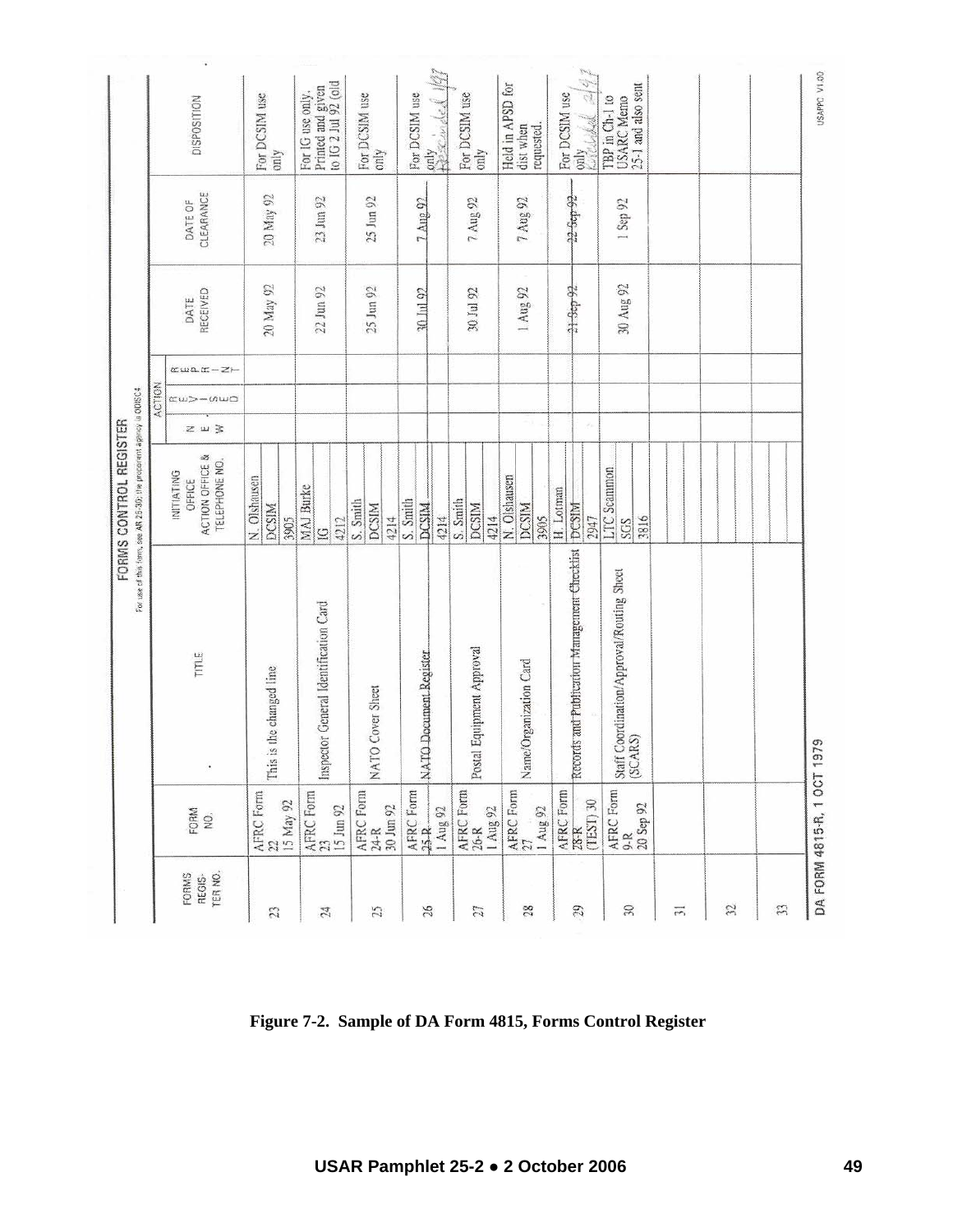# **Chapter 8 Official mail program and Army Reserve NATO control points**

### *Section I Official mail program and postal operations*

### **8-1. General**

a. Official Mail.Official Mail and Distribution Centers process mail and distribution in accordance with the United States Postal Service Domestic Mail Manual (DMM), DOD 4525.8-M, and AR 25-51 with USARC Supplement 1. Official Mail Managers (OMMs) must ensure individuals do not have their paychecks and TDY travel checks addressed to their military address. Personal mail is sent to the individual's civilian address unless the soldier is living in a dormitory located on the Reserve Center compound.

 b. Personal Mail. The company commander may authorize the mail center to process personal mail for soldiers living in dormitories located on the Reserve Center compound, if the Reserve Center Manager does not have a support agreement with the local post office for receipt, dispatch or delivery of personal mail. The commander may also authorize delivery of personal mail for newly assigned personnel for a period of up to 60 days or until the individual obtains a civilian address.

### **8-2. Official mail duty appointments**

Official mail managers, assistant official mail managers (AOMMs), and custodian of the official mail stamp account (COMSA) must be designated on appointment memorandums. The format for these appointment memorandums are at figures 8-1 through 8-3.

AFRC-AZX-IM (600-8-3a) Date

MEMORANDUM FOR Mr. Joe Smith, G-6, HQ, XZY RRSC

SUBJECT: Appointment of the Official Mail Manager

1. Effective 1 May 2005, you are assigned the duties of the Official Mail Manager for HQ, XZY RRSC.

2. Authority: HQ USARC Supplement 1 to AR 25-51, paragraph 1-6a(1).

3. Purpose: To perform the duties outlined in paragraph 1-6c, AR 25-51. As the official mail manager you are authorized to receipt for US Government Treasury checks from the Defense Accounting Office for the purchase of official mail stamps and adding postage to the postage meter machines located in the ZXY RRSC mail center.

4. Time of responsibility: Until relieved or released from appointment.

5. Area of responsibility: Command-wide.

JOHN B. RUSSELL Colonel, GS Deputy Chief of Staff, G-2/6

 $CF<sup>+</sup>$ HQ, USARC (AFRC-CIS-I)

### **Figure 8-1. Sample appointment of OMM.**

**50 USAR Pamphlet 25-2 ● 2 October 2006**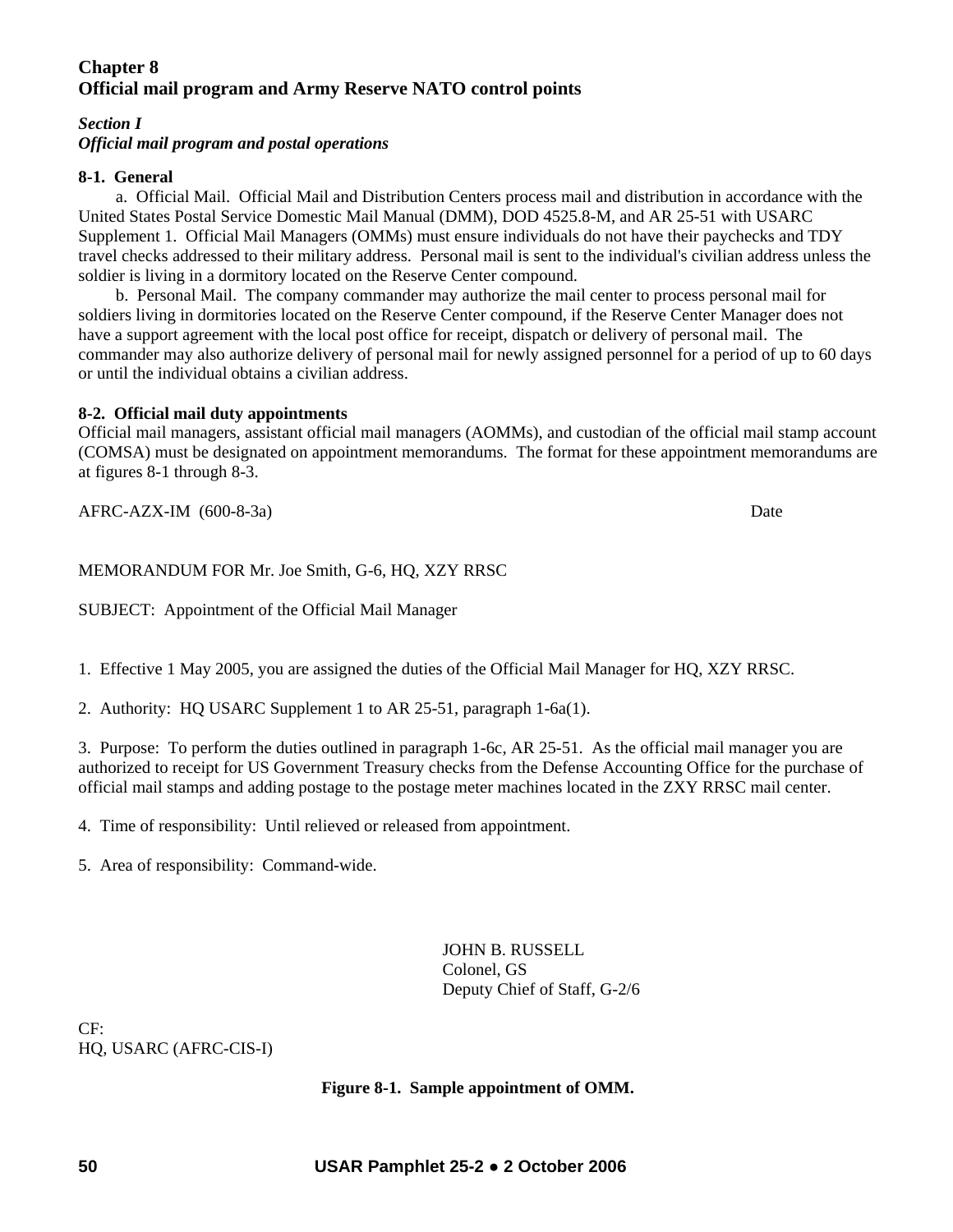### **8-3. Required distribution of official mail duty appointments**

a. HQ USARC sends a copy of the OMM and AOMM appointments to HQ FORSCOM, G-6.

b. MSCs send a copy of the OMM and AOMM appointments to the USAR OMM (AFRC-CIS-IP).

c. The MSC OMM maintains copies of the COMSA appointments.

 d. Send a copy of the OMM, AOMM, and the COMSA appointments for each Reserve activity, including Reserve centers that operate postage meters and/or use postage stamps, to the MSC OMM responsible for the activity.

AFRC-AZX-IM (600-8-3a) Date

### MEMORANDUM FOR SFC MIKE JONES, G-6, ZXY RRSC

SUBJECT: Appointment of the Assistant Official Mail Manager

1. Effective 1 May 2005, you are assigned the duties of the Assistant Official Mail Manager for ZXY RRSC.

2. Authority: HQ, USARC Supplement 1 to AR 25-51, paragraph 1-6a(1)(h).

3. Purpose: To perform the duties outlined in paragraph 1-6c, AR 25-51, in the absence of the Official Mail Manager. As the Assistant Official Mail Manager you are authorized to purchase official mail stamps and to add postage to the postage meters located in the ZXY RRSC mail center.

4. Period: Until relieved or released from appointment.

5. Area of responsibility: Command-wide.

JOHN B. RUSSELL Colonel, GS Deputy Chief of Staff, G-2/6

CF: HQ, USARC (AFRC-CIS-IP)

### **Figure 8-2. Sample appointment of AOMM.**

### **8-4. Proper completion of USARC Form 1000-R, Consolidated Semi-annual Postage Expenditure Report (RCS: ISC-76)**

 a. Instructions for the proper completion of USARC Form 1000-R are in USARC Suppl 1 to AR 25-51, paragraph 2-46e.

b. The suspense dates for the Consolidated Semi-annual Postage Expenditure Report to HQ, USARC are:

- (1) First half of the fiscal year, no later than 15 March.
- (2) Second half of the fiscal year, no later than 15 October.
- c. HQ, USARC suspense to HQ, DA for the quarterly postage expenditure report is:
	- (1) First half of the fiscal year, no later than 30 April.
	- (2) Second half of the fiscal year, no later than 31 October.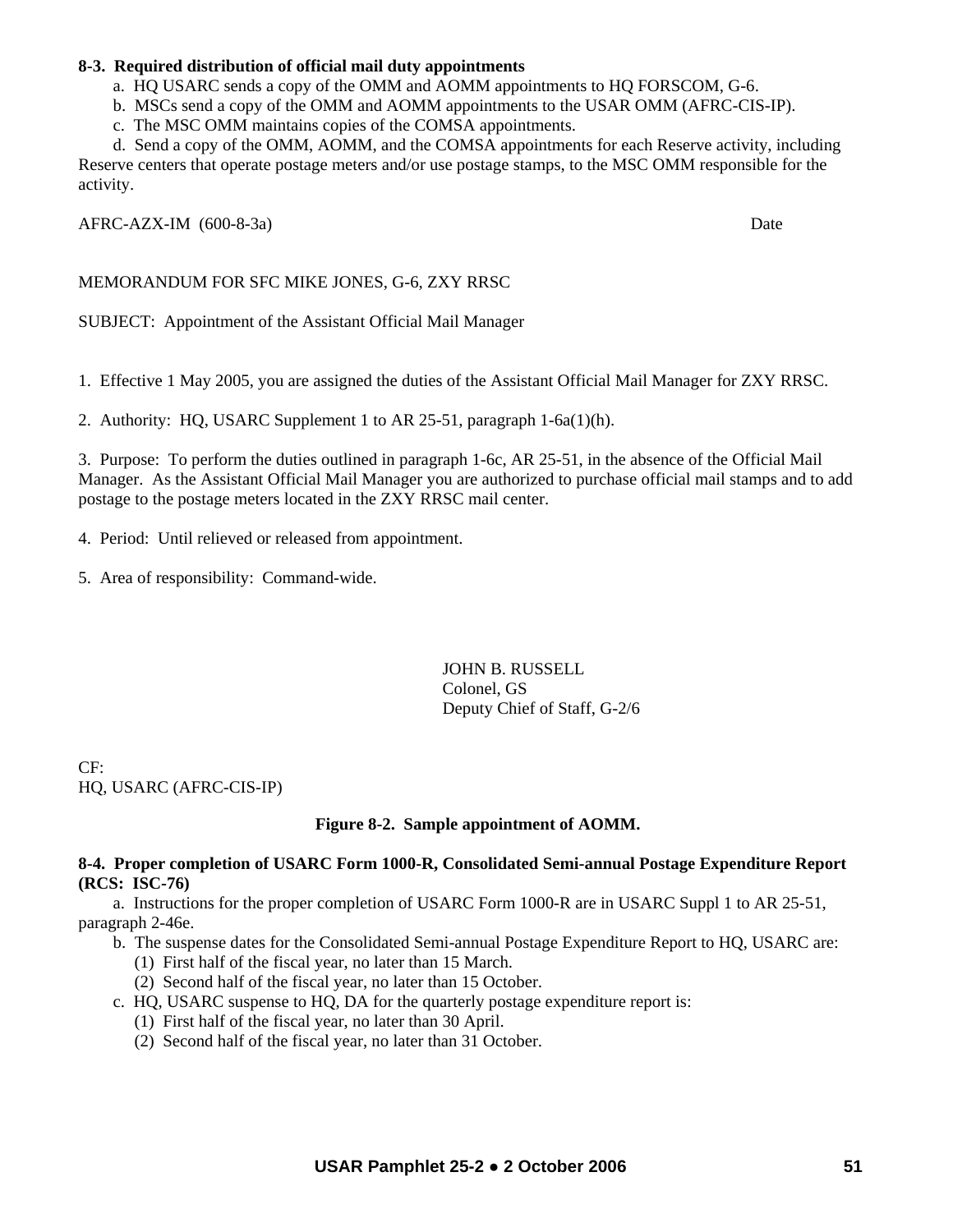#### **8-5. Preparing a mail routing guide**

 a. Use a mail routing guide to route all incoming mail that is not directly addressed to an office or does not contain an attention line. The list must be extensive and contain as many routing instructions as possible. An example of a mail routing guide is at appendix D.

 b. A distribution list shows what distribution is made on various command publications. The headquarters distribution list for publications is in each command's Pamphlet 25-30, the Command's Publications and Blank Forms Index.

### **8-6. Conducting official mail inspections of subordinate mail centers**

The following criterion is used to rate a subordinate mail center unsatisfactory. An unsatisfactory rating is mandatory if there is a loss of postal funds or if **all of the following Blocks are checked NO** on USARC Form 4-R USARC Official Mail Control Inspection Checklist, 1, 17, 19, 22, 34 and 37. A cover letter to be used for all official mail command inspections is at figure 8-4.

AFRC-AZX-IM (600-8-3a) Date

MEMORANDUM FOR Ms Nancy Brown, Mail Clerk, G-6, ZXY RRSC

SUBJECT: Appointment of Custodian of the Official Mail Stamp Account (COMSA)

1. Effective 1 May 2002, you are assigned the duties of the COMSA for ZXY RRSC.

2. Authority: HQ, USARC Supplement 1 to AR 25-51, paragraph 1-6a(1)(h).

3. Purpose: To maintain accountability of all official mail stamps maintained at ZXY RRSC. The USARC Form 8-R, Record of Stamps, will be used to control the receipt and issuance of official mail stamps.

4. Period: Until relieved or released from appointment.

5. Area of responsibility: ZXY RRSC mail center only.

JOHN B. RUSSELL Colonel, GS Deputy Chief of Staff, G-2/6

CF: HQ, USARC (AFRC-CIS-I)

**Figure 8-3. Sample appointment of COMSA.**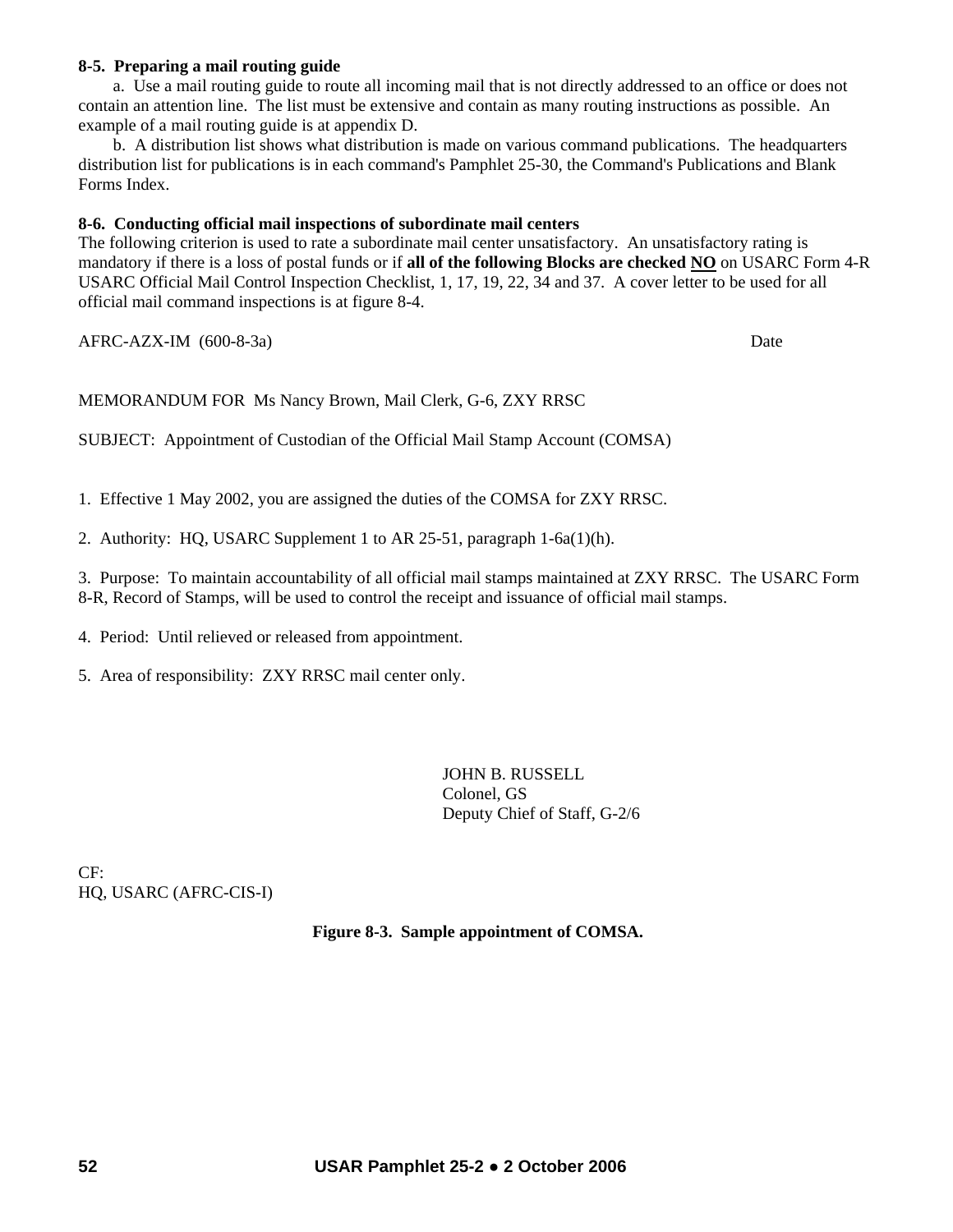MEMORANDUM FOR Commander, 999 AG Co (Postal), 123 Main Street, North Olmsted, OH 44070-1234

SUBJECT: Official Mail Inspection

1. SSG Tim Smith conducted an official mail inspection of your mail center on 15 May 2005. Enclosed are the results of the inspection. Your unit received an overall rating of satisfactory.

2. Corrective action must be taken on the deficiencies noted. A written report is not required. A review of corrective action taken will be an item of interest on your next inspection.

3. Contact SSG Smith at (404) 555-1234 for additional information.

Encl AMOS E. SMITH LTC, GS Deputy Chief of Staff, G-2/6

### **Figure 8-4. Sample cover memorandum to be used for all official mail command inspections**

#### **8-7. Preparing consolidated mailings**

 a. Screen all outgoing mail to ensure maximum use of consolidated mailings. If two or more articles are addressed to the same staff agency at the same location (ZIP CODE) a consolidated mailing should be made. b. The following are examples of consolidated mail from and to addresses:

### **FROM ADDRESS: MAIL CENTER (AFRC-CIS-I) US ARMY RESERVE COMMAND 1401 DESHLER STREET SW FORT MCPHERSON GA 30330-2000**

### **OFFICIAL BUSINESS CONSOLIDATED MAIL**

### **TO ADDRESS: MAIL CENTER (Office Symbol) STREET ADDRESS CITY STATE ZIP+4**

#### **8-8. Approving requests for special service mailings**

 a. The OMM is the only individual authorized to approve requests for special mailings such as registered mail, certified mail and insured mail.

 b. Requests for overnight mailings must be approved by at least a division chief of a staff agency. Prepare and hand carry requests in the form of an informal memorandum signed by the division chief to the OMM for approval. The OMM has final approval authority on all overnight mailings.

#### **8-9. Taking postage off a meter**

The OMM must contact the local vendor representative for all computerized remote meters. The ascending reading and amount on the meter must be recorded and verified with the vendor at the time of turn-in. The vendor representative ensures that the remaining amount is either refunded or the amount is credited to the existing Advanced Deposit Trust account maintained between the organization, the US Postal Service and the vendor.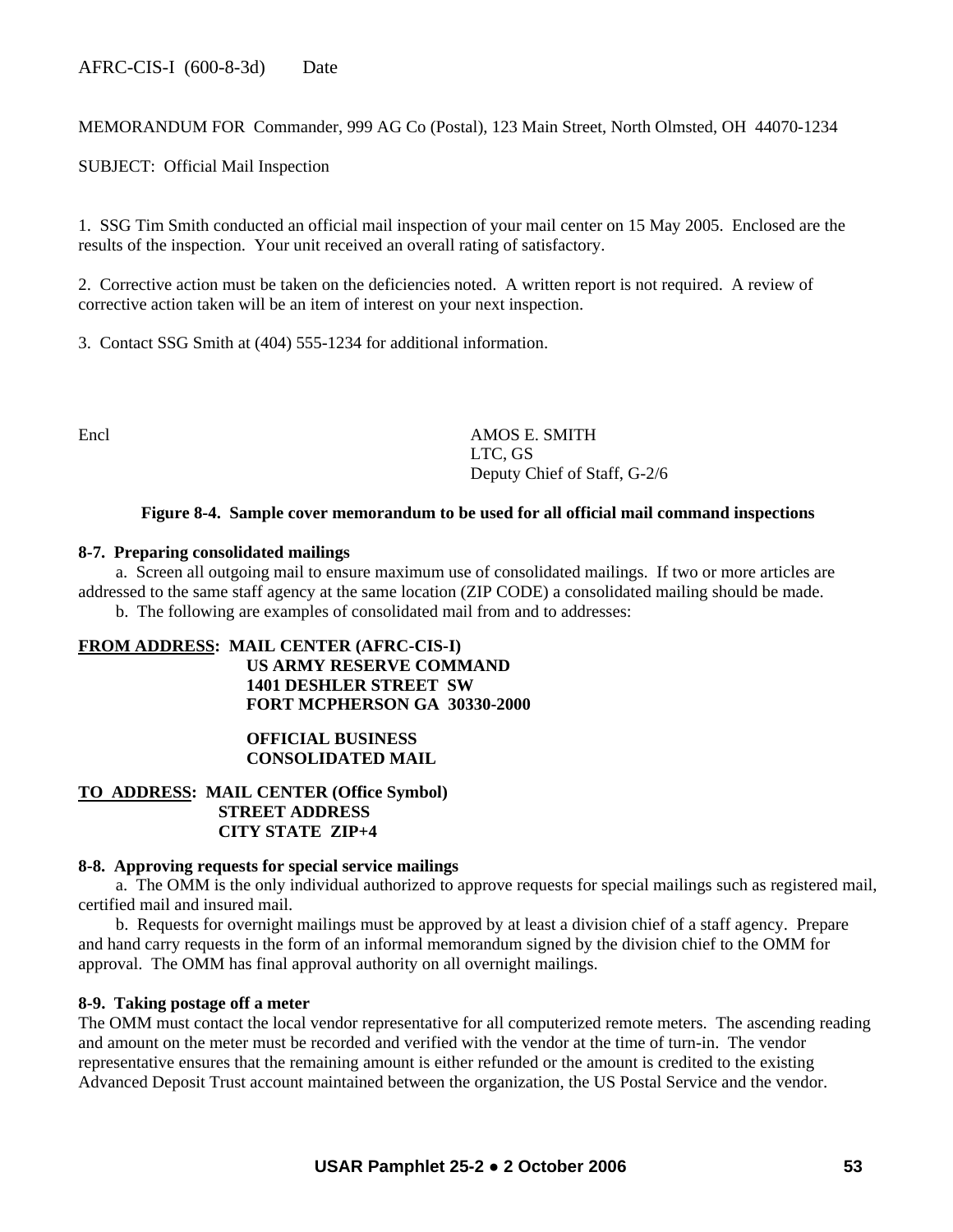### **8-10. Mail security and handling**

a. A current copy of DA Pam 25-52 must be maintained in all USAR Official Mail Centers.

b. All Official Mail Managers are required to develop their own localized SOP. As a minimum the

following areas are addressed in the SOP:

- (1) Mail facility inspections and procedures for inspecting mail facilities.
- (2) A checklist for suspicious mail.
- (3) Security of mail facilities and procedures for securing mail facilities and equipment, and an evacuation

plan.

- (4) Physical Security Threats.
- (a) How to detect explosives.
- (b) Telephonic bomb threat procedures.
- (c) Procedures for identifying suspicious packages.
- (d) Suspected contraband procedures.
- (e) Procedures for the handling of suspected anthrax and other chemical and biological agents.

### **8-11**. **Mailing of documentation of unexcused absences (U-Letters)**

 a. The current AR 135-91, Service Obligations, Methods of Fulfillment, Participation Requirements, and Enforcement Procedures, dated 1 February 2005, has changed the way we must mail U-Letters. Previously all U-Letters were required to be mailed by certified mail, restricted delivery, return receipt requested.

 b. The new requirement is certified mail, return receipt requested. Plus, only the first notification letter must go this way. The remaining notifications are sent by first class mail. The lower mailing restrictions for U-Letters will significantly reduce the mailing expense incurred by the Army Reserve. The lifting of the requirement for Restricted Delivery alone will save \$3.50 per letter.

c. This is an item of interest on future OMM inspections.

### **8-12. Mailing of weapons**

 a. Small amounts of Category II and IV weapons may be shipped via the U.S. Postal Service (USPS) registered mail in accordance with AR 190-11, and in compliance with the DMM. Categories of weapons are listed in AR 190-11, Appendix B.

 b. Coordination with the receiving facility or unit is imperative to ensure shipment of the weapons is expected, and that they are inventoried and properly secured immediately upon delivery.

 c. Category II and IV weapons can not be shipped by the United Parcel Service (UPS), Federal Express (FEDEX), or other like commercial carriers.

 d. Postmasters and Official Mail center employees are not authorized to give opinions on the legality of any other types of firearm mailings.

 e. Weapons are mailed with an affidavit signed by the addressee and certificate signed by the Commanding Officer. The affidavit must be filed with the Postmaster at the time of mailing. For required content of this affidavit, see USPS Domestic Mail Manual at 11.1.4.

## *Section II*

## *Army Reserve North Atlantic Treaty Organization (NATO) sub-registry and control points*

## **8-13. USAR NATO control sub-registry and control points**

Procedures for processing and maintaining NATO classified documents are contained in USSAN Instruction 1**-**69 (AR 380**-**15). The USAR NATO sub-registry and USAR NATO Control Points are authorized to maintain only NATO material classified SECRET or below.

## **8-14. USAR NATO control sub-registry and control point responsibilities**

- a. The Headquarters, USAR Commander, appoints a NATO Control Officer and alternate for the Command.
- b. The USAR Headquarters NATO Control Officer (and/or alternate) duties are:
	- (1) Establish and maintain a NATO Control Sub-registry for the command.
	- (2) Establish and disestablish NATO control points for the command.
- (3) Manage all NATO documents and material in accordance with procedures and guidelines contained

in United States Security Authority for NATO Affairs (USSAN) Instruction 1*-*69 and AR 380*-*15.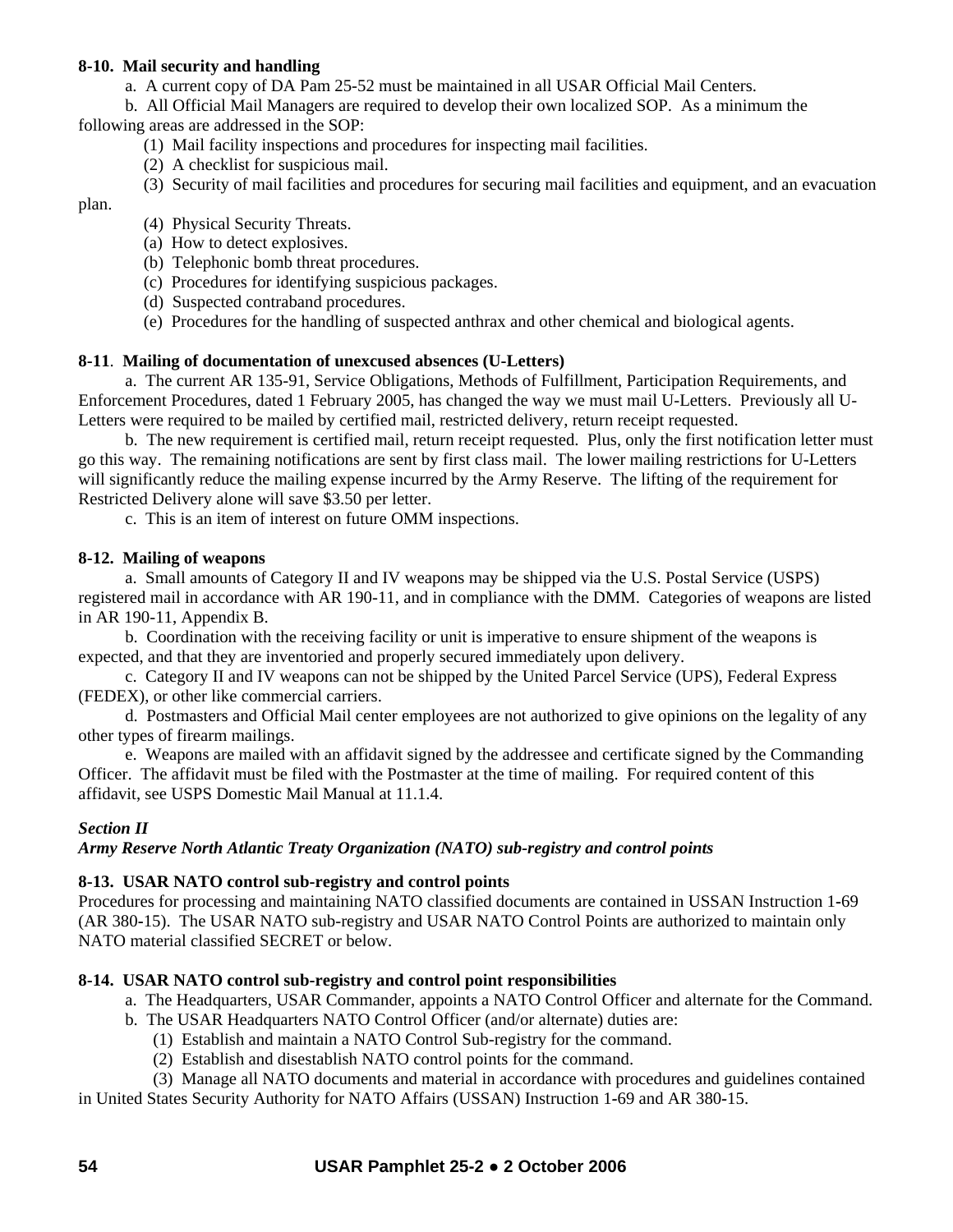(4) Receipt for and log in all classified material on the Multiple NATO Material Log form (go to <https://secureweb.hqda.pentagon.mil/cusr>, select at the top, *Forms & Briefings*, scroll down and select *NATO Manual Document Log*)

(5) Send NATO classified documents to the appropriate NATO control point as required.

 (6) Destroy outdated NATO documents when no longer needed in accordance with the instructions contained in USSAN Instruction 1-69 and AR 380-15.

 (7) Ensure that the combination to the safe storing NATO classified material is changed at least once a year and upon departure or reassignment of individuals having access to the classified container.

(8) Conduct a joint inventory of all NATO classified material upon change of NATO Control Officers.

(9) Provide the Central US Registry an updated copy of DAAG Form 29, Sub-registry/Control Point

Signature List, upon change of NATO Control Officer or Alternate NATO Control Officer.

c. The MSC commanders are responsible for *-*

 (1) Requesting establishment of a NATO control point (and ensure unit commanders do the same) when required.

 (2) Appointing a NATO Control Officer and at least one alternate when a NATO control point has been established (and ensure unit commanders do the same).

d. Duties of the NATO Control Officer are *-*

 (1) Manage all NATO documents and material in accordance with procedures and guidelines contained in USSAN Instruction 1*-*69 and AR 380-15.

 (2) Receipt for and log in all NATO classified material on the Multiple NATO Material Log form (go to <https://secureweb.hqda.pentagon.mil/cusr>, select at the top, *Forms & Briefings*, scroll down and select *NATO Manual Document Log*).

 (3) Destroy outdated or no longer needed documents or material in accordance with the instructions contained in USSAN Instruction 1-69 and AR 380-15.

 (4) Ensure that the combination to the safe containing NATO classified documents or material is changed at least once a year or when appointees change.

 (5) Each year, provide the USAR NATO Control Officer with an updated copy of DAAG Form 29 and an inventory of all NATO classified documents and material on hand as of 31 December.

# **[Appendix A](http://www.gpoaccess.gov/nara/index.html)  References**

*Section I Required Publications* 

**AR 5-9**  Area Support Responsibilities

## **AR 25-1**

Army Knowledge Management and Information Technology Management

## **AR 25-30**

The Army Publishing Program

**AR 25-50** Preparing and Managing Correspondence

## **AR 25-51 with USARC Suppl 1**

Official Mail and Distribution Management

## **AR 25-55 with FORSCOM Suppl 1**

The Department of the Army Freedom of Information Act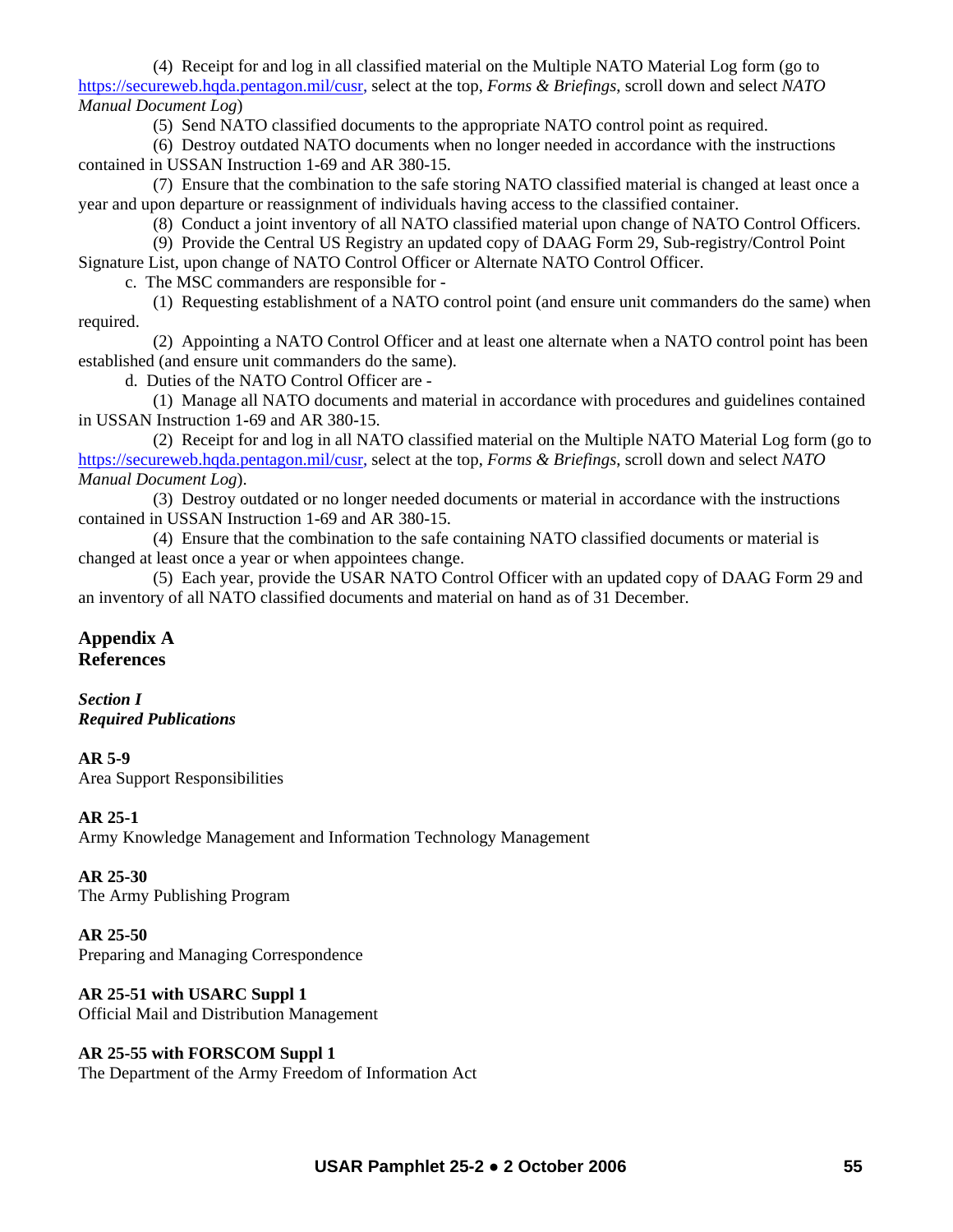**AR 25-400-2**  Army Records Information Management System (ARIMS)

**AR 310-50**  Authorized Abbreviations, Brevity Codes, and Acronyms

**AR 335-15** Management Information Control System

**AR 340-21**  The Army Privacy Program

**AR 380-5 with FORSCOM Suppl 1**  Department of the Army Information Security Program

**AR 380-15**  Safeguarding Classified NATO Information (u)

**USARC Regulation 380-5**  Information Security

**DOD Directive 4525.8-M**  DOD Official Mail Manual

**DOD Regulation 5400.7-R**  Department of Defense Freedom of Information Act Program

**DOD Directive 5400.11-R**  Department of Defense Privacy Program

**DA Pam 25-30**  Consolidated Index of Army Publications and Blank Forms

**DA Pam 25-31**  Forms Management Analysis, and Design

**DA Pam 25-33**  User's Guide for Army Publications and Forms

**DA Pam 25-40**  Army Publishing: Action Officers Guide

**DA Pam 25-51**  The Army Privacy Program System of Record Notices and Exemption Rules

**DA Pam 25-52**  Mail Facility Security and Handling Suspicious Mail

**DA Pam 600-67**  Effective Writing for Army Leaders

**FORSCOM Pam 25-30**  FORSCOM Publications and Blank Forms Index

**USARC Pam 25-30**  USARC Publications and Blank Forms Index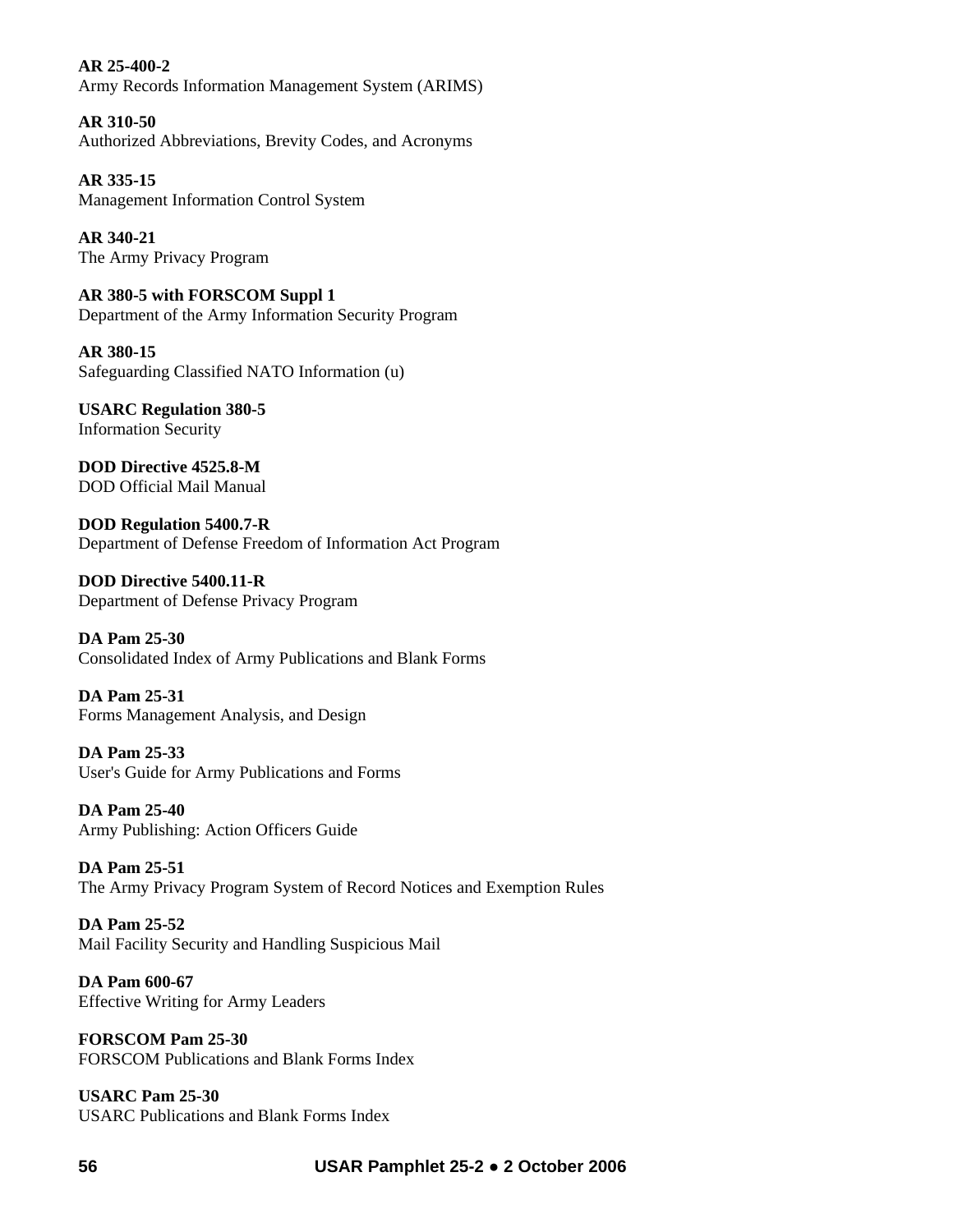### **FORSCOM Cir 25-xx-9**

List of Approved Recurring Management Information Requirements

## **USAR Cir 25-xx-1**

List of Approved Recurring Management Information Requirements

**USAR Cir 25-xx-50**  Office Symbols

**USAR Memorandum 25-1**  Staff Guide

### **US Postal Service Domestic Mail Manual (DMM)**

*Section II Related Publications* 

### **DA&M(AR)-1467**

Printing Facility Productivity Report, DA Form 5394-1-R (DD-COMP (AR) 1467). Printing Plant Report, JCP Form 1 Commercial Printing Report, JCP Form 2 (DA & M (AR) 1467). Annual Plant Inventory, JCP Form 5 Annual Inventory of Stored Equipment, JCP Form 6

## **DD-PA(A) 1365**

The Annual FOIA Report, DD Form 2086

### **ISC-76**

Consolidated Semi-annual Postage Expenditure Report, USARC Form 1000-R

## *Section III*

*Prescribed Forms (USAR/USARC forms are available for download from the USAR Intranet website at [https://usarcintra](https://usarcintra/) [click on the "Command Pubs and Forms" link and go to the USAR Forms Index web page] and also at the AKO website at [https://www.us.army.mil/suite/login/welcome.html\)](https://www.us.army.mil/suite/login/welcome.html).*

## **USAR Form 9-R**

Staff Coordination, Approval, and Routing Sheet (SCARS)

# **USAR Form 66-R**

Freedom of Information Act Willingness to Pay Statement

#### **USAR Form 67-R**  Correspondence Correction Checklist

**USAR Form 121-R**  USARC Personnel Sheet

**USAR Form 143-R**  Executive Correspondence

**USAR Form 145-R**  Non-Disclosure Policy Acknowledgement Statement

**USAR Form 146-R**  Requirement Control System (RCS) Register/Log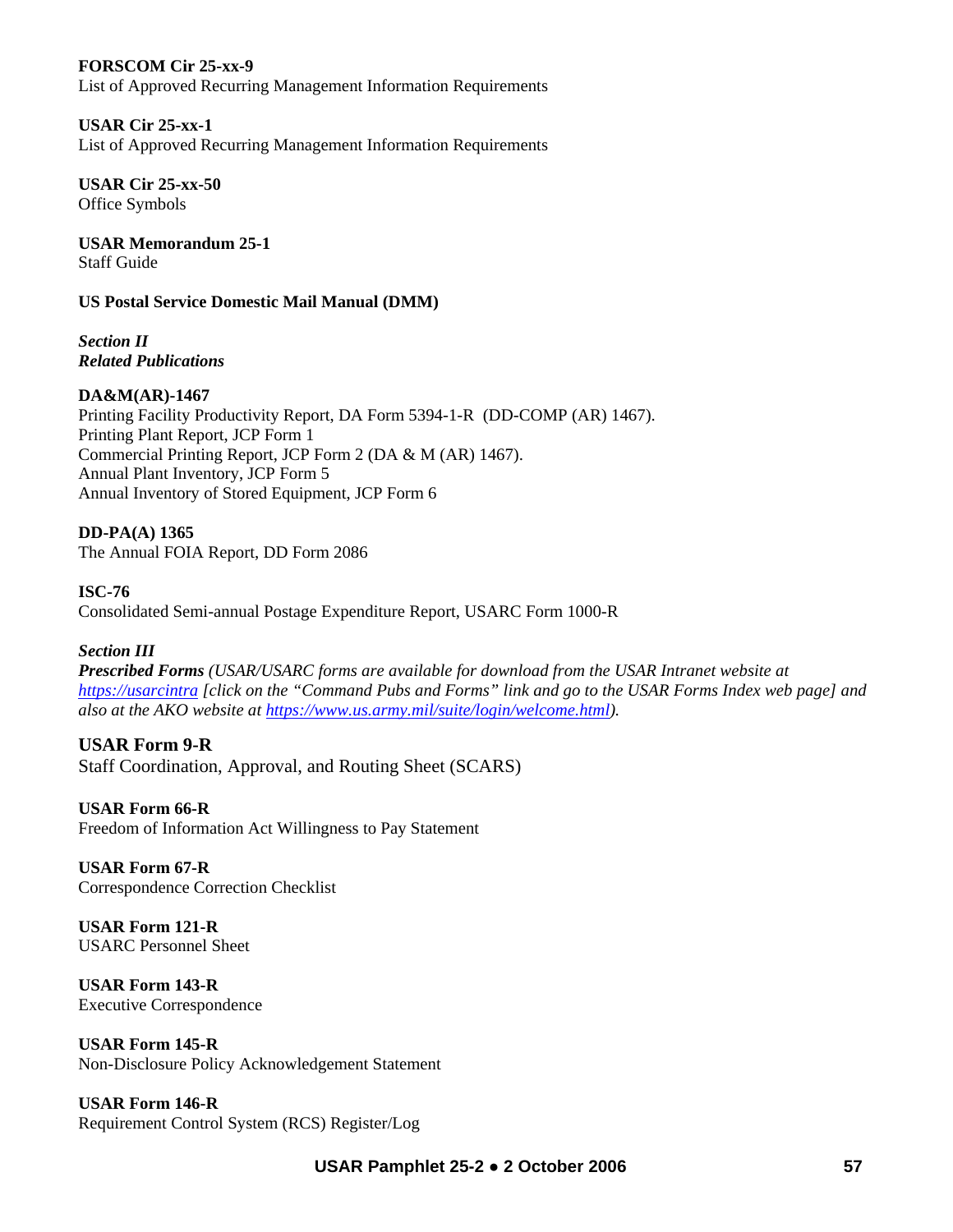**USAR Label 1-R**  Personal In Nature

**USARC Label 3-R**  For Official Use Only/Privacy Act (FOUO/PA) Requirements

*Section IV Related Forms* 

**DA Form 12-R**  Request for Establishment of a Publications Account

**DA Form 17**  Requisition for Publications and Blank Forms

**DA Form 335-R**  Application for Approval of Management Information Requirement

**DA Form 642**  Forms Information Record

**DA Form 2028**  Recommended Changes to Publications and Blank Forms

**DA Form 2564**  Annual Report – Freedom of Information Act

**DA Form 3964**  Classified Document Accountability Record

**DA Form 4815**  Forms Control Register

**DA Form 4951**  Lease/Purchase Analysis for Copying/Duplicating Machines

**DA Form 5394-1**  Printing Facility Productivity Report

**DA Form 5695**  Information Management Requirement/Project Document

**DD Form 67**  Form Processing Action Request

**DD Form 1131**  Cash Collection Voucher

**DD Form 2086**  Record of Freedom of Information (FOI) Processing Cost

**DD Form 2086-1**  Record of Freedom Of Information (FOI) Processing Cost for Technical Data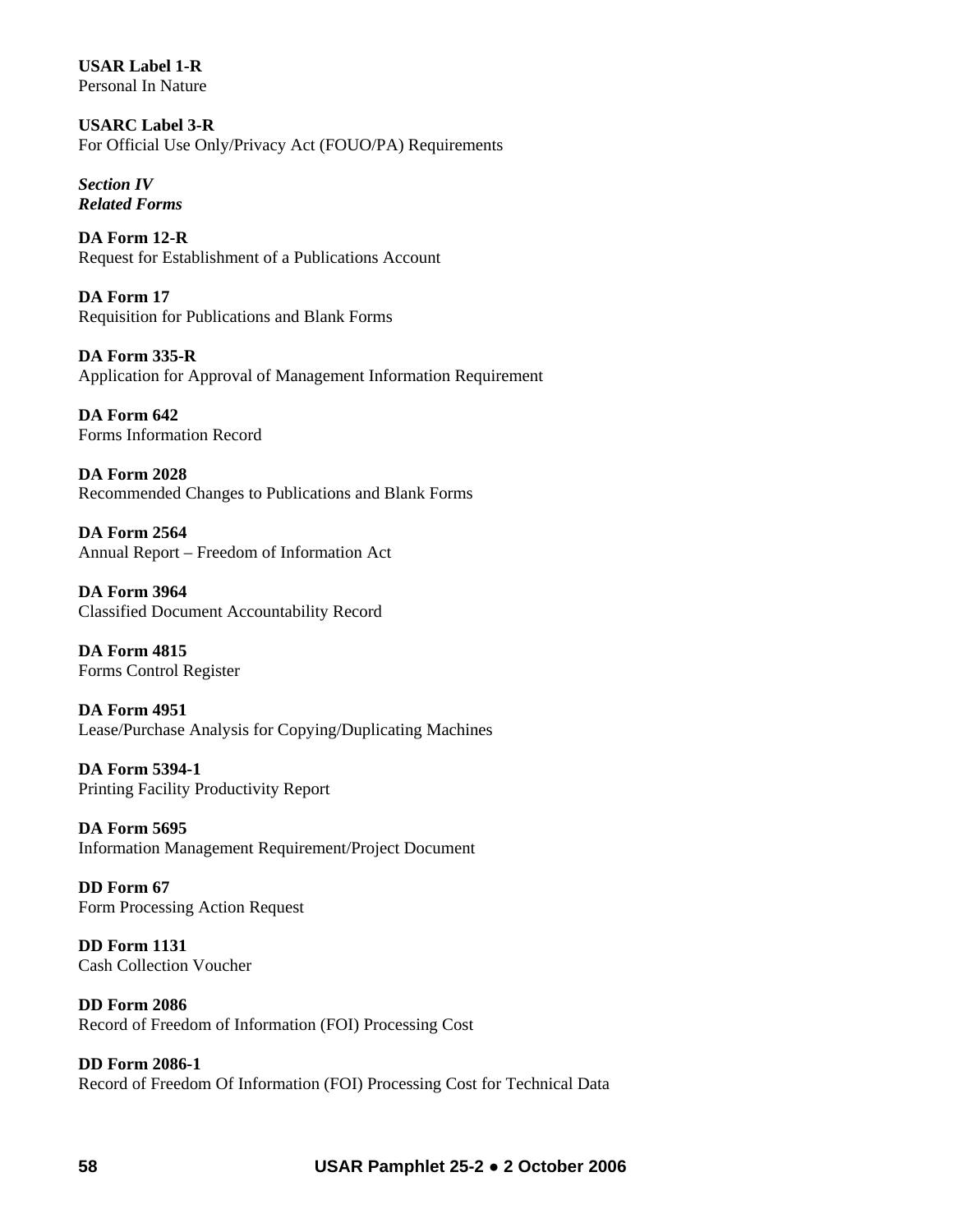**DD Form 2564**  Annual Report - Freedom of Information Act

**JCP Form 1**  Printing Plant Report

**JCP Form 2**  Commercial Printing Report

**JCP Form 5**  Annual Plant Inventory

**JCP Form 6**  Annual Inventory of Stored Equipment

**DAAG Form 29**  Sub-registry/Control Point Signature List

**FORSCOM Form 138-R**  Equipment Designated for Reproduction of Classified Material

**USAR Form 4-R**  USAR Official Mail Inspection Checklist

**USAR Form 8-R**  Record of Stamps

**USAR Form 1000-R**  Consolidated Semi-annual Postage Expenditure Report

**SF 135**  Records Transmittal and Receipt

**SF 135A**  Records Transmittal and Receipt (Continuation)+

**DA Label 87**  For Official Use Only (FOUO)

**FORSCOM Poster 93-R**  Warning Reproduction of Classified Material with this Equipment is Prohibited

**FORSCOM Poster 113-R**  Privacy Act Information for Desk Top

**USARC Label 4-R**  "This Equipment Will Not Be Used to Process Classified Material"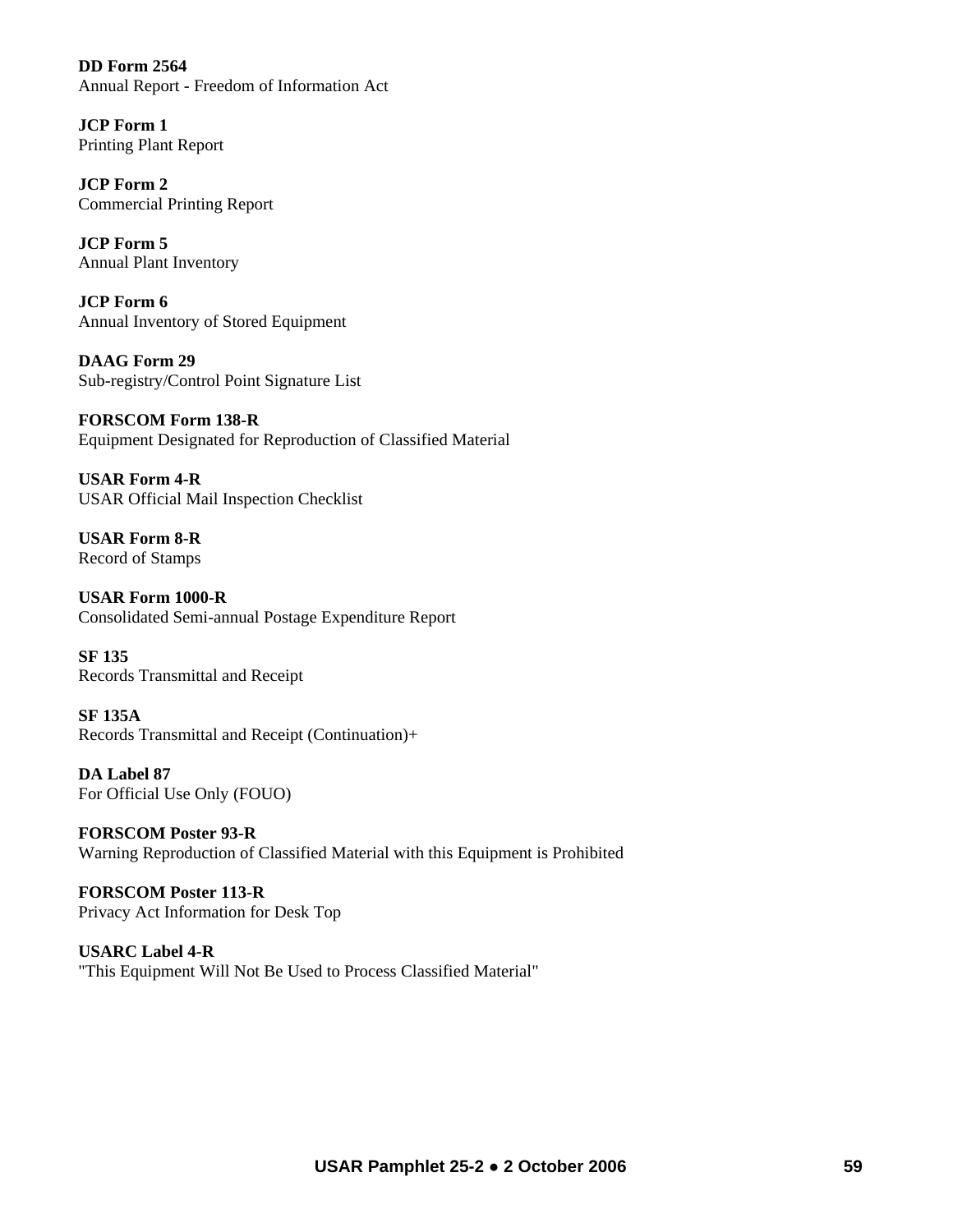## *Section IV Administrative Services Recordkeeping Requirements*

| <b>RECORD NUMBER</b> | <b>RECORD TITLE</b>                                                                    |
|----------------------|----------------------------------------------------------------------------------------|
| 1a                   | <b>Office Records List</b>                                                             |
| 1g                   | <b>Office Record Transmittals</b>                                                      |
| 1jj                  | <b>Reference Publications</b>                                                          |
| 1n1                  | Office Mail Controls - Accountable Mail Receipts                                       |
| 1n2                  | Office Mail Controls - Documents other than accountable mail                           |
|                      | receipts                                                                               |
| 100                  | Policies and Precedents                                                                |
| 1p1                  | Office Service and Supply Files - DA Form 12-Series                                    |
| 1 <sub>u</sub>       | Office Privacy Disclosure Accounts (if made PA disclosure to 3d                        |
|                      | parties)                                                                               |
| 1v3                  | Access Controls (forms used to record entry into vaults or containers)                 |
| $1-201d$             | Staff Visits – Office conducting visit (OMM Inspections)                               |
| 25                   | General Information Management Correspondence files                                    |
| $25-1d$              | <b>Information Manager Designations/Appointments</b>                                   |
| $25-1g$              | <b>Information Management Surveys</b>                                                  |
| 25-30a2              | Forms Management Reports - Office other than Offices of                                |
|                      | the Army Staff and major command headquarters                                          |
| 25-30b2              | Numerical Files (Internal) – Offices other than office with Army-                      |
|                      | wide responsibility                                                                    |
| 25-30c               | Numerical Files (External) (Optional)                                                  |
| 25-30d               | <b>Functional Files</b>                                                                |
| 25-30e               | Forms Number Registers                                                                 |
| $25 - 30g$           | Printing Equipment Controls (approvals for printing & duplicating                      |
|                      | equipment)                                                                             |
| 25-30i2              | Centralized Instruction Background Files - HQDA, MACOM, and                            |
|                      | SUBMACOM headquarters, and elements in a combat area                                   |
| $25 - 30m$           | Printing Plant Job Jackets                                                             |
| $25 - 30r1$          | <b>Printing Reports</b>                                                                |
| $25 - 30z$           | <b>Duplicating Controls</b>                                                            |
| 25-30aa              | Printing and Binding Requisitions                                                      |
| 25-30ee              | <b>Publication Reference Sets</b>                                                      |
| 25-30mm              | Publication Record Sets - Headquarters, Department of the Army,                        |
|                      | Chief of Staff, HQDA staff agency, major command, and sub-<br>command                  |
| 25-30xx              | Directives Development & Editing Files $-$ Office responsible for                      |
|                      | editing, development, and improvement                                                  |
| 25-30zz              | Office Copier Files (to control Command Copiers)                                       |
| $25 - 51a$           | <b>Official Indicia Costs</b>                                                          |
| $25 - 51b$           | Postage Meter Licenses                                                                 |
| 25-55a1              | FOIA Requests, Access, and Denials – Replies granting access,                          |
|                      | replies to requests for nonexistent record, or replies to those failing to<br>pay fees |
| $25 - 55b$           | <b>FOIA Administrative Files</b>                                                       |
| $25 - 55d$           | <b>FOIA Controls</b>                                                                   |
| 25-55e2              | FOIA Reports – Other reports                                                           |
| $25 - 55j$           | FOIA Acknowledgment                                                                    |
| 25-400-2a            | <b>Record Disposition Files</b>                                                        |
| 37g                  | Commitment Documents (DA Forms 3953 for IM Budget Officer's                            |
|                      | IMA contracts)                                                                         |
| 335                  | General Management Information Control Correspondence Files                            |
|                      |                                                                                        |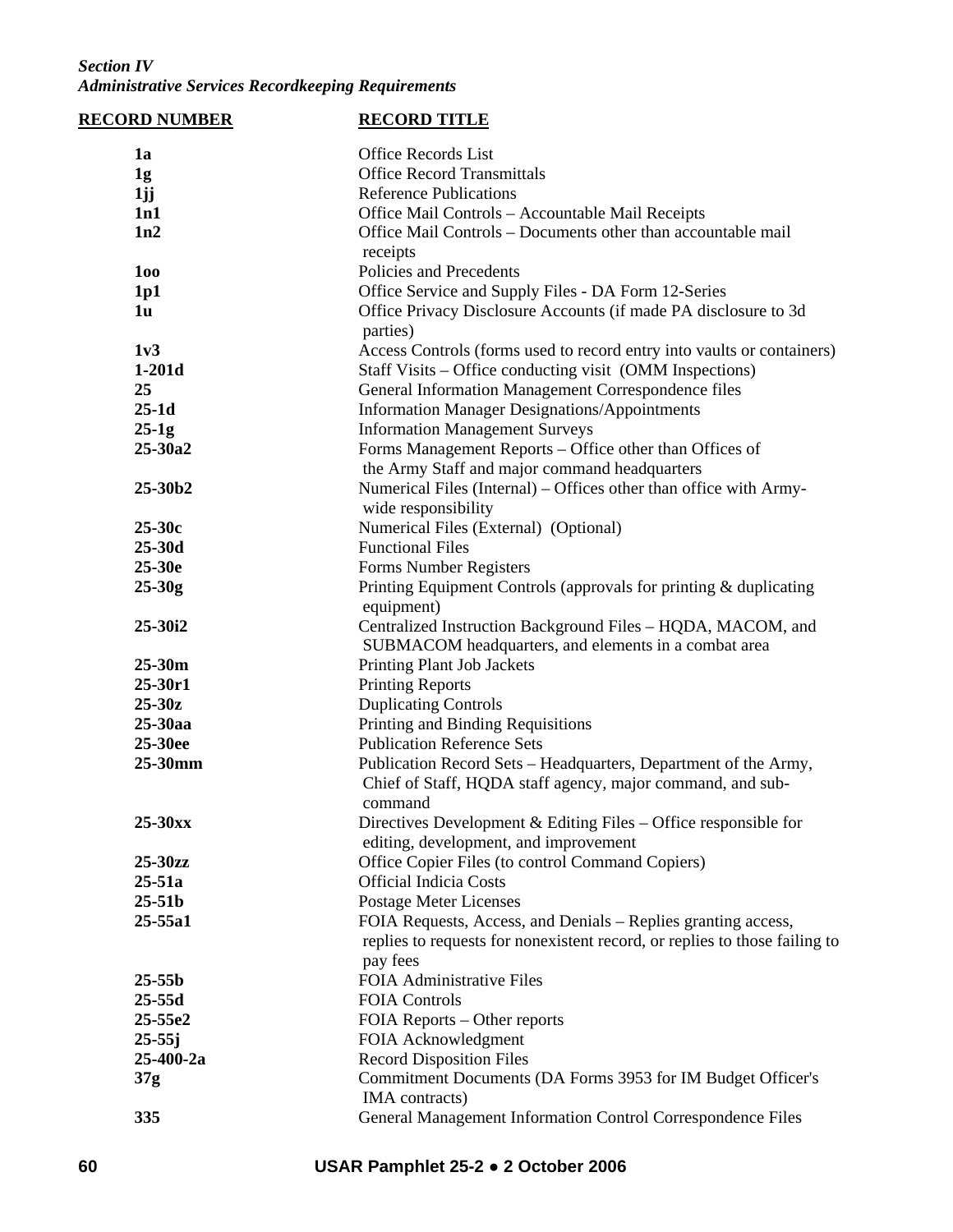| $335 - 15b$<br>Management Information Control System and Output Registers<br>Privacy Cases - Office owning requested record (office of record)<br>340-21a5<br>340-21b2<br>Privacy Act Reports – Other than annual reports<br>General Personnel Correspondence Files<br>600<br>$600 - 8 - 3a$<br><b>Postal Personnel Designations</b><br>$600 - 8 - 3f$<br><b>Standing Delivery Orders</b><br>Post Office Accountable Mail Receipts<br>$600 - 8 - 3g$<br>$600 - 8 - 3h$<br>Mail Call and Hours of Collection Files<br>$600 - 8 - 3j$<br>Postal Lockbox Assignments<br>$600 - 8 - 3m$<br><b>Mail Routing Guides</b><br>$600 - 8 - 3n$<br>Mail Key Controls | 335-15a | <b>Management Information Control System Cases</b> |
|----------------------------------------------------------------------------------------------------------------------------------------------------------------------------------------------------------------------------------------------------------------------------------------------------------------------------------------------------------------------------------------------------------------------------------------------------------------------------------------------------------------------------------------------------------------------------------------------------------------------------------------------------------|---------|----------------------------------------------------|
|                                                                                                                                                                                                                                                                                                                                                                                                                                                                                                                                                                                                                                                          |         |                                                    |
|                                                                                                                                                                                                                                                                                                                                                                                                                                                                                                                                                                                                                                                          |         |                                                    |
|                                                                                                                                                                                                                                                                                                                                                                                                                                                                                                                                                                                                                                                          |         |                                                    |
|                                                                                                                                                                                                                                                                                                                                                                                                                                                                                                                                                                                                                                                          |         |                                                    |
|                                                                                                                                                                                                                                                                                                                                                                                                                                                                                                                                                                                                                                                          |         |                                                    |
|                                                                                                                                                                                                                                                                                                                                                                                                                                                                                                                                                                                                                                                          |         |                                                    |
|                                                                                                                                                                                                                                                                                                                                                                                                                                                                                                                                                                                                                                                          |         |                                                    |
|                                                                                                                                                                                                                                                                                                                                                                                                                                                                                                                                                                                                                                                          |         |                                                    |
|                                                                                                                                                                                                                                                                                                                                                                                                                                                                                                                                                                                                                                                          |         |                                                    |
|                                                                                                                                                                                                                                                                                                                                                                                                                                                                                                                                                                                                                                                          |         |                                                    |
|                                                                                                                                                                                                                                                                                                                                                                                                                                                                                                                                                                                                                                                          |         |                                                    |

### **Appendix B**

#### **Privacy Act (PA) and Freedom of Information Act (FOIA)**

#### **B-1. The PA and FOIA Fee Assessments**

 a. PA requests. Unless the same request was responded to at an earlier date or more than one copy is requested, do not assess fees on requests submitted under the provisions of the Privacy Act of 1974. Charge \$0.15 a page for duplicate copies (AR 340-21, The Army Privacy Program, para 2-8).

 b. FOIA requests. Assess charges for requests submitted under the provisions of the FOIA as specified in AR 25-55 and DOD Regulation 5400.7-R. These directives distinguish requesters as commercial, educational, news media, and all others, and establish fees for each of these categories. This schedule of fees appears on DD Form 2086 and DD Form 2086-1 and applies uniformly to all requesters. These forms are at the back of DOD Regulation 5400.7-R.

 c. There is no charge for FOIA requests that accumulate fees less than \$15.00. However, once that cost is exceeded, include the first \$15.00 in the charges. Assess charges only for copies released, and not for copies made for internal use.

 d. Charges Assessable on Requesters by Category. To be accorded FOIA status under the law, the request must state a willingness to bear processing costs. FOIA officials are not obligated to process requests under the FOIA until the requester indicates a willingness to pay the cost assessed for the requester's category:

 (1) Commercial requesters must pay for all search, review, and duplication costs. Review is defined as a page by page evaluation for the need for excisions, and the determination whether the record or some portion thereof must be referred to an Initial Denial Authority (IDA).

 (2) Educational or news media requesters must pay for copies beyond the first 100, but are not required to pay for search time. As may be noted from DD Form 2086-1 no such waivers pertain to technical data.

 (3) All other requesters are required only to pay for copies in excess of the first 100 and for search time beyond the first 2 hours. The charge for copies is \$0.15 each. The charge for search time depends upon the wages paid to the category of employee who performs the search**.** As noted in paragraph B-1a above, these rates appear on DD Form 2086. As may be noted from DD Form 2086-1 no such waivers pertain to technical data.

 e. The FOIA officials may, when requested under the FOIA, release records that could be used as evidence against the requester in a legal proceeding. Because law establishes the processing time, receipt of this documentation would generally be accomplished sooner if the records had been requested pursuant to legal regulations. Since records to be used by the requester to defend himself/herself would have been released at no charge anyway, charges are not imposed.

#### **B-2. Distinguishing FOIA requests from PA requests**

a. Process requests for copies of agency records as a FOIA request. Process requests from individuals for copies of records retrievable by their name or other personal identifier as PA requests.

 b. Individuals may submit a FOIA request or a FOIA/PA request for copies of their own records filed under a file number that is in a PA system of records. Process such requests under the time limits of the FOIA and the exemptions and fees of the PA. The PA gives individuals greater access to their records at no charge.

 c. Requests for personal records received from individuals other than the record subject that include release consent forms signed by the record subject naming the submitters as their agent or attorney are treated as PA requests, even though the submitter is known to be a commercial entity (such as a debt collector, opposing lawyer or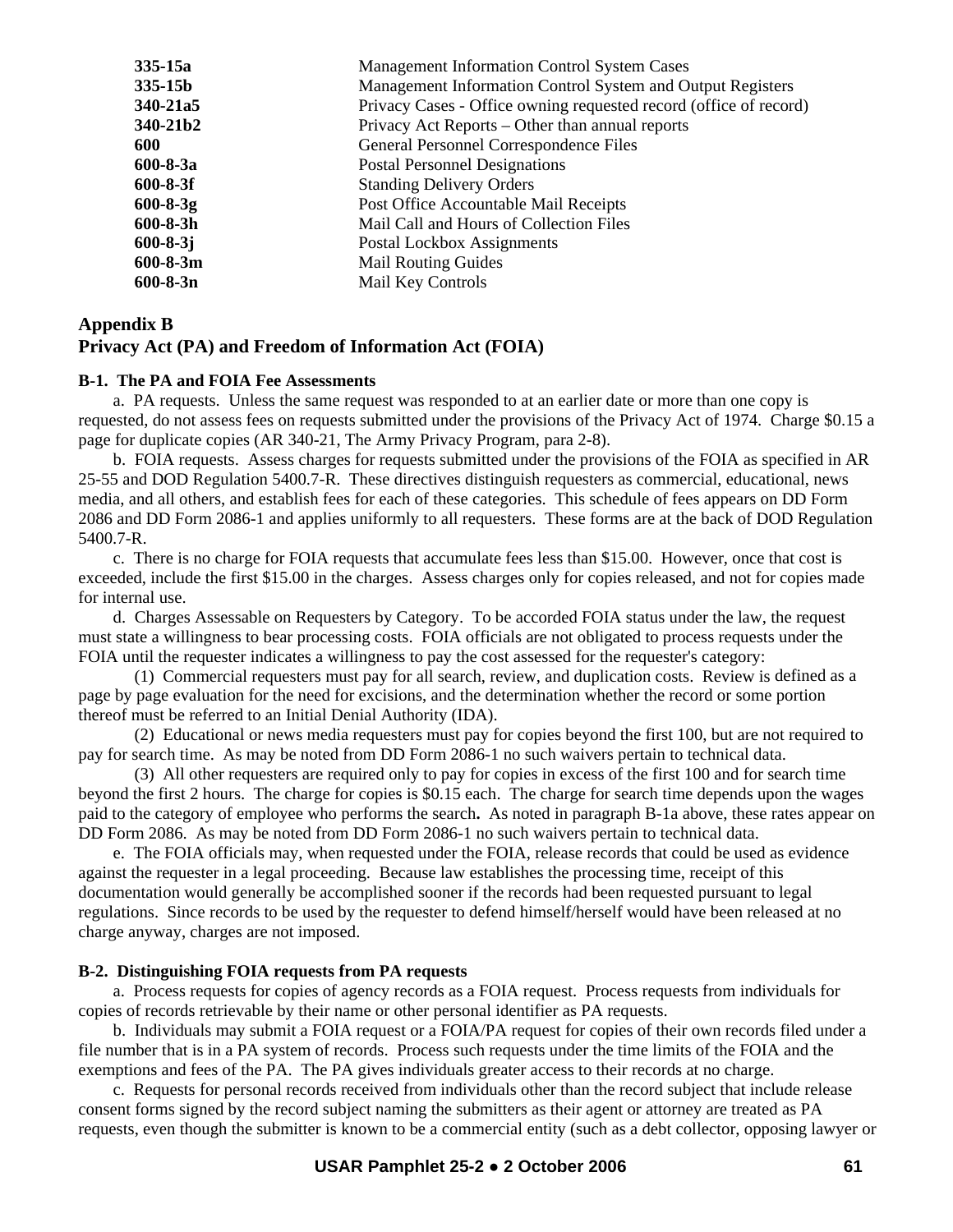bail bondsman). Assess fees as stated in paragraph B-1a, above. Requests from opposing attorneys, even with a release consent statement bearing the notarized signature of the record subject, come under the FOIA, and are subject to fees.

### **B-3. Special service charges**

 a. The detailed charges for FOIA services are specified on DD Forms 2086 and DD Forms 2086-1. "Technical media," means non-paper recording media, such as motion picture film, sound, video, or computer data cassettes or compact discs, and microfilm.

 b. In addition to FOIA services, such as preparing the records for release, the requester may, at the discretion of the agency, receive special services not required by the FOIA.

 (1) Certification is applied to individual pages to be certified as true to the original, and \$1.50 is charged for each. To certify a document, the records custodian should enter and sign the following statement at the bottom of each page: CERTIFIED TRUE COPY: (signature).

 (2) Authentication is applied to an entire record, and attests to the certification as true of every page in that record. The charge for authentication is \$5.20 each. Authenticated records are bound as a unit with the agency seal affixed to the first page.

### **B-4. Using the USARC Form 66-R, Freedom of Information Act Willingness to Pay Statement**

 a. Requesters may state in their FOIA request that they are willing to pay all the fees associated with processing their request or set a dollar limit they are willing to pay. For those who do not so state, furnish a preprinted Willingness to Pay Statement, USARC Form 66-R. This form allows the requester to agree to bear excessive expenses and includes the option to set a maximum sum for reimbursement. The time limit for processing a FOIA request does not begin until receipt of a willingness to pay fees statement. The statement may be in the original request or on a signed USARC Form 66-R. Should the requester decline to provide a willingness to pay statement, consider the request abandoned and close out the case file.

 b. Privacy Act requests do not require a willingness to pay statement (see paragraph B-1a, above). Thus, PA protected documents pertaining to the requester responsive to a FOIA request may not be deferred pending receipt of a signed Willingness to Pay Statement.

 c. Do not detain the release of records already processed pending receipt of actual payment when the requester has a history of prompt payment.

 d. Do not expend any effort on behalf of a requester who has defaulted on an agreement to pay this or any other federal agency until the debt is settled. The requester with an indebtedness of more than 30 days standing must settle this established debt with interest IAW Public Law 97-365, The Debt Collection Act of 1982, as well as pay for the current request in advance, before a FOIA official processes a new or pending request (see also paragraph B-6, below).

 e. Should a FOIA official note that processing a request to completion will exceed the dollar limit the requester has agreed to pay, notify the requester by letter, attaching a new USARC Form 66-R, made out for the probable cost of completion. The letter should additionally offer the requester the option to reduce the scope of the request so as to reduce the charges. When the requester has not already agreed to bear greater charges, release the portion covered by the original USARC Form 66-R, with a cover letter explaining these conditions and options. Should the requester decline to sign the additional willingness to pay statement, consider the request closed.

 f. Sometimes a call for records produces responsive matter that falls under both the FOIA and the PA. Those that fall under the PA can be separated into those that are free from fees (the first copy) and those that are subject to charges (those previously released to the requester). The rest should respond to the FOIA request and are, therefore, liable for fees. Once separated into these categories, review all the documents to determine if the documents are exempt and should be forwarded to an IDA and so should be deducted from the prospective charges.

 (1) Once the documents are separated by category, the FOIA official sends a USARC Form 66-R to the requester, made out for the sum of the anticipated charges, unless the requester included a statement of willingness to pay charges in the original request.

 (2) The detailed examination to determine whether the documents are exempt from release should not be performed before the requester is sent a Willingness to Pay Statement.

 (3) When a Willingness to Pay Statement is sent under these circumstances, the cover letter should make it clear that the specified figure assumes the best estimate, and that response to the PA portions of the request will not be delayed pending receipt of the signed statement. These statements clarify that fees are not imposed to discourage requests.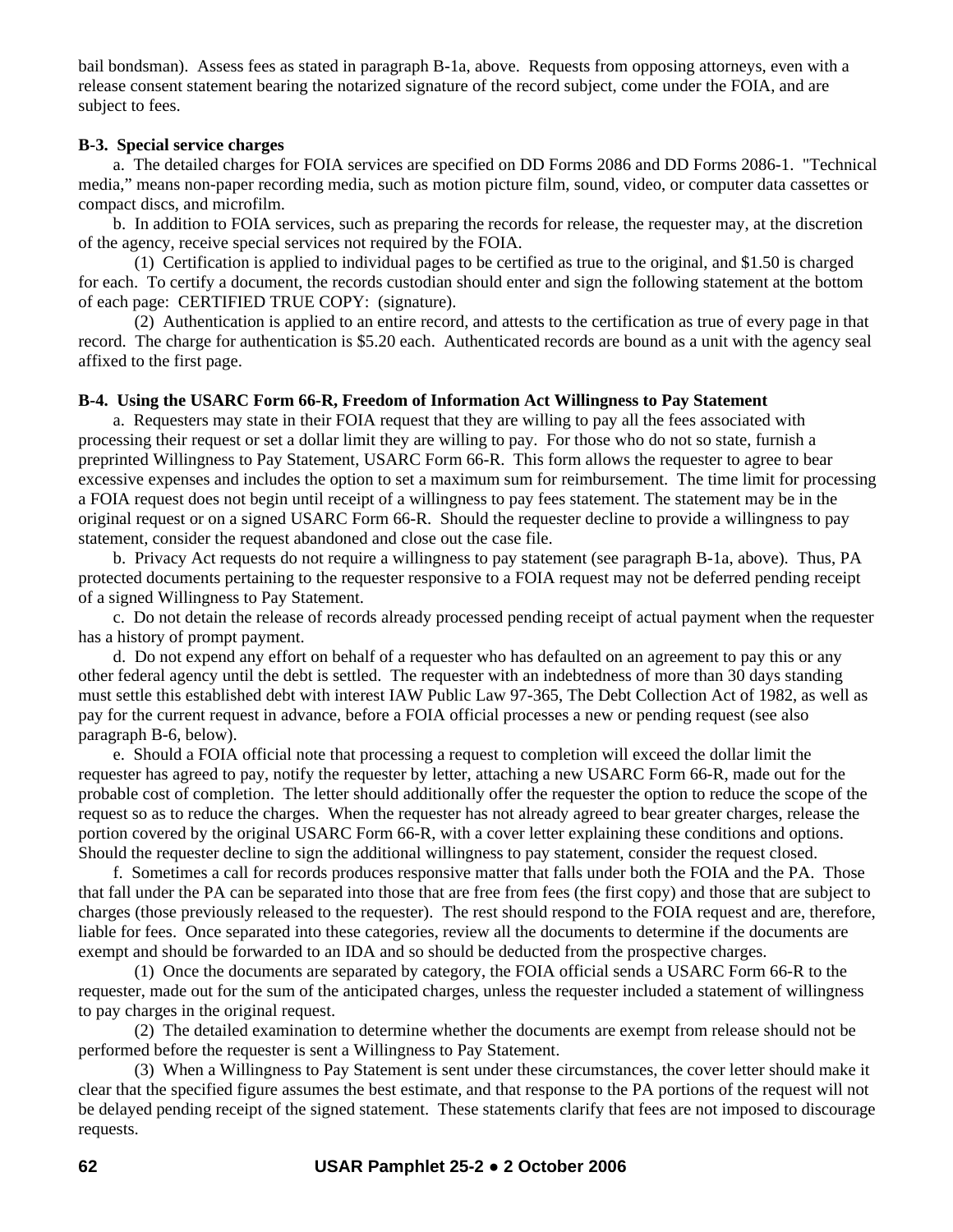### **B-5. Time limitation for return of a Willingness to Pay Statement (USARC Form 66-R)**

Allow 1 month for the requester to respond with a willingness to pay statement. After a month has passed without receipt of the statement, the FOIA official should send the requester a letter indicating that the request shall be abandoned if such a statement is not received within 2 weeks of the date of the letter.

#### **B-6. Demands for payment in advance**

a. Never demand advance payment of a requester unless:

(1) The fee exceeds \$250.

 (2) The requester has taken longer than 30 days to pay for earlier requests made to this or any other federal agency.

 b. Inform any requester indebted for an earlier FOIA request that processing must await payment of all fees due, with interest, as provided for in 31 USC 3717, Interest and Penalty on Claims and Public Law 97-365.

### **B-7. Waivers of fees**

a. Waive all fees for all requesters, regardless of category, when the total assessable costs for processing a FOIA request totals \$15 or less.

 b. Waive fees to public media, educators, or others who express the intent and have the ability to inform the public about DOD operations. When uncertain that a waiver is justified, ask the requester for additional information before granting a waiver.

#### **B-8. Collection of fees**

 a. Notify requesters that fees are due in the letter that transmits the records released to them. Request payment as check or money order made out to the Defense Finance Officer at the closest Defense Finance and Accounting Service (DFAS) office. Have the payment sent through the FOIA official, who should post the FOIA administrative records to reflect payment.

 b. The requester is delinquent if payment is not received within 30 days after release of the records. Should this happen, send a letter to the requester informing them that the payment is delinquent and any further requests will not be processed until payment is received.

 c. When a payment is received, attach it to a properly completed DD Form 1131 (Cash Collection Voucher) and forward it to the Disbursing Section of the servicing Defense Finance and Accounting Office. Deposit collected fees in Receipt Account 3210, Fees and Other Charges for Services, Freedom of Information Act.

# **Appendix C List of Initial Denial Authorities (IDAs)**

Contact the HQ, USAR FOIA Official, at (404) 464-9359, in those rare cases where any of the below listed entities cannot be of assistance. The current list of IDAs is located in DOD Regulation 5400.7-R, Chapter 5 [\(http://www.dtic.mil/whs/directives](http://www.dtic.mil/whs/directives)).

### **C-1. For financial records**

The Assistant Secretary of the Army (Financial Management) and Comptroller are authorized to act on requests for finance and accounting records.

 Assistant Secretary of the Army (Financial Management and Comptroller) Defense Finance and Accounting Service - ATTN: SAFM-SACO 109 Army Pentagon, Room 3E346 Washington, DC 20310-0109 Voice: (703) 692-2502 DSN: 224-2502 FAX: (703) 692-1723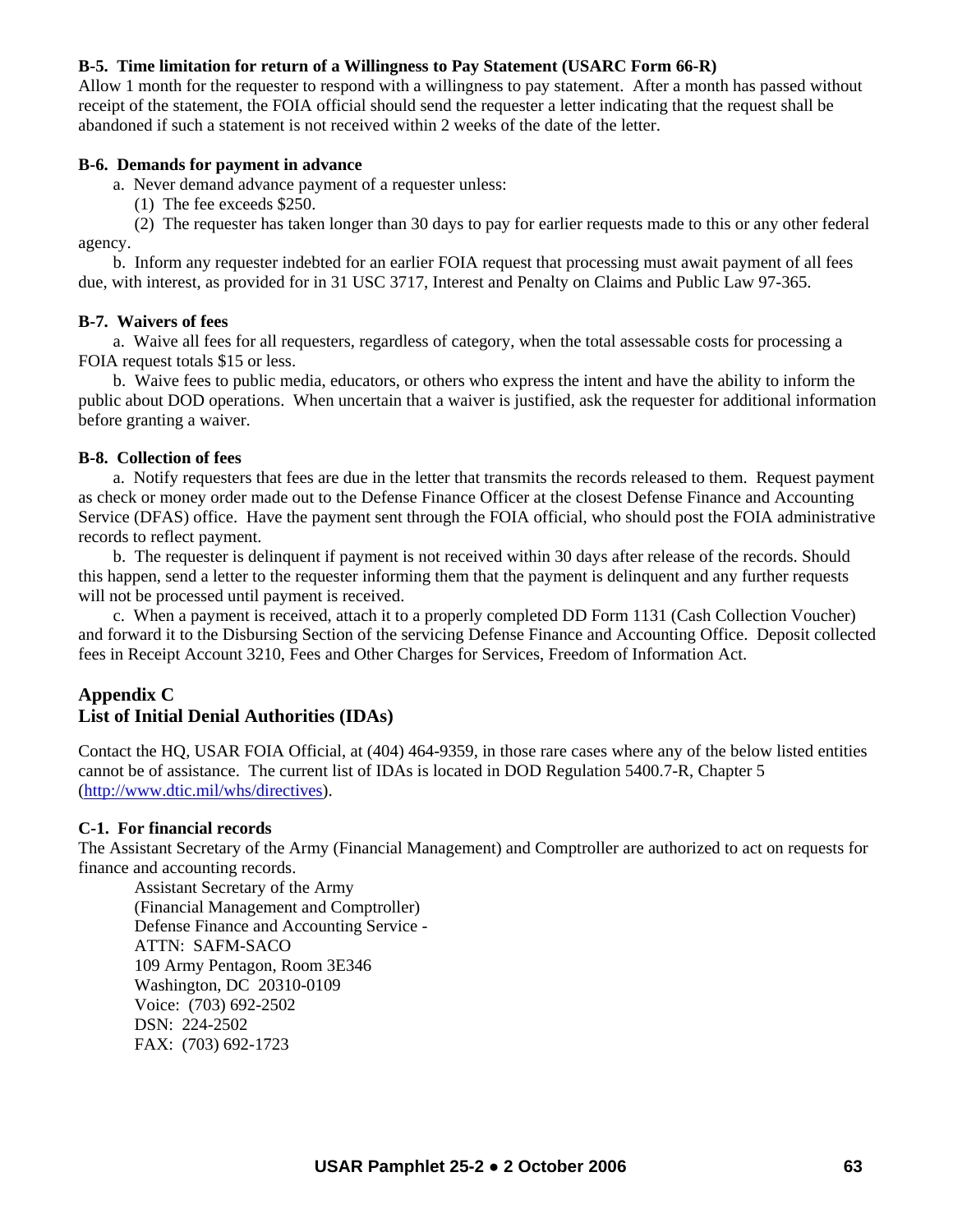### **C-2. For Inspector General reports of investigation**

The Inspector General is authorized to act on requests for all inspector general records.

 Office of the Inspector General Records Release Office 2511 Jefferson Davis Highway Arlington, VA 22202-3912 Voice: (703) 601-1093 DSN: 329-1093 FAX: (703) 607-5865

### **C-3. For personnel and medical records**

The AR, G-1 is authorized to act on the following records: all personnel board actions, equal opportunity (military) and sexual harassment, health promotions, physical fitness and well being, command and leadership policy records, HIV and suicide policy, substance abuse programs except for individual treatment records which are the responsibility of the surgeon general, retiree benefits, services, and programs. Excluded are individual personnel records of retired military personnel which are the responsibility of the US Army Reserve Personnel Command, DA dealings with veterans affairs, US soldier's and airmen's home, retention, promotion, and separation, recruiting and MOS policy issues, personnel travel and transportation entitlements, military strength and statistics, the Army librarian, demographics, and man print.

 Deputy Chief of Staff, G-1 ATTN: DAPE-ZXM 300 Army Pentagon, Room 1D374 Washington, DC 20310-0300 Voice: (703) 695-7783 DSN: 225-7783 FAX: (703) 695-6156

### **C-4. For records involving legal matters**

The Judge Advocate General is authorized to act on requests for records relating to claims, courts-martial, legal services, administrative investigations and similar legal records. TJAG is also authorized to act on requests for general officer management actions and records, especially if those records relate to litigation in which the United States has an interest. In addition, TJAG is authorized to act on requests for records that are not within the functional areas of responsibility of any other IDA, including, but not limited to requests for records for commands and activities.

 Office of the Judge Advocate General ATTN: DAJA-AL 2200 Army Pentagon, Room 1E739 Washington, DC 20310-2200 Voice: (703) 588-6787 DSN: 425-6787 FAX: (703) 588-0155

### **C-5. For National Guard (NGB) records**

The Chief, National Guard Bureau is authorized to act on requests for all personnel and medical records of retired, separated, discharged, deceased, and active military personnel, including technician personnel, unless such records clearly fall within another IDA's responsibility. This authority includes, but is not limited to, National Guard organization and training files, plans, operations and readiness files, policy files, historical files, files relating to National Guard military support, drug interdiction, civil disturbances, construction, civil works and ecology records dealing with armories, facilities within the states, ranges, equal opportunity investigative records, aviation program records and financial records dealing with personnel, operation and maintenance, and equipment budgets.

 Chief, National Guard Bureau ATTN: NGB-SDA-(FOIA) 1411 Jefferson Davis Highway Arlington, VA 22202-3231 Voice: (703) 607-3195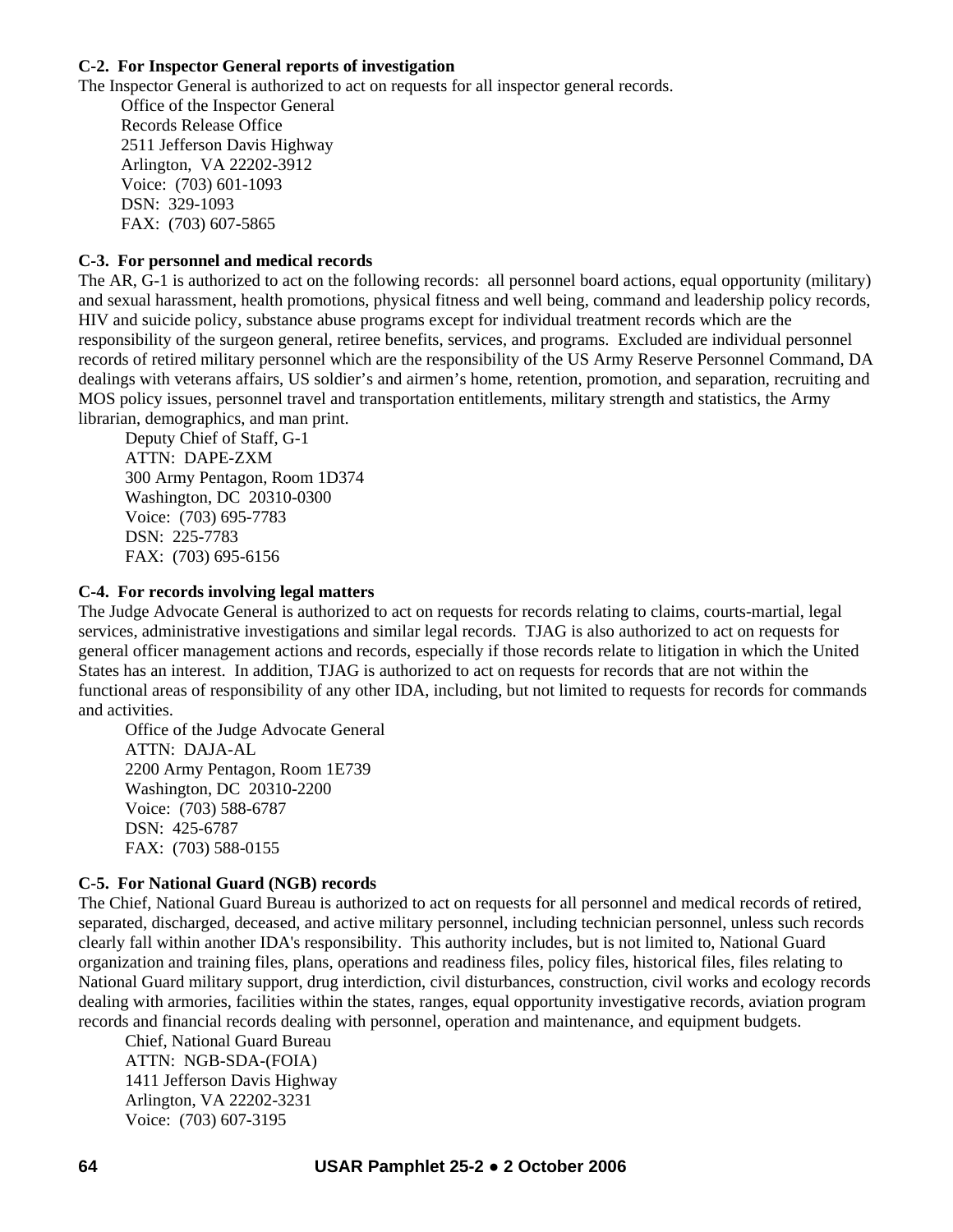DSN: 327-3195 FAX: (703) 607-3692

#### **C-6. For records related to the Army Reserve as a whole**

The Chief, Army Reserve is authorized to act on requests for all records relating to Army Reserve plans, policies, and operations, changes in the organizational status of Army Reserve units, mobilization and demobilization policies, active duty tours, and the individual mobilization augmentation program.

 Chief, Army Reserve ATTN: DAAR 2400 Army Pentagon Washington, DC 20310-2400 Voice: (703) 601-0869 DSN: 329-0869 FAX: (703) 601-0836

# **Appendix D Typical Correspondence Routing Guide**

### **CORRESPONDENCE ROUTING GUIDE**

| <b>Subject Matter</b>                                 | <b>Staff Section</b> |
|-------------------------------------------------------|----------------------|
| Accounting                                            | $G-8$                |
| <b>Accident Investigation</b>                         | Safety               |
| Active Duty for Special Work (ADSW)                   | $G-1$                |
| <b>Actual Expense Allowance</b>                       | $G-8$                |
| Address Indicating Groups (AIGs)                      | $G-2/6$              |
| <b>Administrative Boards</b>                          | $G-1$                |
| <b>Administrative Law</b>                             | <b>SJA</b>           |
| <b>Adverse Personnel Actions</b>                      | $G-1$                |
| <b>Aero Medical Units</b>                             | Aviation             |
| Air Assault                                           | Aviation             |
| Air Traffic Control                                   | Aviation             |
| Ammunition, Less Training                             | $G-4$                |
| Ammunition, Training                                  | $G-7$                |
| Army Charge Card Program (Government Travel Card)     | $G-8$                |
| <b>Assumption of Command</b>                          | <b>CMD GP</b>        |
| Audits                                                | IR                   |
| <b>Audio Visual</b>                                   | $G-2/6$              |
| Authorized Unit Equipment Lists (AUEL)                | $G-4$                |
| Automated Drill & Attendance Reporting System (ADARS) | $G-8$                |
| Automation                                            | $G-2/6$              |
| Automation, Security                                  | $G-2/6$              |
| Aviation Resource Management Surveys (ARMS) Team,     | Aviation             |
| <b>Aviation Safety</b>                                | Safety               |
| <b>Awards and Decorations</b>                         | $G-1$                |
| Awards, Employee Performance                          | $G-1$                |
| Base Realignment and Closure (BRAC)                   | <b>IMA</b>           |
| <b>Bold Shift Operation</b>                           | $G-3$                |
| <b>Budget</b>                                         | $G-8$                |
| <b>Bulletins</b>                                      | <b>CMD GP</b>        |
| <b>CAPSTONE</b>                                       | $G-3$                |
| Checks, Dishonored                                    | $G-1$                |
| <b>Chief of Staff</b>                                 | <b>CMD GP</b>        |
| Civilian Personnel                                    | $G-1$                |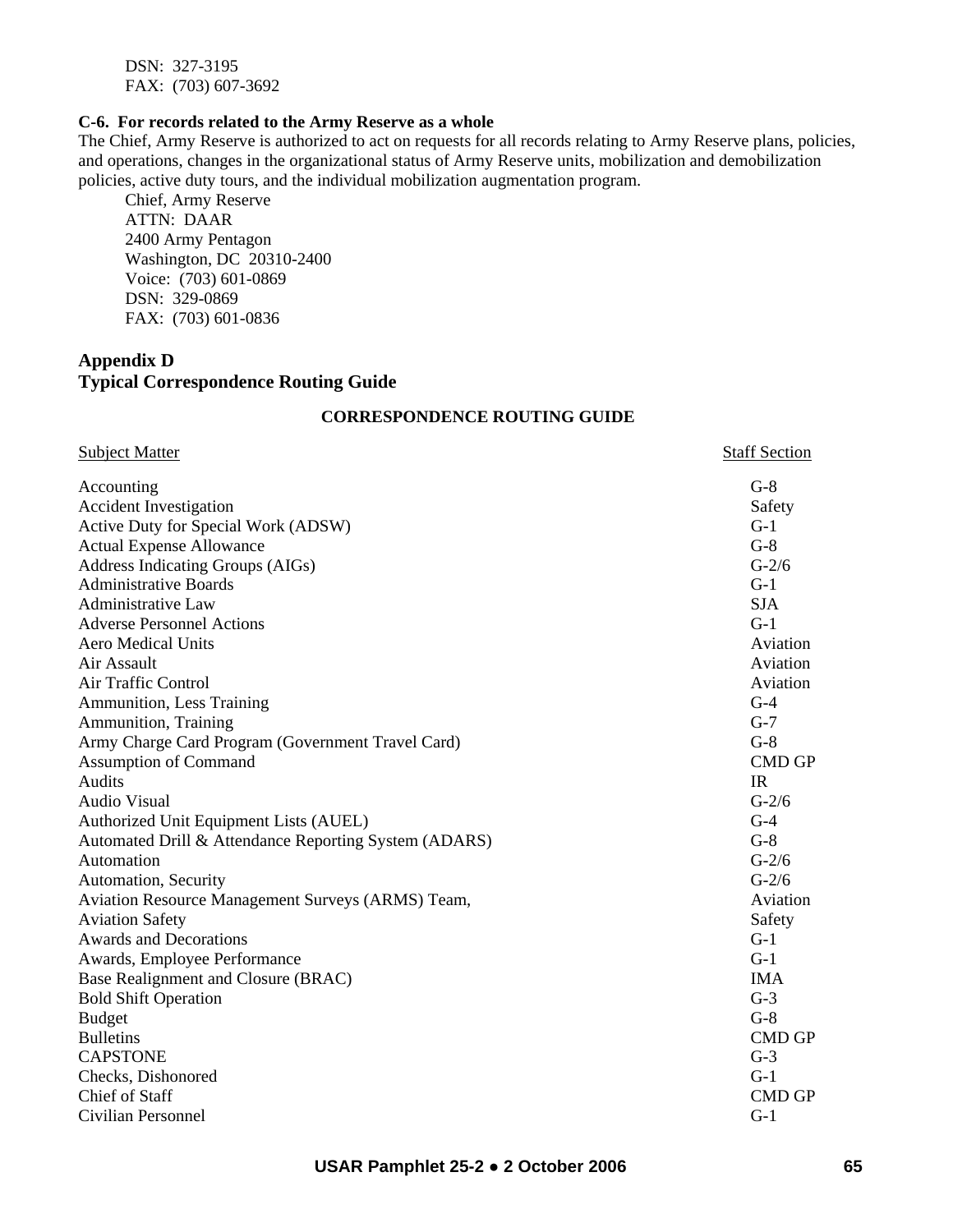| Civil Law                                                   | <b>SJA</b>    |
|-------------------------------------------------------------|---------------|
| Claims                                                      | <b>SJA</b>    |
| Classes of Supply                                           | $G-4$         |
| Command Budget Estimate (CBE)                               | $G-8$         |
| <b>Command Information</b>                                  | PAO           |
| Command Logistics Review Team (CLRT)                        | $G-4$         |
| Command Management System (CMS)                             | $G-8$         |
| <b>Command Sergeant Major</b>                               | <b>CMD GP</b> |
| Command Supply Discipline Program (CSDP)                    | $G-4$         |
| Commercial Accounts Payable (CAPS)                          | $G-8$         |
| <b>Community Relations</b>                                  | PAO           |
| Complaints                                                  | IG            |
| Computers                                                   | $G-2/6$       |
| Congressional                                               | $G-1$         |
| <b>Conscientious Objector</b>                               | $G-1$ and     |
|                                                             | Chaplain      |
| <b>Consolidated Quarterly Postal Report</b>                 | $G-2/6$       |
| Contingency Force Pool (CFP)                                | <b>CMD GP</b> |
| Continuing Balance System - Expanded                        | $G-4$         |
| <b>Continuing Health Education Programs</b>                 | Surgeon       |
| Contracting                                                 | $G-4$         |
| Copiers                                                     | $G-2/6$       |
| Counter drugs                                               | $G-3$         |
| Counterintelligence                                         | $G-2/6$       |
| Counter narcotics                                           | $G-3$         |
| Counter terrorism                                           | $G-3$         |
| Criminal Law                                                | <b>SJA</b>    |
| Crisis Action Team (CAT)                                    | $G-3$         |
| Crypto                                                      | $G-2/6$       |
| Custodian of Postal Effects (COPE)                          | $G-2/6$       |
| Dedicated Procurement Program (DPP)                         | $G-4$         |
| Defense Business Operating Funds (DBOF)                     | $G-8$         |
| Defense Enrollment Eligibility Reporting System (DEERS)     | $G-1$         |
| Defense Finance and Accounting Service (DFAS)               | $G-8$         |
| Defense Joint Accounting System (DFAS)                      | $G-8$         |
|                                                             | $G-8$         |
| Defense Joint Military Pay System (DJMS)                    | $G-4$         |
| Defense Regional Inter service System (DRIS)                | $G-8$         |
| Defense Travel System                                       |               |
| DFAS - Employee/Member Self-Service (E/MSS)                 | $G-8$         |
| Dental Support to the Command                               | Surgeon       |
| Department of Defense Activity Address Code (DODAAC)        | $G-4$         |
| Department of Defense Foreign Clearance Guide               | $G-1$         |
| Department of Defense, IG (DODIG) Audits                    | IR            |
| Deployment                                                  | $G-3$         |
| Developmental Army Readiness and Mobilization System (DARMS | $G-2/6$       |
| <b>Employee Management Relations</b>                        | $G-1$         |
| <b>Energy and Energy Conservation</b>                       | <b>IMA</b>    |
| Environment                                                 | <b>IMA</b>    |
| Environmental Law                                           | <b>SJA</b>    |
| Equal Opportunity (EO) Program                              | $G-1$         |
| Equipment                                                   | $G-4$         |
| Ethics                                                      | <b>SJA</b>    |
| Exercises                                                   | $G-3$         |
| <b>Facility Manager</b>                                     | <b>CMD GP</b> |
| Family Assistance/Family Support                            | $G-1$         |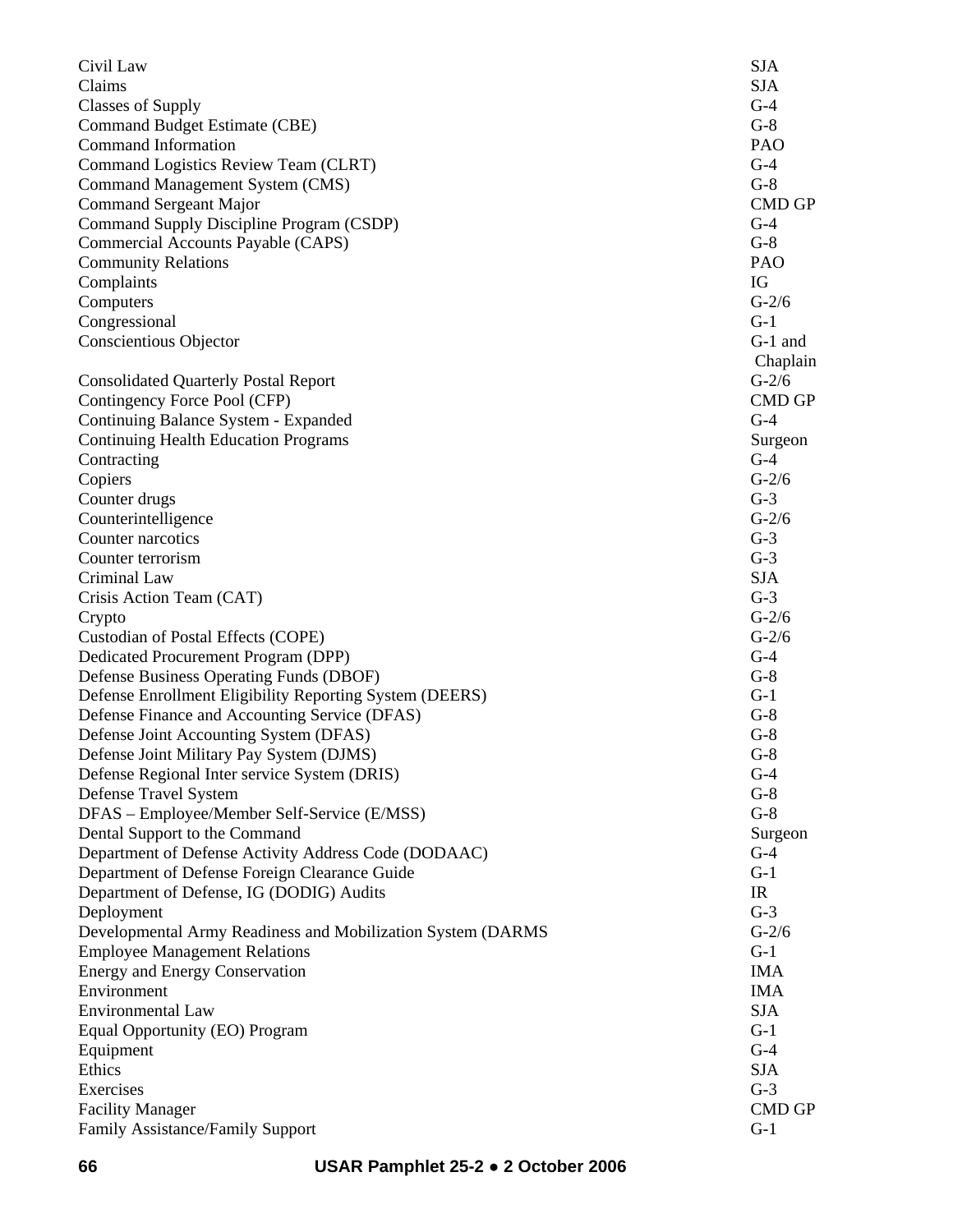| Federal Express (FEDEX) Bills                                         | $G-2/6$           |
|-----------------------------------------------------------------------|-------------------|
| <b>Field Services</b>                                                 | $G-4$             |
| <b>Financial Management</b>                                           | $G-8$             |
| <b>Flying Status</b>                                                  | <b>AVN</b>        |
| <b>Food Services</b>                                                  | $G-4$             |
| Force Integration                                                     | AR-FP             |
| <b>Force Modernization</b>                                            | AR-FP             |
| Force Structure and Stationing                                        | AR-FP             |
| Foreign Clearance Guide, DOD 4500.54-G                                | $G-1$             |
| Forms Management                                                      | $G-2/6$           |
| Freedom of Information Act (FOIA)                                     | $G-2/6$           |
| Fuels                                                                 | $G-4$             |
| General Accounting Office (GAO) Audits                                | IR                |
| <b>General Officer Management</b>                                     | <b>OCAR</b>       |
| <b>Graves Registration</b>                                            | $G-4$             |
| Grievances                                                            | IG                |
| Grievances, Equal Employment Opportunity (EEO)                        | $G-1$             |
| Hazardous Materials Program                                           | $G-3$             |
| <b>Help Desk</b>                                                      | $G-2/6$           |
| History                                                               | <b>AR HISTORY</b> |
| Human Immunodeficiency Virus (HIV) Test                               | $G-1$             |
| Household Goods and Freight                                           | $G-4$             |
| <b>Human Resources</b>                                                | $G-1$             |
| Inquiries                                                             | IG                |
| Inspections                                                           | IG                |
| <b>Installation Management Program Manager</b>                        | <b>IMA</b>        |
| <b>Installation Support</b>                                           | $G-4$             |
| <b>Internal Controls Program</b>                                      | IR                |
| <b>Internal Management Controls</b>                                   | IR                |
| Intra Service Support Agreement (ISSA)                                | $G-4$             |
| Interactive Voice Response System (DFAS-IVRS)                         | $G-8$             |
| Investigations                                                        | IG                |
| Jedi                                                                  | <b>CMD GP</b>     |
| Joint Service Software (JSS)                                          | $G-8$             |
| Joint Uniform Military Pay System, Leave Transaction Input, ADSN 5073 | Co B, USAG        |
| Labor Law                                                             | <b>SJA</b>        |
| Litigation                                                            | <b>SJA</b>        |
| Loads (Basic, Operational, Prescribed)                                | $G-4$             |
| Local Area Network (LAN)                                              | $G-2/6$           |
| Mail Distribution                                                     | $G-2/6$           |
| Maintenance                                                           | $G-4$             |
|                                                                       | $G-4$             |
| Maintenance Assistance Instruction Team (MAIT)                        | $G-8$             |
| Manage Civilians to Budget (MCB)                                      | $G-2/6$           |
| Management Information Control System (MICS)                          | AR-FP             |
| Manpower Policies (Military and Civilian)                             |                   |
| Marksmanship Training                                                 | $G-7$             |
| Material Fielding Plan                                                | $G-4$             |
| <b>Material Management</b>                                            | $G-4$             |
| <b>Material Status Reports</b>                                        | $G-4$             |
| <b>Media Relations</b>                                                | PAO               |
| <b>Medical Boards</b>                                                 | $G-1$             |
| <b>Medical Supplies and Equipment</b>                                 | Surgeon           |
| Medical Support to the Command                                        | Surgeon           |
| Memorandums of Understanding/Agreement                                | $G-4$             |
| <b>Military Construction</b>                                          | <b>IMA</b>        |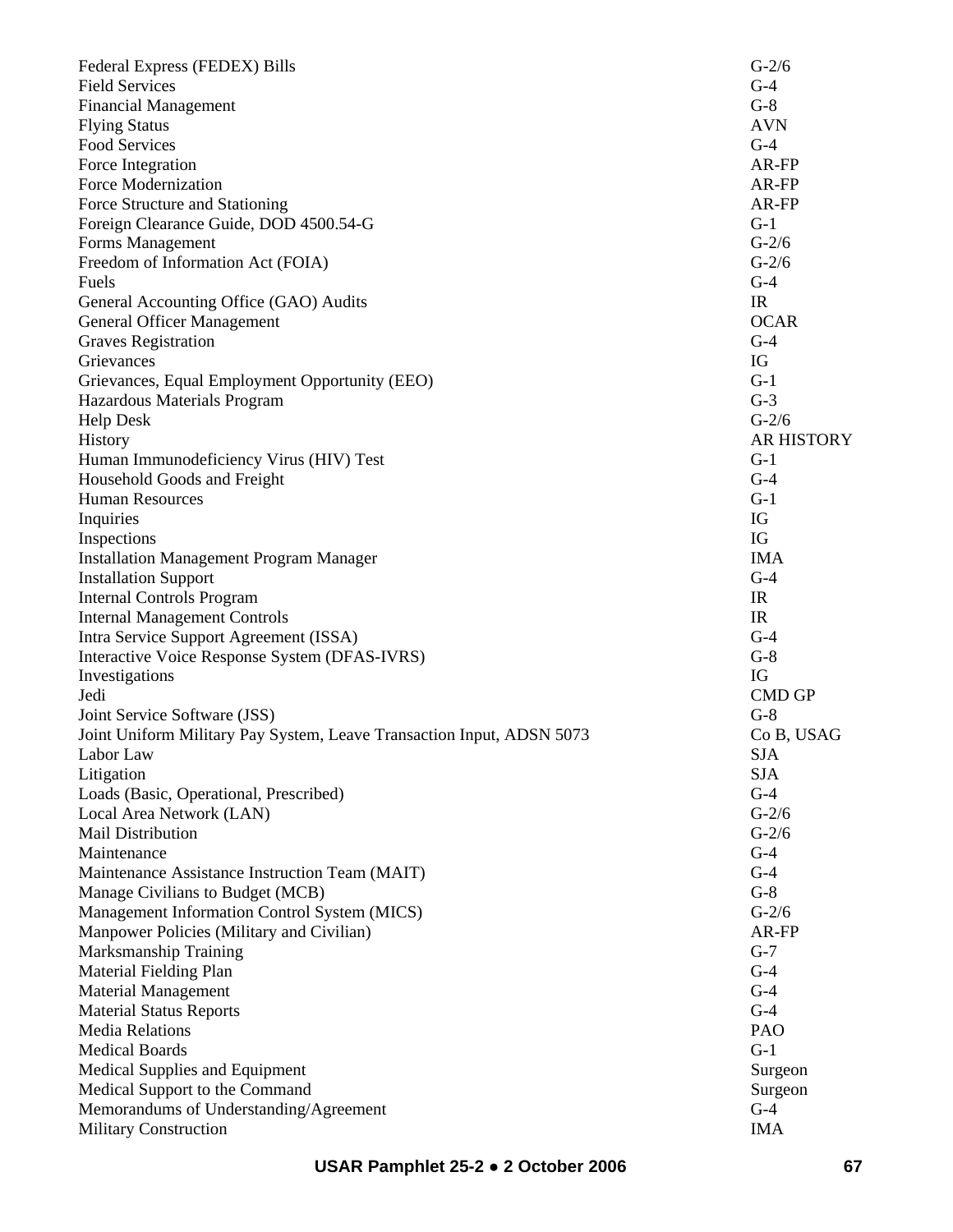| Military Intelligence                                        | $G-2/6$       |
|--------------------------------------------------------------|---------------|
| <b>Military Justice</b>                                      | <b>SJA</b>    |
| Military Law                                                 | <b>SJA</b>    |
| Mobilization                                                 | $G-3$         |
| Modification Table of Organization and Equipment (MTOE)      | AR-FP         |
| Modification Work Order (MWO)                                | $G-4$         |
| Moral, Morale Concerns                                       | Chaplain      |
| <b>Network Control Center</b>                                | $G-2/6$       |
| Noncommissioned Officer-Evaluation Report (NCO-ER) Appeals   | $G-1$         |
| Notification of Personnel Action                             | $G-1$         |
| North Atlantic Treaty Organization (NATO)                    | $G-2/6$       |
| Occupational Health and Safety Administration (OSHA) Program | Safety        |
| Office of Strategic Analysis and Liaison (OSAL)              | <b>CMD GP</b> |
| Officer Candidate School (OCS) Applications                  | $G-1$         |
| <b>Officer Evaluation Report (OER) Appeals</b>               | $G-1$         |
| Office Symbols                                               | $G-2/6$       |
| <b>Official Mail</b>                                         | $G-2/6$       |
| <b>Operational Support Airlift (OSA)</b>                     | <b>AVN</b>    |
| <b>Opposing Forces (OPFOR)</b>                               | $G-3$         |
| Ordnance                                                     | $G-4$         |
| <b>Outside Continental US Travel Clearance</b>               | $G-1$         |
| Overseas Deployment Training (ODT)                           | $G-3$         |
| Panograph X-rays                                             | Surgeon       |
| Pay Inquiries/Issues, Army Reserve                           | $G-8$         |
| Personal Statement of Military Compensation                  | $G-1$         |
| Personnel Staff NCO (PSNCO)                                  | $G-1$         |
| Petroleum, Oils, and Lubricants (POL)                        | $G-4$         |
| <b>Printing Management</b>                                   | $G-2/6$       |
| Privacy Act (PA) Requests                                    | $G-2/6$       |
| Procurement                                                  | $G-4$         |
| Procurement Law                                              | <b>SJA</b>    |
| Program Budget Advisory Committee                            | $G-8$         |
| Program and Budget Guidance (PBG)                            | $G-8$         |
| Program Objective Memorandum (POM)                           | $G-8$         |
| Property Accountability, Army Reserve                        | $G-4$         |
| Property Accountability, HQ USARC                            | <b>CMD GP</b> |
| Property Book, Army Reserve                                  | $G-4$         |
| Property Book, HQ USARC                                      | $G-4$         |
| Protocol                                                     | <b>CMD GP</b> |
| Provost Marshal                                              | $G-3$         |
| <b>Publication Management</b>                                | $G-2/6$       |
| Quartermaster                                                | $G-4$         |
| Radiation Protection Officer (RPO)                           | Safety        |
| Radiological Protection Program                              | Safety        |
| <b>Range Safety Program</b>                                  | Safety        |
| Readiness/Readiness Reporting                                | $G-3$         |
| <b>Real Estate Actions</b>                                   | <b>IMA</b>    |
| <b>Real Property Management Activities</b>                   | <b>IMA</b>    |
| Real-Time Automated Personnel Identification System (RAPIDS) | $G-1$         |
| Records Management                                           | $G-2/6$       |
| Recycling Program                                            | <b>CMD GP</b> |
| <b>REDTRAIN</b>                                              | <b>MIRC</b>   |
| <b>Regimental Affiliation</b>                                | $G-1$         |
| Regional Training Site - Medical (RTS-M)                     | Surgeon       |
| Religious and Spiritual Support Programs                     | Chaplain      |
|                                                              |               |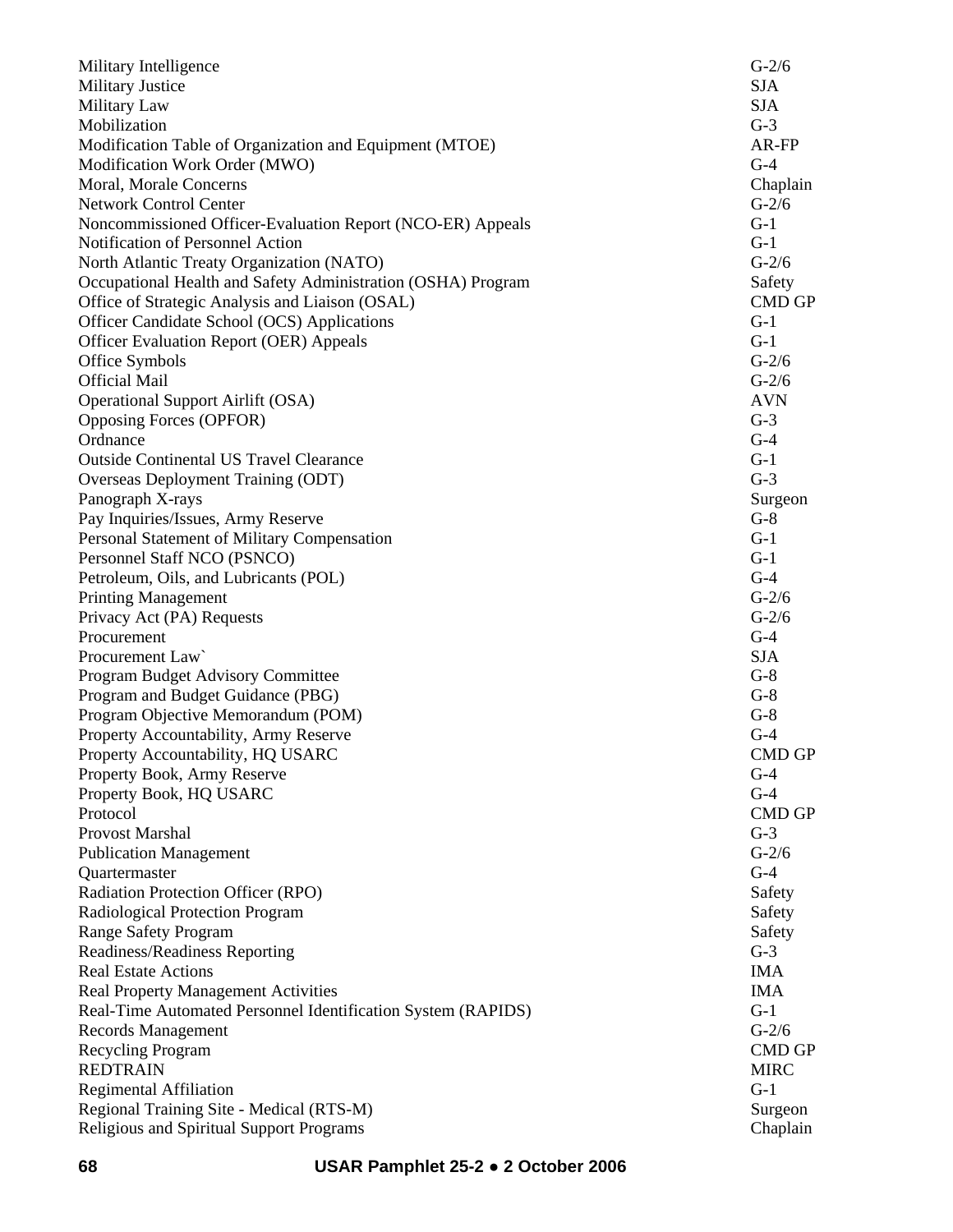| <b>Reports of Survey</b>                                                 | $G-4$         |
|--------------------------------------------------------------------------|---------------|
| Report to Suspend Favorable Personnel Actions (DA Form 268)              | $G-1$         |
| Request for Issue or Turn.-In (DA Form 2765)                             | <b>CMD GP</b> |
| Requirement Control Symbol (RCS)                                         | $G-2/6$       |
| <b>Reserve Component Automation System (RCAS)</b>                        | $G-2/6$       |
| Retirement                                                               | $G-1$         |
| Security, Automated Information Systems                                  | $G-2/6$       |
| Security, Automation                                                     | $G-2/6$       |
| Security, Communications (COMSEC)                                        | $G-2/6$       |
| Security, Information                                                    | $G-2/6$       |
| Security Manager, Command, HQ USARC                                      | $G-2/6$       |
| Security, Operational (OPSEC)                                            | $G-3$         |
| Security, Personnel                                                      | $G-2/6$       |
| Security, Physical                                                       | $G-3$         |
| <b>Security Violations</b>                                               | $G-3$         |
| Scheduled Airlines Ticket Office (SATO)                                  | $G-4$         |
| Serious Incident Reports (SIRs)                                          | $G-3$         |
| Service School Academic Evaluation Report (DA Form 1059)                 | $G-1$         |
| Service School Notification                                              | $G-1$         |
| <b>Soldier Support</b>                                                   | $G-1$         |
| <b>Special Forces</b>                                                    | <b>IMA</b>    |
| Sponsorship Program                                                      | <b>RTD</b>    |
| <b>Standard Army Financial System (STANFINS)</b>                         | $G-8$         |
| Standard Installation/Division Personnel System (SIDPERS)                | $G-1$         |
| <b>Strength Management Office (SMO)</b>                                  | $G-1$         |
| Subsistence                                                              | $G-4$         |
| Subversion and Espionage Directed Against US Army and Deliberate (SAEDA) | $G-2/6$       |
| Supply                                                                   | $G-4$         |
| <b>Support Agreements</b>                                                | $G-4$         |
| <b>Systems Safety Program</b>                                            | Safety        |
| S <sub>1</sub>                                                           | $G-1$         |
| S <sub>2</sub>                                                           | $G-2/6$       |
| S <sub>3</sub>                                                           | $G-3$         |
| S <sub>4</sub>                                                           | $G-4$         |
| S <sub>5</sub>                                                           | $G-3$         |
| S <sub>6</sub>                                                           | $G-2/6$       |
| S8                                                                       | $G-8/IMA$     |
| Tables of Distribution and Allowances (TDA)                              | AR-FP         |
| Tables of Organization and Equipment (TOE)                               | AR-FP         |
| Telecommunications                                                       | $G-2/6$       |
| Terrorism                                                                | $G-3$         |
| <b>Toxic Waste</b>                                                       | <b>IMA</b>    |
|                                                                          | <b>CMD GP</b> |
| <b>Traffic Citations, Tickets</b>                                        | $G-4$         |
| <b>Traffic Management</b>                                                |               |
| Training                                                                 | $G-3$         |
| Transportation                                                           | $G-4$         |
| Unit Actions (Conversions, Inactivations)                                | AR-FP         |
| Unit Commander's Pay Management Report                                   | $G-8$         |
| United Parcel Service (UPS) Bills                                        | $G-2/6$       |
| United States Army Audit Agency (USAAA)                                  | IR            |
| United States Army Reserve Forces School (USARF)                         | $G-7$         |
| Unit Pay Administrators Course (UPAC)                                    | $G-8$         |
| Unit Record of Reserve Training (DA Form 1379)                           | $G-1$         |
| Unit Status Report (USR)                                                 | $G-3$         |
| Vendors to HQ USARC                                                      | CMD GP        |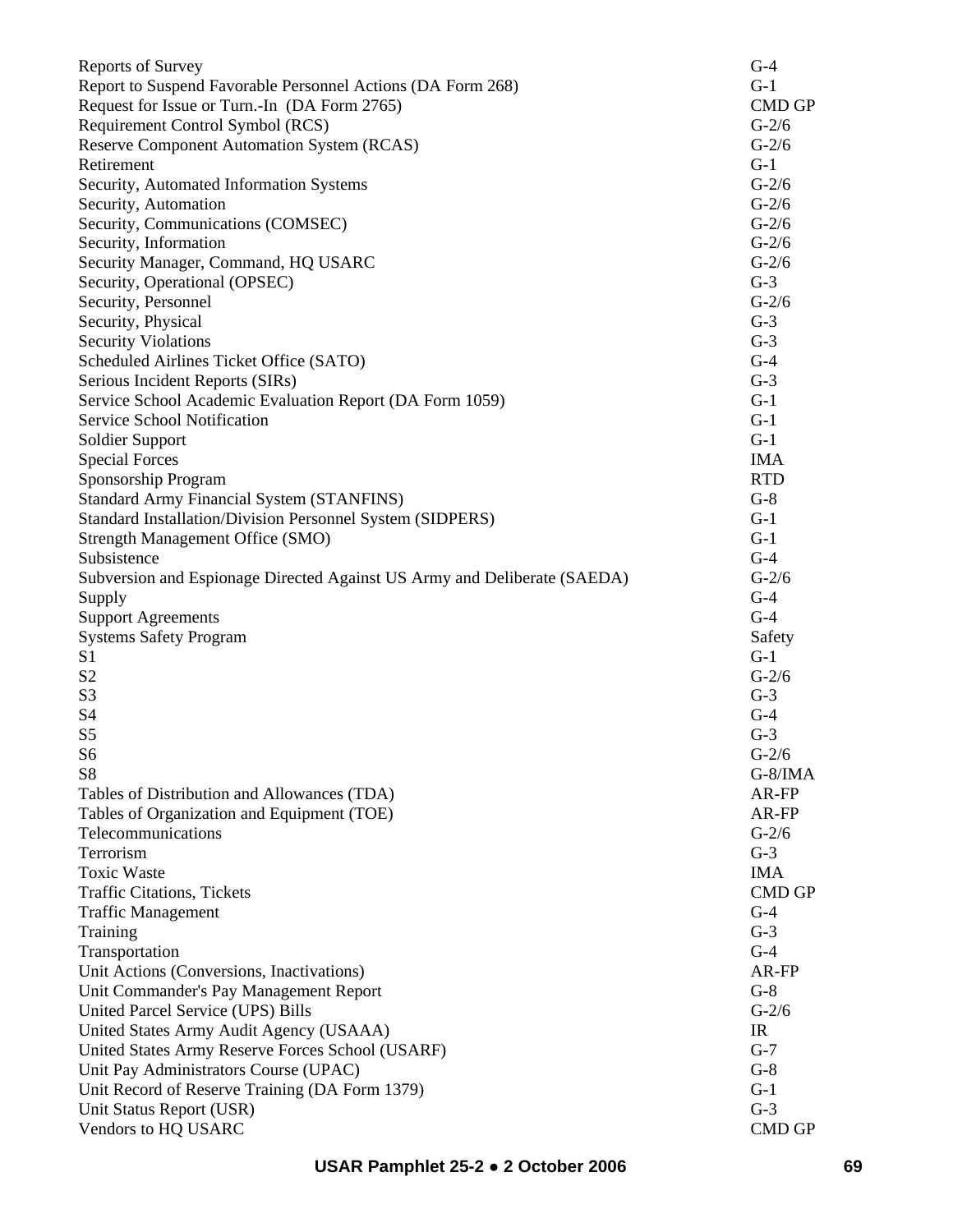| Visitors to HQ USARC                                   | CMD GP  |
|--------------------------------------------------------|---------|
| Visual Information                                     | $G-2/6$ |
| <b>Warranty Programs</b>                               | $G-4$   |
| Water craft                                            | $G-4$   |
| Water Support                                          | $G-4$   |
| Worldwide Military Command and Control System (WWMCCS) | $G-2/6$ |

# **GLOSSARY**

*Section I Abbreviations* 

**AARA**  access and amendment refusal authority

#### **ADSM** Automated data systems manual

**APD**  Army Publishing Directorate (formerly US Army Publishing Agency (USAPA)

**ARNG** Army National Guard

**ARIM**S Army Records Information Management System (AR 25-400-2)

**CONUSA** Continental US Army (numbered armies)

**FMO**  forms management officer

**FOIA**  Freedom of Information Act

**FORSCOM**  Forces Command

**FRC** Federal Records Center

**GPO**  Government Printing Office

**IDA**  initial denial authority

**JCP**  Joint Committee on Printing

**MFR** Memorandum for record

**MPRJ** Military Personnel Records Jacket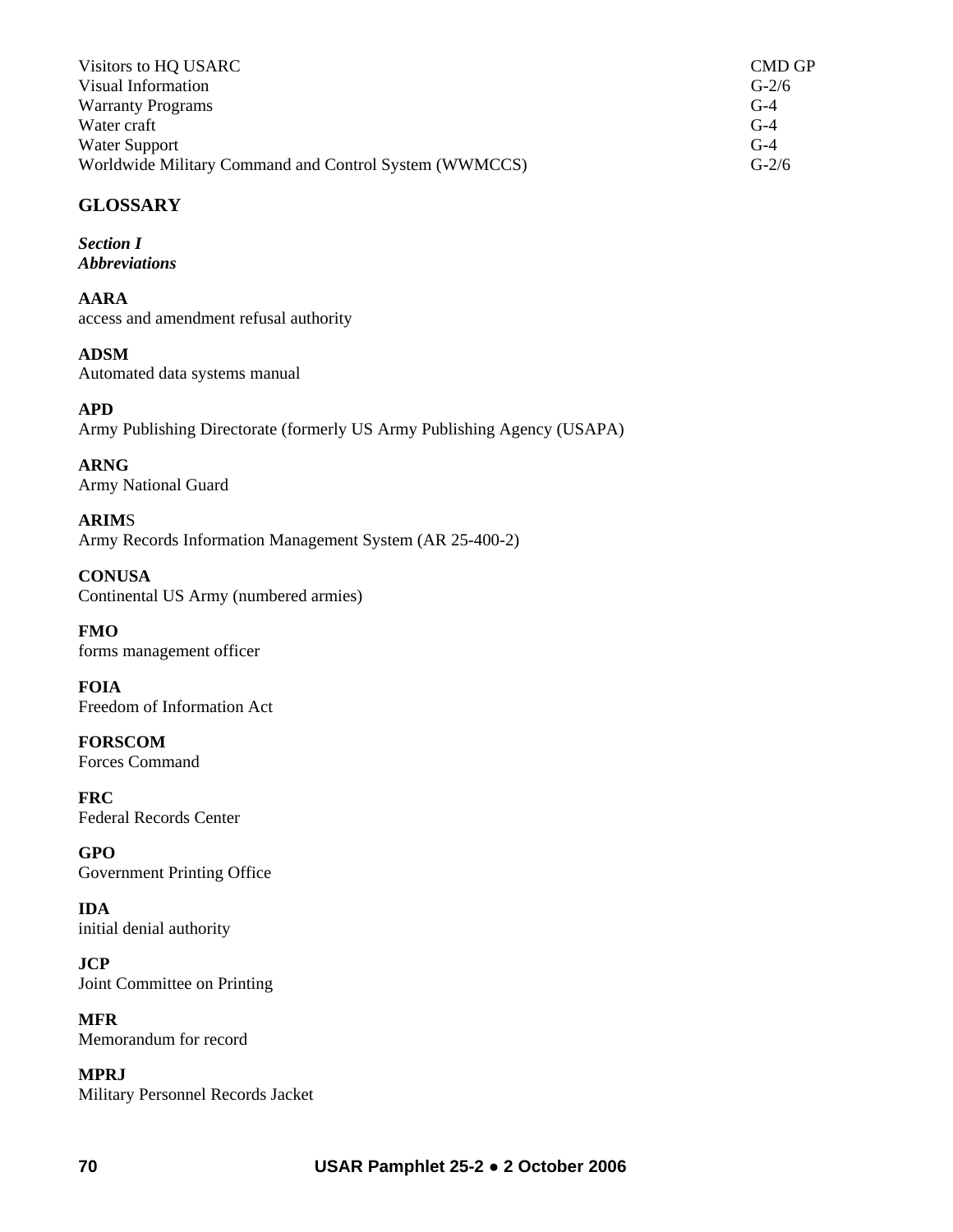## **MTOE**

modification table of organization and equipment

# **OMAR**

Operation and Maintenance, Army Reserve

# **OPA**

Other Procurement, Army **NATO** North Atlantic Treaty Organization

**PA**

The Privacy Act of 1974 (Title 5, United States Code, Section 552a)

**RCS** Requirement Control Symbol

**RHA** records holding area

**SF** Standard Form

**SJA** Staff Judge Advocate

**SSN** Social Security Number

**USC** United States Code

**USPS** US Postal Service

**WNRC**  Washington National Records Center

*Section II Terms* 

# **Access and amendment refusal authority (AARA)**

The lowest ranking Federal official empowered to deny access or amendment requested under the PA.

# **Agency record**

See AR 25-55 (The Department of the Army Freedom of Information Act Program), paragraph 1-402, for the definition of an agency record.

# **Directive**

The regulation, circular, message, or memorandum that establishes a reporting requirement. The Army Reserve and its subordinate commands are not authorized to use messages or memorandums to prescribe a reporting requirement for more than one year.

## **Freedom of Information Act (FOIA)**

The FOIA (Title 5, United States Code, Section 552, as amended), which requires the release to the public of government records when requested, provided release poses no risk.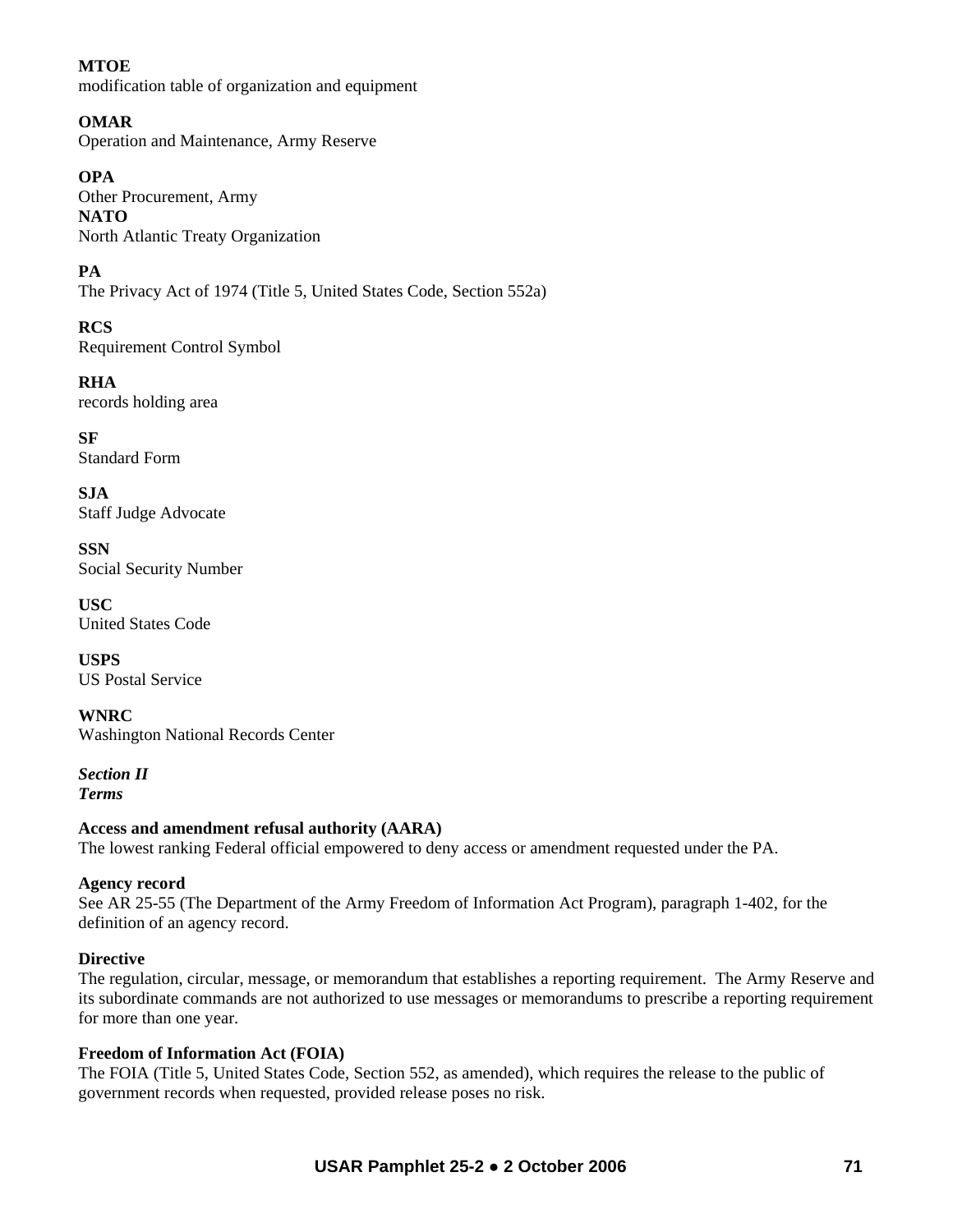## **Host activity**

Host activity information technology support requirements are those functions that are necessary for operating and maintaining Reserve facilities and support to tenants. Support to tenants is further defined in this regulation.

### **Initial denial authority (IDA)**

The lowest ranking Federal official empowered to deny a record requested under the FOIA.

### **Letter**

A format used for official business with non-DOD civilians, military and individual DOD civilians addressed by name, any civilian agency, and other government agency officials including state and local. This format may also be used for official personal correspondence and letters of welcome.

### **Management information**

Information required in planning, organizing, directing, coordinating, and controlling an organization and its assigned mission tasks.

## **Management Information Control Officer (MICO)**

A person assigned authority to -

 a. Approve, disapprove, or revise proposed management information requirements within an agency, based on AR 335-15.

b. Assign an RCS to needed agency management information requirements.

c. Review controlled management information requirements and data products as outlined in AR 335-15.

 d. Provide the jurisdictional control of management information requirements and data products IAW paragraph 1-10, AR 335-15.

## **Management Information Control Liaison Officer (MICLO)**

A person assigned authority by a principle staff agency of a command or activity to -

- a. Coordinate information control matters within the staff agency.
- b. Assist in review of ADP products for which the agency is the system proponent.
- c. Provide technical assistance to the MICO as needed in the control of management information.

### **Management Information Requirement**

A requirement for management information to be collected, processed, and transmitted on a periodic, as required, or one-time basis. A request may be transmitted orally or in writing and may require several information products, data inputs and data outputs, processed either manually or by ADPE. An approved controlled management information requirement is assigned an RCS (see chapter 5, para 5-3).

### **Management Information System**

An assemblage of resources and procedures organized to collect, process and issue data. These data can be then used to decide how to plan, organize, staff, direct, coordinate, and control the use of resources to accomplish missions and tasks.

### **Memorandum**

A format for correspondence within and between activities of HQDA; between HQDA and other major commands; within and between major commands; to DOD and DOD activities; and correspondence to other military services unless another format is specified or required. The memorandum may be used for notification of personnel actions, military or civilian, to show appreciation or commendation for DA employees, and for forwarding non-transmitting forms as an enclosure or attachment outside the installation or command.

### **Personal identifier**

Any factor that uniquely relates to a specific individual and can be used to distinguish a record as related to that individual. The most common personal identifiers are personal names and SSN, but finger prints, photographs, to include x-rays, and certain chemical specifications might serve equally well.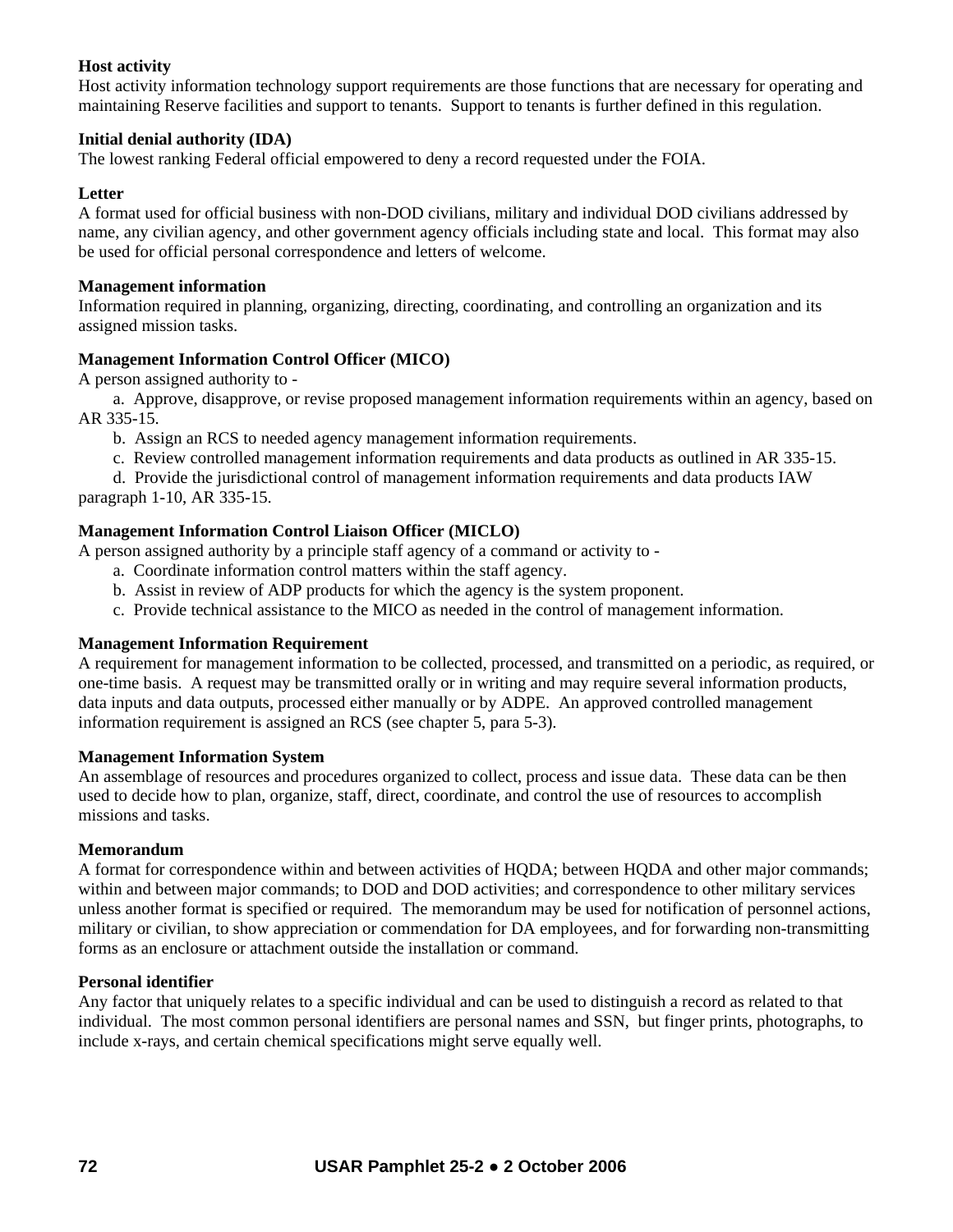### **Privacy Act (PA) records**

Records containing personal information on specific individuals and retrieved by a personal identifier, such as a name or SSN. The Privacy Act of 1974 protects private information and therefore imposes stringent requirements on the maintenance of such records.

## **Privacy Act (PA)**

The Privacy Act of 1974 (Title 5, United States Code, Section 552a) safeguards and grants access and the right to amend personal records.

## **Privacy Act record**

Any item, collection, or grouping of information about an individual that -

 a. Is kept by the government including, but not limited to, an individual's home address, home telephone number, SSN, education, financial transactions, medical history, and criminal or employment history.

 b. Contains an individual's name, identifying number, symbol, or other individual identifier such as a finger print, voice print, or a photograph.

#### **Privacy Act system of records**

A group of records under the control of DA from which information is retrieved by the individual's name or by some identifying number, symbol, or other identifying particular assigned to the individual. Notices to the public of newly established systems of records are published in the *Federal Register* (a grouping or files series of records arranged chronologically or subjectively that is not retrieved by individual identifier is not a system of records, even though individual information could be retrieved by such an identifier, such as through a paper-by-paper search).

#### **RCS (Requirement Control Symbol)**

A symbol assigned to an approved management information requirement (report) by the MICO with jurisdiction to show it has been dully approved under AR 335-15.

#### **Records**

All books, papers, maps, photographs, machine-readable materials, or other documentary materials regardless of physical form or characteristics, made or received by an agency of the United States Government under Federal Law or in connection with the transaction of public business and preserved or appropriate for preservation by that agency or its legitimate successor as evidence of the organization, functions, policies, decisions, procedures, operations, or other activities of the government or because of the informational value of the data in them. The term "regardless of physical form or characteristics" includes electronic mail (e-mail). Library and museum material made or acquired and preserved solely for reference or exhibition purposes, extra copies of documents preserved only for convenience or reference, and stocks of publications and of processed documents are not included.

### *Section III*

#### *Special abbreviations and terms*

This publication uses the following abbreviations, brevity codes, or acronyms not contained in AR 25-52. They are used by the Army Reserve in the functions of recordkeeping, printing, official mail and other listed programs.

## **AOMM**

Assistant Official Mail Manager

#### **AR-FP**

Army Reserve-Force Programs

#### **COMSA**

Custodian of the Official Mail Stamp Account

### **DAPS**

Document Automation and Production Service

#### **DFAS**

Defense Finance and Accounting Service